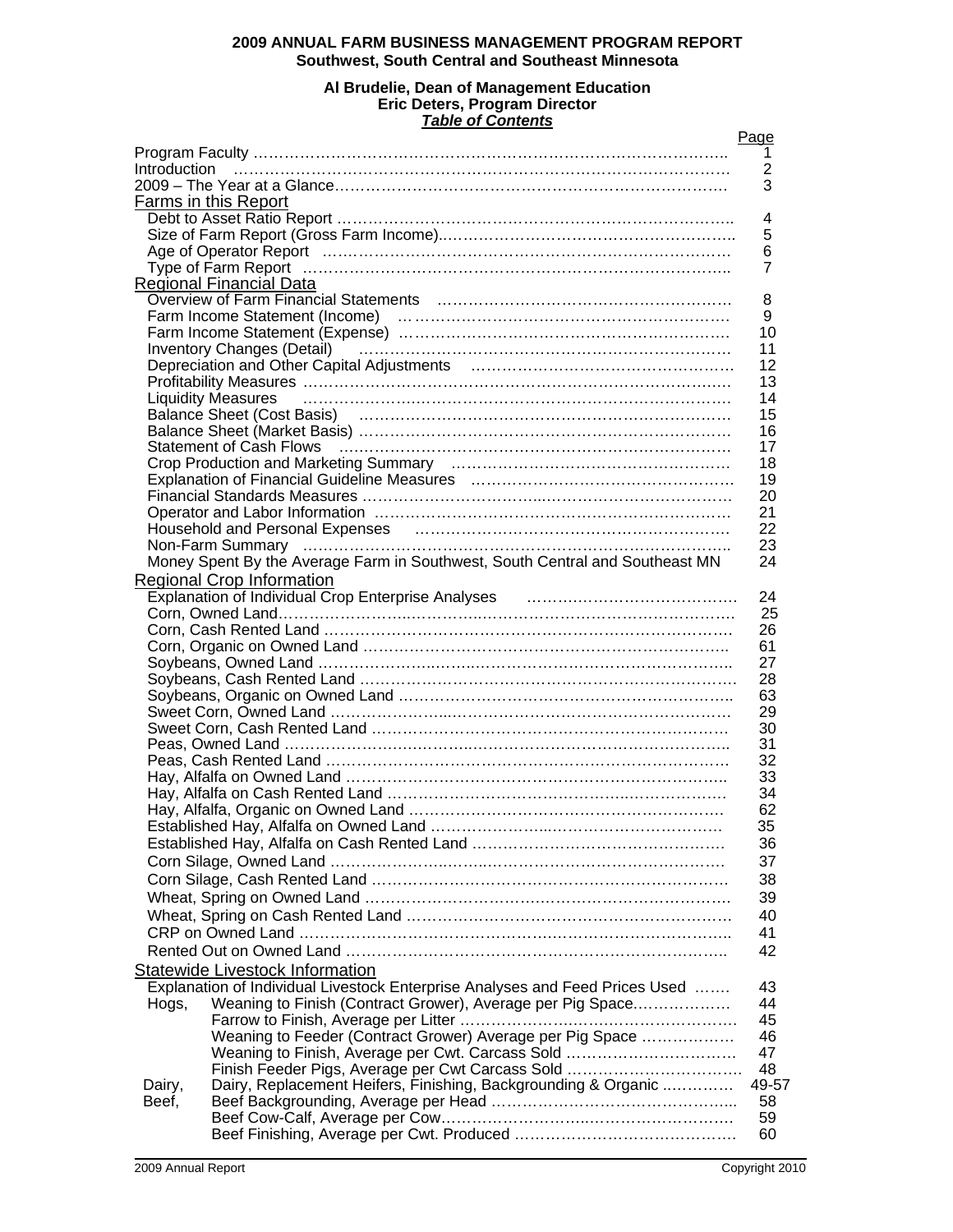# *Program Faculty*

#### **Minnesota West Community & Technical College <b>Riverland Community College**

| <b>Office Location</b> | Instructor         |              | <b>Office Location</b> | Instructor         |              |
|------------------------|--------------------|--------------|------------------------|--------------------|--------------|
| Fulda                  | Mike Dierks        | 507/372-3427 | Adams                  | Dan Hoffman        | 507/421-7167 |
| <b>Granite Falls</b>   | Tim Radermacher    | 320/226-1003 |                        | <b>Barry Kuntz</b> | 507/438-2126 |
| <b>Jackson</b>         | Chad Benda         | 507/847-7982 | Austin                 | David Marr         | 507/438-7076 |
|                        | Mike Dierks        | 507/847-7937 |                        | Gary Tome          | 507/438-2019 |
| Lakefield              | Chad Benda         | 507/662-6271 | Cannon Falls           | John Hobert        | 507/263-6263 |
| Marshall               | <b>Troy Otto</b>   | 507/929-2627 | Leroy                  | Wayne Pike         | 507/251-1937 |
|                        | Dennis Schroeder   | 507/929-2626 | Owatonna               | Pauline VanNurden  | 507/465-9905 |
| Mt. Lake               | Chad Benda         | 507/847-7982 | Plainview              | Tom Anderson       | 507/259-6269 |
| St. James              | Larry Griffin      | 507/728-8400 | St. Charles            | Jack LaValla       | 507/951-9453 |
| Truman                 | Kent Janssen       | 507/776-2974 | <b>Spring Valley</b>   | Dan Miller         | 507/259-6270 |
| Tyler                  | Paul Bartz         | 507/247-5911 | Wanamingo              | <b>Eric Deters</b> | 507/259-6262 |
| Welcome                | Larry Griffin      | 507/728-8400 |                        | <b>Rex Quam</b>    | 507/251-2650 |
|                        | <b>Bob Roesler</b> | 507/728-8400 |                        | Jennifer Smith     | 507/323-0249 |
| Worthington            | <b>Mike Dierks</b> | 507/372-3427 |                        |                    |              |

| Instructor         |              | Office Location      | Instructor         |              |
|--------------------|--------------|----------------------|--------------------|--------------|
| Mike Dierks        | 507/372-3427 | Adams                | Dan Hoffman        | 507/421-7167 |
| Tim Radermacher    | 320/226-1003 |                      | <b>Barry Kuntz</b> | 507/438-2126 |
| Chad Benda         | 507/847-7982 | Austin               | David Marr         | 507/438-7076 |
| Mike Dierks        | 507/847-7937 |                      | Gary Tome          | 507/438-2019 |
| Chad Benda         | 507/662-6271 | <b>Cannon Falls</b>  | John Hobert        | 507/263-6263 |
| Troy Otto          | 507/929-2627 | Leroy                | Wayne Pike         | 507/251-1937 |
| Dennis Schroeder   | 507/929-2626 | Owatonna             | Pauline VanNurden  | 507/465-9905 |
| Chad Benda         | 507/847-7982 | Plainview            | Tom Anderson       | 507/259-6269 |
| Larry Griffin      | 507/728-8400 | St. Charles          | Jack LaValla       | 507/951-9453 |
| Kent Janssen       | 507/776-2974 | <b>Spring Valley</b> | Dan Miller         | 507/259-6270 |
| Paul Bartz         | 507/247-5911 | Wanamingo            | <b>Eric Deters</b> | 507/259-6262 |
| Larry Griffin      | 507/728-8400 |                      | <b>Rex Quam</b>    | 507/251-2650 |
| <b>Bob Roesler</b> | 507/728-8400 |                      | Jennifer Smith     | 507/323-0249 |

#### **South Central College**

| <b>Office Location</b> | Instructor            |              |
|------------------------|-----------------------|--------------|
| <b>Blue Earth</b>      | Al Roesler            | 507/526-2894 |
|                        | Kirk Roe              | 507/526-5380 |
| Fairfax                | <b>Brad Augustin</b>  | 507/426-8355 |
| Faribault              | Gene Kuntz            | 507/332-5845 |
|                        | Mark Wehe             | 507/332-5836 |
|                        | Doug Wertish          | 507/332-5837 |
| Glencoe                | Myron Oftedahl        | 320/864-3378 |
| Mankato                | Paul Gorman           | 507-389-7288 |
|                        | <b>Tina Stadtherr</b> | 507/389-7391 |
| Montgomery             | Ira Beckman           | 952/492-2141 |
| New Ulm                | Rich Baumann          | 507/354-7836 |
| <b>Nicollet</b>        | Robin Schwieger       | 507/225-3109 |
| Sleepy Eye             | John Woodford         | 507/794-4241 |
| Waldorf                | <b>Todd Stencel</b>   | 507/521-1232 |

A total of 1,238 farm business records were submitted to the Analysis Center prior to the date that averages were processed. On the basis of accuracy and completeness, 1,238 of these were included in this report. This report contains whole farm financial summaries and enterprise data for the major crop and livestock enterprises produced in southwest, south central and southeast Minnesota. Additional data and a downloadable PDF file can be accessed at the MnSCU Farm Business Management website at **www.mgt.org**.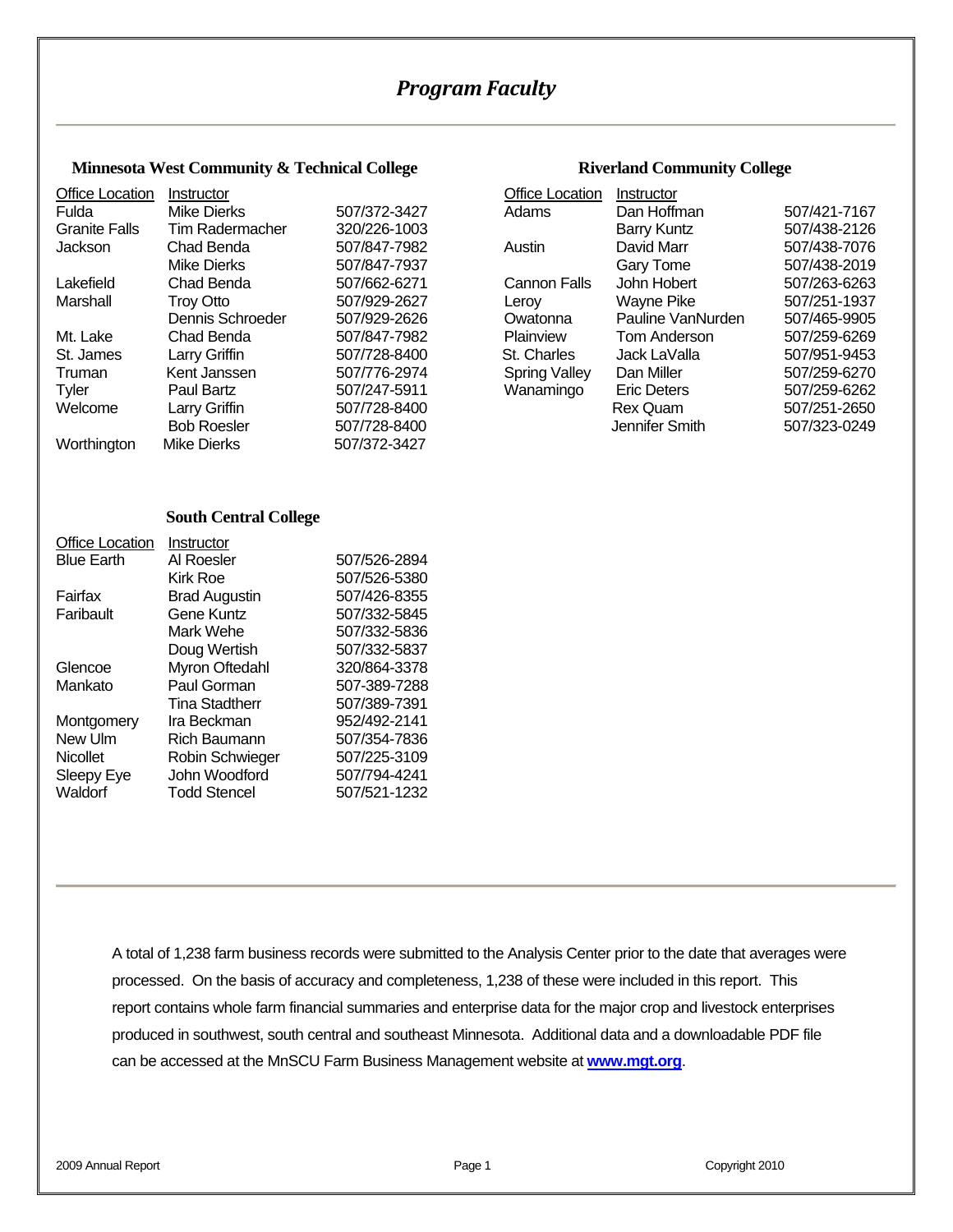# *INTRODUCTION*

Farm Business Management Education Programs have been a part of the Agriculture Education program in Minnesota since 1952. From the early cooperative efforts of the State Department of Education and the Department of Agriculture Education at the University of Minnesota, the program has expanded to serve over 5,000 farm families annually in six farm management regions. Programs are now administered and managed by the Minnesota State Colleges and Universities System through the Technical Colleges.

The purpose of farm management education is to help farm families achieve their farm business and family goals. This is done through improved management, organization and efficiency of their farm operations. This purpose has not changed over the years.

To accomplish these purposes, programs have been organized to conform to the following guidelines:

- 1. Farm families enroll in specific management courses.
- 2. Each course has specific goals and objectives.
- 3. Courses are offered in sequence and farm operators are expected to enroll in the first of the sequence of courses.
- 4. There is a continuity to each course. Each leads to the next course in the sequence.
- 5. Instruction occurs both in the classroom and at the farm with the farm family.

Programs organize their courses around the same central theme:

- Level 1 Introduction to Farm System Management
- Level 2 Farm System Analysis and Evaluation
- Level 3 Interpreting and Modifying Farm System Management Plans
- Level 4 Farm System Trends and Projections
- Level 5 Integrating Current Information into Farm System Plans
- Level 6 Examining the Context of Farm System Management Plans

Like most educational programs, students benefit from the instruction in relation to how much effort they put into study and application. Some farm operators have benefited more and some less, depending on how seriously they studied the results of their annual business analysis and the kinds of decisions they have made as a result of their analysis.

Farm Business Management education programs became course/credit based in 1992. Each individual enrollee completes a needs assessment with the instructor, after which the student enrolls in coursework to meet these needs. A typical farm business management student registers for 10 semester credits per year. The purpose of this effort is to more adequately address the needs of the individual farmer, making enrollment even more beneficial.

\* \* \* \* \* \* \* \* \* \* \* \*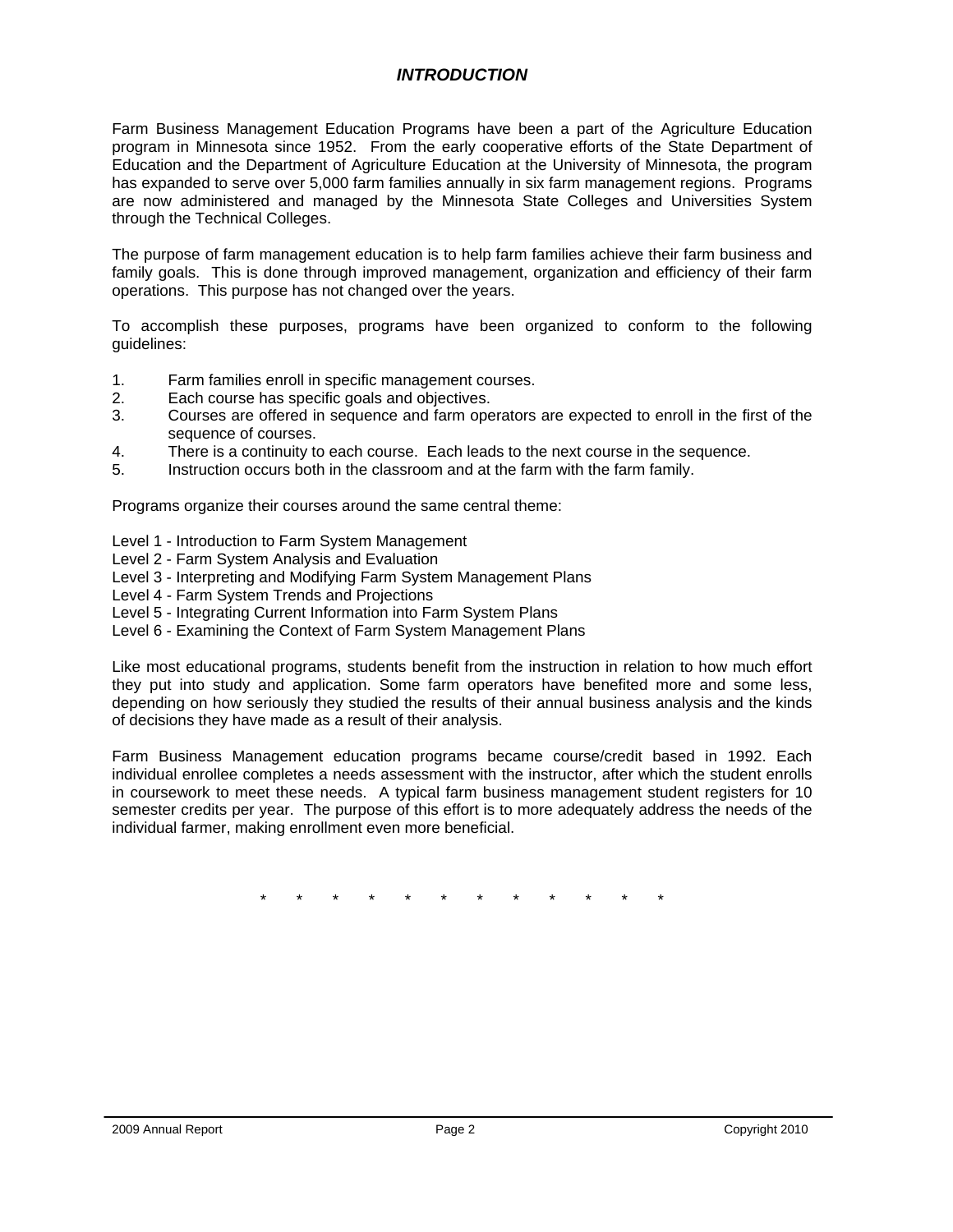# **2009 - The Year at a Glance**

| <b>Items for Comparison</b>                                               | <b>Regional</b><br><b>Average</b> | <b>State</b><br><u>Average</u> | Local<br><u>Average</u> | Your<br><u>Farm</u>                         | Your<br><u>Goal</u> |
|---------------------------------------------------------------------------|-----------------------------------|--------------------------------|-------------------------|---------------------------------------------|---------------------|
| Pages 9 & 10:                                                             | 1238<br>Farms                     | 2323<br>Farms                  |                         |                                             |                     |
| Gross Cash Farm Income                                                    | \$680,619                         | \$612,651                      |                         |                                             |                     |
| <b>Total Cash Operating Expense</b>                                       | \$569,863                         | \$508,273                      |                         |                                             |                     |
| Net Cash Farm Income                                                      | \$110,783                         | \$104,373                      |                         |                                             |                     |
| Net Farm Income                                                           | \$61,350                          | \$53,704                       |                         |                                             |                     |
| Pages 13 & 14:                                                            |                                   |                                |                         |                                             |                     |
| Rate of Return on Farm Assets - Cost                                      | 3.7%                              | 3.2%                           |                         |                                             |                     |
| Rate of Return on Farm Equity - Cost                                      | 2.2%                              | 1.4%                           |                         |                                             |                     |
| Page 15 (Cost Basis):                                                     |                                   |                                |                         |                                             |                     |
| <b>Total Assets - Year End</b>                                            | \$1,601,896                       | \$1,504,131                    |                         |                                             |                     |
| <b>Total Liabilities - Year End</b>                                       | \$731,152                         | \$684,253                      |                         |                                             |                     |
| Net Worth - Year End                                                      | \$870,882                         | \$819,878                      |                         |                                             |                     |
| Change in Net Worth                                                       | \$33,598                          | \$21,878                       |                         |                                             |                     |
| Page 20:                                                                  |                                   |                                |                         |                                             |                     |
| Current Ratio - Year End                                                  | 1.74                              | 1.70                           |                         |                                             |                     |
| <b>Working Capital</b>                                                    | \$193,561                         | \$173,823                      |                         |                                             |                     |
| Working Capital as a percent Gross Income                                 | 28.3                              | 28.4                           |                         |                                             |                     |
| Debt to Asset Ratio - Year End                                            | 46%                               | 47%                            |                         |                                             |                     |
| <b>Operating Profit Margin</b>                                            | 9.1%                              | 7.9%                           |                         |                                             |                     |
| Earning before interest, taxes, depreciation<br>and amortization (EBITDA) | \$134,353                         | \$120,198                      |                         |                                             |                     |
| Term Debt Coverage Ratio                                                  | 1.13                              | 1.04                           |                         |                                             |                     |
| Asset Turnover Rate (Cost)                                                | 40.9%                             | 39.9%                          |                         |                                             |                     |
| Page 21:                                                                  |                                   |                                |                         |                                             |                     |
| Average Age of the Farmer                                                 | 48.8                              | 47.3                           |                         | <u> 1999 - Johann Marie Barn, mars eta </u> |                     |
| Average Years Farming                                                     | 25.8                              | 24.0                           |                         | <u> 1989 - Jan Barbara Barbara, maskin</u>  |                     |
| Pages 22 & 23:                                                            |                                   |                                |                         |                                             |                     |
| <b>Total Family Living Expense</b>                                        | \$86,033                          | \$80,124                       |                         |                                             |                     |
| <b>Total Non-Farm Income</b>                                              | \$30,709                          | \$26,495                       |                         |                                             |                     |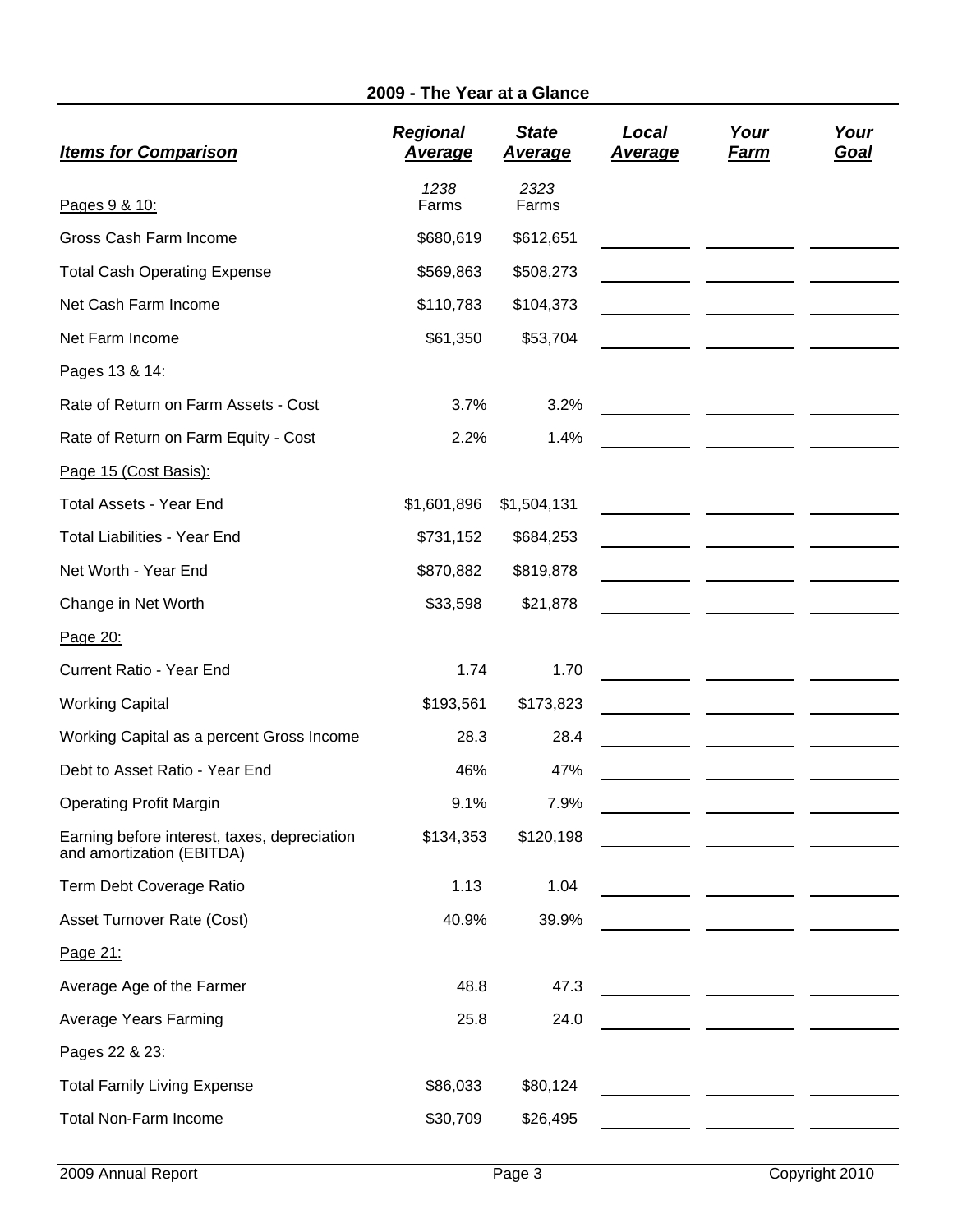# *Financial Summary Minnesota West, Riverland and South Central College Farm Business Management Combined Database (Farms Sorted By Debt To Asset Ratio)*

|                                                   | Avg. Of<br><b>All Farms</b> | <b>Less than</b><br>20% | 20%-40%          | 40%-60%          | 60%-80%          | <b>Over 80%</b>  |
|---------------------------------------------------|-----------------------------|-------------------------|------------------|------------------|------------------|------------------|
| Number of farms                                   | 1238                        | 133                     | 364              | 455              | 222              | 64               |
| Income Statement                                  |                             |                         |                  |                  |                  |                  |
| Gross cash farm income                            | 680,619                     | 439,583                 | 665,349          | 736,615          | 703,842          | 789,722          |
| Total cash farm expense                           | 569,836                     | 322,437                 | 535,738          | 622,810          | 623,017          | 716,809          |
|                                                   |                             |                         |                  |                  |                  |                  |
| Net cash farm income                              | 110,783                     | 117,146                 | 129,610          | 113,805          | 80,825           | 72,913           |
| Inventory change                                  | $-11,814$                   | $-17,823$               | $-3,369$         | $-9,843$         | $-20,059$        | $-32,766$        |
| Depreciation                                      | $-38,430$                   | $-29,488$               | $-38,682$        | $-42,467$        | $-37,918$        | $-28,639$        |
| Net farm income from operations                   | 60,539                      | 69,835                  | 87,558           | 61,494           | 22,848           | 11,507           |
| Gain or loss on capital sales                     | 811                         | 387                     | 747              | 792              | 1,524            | -291             |
| Average net farm income<br>Median net farm income | 61,350<br>42,896            | 70,222<br>53,205        | 88,306<br>51,402 | 62,287<br>42,904 | 24,372<br>20,991 | 11,217<br>22,707 |
|                                                   |                             |                         |                  |                  |                  |                  |
| <b>Profitability (cost)</b>                       |                             |                         |                  |                  |                  |                  |
| Rate of return on assets                          | 3.7%                        | 3.1%                    | 4.4 %            | 4.0%             | 2.7%             | 1.6%             |
| Rate of return on equity                          | 2.2%                        | 3.0%                    | 4.1%             | 2.3%             | $-7.9%$          | $-28.9%$         |
| Operating profit margin                           | 9.1%                        | 9.1%                    | 11.1 %           | 9.8%             | 5.9%             | 3.1 %            |
| Asset turnover rate                               | 40.9%                       | 33.8%                   | 39.2%            | 40.6%            | 46.0%            | 51.5%            |
| Profitability (market)                            |                             |                         |                  |                  |                  |                  |
| Rate of return on assets                          | 4.6%                        | 3.8%                    | 5.0%             | 4.5 %            | 4.8%             | 2.8%             |
| Rate of return on equity                          | 5.1%                        | 4.3%                    | 5.8%             | 4.8%             | 4.9%             | $-12.7%$         |
| Operating profit margin                           | 15.5 %                      | 17.0%                   | 18.6%            | 14.9%            | 13.8%            | 6.1%             |
| Asset turnover rate                               | 29.7%                       | 22.6 %                  | 26.7 %           | 30.6%            | 34.7 %           | 45.2%            |
| Liquidity & Repayment (end of year)               |                             |                         |                  |                  |                  |                  |
| Current assets                                    | 455,591                     | 393,446                 | 472,341          | 484,500          | 414,183          | 427,589          |
| Current liabilities                               | 262,030                     | 61,095                  | 182,254          | 300,859          | 384,818          | 431,357          |
| Current ratio                                     | 1.74                        | 6.44                    | 2.59             | 1.61             | 1.08             | 0.99             |
| Working capital                                   | 193,561                     | 332,351                 | 290,087          | 183,640          | 29,365           | $-3,768$         |
| Working capital to gross inc                      | 28.3%                       | 77.3 %                  | 42.4 %           | 24.9 %           | 4.2%             | $-0.5%$          |
| Term debt coverage ratio                          | 1.13                        | 4.84                    | 1.67             | 1.02             | 0.66             | 0.56             |
| Replacement coverage ratio                        | 0.95                        | 1.53                    | 1.25             | 0.90             | 0.62             | 0.55             |
| Solvency (end of year at cost)                    |                             |                         |                  |                  |                  |                  |
| Number of farms                                   | 1,238                       | 133                     | 364              | 455              | 222              | 64               |
| Total farm assets                                 | 1,411,128                   | 1,107,606               | 1,488,365        | 1,538,733        | 1,303,668        | 1,068,171        |
| Total farm liabilities                            | 691,009                     | 108,207                 | 459,715          | 838,680          | 1,036,776        | 968,397          |
| Total assets                                      | 1,602,757                   | 1,411,158               | 1,720,109        | 1,710,948        | 1,431,338        | 1,158,930        |
| <b>Total liabilities</b>                          | 733,472                     | 119,741                 | 498,519          | 885,263          | 1,088,814        | 1,033,441        |
| Net worth                                         | 868,728                     | 1,291,416               | 1,220,641        | 825,685          | 342,495          | 120,202          |
| Net worth change                                  | 32,939                      | 36,904                  | 61,390           | 33,549           | $-5,465$         | $-8,244$         |
| Farm debt to asset ratio                          | 49 %                        | 10 %                    | 31 %             | 55 %             | 80 %             | 91 %             |
| Total debt to asset ratio                         | 46 %                        | 8%                      | 29 %             | 52 %             | 76 %             | 89 %             |
| Solvency (end of year at market)                  |                             |                         |                  |                  |                  |                  |
| Number of farms                                   | 1,238                       | 133                     | 364              | 455              | 222              | 64               |
| Total farm assets                                 | 1,948,843                   | 1,658,651               | 2,191,103        | 2,046,190        | 1,736,010        | 1,220,238        |
| <b>Total farm liabilities</b>                     | 901,020                     | 274,824                 | 704,373          | 1,056,613        | 1,221,767        | 1,101,997        |
| Total assets                                      | 2,179,052                   | 2,031,019               | 2,472,768        | 2,251,263        | 1,887,197        | 1,315,175        |
| <b>Total liabilities</b>                          | 952,196                     | 307,481                 | 754,291          | 1,109,378        | 1,278,738        | 1,167,425        |
| Net worth                                         | 1,226,856                   | 1,723,538               | 1,718,477        | 1,141,885        | 608,459          | 147,750          |
| Net worth change                                  | 73,457                      | 76,833                  | 109,248          | 67,297           | 43,018           | 12,246           |
| Farm debt to asset ratio                          | 46 %                        | 17 %                    | 32 %             | 52 %             | 70 %             | 90 %             |
| Total debt to asset ratio                         | 44 %                        | 15 %                    | 31 %             | 49 %             | 68 %             | 89 %             |
| Nonfarm Information                               |                             |                         |                  |                  |                  |                  |
| Net nonfarm income                                | 30,709                      | 33,871                  | 35,503           | 28,292           | 27,652           | 24,655           |
| Farms reporting living expenses                   | 432                         | 41                      | 140              | 171              | 70               | 10               |
| Total family living expense                       | 53,635                      | 43,042                  | 50,953           | 56,385           | 58,839           | 51,166           |
| Total living, invest, cap. purch                  | 86,033                      | 71,559                  | 90,532           | 88,994           | 83,053           | 52,595           |
| Crop Acres                                        |                             |                         |                  |                  |                  |                  |
| Total acres owned                                 | 229                         | 265                     | 285              | 229              | 167              | 55               |
|                                                   | 681                         | 463                     | 681              | 751              | 687              | 608              |
| Total crop acres                                  | 192                         | 190                     | 225              | 207              | 147              | 47               |
| Total crop acres owned                            |                             |                         |                  |                  |                  |                  |
| Total crop acres cash rented                      | 467<br>22                   | 263                     | 431              | 517              | 526              | 541              |
| Total crop acres share rented                     |                             | 10                      | 25               | 27               | 13               | 21               |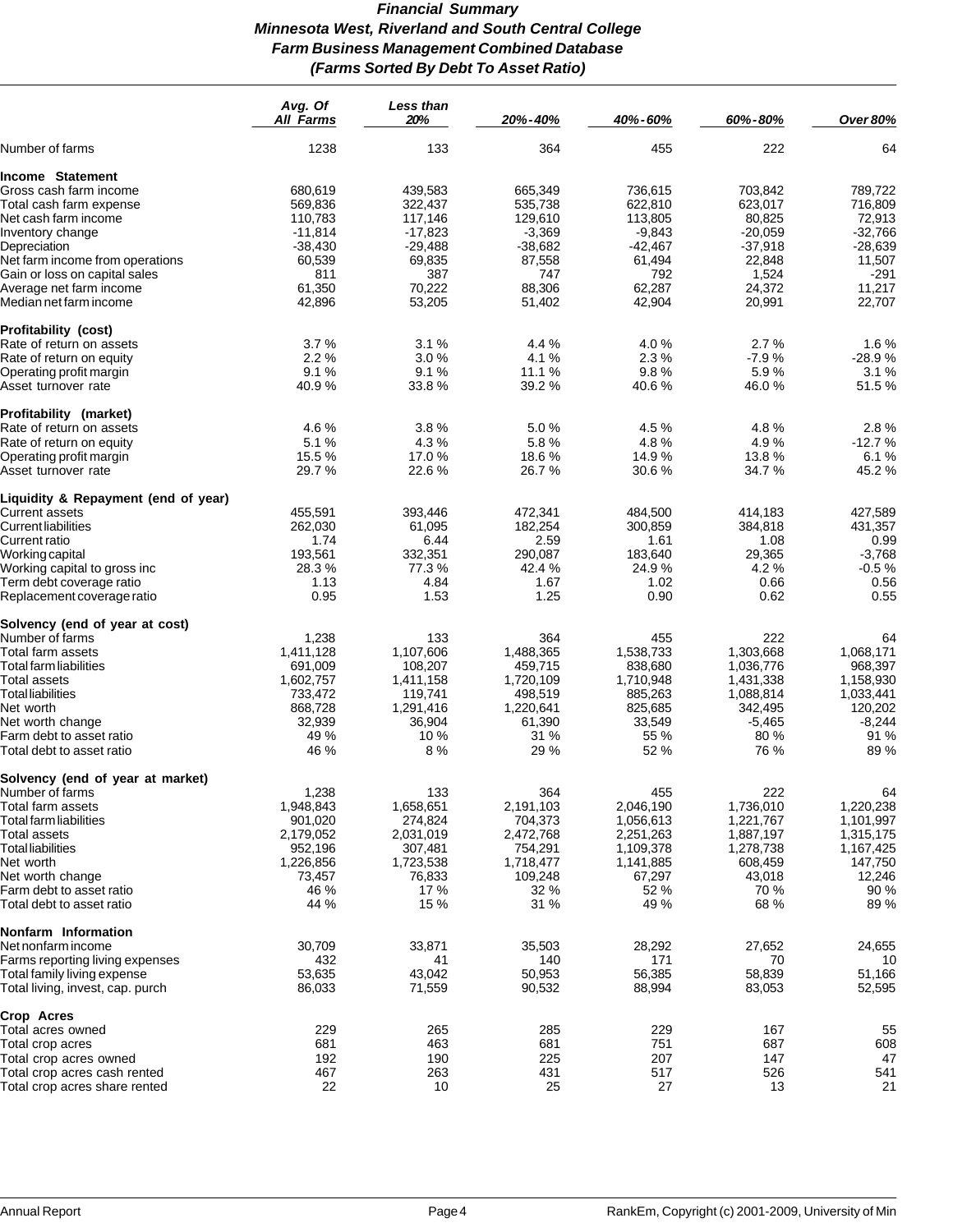# *Financial Summary Minnesota West, Riverland and South Central College Farm Business Management Combined Database (Farms Sorted By Gross Farm Income)*

|                                                                | Avg. Of<br><b>All Farms</b> | Less than<br>50,000 | $50,001 -$<br>100,000 | 100,001 -<br>250,000 | 250,001 -<br>500,000 | 500.001 -<br>1,000,000 | Over<br>1.000.000 |
|----------------------------------------------------------------|-----------------------------|---------------------|-----------------------|----------------------|----------------------|------------------------|-------------------|
| Number of farms                                                | 1238                        | 21                  | 58                    | 235                  | 387                  | 315                    | 222               |
| Income Statement                                               |                             |                     |                       |                      |                      |                        |                   |
| Gross cash farm income                                         | 680,619                     | 30,864              | 77,778                | 173,010              | 368,751              | 713,186                | 1,934,368         |
| Total cash farm expense                                        | 569,836                     | 36,521              | 69,294                | 143,606              | 295,257              | 572,047                | 1,677,769         |
| Net cash farm income                                           | 110,783                     | $-5,657$            | 8,484                 | 29,404               | 73,494               | 141,139                | 256,599           |
|                                                                |                             |                     |                       |                      |                      |                        |                   |
| Inventory change                                               | $-11,814$                   | 13,275              | 8,735                 | 10,327               | $-2,539$             | $-6,603$               | $-66,555$         |
| Depreciation                                                   | $-38,430$                   | $-4,555$            | $-8,091$              | $-15,103$            | $-24,825$            | $-46,465$              | $-86,567$         |
| Net farm income from operations                                | 60,539                      | 3,064               | 9,128                 | 24,627               | 46,130               | 88,071                 | 103,477           |
| Gain or loss on capital sales                                  | 811                         | $-21$               | 663                   | $-70$                | 1,343                | 748                    | 1,020             |
| Average net farm income                                        | 61,350                      | 3,043               | 9,792                 | 24,558               | 47,473               | 88,819                 | 104,497           |
| Median net farm income                                         | 42,896                      | 4,483               | 10,882                | 16,064               | 45,898               | 93,282                 | 122,893           |
| Profitability (cost)                                           |                             |                     |                       |                      |                      |                        |                   |
| Rate of return on assets                                       | 3.7%                        | 0.9%                | 1.6%                  | 3.3%                 | 4.1 %                | 4.8%                   | 2.9%              |
| Rate of return on equity                                       | 2.2%                        | $-6.8%$             | $-1.5%$               | 0.9%                 | 2.7%                 | 4.2%                   | 0.8%              |
| Operating profit margin                                        | 9.1%                        | 3.6%                | 6.8%                  | 10.6 %               | 11.0%                | 11.7 %                 | 6.5%              |
| Asset turnover rate                                            | 40.9%                       | 25.4 %              | 23.7 %                | 31.4 %               | 37.6 %               | 40.8%                  | 45.0%             |
| Profitability (market)                                         |                             |                     |                       |                      |                      |                        |                   |
| Rate of return on assets                                       | 4.6%                        | 2.6%                | 3.4%                  | 3.8%                 | 4.3%                 | 5.2%                   | 4.6%              |
| Rate of return on equity                                       | 5.1%                        | 1.1%                | 3.1%                  | 3.3%                 | 4.4 %                | 6.2%                   | 5.2%              |
| Operating profit margin                                        | 15.5 %                      | 17.0%               | 22.8%                 | 18.4 %               | 16.9%                | 17.4 %                 | 13.2 %            |
| Asset turnover rate                                            | 29.7 %                      | 15.5 %              | 14.9 %                | 20.7%                | 25.4 %               | 29.9%                  | 34.5 %            |
| Liquidity & Repayment (end of year)                            |                             |                     |                       |                      |                      |                        |                   |
| Current assets                                                 | 455,591                     | 38,999              | 72,421                | 130,925              | 260,648              | 531.588                | 1,170,784         |
| Current liabilities                                            | 262,030                     | 25,074              | 38,741                | 72,661               | 149,920              | 289.448                | 699,772           |
| Current ratio                                                  | 1.74                        | 1.56                | 1.87                  | 1.80                 | 1.74                 | 1.84                   | 1.67              |
|                                                                | 193,561                     | 13,924              | 33,679                | 58,264               | 110,728              | 242,141                | 471,012           |
| Working capital                                                | 28.3%                       | 30.6%               | 37.7 %                | 31.1 %               | 29.7%                | 33.5 %                 | 24.6%             |
| Working capital to gross inc                                   |                             |                     |                       |                      |                      |                        |                   |
| Term debt coverage ratio<br>Replacement coverage ratio         | 1.13<br>0.95                | 1.73<br>1.28        | 1.23<br>0.99          | 1.29<br>1.07         | 1.16<br>0.96         | 1.31<br>1.06           | 0.96<br>0.82      |
|                                                                |                             |                     |                       |                      |                      |                        |                   |
| Solvency (end of year at cost)                                 |                             | 21                  | 58                    | 235                  | 387                  | 315                    |                   |
| Number of farms                                                | 1,238                       |                     |                       |                      |                      |                        | 222               |
| Total farm assets                                              | 1,411,128                   | 203,676             | 367,981               | 564,127              | 918,333              | 1,642,978              | 3,224,568         |
| Total farm liabilities                                         | 691,009                     | 135,798             | 176,999               | 285,232              | 461,003              | 773,271                | 1,591,590         |
| Total assets                                                   | 1,602,757                   | 316,668             | 549,137               | 723,898              | 1,102,088            | 1,828,264              | 3,482,820         |
| Total liabilities                                              | 733,472                     | 190,140             | 238,412               | 318,809              | 501,197              | 811,688                | 1,647,081         |
| Net worth                                                      | 868,728                     | 126,528             | 310,087               | 405,089              | 600,891              | 1,015,459              | 1,834,382         |
| Net worth change                                               | 32,939                      | 21,481              | 20,577                | 21,709               | 33,200               | 48,015                 | 27,292            |
| Farm debt to asset ratio                                       | 49 %                        | 67 %                | 48 %                  | 51 %                 | 50 %                 | 47 %                   | 49 %              |
| Total debt to asset ratio                                      | 46 %                        | 60 %                | 43 %                  | 44 %                 | 45 %                 | 44 %                   | 47 %              |
| Solvency (end of year at market)                               |                             |                     |                       |                      |                      |                        |                   |
| Number of farms                                                | 1,238                       | 21                  | 58                    | 235                  | 387                  | 315                    | 222               |
| Total farm assets                                              | 1,948,843                   | 320,116             | 583,921               | 854,094              | 1,361,386            | 2,238,252              | 4,231,801         |
| Total farm liabilities                                         | 901,020                     | 160,833             | 231,369               | 367,008              | 606,950              | 1,022,516              | 2,051,515         |
| Total assets                                                   | 2,179,052                   | 461,195             | 790,558               | 1,052,585            | 1,582,430            | 2,471,584              | 4,521,723         |
| <b>Total liabilities</b>                                       | 952,196                     | 219,399             | 297,701               | 407,576              | 656,584              | 1,071,020              | 2,115,745         |
| Net worth                                                      | 1,226,856                   | 241,796             | 492,857               | 645,009              | 925,846              | 1,400,564              | 2,405,979         |
| Net worth change                                               | 73,457                      | 28,099              | 38,844                | 37,723               | 57,733               | 90,518                 | 127,818           |
| Farm debt to asset ratio                                       | 46 %                        | 50 %                | 40 %                  | 43 %                 | 45 %                 | 46 %                   | 48 %              |
| Total debt to asset ratio                                      | 44 %                        | 48 %                | 38 %                  | 39 %                 | 41 %                 | 43 %                   | 47 %              |
| Nonfarm Information                                            |                             |                     |                       |                      |                      |                        |                   |
| Net nonfarm income                                             | 30,709                      | 48,403              | 49,880                | 39,024               | 30,112               | 24,923                 | 24,474            |
|                                                                |                             | 5                   | 24                    | 83                   |                      | 117                    |                   |
| Farms reporting living expenses<br>Total family living expense | 432                         | 31,209              | 44,321                | 45,183               | 150<br>50,333        | 58,812                 | 53<br>71,121      |
| Total living, invest, cap. purch                               | 53,635<br>86,033            | 44,161              | 57,242                | 66,253               | 74,888               | 96,101                 | 143,309           |
| Crop Acres                                                     |                             |                     |                       |                      |                      |                        |                   |
|                                                                |                             |                     |                       |                      |                      |                        |                   |
| Total acres owned                                              | 229                         | 63                  | 122                   | 133                  | 189                  | 274                    | 381               |
| Total crop acres                                               | 681                         | 62                  | 122                   | 231                  | 446                  | 849                    | 1,532             |
| Total crop acres owned                                         | 192                         | 39                  | 73                    | 93                   | 151                  | 244                    | 337               |
| Total crop acres cash rented                                   | 467                         | 22                  | 45                    | 121                  | 278                  | 574                    | 1,165             |
| Total crop acres share rented                                  | 22                          | $\mathbf{1}$        | 4                     | 17                   | 16                   | 31                     | 30                |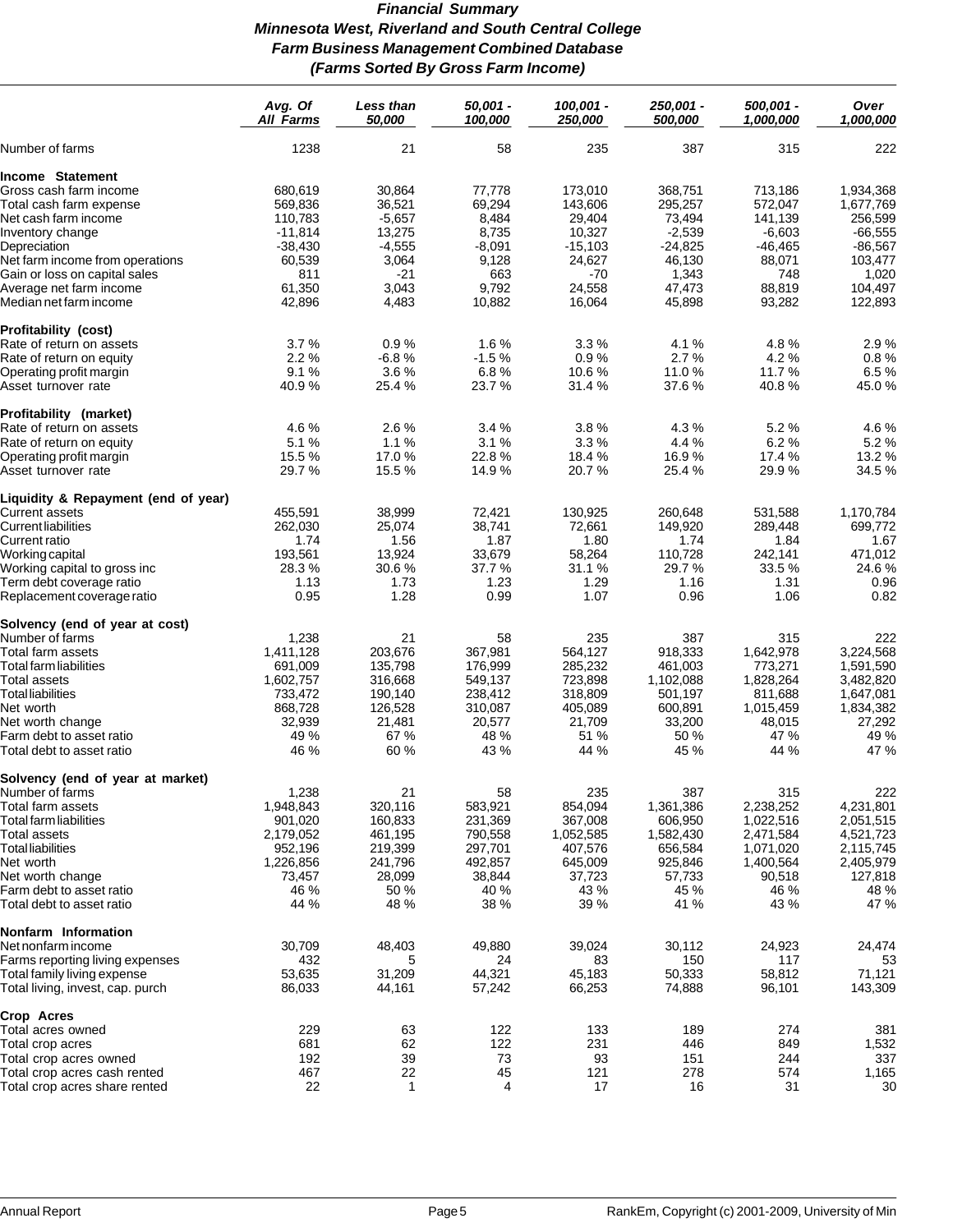# *Financial Summary Minnesota West, Riverland and South Central College Farm Business Management Combined Database (Farms Sorted By Age Of Operator)*

|                                                                 | Avg. Of<br><b>All Farms</b> | Less<br>Than 31  | 31 - 40          | $41 - 50$        | 51 - 60           | Over 60          |
|-----------------------------------------------------------------|-----------------------------|------------------|------------------|------------------|-------------------|------------------|
| Number of farms                                                 | 1238                        | 96               | 188              | 376              | 377               | 201              |
| Income Statement                                                |                             |                  |                  |                  |                   |                  |
| Gross cash farm income                                          | 680.619                     | 288,639          | 544,926          | 726,933          | 764,093           | 751,549          |
| Total cash farm expense                                         | 569,836                     | 237,511          | 451,381          | 614,349          | 628,352           | 646,333          |
|                                                                 | 110,783                     | 51,128           | 93,545           | 112,584          | 135,742           | 105,216          |
| Net cash farm income                                            |                             |                  |                  |                  |                   |                  |
| Inventory change                                                | $-11,814$                   | 30,541           | $-10,371$        | $-9,155$         | $-28,211$         | $-7,611$         |
| Depreciation                                                    | $-38,430$                   | $-18,278$        | $-31,048$        | $-42,817$        | $-43,756$         | $-36,762$        |
| Net farm income from operations                                 | 60,539                      | 63,391           | 52,126           | 60,612           | 63,775            | 60,843           |
| Gain or loss on capital sales                                   | 811                         | -230             | 604              | 1,406            | 689               | 617              |
| Average net farm income<br>Median net farm income               | 61,350<br>42,896            | 63,161<br>28,059 | 52,730<br>28,888 | 62,017<br>42,522 | 64,464<br>53,205  | 61,460<br>45,886 |
|                                                                 |                             |                  |                  |                  |                   |                  |
| <b>Profitability (cost)</b>                                     |                             |                  |                  |                  |                   |                  |
| Rate of return on assets                                        | 3.7%                        | 9.6%             | 4.5 %            | 3.5%             | 3.3%              | 3.3%             |
| Rate of return on equity                                        | 2.2%                        | 16.8%            | 3.0%             | 1.7%             | 1.6%              | 1.9%             |
| Operating profit margin                                         | 9.1%                        | 19.0%            | 10.8%            | 8.3%<br>42.0%    | 8.1%<br>40.2%     | 8.7%             |
| Asset turnover rate                                             | 40.9%                       | 50.6%            | 41.9%            |                  |                   | 38.1 %           |
| Profitability (market)                                          |                             |                  |                  |                  |                   |                  |
| Rate of return on assets                                        | 4.6%                        | 10.3%            | 5.7%             | 4.3 %            | 4.0%              | 4.8%             |
| Rate of return on equity                                        | 5.1%                        | 20.9%            | 7.1%             | 4.5%             | 4.0%              | 5.5%             |
| Operating profit margin                                         | 15.5 %                      | 22.6%            | 17.0%            | 13.9%            | 14.0%             | 18.7%            |
| Asset turnover rate                                             | 29.7%                       | 45.7%            | 33.7%            | 30.9%            | 28.4%             | 25.7%            |
| Liquidity & Repayment (end of year)                             |                             |                  |                  |                  |                   |                  |
| Current assets                                                  | 455,591                     | 199,184          | 387,929          | 473,988          | 509,484           | 505,846          |
| Current liabilities                                             | 262,030                     | 126,390          | 226,267          | 281,984          | 284,417           | 280,948          |
| Current ratio                                                   | 1.74                        | 1.58             | 1.71             | 1.68             | 1.79              | 1.80             |
| Working capital                                                 | 193,561                     | 72,793           | 161,661          | 192,004          | 225,066           | 224,899          |
| Working capital to gross inc                                    | 28.3%                       | 22.4 %           | 29.5%            | 26.3%            | 29.7 %            | 29.5%            |
| Term debt coverage ratio                                        | 1.13                        | 2.16             | 1.19             | 1.03             | 1.10              | 1.14             |
| Replacement coverage ratio                                      | 0.95                        | 2.00             | 1.05             | 0.88             | 0.90              | 0.88             |
| Solvency (end of year at cost)                                  |                             |                  |                  |                  |                   |                  |
| Number of farms                                                 | 1,238                       | 96               | 188              | 376              | 377               | 201              |
| Total farm assets                                               | 1,411,128                   | 648,317          | 1,143,993        | 1,469,723        | 1,605,903         | 1,550,382        |
| Total farm liabilities                                          | 691,009                     | 403,815          | 669,994          | 754,877          | 734,640           | 646,520          |
| Total assets                                                    | 1,602,757                   | 722,678          | 1,303,632        | 1,633,203        | 1,825,476         | 1,828,183        |
| <b>Total liabilities</b>                                        | 733,472                     | 449,557          | 730,171          | 792,298          | 776,723           | 680,994          |
| Net worth                                                       | 868,728                     | 273,121          | 573,461          | 840,905          | 1,048,236         | 1,144,724        |
| Net worth change                                                | 32,939                      | 51,322           | 34,526           | 23,125           | 31,941            | 42,904           |
| Farm debt to asset ratio                                        | 49 %                        | 62 %             | 59 %             | 51 %             | 46 %              | 42 %             |
| Total debt to asset ratio                                       | 46 %                        | 62 %             | 56 %             | 49 %             | 43 %              | 37 %             |
|                                                                 |                             |                  |                  |                  |                   |                  |
| Solvency (end of year at market)<br>Number of farms             | 1,238                       | 96               | 188              | 376              | 377               | 201              |
| Total farm assets                                               | 1,948,843                   | 721,710          | 1,428,387        | 1,999,354        | 2,276,243         | 2,313,163        |
| <b>Total farm liabilities</b>                                   | 901,020                     |                  | 801,107          | 969,093          | 984,715           | 919,682          |
|                                                                 |                             | 462,309          |                  |                  |                   |                  |
| <b>Total assets</b>                                             | 2,179,052                   | 803,587          | 1,615,187        | 2,202,948        | 2,540,567         | 2,640,623        |
| <b>Total liabilities</b>                                        | 952,196                     | 509,838          | 868,367          | 1,014,908        | 1,038,358         | 962,962          |
| Net worth                                                       | 1,226,856                   | 293,749          | 746,821          | 1,188,040        | 1,502,209         | 1,677,661        |
| Net worth change                                                | 73,457                      | 63,068           | 64,696           | 61,546           | 75,098            | 105,812          |
| Farm debt to asset ratio<br>Total debt to asset ratio           | 46 %<br>44 %                | 64 %<br>63 %     | 56 %<br>54 %     | 48 %<br>46 %     | 43 %<br>41 %      | 40 %<br>36 %     |
|                                                                 |                             |                  |                  |                  |                   |                  |
| Nonfarm Information                                             |                             |                  |                  |                  |                   |                  |
| Net nonfarm income                                              | 30,709                      | 24,145           | 34,686           | 28,681           | 29,455            | 36,268           |
| Farms reporting living expenses                                 | 432                         | 18               | 63               | 138              | 145               | 68               |
| Total family living expense<br>Total living, invest, cap. purch | 53,635<br>86,033            | 38,038<br>69,263 | 53,788<br>73,891 | 55,446<br>75,205 | 57,096<br>105,585 | 46,567<br>82,003 |
|                                                                 |                             |                  |                  |                  |                   |                  |
| Crop Acres                                                      |                             |                  |                  |                  |                   |                  |
| Total acres owned                                               | 229                         | 58               | 114              | 204              | 278               | 376              |
| Total crop acres                                                | 681                         | 319              | 570              | 717              | 786               | 692              |
| Total crop acres owned                                          | 192                         | 46               | 104              | 178              | 233               | 290              |
| Total crop acres cash rented                                    | 467                         | 264              | 452              | 516              | 524               | 380              |
| Total crop acres share rented                                   | 22                          | 8                | 14               | 23               | 29                | 22               |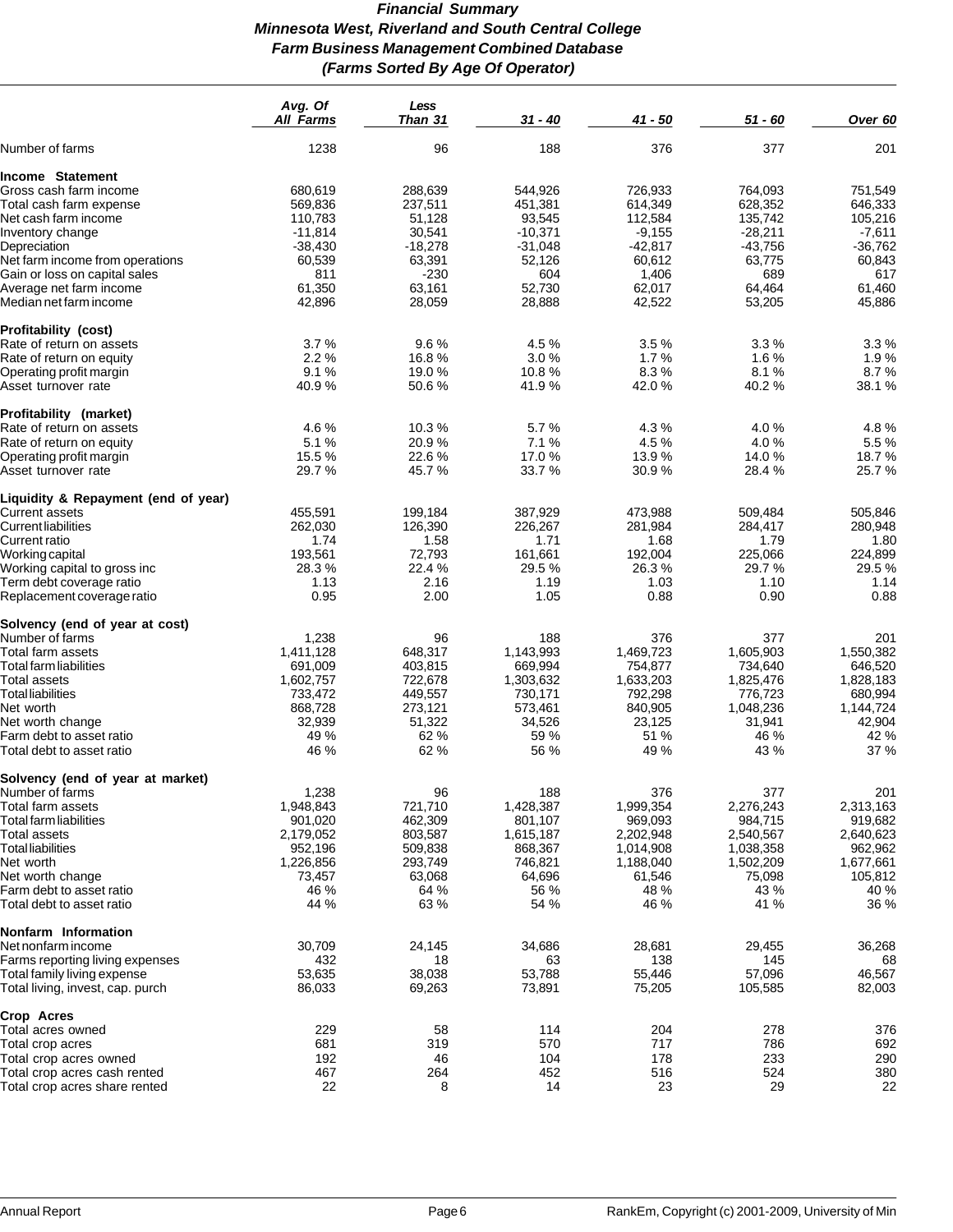# *Financial Summary Minnesota West, Riverland and South Central College Farm Business Management Combined Database (Farms Sorted By Farm Type)*

|                                                   | Avg. Of<br><b>All Farms</b> | Crop                | Dairy                  | Hog                     | Beef              | Dairy               | Hog                 | Crop and Crop and Crop and Crop and<br>Beef | Sheep            | <b>Other</b>     |
|---------------------------------------------------|-----------------------------|---------------------|------------------------|-------------------------|-------------------|---------------------|---------------------|---------------------------------------------|------------------|------------------|
| Number of farms                                   | 1238                        | 677                 | 154                    | 36                      | 5                 | 91                  | 49                  | 46                                          | 2                | 178              |
| Income Statement                                  |                             |                     |                        |                         |                   |                     |                     |                                             |                  |                  |
| Gross cash farm income                            | 680,619                     | 611,301             | 768,249                | 2,236,247               | 1,146,699         | 555.962             | 1,094,005           | 558,142                                     | 430.668          | 525,124          |
| Total cash farm expense                           | 569,836                     | 473,290             | 723,660                | 2,268,716               | 936,140           | 463,550             | 898,750             | 480,475                                     | 336,249          | 439,582          |
| Net cash farm income                              | 110,783                     | 138,011             | 44,588                 | $-32,468$               | 210,559           | 92,412              | 195,256             | 77,667                                      | 94,420           | 85,542           |
| Inventory change                                  | $-11,814$                   | $-1,127$            | $-40,593$              | $-82,324$               | $-67,555$         | $-39,590$           | $-89,530$           | $-6,871$                                    | 1,020            | 22,436           |
| Depreciation                                      | -38,430                     | $-35,855$           | $-42,926$              | $-66,632$               | $-31,620$         | $-35,269$           | $-60,801$           | $-33,277$                                   | $-18,386$        | $-35,833$        |
| Net farm income from operations                   | 60,539                      | 101,030             | $-38,930$              | $-181,425$              | 111,384           | 17,553              | 44,925              | 37,519                                      | 77,053           | 72,145           |
| Gain or loss on capital sales                     | 811                         | 696                 | 319                    |                         |                   | 596                 | 2,331               |                                             |                  | 1,767            |
|                                                   |                             |                     |                        |                         |                   |                     |                     |                                             |                  |                  |
| Average net farm income<br>Median net farm income | 61,350<br>42,896            | 101,726<br>66,168   | $-38,611$<br>$-13,938$ | $-181,425$<br>$-34,391$ | 111,384<br>87,577 | 18,149<br>13,561    | 47,256<br>34,261    | 37,519<br>18,907                            | 77,053<br>77,053 | 73,912<br>40,963 |
| Profitability (cost)                              |                             |                     |                        |                         |                   |                     |                     |                                             |                  |                  |
| Rate of return on assets                          | 3.7%                        | 6.6%                | $-3.7%$                | $-7.1%$                 | 7.6%              | 0.1%                | 1.6%                | 2.1%                                        | 7.9%             | 6.5%             |
| Rate of return on equity                          | 2.2%                        | 7.8%                | $-13.2%$               | $-30.1%$                | 12.6%             | $-4.4%$             | $-1.1%$             | $-0.5%$                                     | 10.5%            | 7.4 %            |
| Operating profit margin                           | 9.1%                        | 14.7 %              | $-9.9%$                | $-21.9%$                | 24.7 %            | 0.2%                | 4.5 %               | 6.4%                                        | 16.5%            | 17.3%            |
| Asset turnover rate                               | 40.9%                       | 45.0%               | 37.3%                  | 32.4 %                  | 30.8%             | 37.3%               | 34.7 %              | 33.6%                                       | 48.1 %           | 37.4 %           |
| Profitability (market)                            |                             |                     |                        |                         |                   |                     |                     |                                             |                  |                  |
| Rate of return on assets                          | 4.6%                        | 6.6%                | $-1.0%$                | $-4.3%$                 | 7.1 %             | 1.2%                | 3.5%                | 4.2%                                        | 8.3%             | 6.8%             |
| Rate of return on equity                          | 5.1%                        | 9.0%                | $-6.0%$                | $-16.9%$                | 12.7 %            | $-0.9%$             | 3.4%                | 4.1%                                        | 11.4 %           | 9.0%             |
| Operating profit margin                           | 15.5 %                      | 20.5%               | $-3.5%$                | $-17.0%$                | 26.6%             | 4.8%                | 14.4 %              | 16.1 %                                      | 18.9%            | 26.2%            |
| Asset turnover rate                               | 29.7%                       | 32.3 %              | 29.2 %                 | 25.2 %                  | 26.7%             | 25.8%               | 24.3%               | 25.9 %                                      | 44.0 %           | 26.1 %           |
| Liquidity & Repayment (end of year)               |                             |                     |                        |                         |                   |                     |                     |                                             |                  |                  |
| Current assets                                    | 455,591                     | 517,956             | 239,735                | 865,558                 | 768,592           | 304,759             | 714,594             | 470,079                                     | 212,757          | 318,238          |
| Current liabilities                               | 262,030                     | 266,466             | 179,740                | 807,768                 | 738,809           | 170,080             | 376,540             | 274,836                                     | 182,320          | 205,659          |
| Current ratio                                     | 1.74                        | 1.94                | 1.33                   | 1.07                    | 1.04              | 1.79                | 1.90                | 1.71                                        | 1.17             | 1.55             |
| Working capital                                   | 193,561                     | 251,489             | 59,995                 | 57,790                  | 29,783            | 134,679             | 338,054             | 195,243                                     | 30,437           | 112,579          |
| Working capital to gross inc                      | 28.3 %                      | 40.5 %              | 7.8%                   | 2.6%                    | 2.7%              | 25.1 %              | 32.7 %              | 34.3 %                                      | 7.0%             | 20.4 %           |
| Term debt coverage ratio                          | 1.13                        | 1.76                | $-0.09$                | $-0.74$                 | 2.08              | 0.51                | 0.59                | 0.97                                        | 1.50             | 1.45             |
| Replacement coverage ratio                        | 0.95                        | 1.44                | $-0.08$                | $-0.68$                 | 1.84              | 0.41                | 0.49                | 0.73                                        | 1.47             | 1.21             |
| Solvency (end of year at cost)                    |                             |                     |                        |                         |                   |                     |                     |                                             |                  |                  |
| Number of farms                                   | 1,238                       | 677                 | 154                    | 36                      | 5                 | 91                  | 49                  | 46                                          | 2                | 178              |
| Total farm assets                                 | 1,411,128                   | 1,415,157           | 1,440,888              | 2,232,590               | 1,453,060         | 1,195,168           | 2,141,940           | 1,288,484                                   | 801,122          | 1,150,522        |
| Total farm liabilities                            | 691,009                     | 654,071             | 778,389                | 1,550,486               | 937,989           | 527,430             | 940,146             | 586,961                                     | 337,480          | 621,039          |
| Total assets                                      | 1,602,757                   | 1,635,110           | 1,532,786              | 2,374,104               | 1,694,174         | 1,330,190           | 2,384,011           | 1,393,397                                   | 866,180          | 1,368,335        |
| Total liabilities                                 | 733,472                     | 707,431             | 796,045                | 1,566,409               | 1,041,826         | 539,723             | 969,794             | 609,691                                     | 343,666          | 671,621          |
| Net worth                                         | 868,728                     | 927,458             | 736,742                | 793,891                 | 652,348           | 790,466             | 1,414,217           | 783,707                                     | 522,514          | 696,470          |
| Net worth change                                  | 32,939                      | 76,550              | $-79,080$              | $-222,197$              | 94,257            | $-15,778$           | $-14,058$           | 11,193                                      | 30,248           | 57,356           |
| Farm debt to asset ratio                          | 49 %                        | 46 %                | 54 %                   | 69 %                    | 65 %              | 44 %                | 44 %                | 46 %                                        | 42 %             | 54 %             |
| Total debt to asset ratio                         | 46 %                        | 43 %                | 52 %                   | 66 %                    | 61 %              | 41 %                | 41 %                | 44 %                                        | 40 %             | 49 %             |
| Solvency (end of year at market)                  |                             |                     |                        |                         |                   |                     |                     |                                             |                  |                  |
| Number of farms                                   | 1,238                       | 677                 | 154                    | 36                      | 5                 | 91                  | 49                  | 46                                          | 2                | 178              |
| Total farm assets                                 | 1,948,843                   | 1,967,561           | 1,852,068              | 2,906,455               |                   | 1,692,884 1,731,072 | 3,077,124 1,683,271 |                                             | 879,045          | 1,656,285        |
| Total farm liabilities                            | 901,020                     | 889,403             | 902,522                | 1,801,567               | 1,107,414         | 709,360             | 1,295,336           | 746,833                                     | 366,921          | 791,255          |
| Total assets                                      |                             | 2,179,052 2,234,962 | 1,964,151              | 3,074,123               |                   | 1,961,624 1,896,003 | 3,365,608           | 1,823,920                                   | 971,627          | 1,900,827        |
| <b>Total liabilities</b>                          | 952,196                     | 953,176             | 923,910                | 1,822,222               | 1,215,109         | 725,554             | 1,348,819           | 782,786                                     | 374,717          | 846,551          |
| Net worth                                         | 1,226,856                   | 1,281,786           | 1,040,241              | 1,251,902               |                   | 746,516 1,170,449   | 2,016,789           | 1,041,135                                   | 596,910          | 1,054,276        |
| Net worth change                                  | 73,457                      | 117,783             | $-43,820$              | $-183,887$              | 102,733           | 9,490               | 59,108              | 62,757                                      | 43,744           | 97,304           |
| Farm debt to asset ratio                          | 46 %                        | 45 %                | 49 %                   | 62 %                    | 65 %              | 41 %                | 42 %                | 44 %                                        | 42 %             | 48 %             |
| Total debt to asset ratio                         | 44 %                        | 43 %                | 47 %                   | 59 %                    | 62 %              | 38 %                | 40 %                | 43 %                                        | 39 %             | 45 %             |
| Nonfarm Information                               |                             |                     |                        |                         |                   |                     |                     |                                             |                  |                  |
| Net nonfarm income                                | 30,709                      | 37,340              | 12,051                 | 12,950                  | 26,805            | 20,717              | 25,103              | 22,791                                      | 10,516           | 34,258           |
| Farms reporting living expenses                   | 432                         | 275                 | 26                     | 7                       | 2                 | 24                  | 19                  | 14                                          | 1                | 64               |
| Total family living expense                       | 53,635                      | 55,101              | 39,196                 | 67,571                  | 64,437            | 49,357              | 59,217              | 47,166                                      | 52,683           | 52,720           |
| Total living, invest, cap. purch                  | 86,033                      | 91,714              | 49,150                 | 71,396                  | 114,788           | 57,953              | 121,146             | 66,877                                      | 61,718           | 81,981           |
| Crop Acres                                        |                             |                     |                        |                         |                   |                     |                     |                                             |                  |                  |
| Total acres owned                                 | 229                         | 250                 | 152                    | 207                     | 99                | 203                 | 337                 | 276                                         | 188              | 199              |
| Total crop acres                                  | 681                         | 872                 | 301                    | 490                     | 541               | 505                 | 889                 | 619                                         | 628              | 373              |
| Total crop acres owned                            | 192                         | 225                 | 97                     | 176                     | 76                | 154                 | 292                 | 207                                         | 309              | 140              |
| Total crop acres cash rented                      | 467                         | 613                 | 203                    | 312                     | 447               | 349                 | 596                 | 370                                         | 319              | 224              |
| Total crop acres share rented                     | 22                          | 34                  | 1                      | 3                       | 18                | 2                   | 1                   | 42                                          |                  | 9                |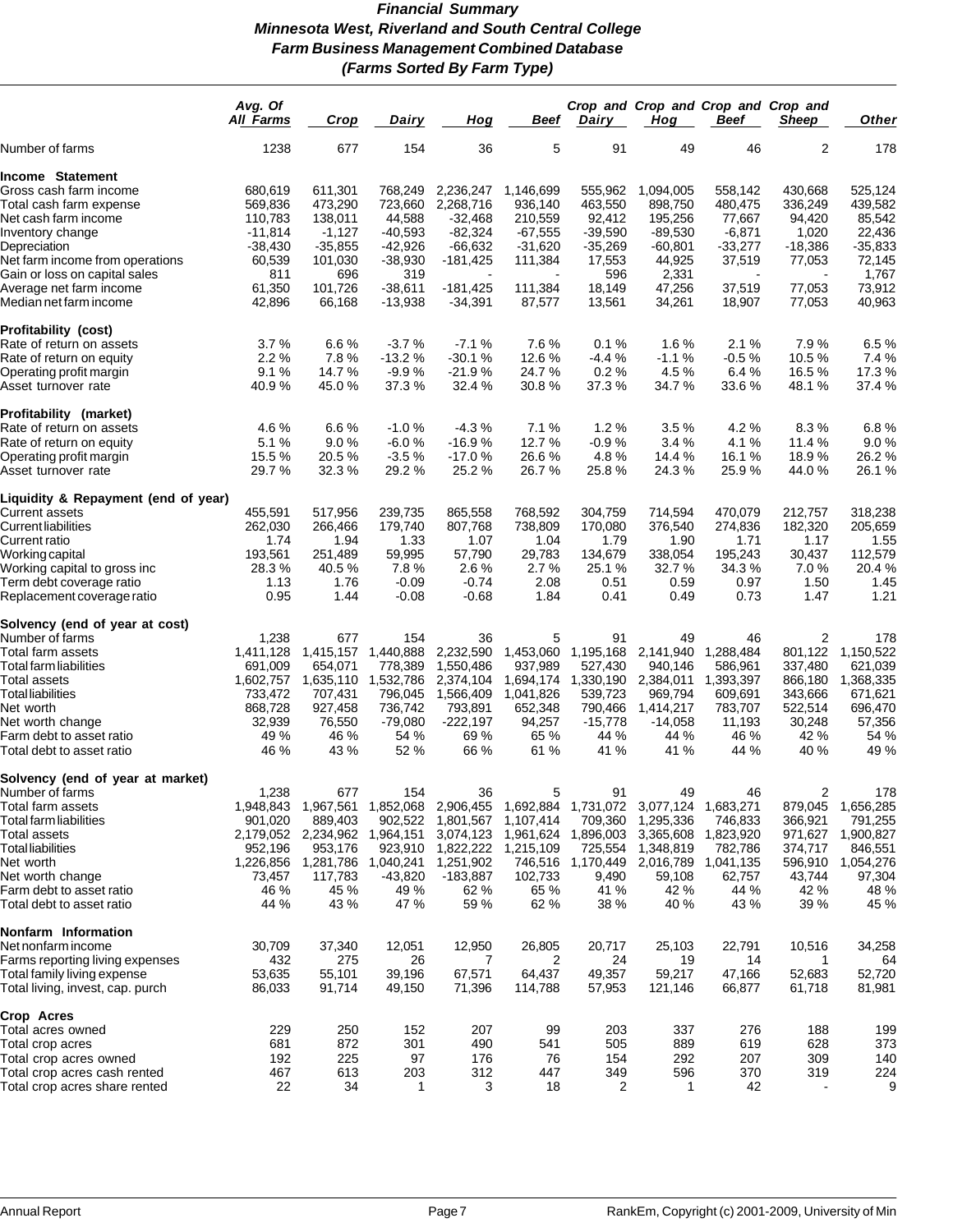# **OVERVIEW OF FARM FINANCIAL STATEMENTS**

#### *Farm Income Statement -- pages 9-12*

This is a summary of income, expenses and the resulting profit or loss from operations. The Farm Income Statement is divided into two parts -- Income and Expenses. The income portion provides a detailed picture of cash farm income flowing into the business. The Expense portion of the statement is further divided into three sections providing cash expenses, inventory changes, and depreciation and other capital adjustments. Inventory changes, depreciation and other capital adjustments (shown in more detail on pages 12-13) are accrual adjustments to Net Cash Farm Income, which result in Net Farm Income -- a more accurate reflection of actual farm business profitability. Net Farm Income represents the return to the operator's and family's unpaid labor, management, and equity capital investment.

#### *Profitability and Liquidity Measures – pages 13-14*

These reports provide a number of measures of performance. Profitability measures the value the farm has produced for the resources contributed. Measures reported (net farm income, labor and management earnings, rate of return on assets, rate of return on equity, operating profit margin, and the asset turnover rate) are calculated with assets valued at both cost and market basis.

Liquidity measures the ability of a business to meet its financial obligations; including family living, taxes and debt payments. Measures reported (the amount available to service intermediate debt and the years required to turnover intermediate debt) are provided on both a cash and an accrual basis. Both measures are determined after providing for family living and taxes, and for servicing real estate debt.

#### *Balance Sheets -- pages 15-16*

Two separate Balance Sheet reports are provided, one at cost basis and the other at market basis for assets. These balance sheets provide a categorical listing of all assets, liabilities, and equity.

Solvency measures are also provided on the Balance Sheets. The percentages shown represent the percent in debt for current assets, current & intermediate assets, long term assets, and the total assets of the business.

#### *Statement of Cash Flows -- page 17*

This table reports all the sources from which cash was generated, where cash was used, and what remains at year-end. It starts with the Beginning Cash Balance and concludes with the Ending Cash Balance. Cash from Operating Activities represents inflows and outflows from ordinary farming and non-farm activities. The result is a net Cash from Operations. Cash from Investing Activities reports the cash inflows and outflows from the purchase and sale of farm and non-farm assets and investments. The result is a net Cash from Investing Activities. Cash from Financing Activities represents cash inflows from money borrowed and gifts received, and outflows for principal paid and gifts and dividends given. The result is a net Cash from Financing Activities. The Net Change in Cash Balance is the sum total of the cash position from each of the three activities.

#### *Crop Production and Marketing Summary -- page 18*

This table contains three sections. The Acreage Summary reports the owned and rented acres in the farm business. The Average Price Received section reports the average prices received for crops sold -- actual sales only. The Average Yield per Acre section reports the average yields of the various crops produced. Results are shown only where there was a total of five or more in the group.

#### *Financial Standards Measures -- page 20*

The Financial Standards Measures are the sixteen financial measures selected by the Farm Financial Standards Task Force of the American Bankers Association. These ratios are explained on page 20.

#### *Operator and Labor Information – page 21*

The Operator and Labor Analysis summarizes the results per operator and the labor utilized in the operation of the farm business, both paid and unpaid. It also provides a calculated value of farm production per hour of labor, and a net farm income per unpaid hour. These measures could be considered measures of labor efficiency.

#### *Household & Personal Expenses and Non-Farm Summary – pages 22-23*

The Household and Personal Expenses is a detailed summary of expenditures by farm households that maintained a record of their household spending. The Non-Farm Summary is a report of non-farm income, expenses and liabilities.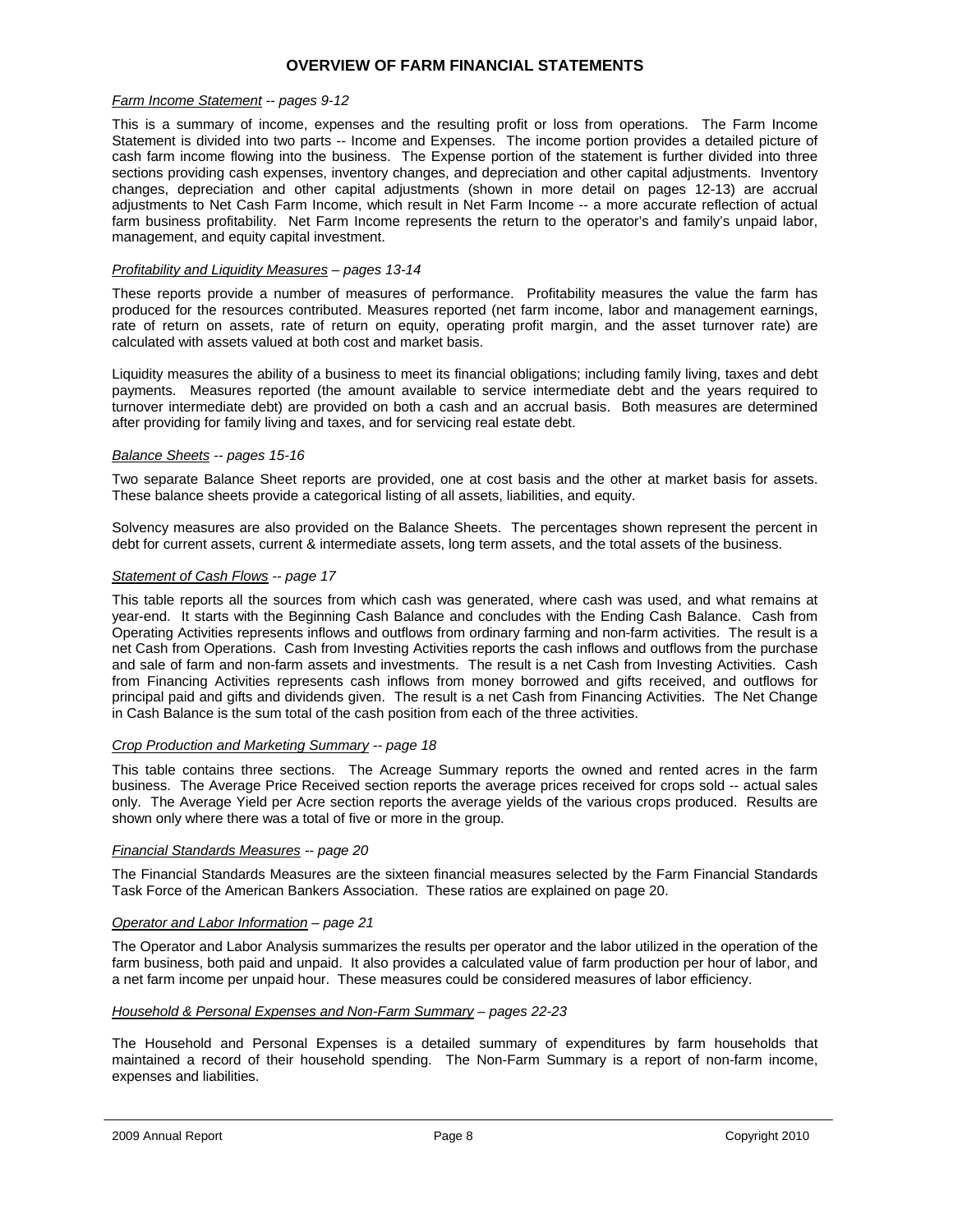# *Farm Income Statement Minnesota West, Riverland and South Central College (Farms Sorted By Net Farm Income)*

|                                            | Avg. Of          |                |            |                 |
|--------------------------------------------|------------------|----------------|------------|-----------------|
| Number of farms                            | <b>All Farms</b> | <b>Low 20%</b> | $40 - 60%$ | <u>High 20%</u> |
|                                            |                  |                |            |                 |
|                                            |                  |                |            |                 |
| <b>Sale of Crops</b>                       |                  |                |            |                 |
| Corn                                       | 213,563          | 150,545        | 131,874    | 474,443         |
| Corn Silage<br>Corn Seed                   | 465<br>318       | 965            | 190        | 688<br>1,587    |
|                                            |                  |                |            |                 |
| Hay, Alfalfa                               | 1,720            | 1,320          | 2,157      | 1,821           |
| Peas, Processing                           | 3,030            | 4,192          | 4,515      | 2,488           |
| Peas, Field                                | 287              | 241            | 306        | 625             |
| Soybeans                                   | 133,555          | 94,221         | 95,946     | 266,801         |
| Soybeans Seed                              | 773              | 189            | 277        | 1,858           |
| <b>Sugar Beets</b>                         | 2,007            |                |            | 10,019          |
| Sweet Corn, Processing                     | 4,076            | 3,405          | 4,607      | 6,163           |
| Wheat, Spring                              | 1,134            | 945            | 1,364      | 1,294           |
| <b>Rented Out</b>                          | 859              | 74             | 840        | 1,486           |
| Corn, Waxy                                 | 249              |                | 264        |                 |
| Soybeans, Organic                          | 309              | 421            | 55         | 340             |
| Soybeans, Food                             | 248              |                | 220        |                 |
| Corn, Organic                              | 622              | 366            | 443        | 735             |
| Miscellaneous crop income                  | 1,309            | 2,559          | 705        | 1,021           |
| <b>Total Crop Sales</b>                    | 364,524          | 259,443        | 243,763    | 771,369         |
|                                            |                  |                |            |                 |
| <b>Sale of Livestock</b>                   |                  |                |            |                 |
| Beef Cow-Calf, Beef Calves                 | 1,014            | 743            | 1,256      | 1,086           |
| <b>Beef Finishing</b>                      | 12,883           | 15,742         | 7,679      | 20,976          |
| Dairy, Milk                                | 98,730           | 302,541        | 58,021     | 48,329          |
| Dairy Calves                               | 1,195            | 4,474          | 509        | 294             |
| Dairy Finishing                            | 6,839            | 12,846         | 10,641     | 1,687           |
| Hogs, Farrow to Finish, Raised Hogs        | 16,729           | 49,002         | 4,010      | 14,877          |
| Hogs, Finish Feeder Pigs                   | 29,698           | 98,477         | 9,218      | 11,294          |
| <b>Turkeys</b>                             | 1,470            |                | 687        | 6,656           |
| Hogs, Farrow to Weaning                    | 6,658            | 11,947         | 4,545      | 12,489          |
| Hogs, Weaning to Finish                    | 31,791           | 99,589         | 11,164     | 27,153          |
| Dairy Feeder                               | 853              | 1,995          | 444        | 30              |
| Cull breeding livestock                    | 6,128            | 18,101         | 3,854      | 2,576           |
| Misc. livestock income                     | 5,298            | 3,168          | 6,053      | 7,502           |
| <b>Total Livestock &amp; Product Sales</b> | 219,286          | 618,625        | 118,081    | 154,949         |
| Other farm income                          |                  |                |            |                 |
| Direct & CC govt payments                  |                  |                |            |                 |
| CRP payments                               | 13,123           | 11,908         | 8,578      | 25,534          |
|                                            | 290              | 358            | 153        | 494             |
| Livestock govt payments                    | 6,471            | 18,769         | 4,371      | 2,347           |
| Other government payments                  | 1,603            | 1,761          | 1,303      | 1,426           |
| Custom work income                         | 22,220           | 14,059         | 9,121      | 65,745          |
| Patronage dividends, cash                  | 4,354            | 6,554          | 2,815      | 6,728           |
| Insurance income                           | 18,881           | 17,550         | 11,644     | 36,432          |
| Contract livestock income                  | 9,744            | 2,078          | 5,676      | 22,718          |
| Other farm income                          | 20,123           | 28,802         | 11,399     | 37,103          |
| <b>Total Other Farm Income</b>             | 96,809           | 101,839        | 55,060     | 198,527         |
|                                            |                  |                |            |                 |
| <b>Gross Cash Farm Income</b>              | 680,619          | 979,907        | 416,904    | 1,124,845       |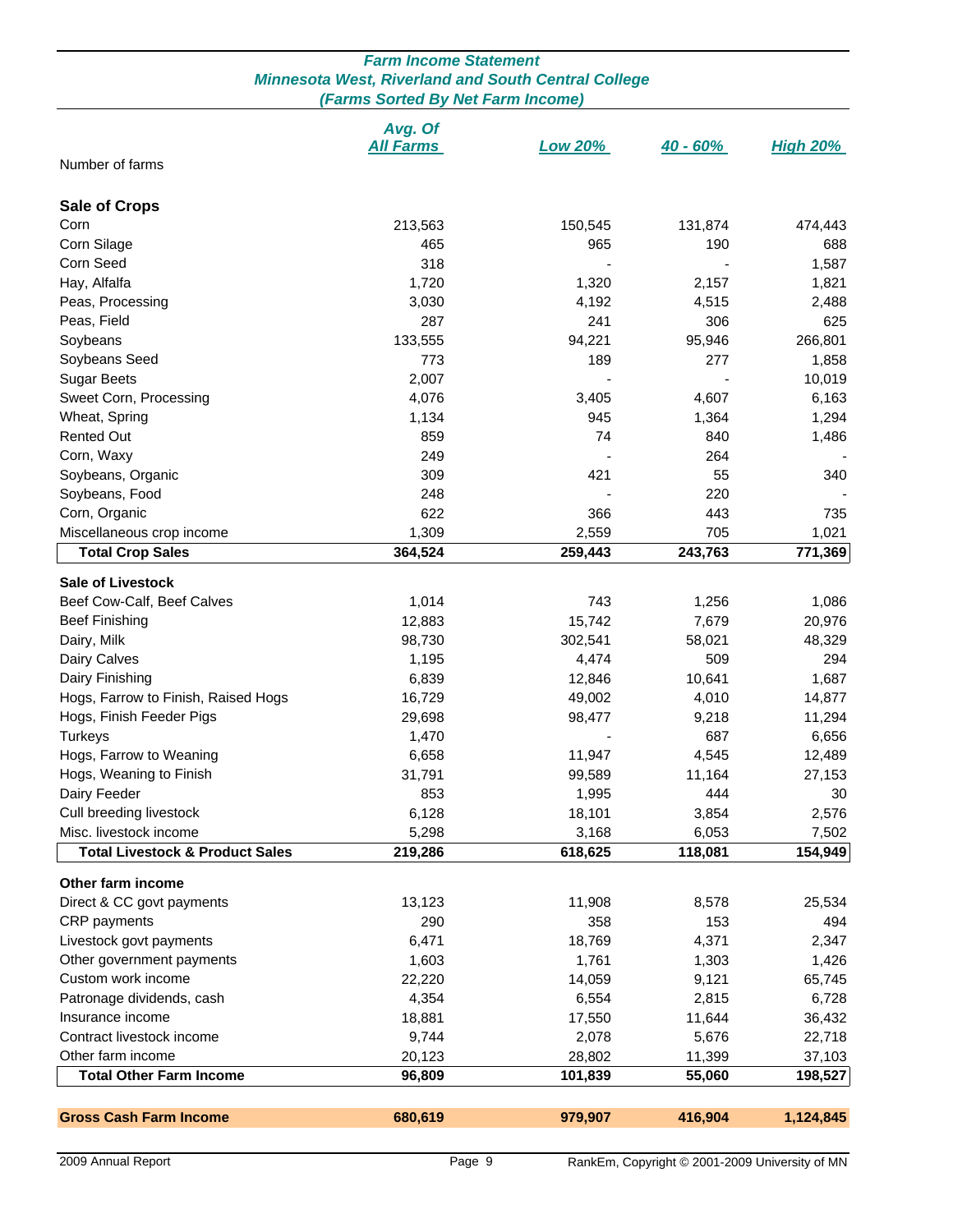| <b>Minnesota West, Riverland and South Central College</b><br>(Farms Sorted By Net Farm Income) |                |                 |                |              |  |  |  |  |  |
|-------------------------------------------------------------------------------------------------|----------------|-----------------|----------------|--------------|--|--|--|--|--|
| <b>Low 20%</b><br>$40 - 60%$<br><b>High 20%</b><br><b>Average</b>                               |                |                 |                |              |  |  |  |  |  |
| <b>Number of farms</b>                                                                          |                |                 |                |              |  |  |  |  |  |
| <b>Direct Crop Expense</b>                                                                      |                |                 |                |              |  |  |  |  |  |
| Seed                                                                                            | 46,688         | 36,329          | 31,306         | 95,558       |  |  |  |  |  |
| Fertilizer                                                                                      | 53,097         | 43,736          | 33,032         | 107,340      |  |  |  |  |  |
| Crop chemicals                                                                                  | 20,721         | 18,266          | 14,211         | 40,346       |  |  |  |  |  |
| Crop insurance                                                                                  | 12,026         | 9,874           | 7,879          | 22,943       |  |  |  |  |  |
| <b>Drying Expense</b>                                                                           | 12,598         | 10,155          | 8,143          | 25,135       |  |  |  |  |  |
| Crop miscellaneous                                                                              | 6,024          | 6,089           | 3,570          | 11,424       |  |  |  |  |  |
| <b>Total Direct Crop Expense</b>                                                                | 151,154        | 124,449         | 98,141         | 302,746      |  |  |  |  |  |
| <b>Direct Livestock Expense</b>                                                                 |                |                 |                |              |  |  |  |  |  |
| Feeder livestock purchase                                                                       | 31,007         | 80,241          | 12,690         | 28,460       |  |  |  |  |  |
| Purchased feed                                                                                  | 89,624         | 263,468         | 39,846         | 76,060       |  |  |  |  |  |
| <b>Breeding fees</b>                                                                            | 2,434          | 7,430           | 1,417          | 935<br>3,278 |  |  |  |  |  |
| Veterinary                                                                                      | 6,786          | 20,815          | 3,501          |              |  |  |  |  |  |
| Supplies and related                                                                            | 5,977<br>6,466 | 14,218          | 4,284<br>2,064 | 5,139        |  |  |  |  |  |
| Contract production exp.                                                                        |                | 24,195<br>8,423 | 1,713          | 3,880        |  |  |  |  |  |
| Livestock hauling and trucking                                                                  | 2,797          |                 |                | 1,685        |  |  |  |  |  |
| Livestock marketing<br>Livestock miscellaneous                                                  | 1,872<br>4,477 | 5,492<br>14,949 | 1,315<br>2,028 | 791<br>2,233 |  |  |  |  |  |
| <b>Total Direct Livestock Expense</b>                                                           | 151,440        | 439,231         | 68,858         | 122,461      |  |  |  |  |  |
| <b>Other Farm Expense</b>                                                                       |                |                 |                |              |  |  |  |  |  |
| Interest                                                                                        | 34,837         | 50,159          | 22,964         | 48,439       |  |  |  |  |  |
| <b>CCC Buybacks</b>                                                                             | 15,165         | 14,479          | 13,313         | 32,723       |  |  |  |  |  |
| Fuel & oil                                                                                      | 19,782         | 27,608          | 13,554         | 29,458       |  |  |  |  |  |
| Repairs                                                                                         | 28,265         | 37,836          | 20,241         | 40,780       |  |  |  |  |  |
| Custom hire                                                                                     | 11,789         | 27,119          | 7,580          | 10,914       |  |  |  |  |  |
| Hired labor                                                                                     | 28,903         | 69,886          | 14,468         | 37,583       |  |  |  |  |  |
| Land rent                                                                                       | 75,543         | 71,869          | 45,798         | 156,452      |  |  |  |  |  |
| Machinery & bldg leases                                                                         | 12,374         | 26,577          | 5,290          | 18,543       |  |  |  |  |  |
| Real estate taxes                                                                               | 5,480          | 5,807           | 3,666          | 8,686        |  |  |  |  |  |
| Farm insurance                                                                                  | 7,062          | 10,127          | 4,762          | 9,716        |  |  |  |  |  |
| <b>Utilities</b>                                                                                | 8,916          | 15,586          | 6,321          | 9,830        |  |  |  |  |  |
| Dues & professional fees                                                                        | 2,364          | 3,816           | 1,487          | 3,257        |  |  |  |  |  |
| Miscellaneous                                                                                   | 16,764         | 24,495          | 12,945         | 19,603       |  |  |  |  |  |
| <b>Total Other Farm Expense</b>                                                                 | 267,244        | 385,364         | 172,389        | 425,984      |  |  |  |  |  |
| <b>Total cash expense</b>                                                                       | 569,838        | 949.044         | 339,388        | 851,191      |  |  |  |  |  |
| Net cash farm income                                                                            | 110,781        | 30,863          | 77,516         | 273,654      |  |  |  |  |  |
| <b>Inventory Changes</b>                                                                        |                |                 |                |              |  |  |  |  |  |
| Prepaids and supplies                                                                           | $-11,838$      | $-23,034$       | $-11,149$      | $-7,987$     |  |  |  |  |  |
| Accounts receivable                                                                             | $-7,406$       | $-16,949$       | $-5,006$       | 862          |  |  |  |  |  |
| Gr. Crops, Hedging acct. & Oth Cur Assets                                                       | $-1,148$       | $-14,702$       | $-877$         | 9,391        |  |  |  |  |  |
| Crops and feed                                                                                  | 11,286         | $-22,774$       | 5,727          | 59,256       |  |  |  |  |  |
| Market livestock                                                                                | 2,075          | 1,145           | 1,041          | 1,236        |  |  |  |  |  |
| <b>Breeding livestock</b>                                                                       | $-1,077$       | $-5,375$        | $-1,612$       | 594          |  |  |  |  |  |
| Accounts payable                                                                                | $-3,624$       | $-13,464$       | 459            | $-2,712$     |  |  |  |  |  |
| Accrued Interest & other assets                                                                 | $-81$          | $-3,922$        | $-539$         | 2,637        |  |  |  |  |  |
| <b>Total inventory change</b>                                                                   | $-11,813$      | $-99,075$       | $-11,956$      | 63,277       |  |  |  |  |  |
| <b>Net operating profit</b>                                                                     | 98,968         | $-68,212$       | 65,560         | 336,931      |  |  |  |  |  |
| Depreciation                                                                                    |                |                 |                |              |  |  |  |  |  |
| Machinery and equipment                                                                         | $-25,084$      | $-29,461$       | $-16,552$      | $-41,029$    |  |  |  |  |  |
| <b>Titled vehicles</b>                                                                          | $-2,454$       | $-3,441$        | $-1,442$       | $-3,453$     |  |  |  |  |  |
| Buildings and improvements                                                                      | $-10,891$      | $-15,998$       | $-6,155$       | $-16,486$    |  |  |  |  |  |
| <b>Total depreciation</b>                                                                       | $-38,429$      | $-48,900$       | $-24,149$      | $-60,968$    |  |  |  |  |  |
| Net farm income from operations                                                                 | 60,539         | $-117,112$      | 41,411         | 275,963      |  |  |  |  |  |
| Gain or loss on capital sales                                                                   | 811            | 256             | 219            | 2691         |  |  |  |  |  |
| <b>Net farm income</b>                                                                          | 61,350         | $-116,856$      | 41,630         | 278,654      |  |  |  |  |  |

# *Farm Income Statement*

2009 Annual Report **Page 10** Page 10 RankEm, Copyright @ 2001-2009 University of MN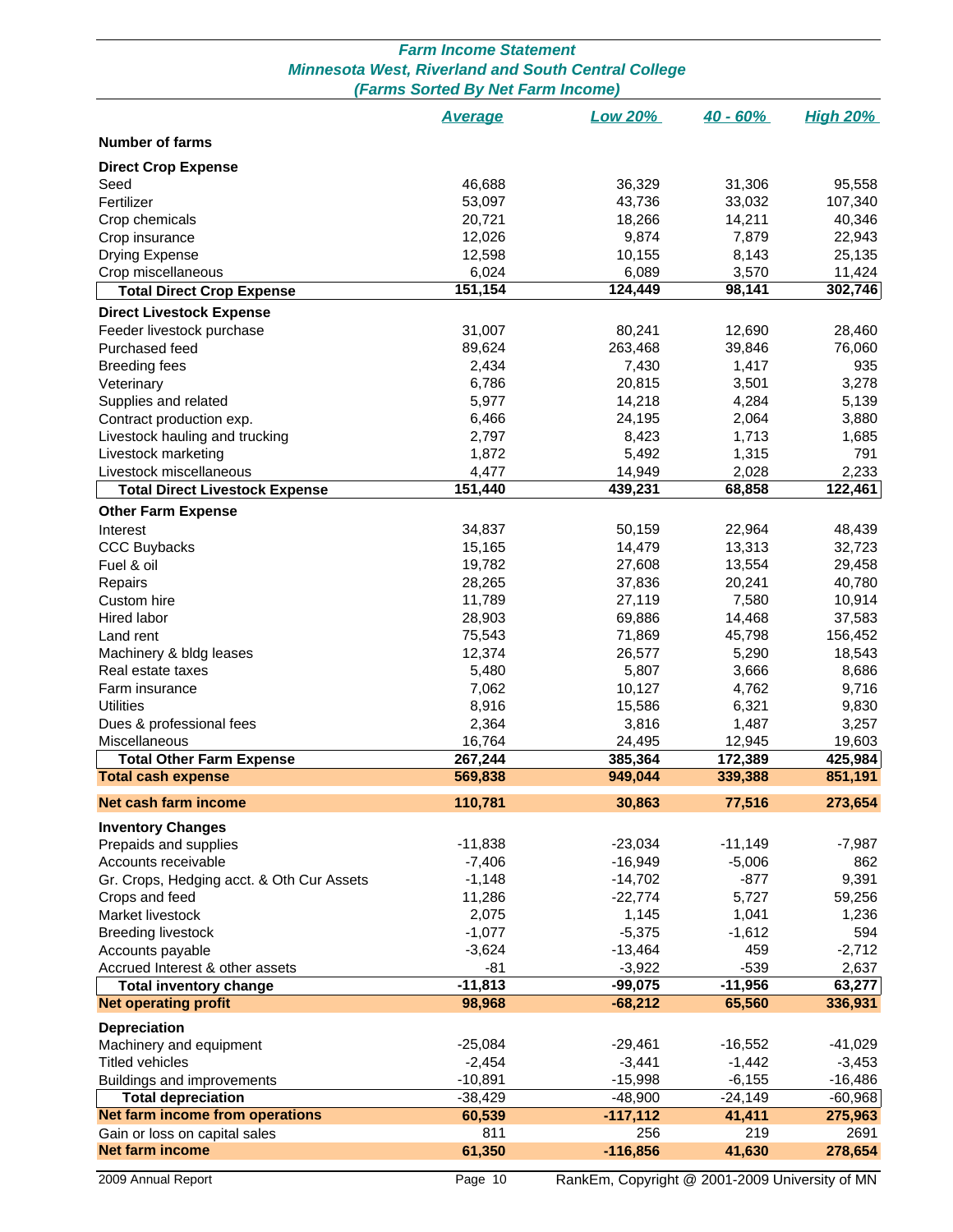# *Inventory Changes Minnesota West, Riverland and South Central College Farm Business Management Combined Database (Farms Sorted By Net Farm Income)*

|                                      | Avg. Of<br><b>All Farms</b> | Low 20%   | 40 - 60%  | <b>High 20%</b> |
|--------------------------------------|-----------------------------|-----------|-----------|-----------------|
| Number of farms                      | 1238                        | 247       | 247       | 248             |
| Net cash farm income                 | 110,783                     | 30,865    | 77,515    | 273,656         |
| Crops and Feed                       |                             |           |           |                 |
| Ending inventory                     | 257,805                     | 192,142   | 147,847   | 569,188         |
| Beginning inventory                  | 246,519                     | 214,916   | 142,120   | 509,932         |
| Inventory change                     | 11,286                      | $-22,774$ | 5,727     | 59,256          |
| Market Livestock                     |                             |           |           |                 |
| Ending inventory                     | 43,321                      | 103,062   | 25,387    | 36,372          |
| Beginning inventory                  | 41,247                      | 101,917   | 24,346    | 35,136          |
| Inventory change                     | 2,075                       | 1,145     | 1,041     | 1,236           |
| Accts Receivable                     |                             |           |           |                 |
| Ending inventory                     | 22,964                      | 24,506    | 14,818    | 51,092          |
| Beginning inventory                  | 30,370                      | 41,454    | 19,824    | 50,230          |
| Inventory change                     | $-7,406$                    | -16,949   | $-5,006$  | 862             |
| <b>Prepaid Expenses and Supplies</b> |                             |           |           |                 |
| Ending inventory                     | 59,506                      | 36,411    | 34,474    | 146,142         |
| Beginning inventory                  | 71,344                      | 59,445    | 45,623    | 154,129         |
| Inventory change                     | $-11,838$                   | $-23,034$ | $-11,149$ | $-7,987$        |
| <b>Hedging Activities</b>            |                             |           |           |                 |
| Ending inventory                     | 3,081                       | 3,778     | 1,066     | 7,130           |
| Withdrawals                          | 6,031                       | 11,768    | 1,697     | 11,759          |
| Beginning inventory                  | 4,317                       | 10,815    | 977       | 5,961           |
| Deposits                             | 6,964                       | 14,067    | 2,872     | 12,359          |
| Gain or loss                         | $-2,169$                    | $-9,336$  | $-1,087$  | 570             |
| Other Current Assets                 |                             |           |           |                 |
| Ending inventory                     | 5,601                       | 2,850     | 2,610     | 17,884          |
| Beginning inventory                  | 4,579                       | 8,216     | 2,399     | 9,064           |
| Inventory change                     | 1,021                       | $-5,366$  | 210       | 8,821           |
| <b>Breeding Livestock</b>            |                             |           |           |                 |
| <b>Ending inventory</b>              | 73,670                      | 221,063   | 47,318    | 26,373          |
| Capital sales                        | 654                         | 1,157     | 867       | 346             |
| Beginning inventory                  | 72,095                      | 217,119   | 47,567    | 25,218          |
| Capital purchases                    | 3,306                       | 10,477    | 2,231     | 908             |
| Depreciation, capital adjust         | $-1,077$                    | $-5,375$  | $-1,612$  | 594             |
| <b>Other Capital Assets</b>          |                             |           |           |                 |
| Ending inventory                     | 66,129                      | 70,582    | 37,379    | 133,279         |
| Capital sales                        | 1,537                       | 4,321     | 230       | 1,835           |
| Beginning inventory                  | 62,562                      | 73,864    | 36,107    | 118,455         |
| Capital purchases                    | 4,638                       | 2,510     | 1,375     | 14,286          |
| Depreciation, capital adjust         | 466                         | $-1,472$  | 127       | 2,373           |
| Accounts Payable                     |                             |           |           |                 |
| Beginning inventory                  | 17,659                      | 35,818    | 11,251    | 21,372          |
| Ending inventory                     | 21,284                      | 49,282    | 10,792    | 24,084          |
| Inventory change                     | $-3,624$                    | -13,464   | 459       | $-2,712$        |
| <b>Accrued Interest</b>              |                             |           |           |                 |
| Beginning inventory                  | 8,354                       | 9,131     | 5,632     | 13,455          |
| Ending inventory                     | 8,905                       | 11,583    | 6,304     | 13,202          |
| Inventory change                     | -547                        | $-2,450$  | -666      | 264             |
| Total inventory change               | $-11,814$                   | $-99,076$ | $-11,955$ | 63,276          |
| Net operating profit                 | 98,969                      | $-68,211$ | 65,560    | 336,932         |
|                                      |                             |           |           |                 |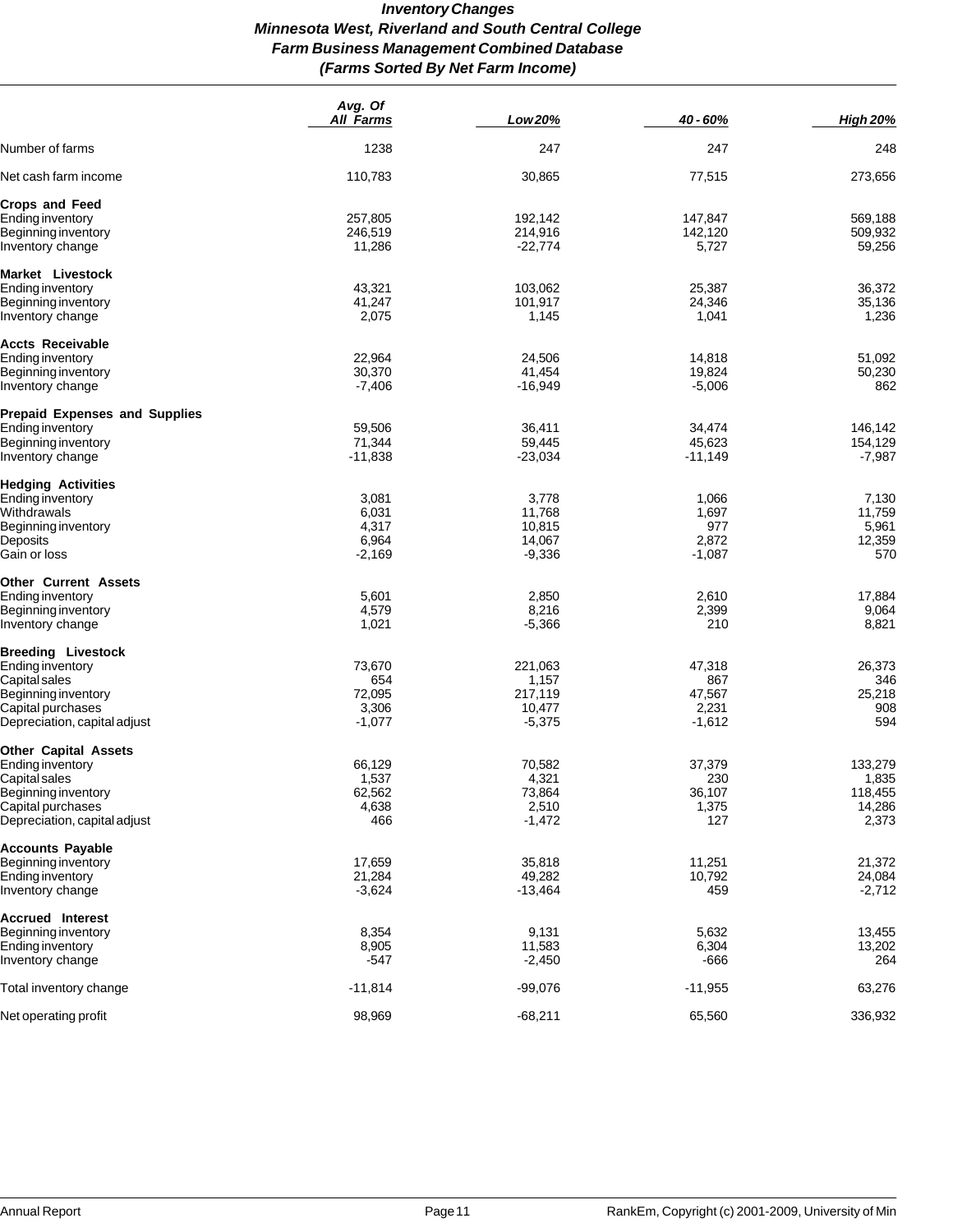# *Depreciation Minnesota West, Riverland and South Central College Farm Business Management Combined Database (Farms Sorted By Net Farm Income)*

|                                   | Avg. Of<br><b>All Farms</b> | <b>Low 20%</b> | 40 - 60%  | <b>High 20%</b> |
|-----------------------------------|-----------------------------|----------------|-----------|-----------------|
| Number of farms                   | 1238                        | 247            | 247       | 248             |
| Net operating profit              | 98,969                      | $-68,211$      | 65,560    | 336,932         |
| <b>Machinery and Equipment</b>    |                             |                |           |                 |
| <b>Ending inventory</b>           | 252,505                     | 276,240        | 179,770   | 417,730         |
| Capital sales                     | 3,697                       | 3,976          | 2,979     | 6,242           |
| Beginning inventory               | 230,415                     | 275,325        | 164,694   | 360,723         |
| Capital purchases                 | 50,872                      | 34,352         | 34,606    | 104,278         |
| Depreciation, capital adjust.     | $-25,084$                   | $-29,461$      | $-16,552$ | $-41,029$       |
| <b>Titled Vehicles</b>            |                             |                |           |                 |
| <b>Ending inventory</b>           | 17,754                      | 18,049         | 13,013    | 28,641          |
| Capital sales                     | 220                         | 123            | 98        | 342             |
| Beginning inventory               | 16,768                      | 18,904         | 11,855    | 25,149          |
| Capital purchases                 | 3,660                       | 2,708          | 2,699     | 7,287           |
| Depreciation, capital adjust.     | $-2,454$                    | $-3,441$       | $-1,442$  | $-3,453$        |
| <b>Buildings and Improvements</b> |                             |                |           |                 |
| <b>Ending inventory</b>           | 190,261                     | 264,860        | 111,055   | 291,676         |
| Capital sales                     | 316                         | 521            |           | 756             |
| Beginning inventory               | 183,870                     | 262,233        | 106,463   | 282,815         |
| Capital purchases                 | 17,597                      | 19,146         | 10,747    | 26,103          |
| Depreciation, capital adjust.     | $-10,891$                   | $-15,998$      | $-6,155$  | $-16,486$       |
| Total depreciation, capital adj.  | $-38,430$                   | $-48,900$      | $-24,148$ | $-60,968$       |
| Net farm income from operations   | 60,539                      | $-117,111$     | 41,412    | 275,964         |
| Gain or loss on capital sales     | 811                         | 256            | 219       | 2,691           |
| Net farm income                   | 61,350                      | $-116,855$     | 41,631    | 278,655         |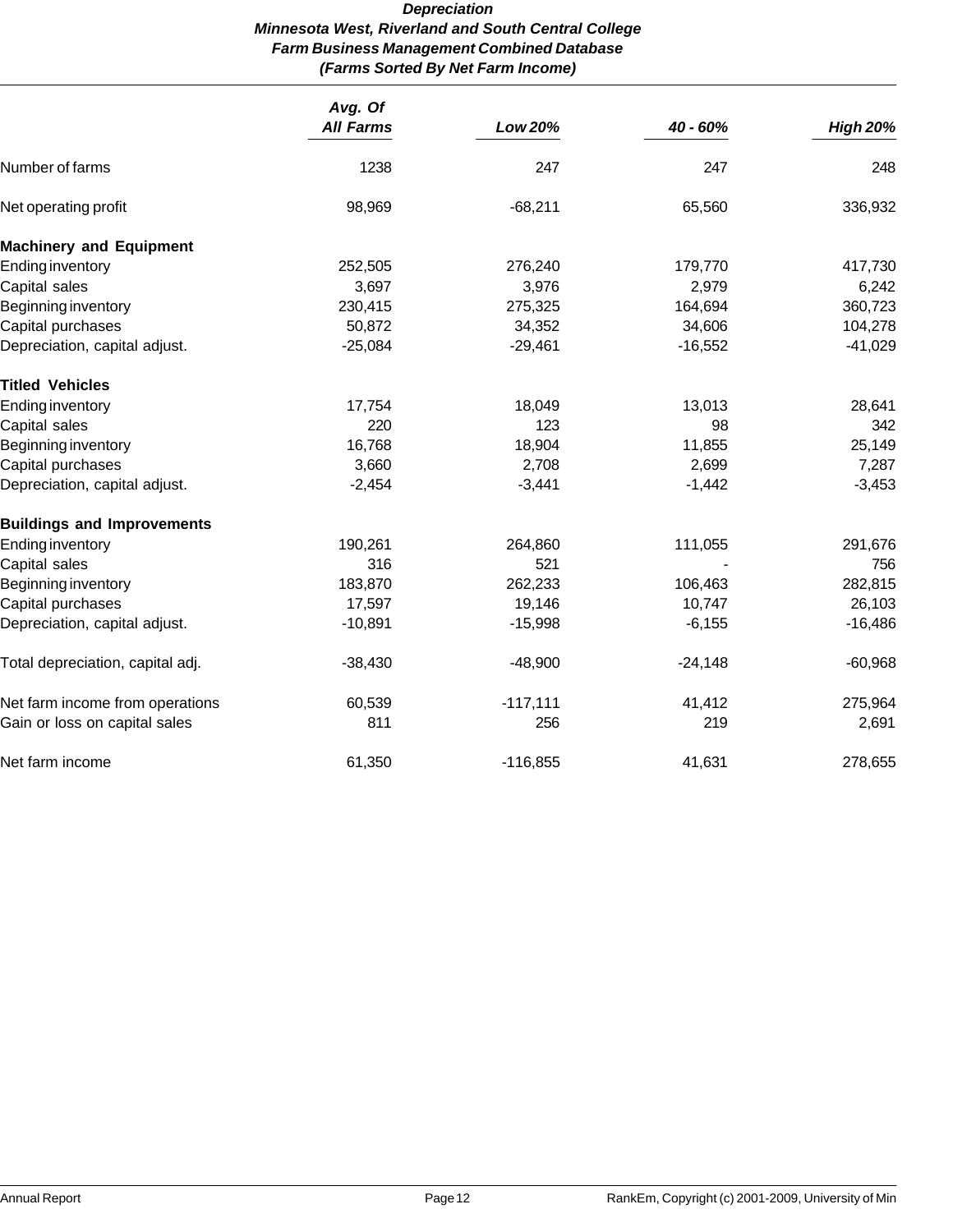# *Profitability Measures Minnesota West, Riverland and South Central College Farm Business Management Combined Database (Farms Sorted By Net Farm Income)*

|                                         | Avg. Of<br><b>All Farms</b> | Low 20%    | 40 - 60%                                                                                                                                              | <b>High 20%</b> |
|-----------------------------------------|-----------------------------|------------|-------------------------------------------------------------------------------------------------------------------------------------------------------|-----------------|
| Number of farms                         | 1238                        | 247        | 247                                                                                                                                                   | 248             |
| Profitability (assets valued at cost)   |                             |            |                                                                                                                                                       |                 |
| Net farm income from operations         | 60,539                      | $-117,111$ | 41,412                                                                                                                                                | 275,964         |
| Rate of return on assets                | 3.7%                        | $-7.1%$    | 3.7%                                                                                                                                                  | 10.7 %          |
| Rate of return on equity                | 2.2%                        | $-24.7%$   | 1.9 %                                                                                                                                                 | 14.7 %          |
| Operating profit margin                 | 9.1%                        | $-20.1%$   | 9.0%                                                                                                                                                  | 23.2 %          |
| Asset turnover rate                     | 40.9%                       | 35.2 %     | 41.3 %                                                                                                                                                | 46.2 %          |
| Farm interest expense                   | 35,384                      | 52,609     | 23,631                                                                                                                                                | 48,175          |
| Value of operator lbr and mgmt.         | 44,797                      | 51,307     | 32,545                                                                                                                                                | 70,613          |
| Return on farm assets                   | 51,127                      | $-115,809$ | 32,498                                                                                                                                                | 253,527         |
| Average farm assets                     | 1,375,689                   | 1,632,576  | 877,442                                                                                                                                               | 2,367,896       |
| Return on farm equity                   | 15,743                      | $-168,418$ | 8,867                                                                                                                                                 | 205,352         |
| Average farm equity                     | 712,652                     | 682,196    | 455,885                                                                                                                                               | 1,395,831       |
| Value of farm production                | 562,995                     | 574,760    | 362,186<br>40 - 60%<br>247<br>67,311<br>4.6 %<br>4.9 %<br>16.1 %<br>28.4 %<br>23,631<br>32,545<br>58,397<br>1,273,391<br>34,766<br>710,204<br>362,186 | 1,092,827       |
|                                         | Avg. Of                     |            |                                                                                                                                                       |                 |
|                                         | <b>All Farms</b>            | Low 20%    |                                                                                                                                                       | <b>High 20%</b> |
| Number of farms                         | 1238                        | 247        |                                                                                                                                                       | 248             |
| Profitability (assets valued at market) |                             |            |                                                                                                                                                       |                 |
| Net farm income from operations         | 96,700                      | $-67,930$  |                                                                                                                                                       | 320,799         |
| Rate of return on assets                | 4.6 %                       | $-3.1%$    |                                                                                                                                                       | 9.5 %           |
| Rate of return on equity                | 5.1 %                       | $-11.9%$   |                                                                                                                                                       | 13.9 %          |
| Operating profit margin                 | 15.5 %                      | $-11.6%$   |                                                                                                                                                       | 27.3 %          |
| Asset turnover rate                     | 29.7 %                      | 26.8 %     |                                                                                                                                                       | 34.7 %          |
| Farm interest expense                   | 35,384                      | 52,609     |                                                                                                                                                       | 48,175          |
| Value of operator Ibr and mgmt.         | 44,797                      | 51,307     |                                                                                                                                                       | 70,613          |
| Return on farm assets                   | 87,287                      | $-66,628$  |                                                                                                                                                       | 298,361         |
| Average farm assets                     | 1,895,346                   | 2,144,604  |                                                                                                                                                       | 3,145,649       |
| Return on farm equity                   | 51,903                      | $-119,237$ |                                                                                                                                                       | 250,186         |
| Average farm equity                     | 1,022,275                   | 1,000,535  |                                                                                                                                                       | 1,796,069       |
| Value of farm production                | 562,995                     | 574,760    |                                                                                                                                                       | 1,092,827       |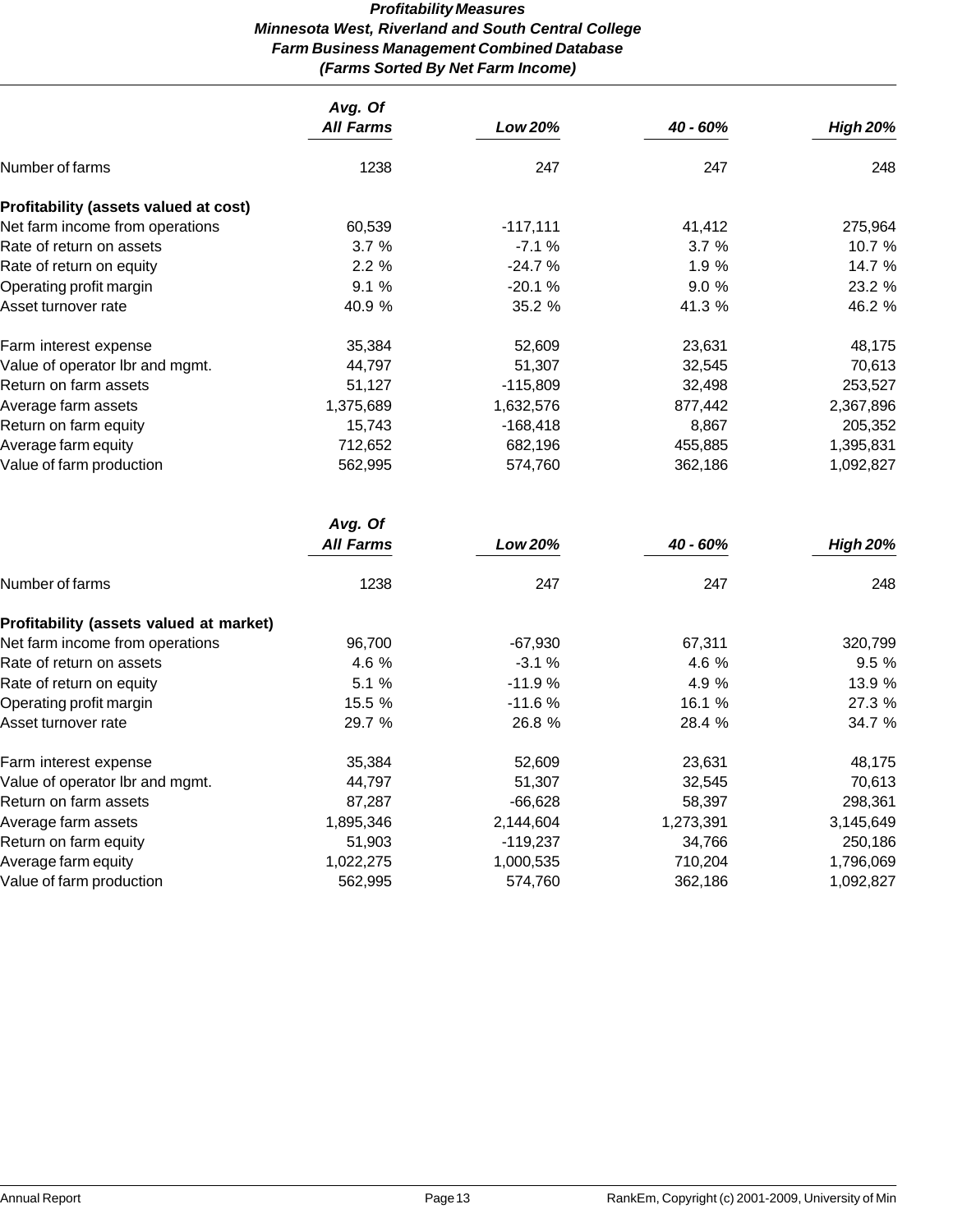# *Liquidity & Repayment Capacity Measures Minnesota West, Riverland and South Central College Farm Business Management Combined Database (Farms Sorted By Net Farm Income)*

|                                 | Avg. Of          |                |           |                 |  |
|---------------------------------|------------------|----------------|-----------|-----------------|--|
|                                 | <b>All Farms</b> | <b>Low 20%</b> | 40 - 60%  | <b>High 20%</b> |  |
| Number of farms                 | 1238             | 247            | 247       | 248             |  |
| Liquidity                       |                  |                |           |                 |  |
| <b>Current ratio</b>            | 1.74             | 1.17           | 1.84      | 2.18            |  |
| Working capital                 | 193,561          | 63,906         | 122,995   | 513,475         |  |
| Working capital to gross inc    | 28.3 %           | 6.9%           | 29.5 %    | 42.8 %          |  |
| <b>Current assets</b>           | 455,591          | 433,517        | 269,392   | 947,398         |  |
| <b>Current liabilities</b>      | 262,030          | 369,611        | 146,397   | 433,923         |  |
| Gross revenues (accrual)        | 684,888          | 919,829        | 416,422   | 1,198,860       |  |
| <b>Repayment capacity</b>       |                  |                |           |                 |  |
| Net farm income from operations | 60,539           | $-117,111$     | 41,412    | 275,964         |  |
| Depreciation                    | 38,430           | 48,900         | 24,148    | 60,968          |  |
| Personal income                 | 30,709           | 24,786         | 30,644    | 30,743          |  |
| Family living/owner withdrawals | $-55,276$        | $-53,837$      | $-45,420$ | $-78,126$       |  |
| Payments on personal debt       | $-5,575$         | $-4,326$       | $-4,740$  | $-8,957$        |  |
| Income taxes paid               | $-11,973$        | $-7,894$       | $-7,901$  | $-25,358$       |  |
| Interest on term debt           | 27,676           | 41,486         | 17,074    | 37,434          |  |
| Capital debt repayment capacity | 84,530           | $-67,996$      | 55,218    | 292,667         |  |
| Scheduled term debt payments    | $-74,503$        | $-98,005$      | $-48,438$ | $-114,443$      |  |
| Capital debt repayment margin   | 10,027           | $-166,001$     | 6,780     | 178,224         |  |
| Cash replacement allowance      | $-14,933$        | $-13,221$      | $-10,925$ | $-25,592$       |  |
| Replacement margin              | $-4,906$         | $-179,222$     | $-4,146$  | 152,632         |  |
| Term debt coverage ratio        | 1.13             | $-0.69$        | 1.14      | 2.56            |  |
| Replacement coverage ratio      | 0.95             | $-0.61$        | 0.93      | 2.09            |  |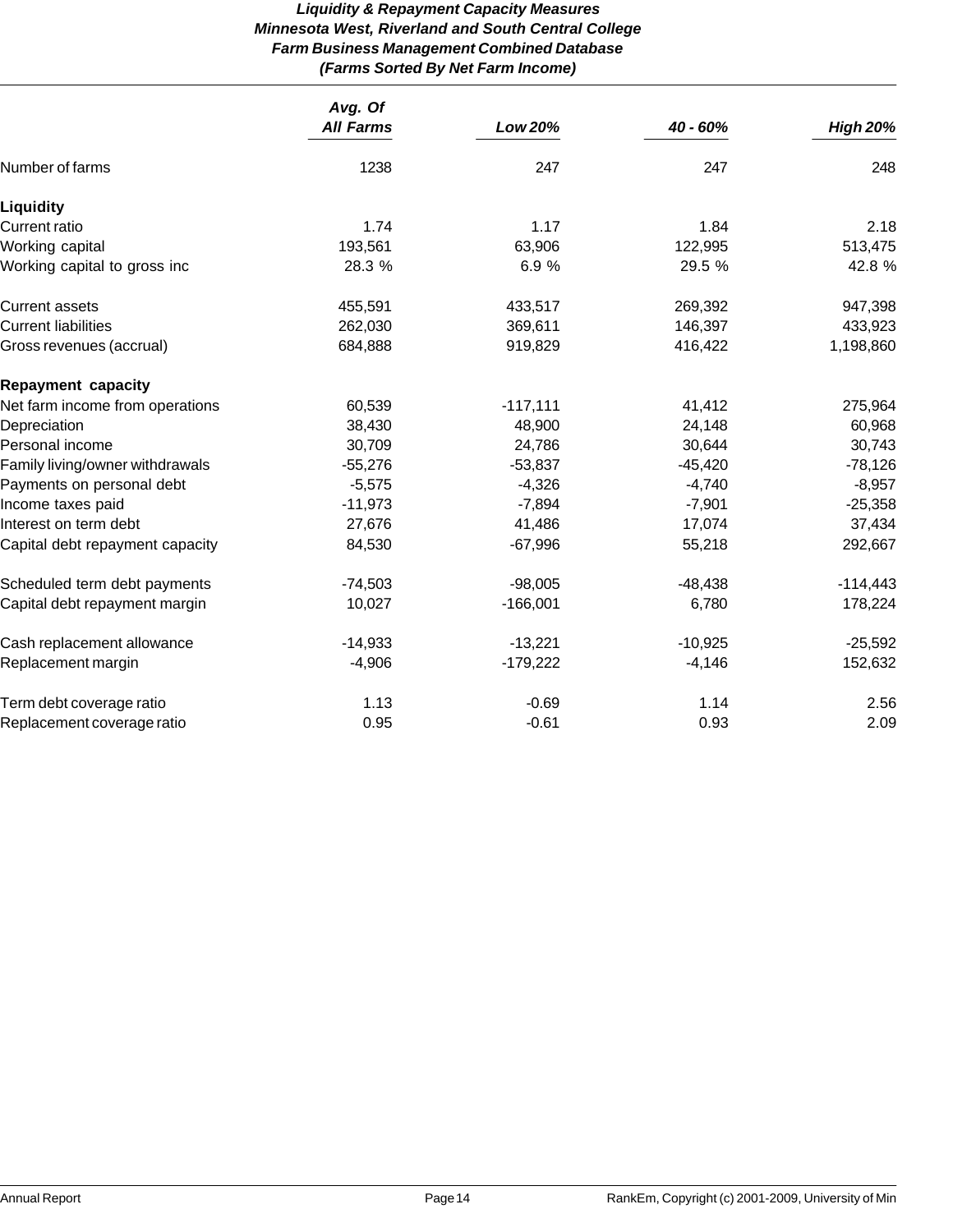# *Balance Sheet at Cost Values Minnesota West, Riverland and South Central College Farm Business Management Combined Database (Farms Sorted By Net Farm Income)*

|                                   | Avg. Of<br><b>All Farms</b> | Low 20%    | 40 - 60%  | <b>High 20%</b> |
|-----------------------------------|-----------------------------|------------|-----------|-----------------|
| Number of farms                   | 1233                        | 245        | 246       | 247             |
|                                   |                             |            |           |                 |
| Assets                            |                             |            |           |                 |
| <b>Current Farm Assets</b>        |                             |            |           |                 |
| Cash and checking balance         | 21,326                      | 22,651     | 17,023    | 37,729          |
| Prepaid expenses & supplies       | 59,492                      | 36,447     | 34,615    | 146,028         |
| Growing crops                     | 1,260                       | 39         | 138       | 5,816           |
| Accounts receivable               | 23,057                      | 24,706     | 14,879    | 51,299          |
| Hedging accounts                  | 3,090                       | 3,808      | 1,070     | 7,159           |
| Crops held for sale or feed       | 262,188                     | 202,669    | 150,699   | 572,186         |
| Crops under government loan       | 37,573                      | 39,308     | 23,665    | 77,318          |
| Market livestock held for sale    | 42,521                      | 100,014    | 25,490    | 36,519          |
| Other current assets              | 4,354                       | 2,782      | 2,482     | 12,141          |
| Total current farm assets         | 454,861                     | 432,424    | 270,062   | 946,196         |
| Intermediate Farm Assets          |                             |            |           |                 |
| <b>Breeding livestock</b>         | 73,117                      | 219,784    | 46,316    | 26,480          |
| Machinery and equipment           | 252,440                     | 277,016    | 179,974   | 417,020         |
| <b>Titled vehicles</b>            | 17,764                      | 18,126     | 12,932    | 28,651          |
| Other intermediate assets         | 24,124                      | 28,214     | 14,028    | 48,334          |
| Total intermediate farm assets    | 367,445                     | 543,140    | 253,250   | 520,484         |
|                                   |                             |            |           |                 |
| Long Term Farm Assets             |                             |            |           |                 |
| Farm land                         | 354,958                     | 329,397    | 237,901   | 637,239         |
| Buildings and improvements        | 189,981                     | 265,313    | 111,507   | 290,772         |
| Other long-term assets            | 42,393                      | 43,546     | 23,503    | 85,485          |
| Total long-term farm assets       | 587,331                     | 638,256    | 372,910   | 1,013,496       |
| <b>Total Farm Assets</b>          | 1,409,637                   | 1,613,820  | 896,222   | 2,480,176       |
| Total Nonfarm Assets              | 192,258                     | 115,979    | 170,626   | 313,500         |
| <b>Total Assets</b>               | 1,601,896                   | 1,729,799  | 1,066,848 | 2,793,676       |
| <b>Liabilities</b>                |                             |            |           |                 |
| <b>Current Farm Liabilities</b>   |                             |            |           |                 |
| Accrued interest                  | 8,917                       | 11,620     | 6,337     | 13,180          |
| Accounts payable                  | 21,202                      | 48,839     | 10,836    | 24,181          |
| Current notes                     | 165,047                     | 227,912    | 85,791    | 281,807         |
| Government crop loans             | 17,711                      | 19,076     | 11,140    | 35,567          |
| Principal due on term debt        | 47,517                      | 53,879     | 32,624    | 80,462          |
| Total current farm liabilities    | 260,394                     | 361,327    | 146,728   | 435,197         |
|                                   |                             |            |           |                 |
| Total intermediate farm liabs     | 117,440                     | 215,494    | 77,723    | 138,831         |
| Total long term farm liabilities  | 310,818                     | 420,045    | 208,909   | 424,393         |
| Total farm liabilities            | 688,651                     | 996,866    | 433,360   | 998,421         |
| Total nonfarm liabilities         | 42,500                      | 32,361     | 34,047    | 64,912          |
| <b>Total liabilities</b>          | 731,152                     | 1,029,226  | 467,407   | 1,063,332       |
| Net worth (farm and nonfarm)      | 870,744                     | 700,573    | 599,441   | 1,730,344       |
| Net worth change                  | 33,598                      | $-143,511$ | 25,600    | 218,443         |
| Percent net worth change          | 4 %                         | $-17%$     | 4 %       | 14 %            |
| <b>Ratio Analysis</b>             |                             |            |           |                 |
| Current farm liabilities / assets | 57 %                        | 84 %       | 54 %      | 46 %            |
| Intermediate farm liab. / assets  | 32 %                        | 40 %       | 31 %      | 27 %            |
| Long term farm liab. / assets     | 53 %                        | 66 %       | 56 %      | 42 %            |
| Total debt to asset ratio         | 46 %                        | 59 %       | 44 %      | 38 %            |
|                                   |                             |            |           |                 |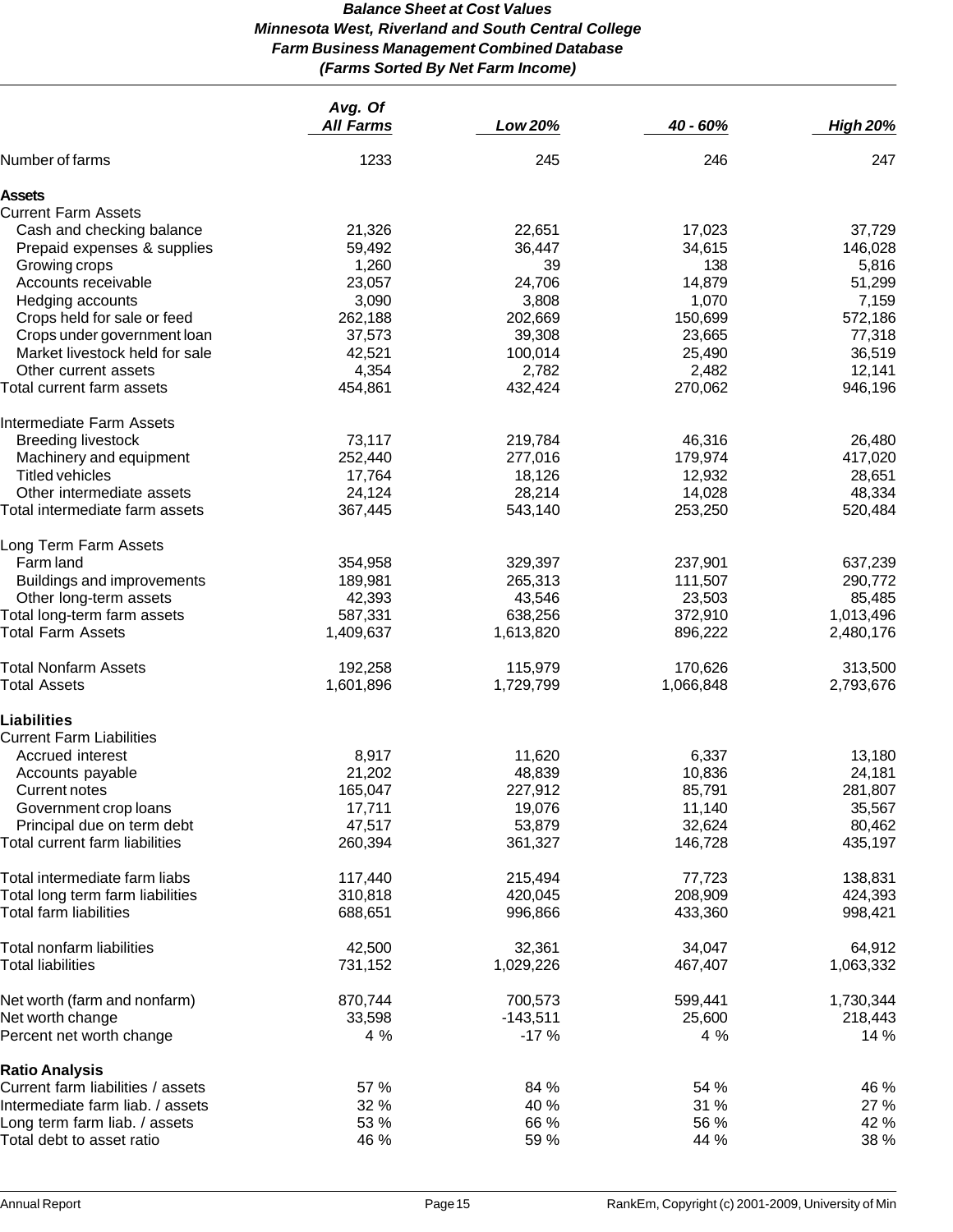# *Balance Sheet at Market Values Minnesota West, Riverland and South Central College Farm Business Management Combined Database (Farms Sorted By Net Farm Income)*

|                                                            | Avg. Of<br><b>All Farms</b> | Low 20%            | 40 - 60%           | <b>High 20%</b>    |
|------------------------------------------------------------|-----------------------------|--------------------|--------------------|--------------------|
| Number of farms                                            | 1233                        | 245                | 246                | 247                |
| Assets                                                     |                             |                    |                    |                    |
| <b>Current Farm Assets</b>                                 |                             |                    |                    |                    |
| Cash and checking balance                                  | 21,326                      | 22,651             | 17,023             | 37,729             |
| Prepaid expenses & supplies                                | 59,492                      | 36,447             | 34,615             | 146,028            |
| Growing crops                                              | 1,260                       | 39                 | 138                | 5,816              |
| Accounts receivable                                        | 23,057                      | 24,706             | 14,879             | 51,299             |
| Hedging accounts                                           | 3,090                       | 3,808              | 1,070              | 7,159              |
| Crops held for sale or feed                                | 262,188                     | 202,669            | 150,699            | 572,186            |
| Crops under government loan                                | 37,573                      | 39,308             | 23,665             | 77,318             |
| Market livestock held for sale                             | 42,521                      | 100,014            | 25,490             | 36,519             |
| Other current assets                                       | 4,354                       | 2,782              | 2,482              | 12,141             |
| Total current farm assets                                  | 454,861                     | 432,424            | 270,062            | 946,196            |
| Intermediate Farm Assets                                   |                             |                    |                    |                    |
| <b>Breeding livestock</b>                                  | 76,786                      | 224,031            | 50,856             | 28,515             |
| Machinery and equipment                                    | 384,237                     | 397,768            | 274,684            | 658,115            |
| Titled vehicles                                            | 23,613                      | 27,412             | 15,038             | 37,426             |
| Other intermediate assets                                  | 29,146                      | 37,518             | 16,408             | 53,048             |
| Total intermediate farm assets                             | 513,781                     | 686,729            | 356,987            | 777,103            |
| Long Term Farm Assets                                      |                             |                    |                    |                    |
| Farm land                                                  | 658,904                     | 613,143            | 486,212            | 1,031,495          |
| <b>Buildings and improvements</b>                          | 273,240                     | 364,518            | 166,869            | 433,777            |
| Other long-term assets                                     | 47,855                      | 47,549             | 26,154             | 101,712            |
| Total long-term farm assets                                | 979,999                     | 1,025,209          | 679,235            | 1,566,984          |
| Total Farm Assets                                          | 1,948,641                   | 2,144,363          | 1,306,284          | 3,290,283          |
| <b>Total Nonfarm Assets</b>                                | 230,995                     | 144,041            | 203,824            | 356,065            |
| <b>Total Assets</b>                                        | 2,179,636                   | 2,288,403          | 1,510,107          | 3,646,348          |
| Liabilities                                                |                             |                    |                    |                    |
| <b>Current Farm Liabilities</b>                            |                             |                    |                    |                    |
| Accrued interest                                           | 8,917                       | 11,620             | 6,337              | 13,180             |
| Accounts payable                                           | 21,202                      | 48,839             | 10,836             | 24,181             |
| Current notes                                              | 165,047                     | 227,912            | 85,791             | 281,807            |
| Government crop loans                                      | 17,711                      | 19,076             | 11,140             | 35,567             |
| Principal due on term debt                                 | 47,517<br>260,394           | 53,879             | 32,624             | 80,462             |
| Total current farm liabilities                             |                             | 361,327            | 146,728            | 435,197            |
| Total intermediate farm liabs                              | 117,440                     | 215,494            | 77,723             | 138,831            |
| Total long term farm liabilities<br>Total farm liabilities | 310,818<br>688,651          | 420,045<br>996,866 | 208,909<br>433,360 | 424,393<br>998,421 |
|                                                            |                             |                    |                    |                    |
| Total nonfarm liabilities                                  | 42,500                      | 32,361             | 34,047             | 64,912             |
| Total liabs excluding deferreds                            | 731,152                     | 1,029,226          | 467,407            | 1,063,332          |
| Total deferred liabilities                                 | 218,623                     | 190,988            | 147,636            | 400,475            |
| <b>Total liabilities</b>                                   | 949,774                     | 1,220,215          | 615,042            | 1,463,808          |
| Retained earnings                                          | 870,744                     | 700,573            | 599,441            | 1,730,344          |
| Market valuation equity                                    | 359,117                     | 367,616            | 295,624            | 452,197            |
| Net worth (farm and nonfarm)                               | 1,229,861                   | 1,068,189          | 895,065            | 2,182,540          |
| Net worth excluding deferreds                              | 1,448,484                   | 1,259,177          | 1,042,701          | 2,583,016          |
| Net worth change                                           | 73,790                      | $-90,603$          | 52,570             | 269,879            |
| Percent net worth change                                   | 6 %                         | $-8%$              | 6 %                | 14 %               |
| <b>Ratio Analysis</b>                                      |                             |                    |                    |                    |
| Current farm liabilities / assets                          | 57 %                        | 84 %               | 54 %               | 46 %               |
| Intermediate farm liab. / assets                           | 23 %                        | 31 %               | 22 %               | 18 %               |
| Long term farm liab. / assets                              | 32 %                        | 41 %               | 31 %               | 27 %               |
| Total debt to asset ratio                                  | 44 %                        | 53 %               | 41 %               | 40 %               |
| Debt to assets excl deferreds                              | 34 %                        | 45 %               | 31 %               | 29 %               |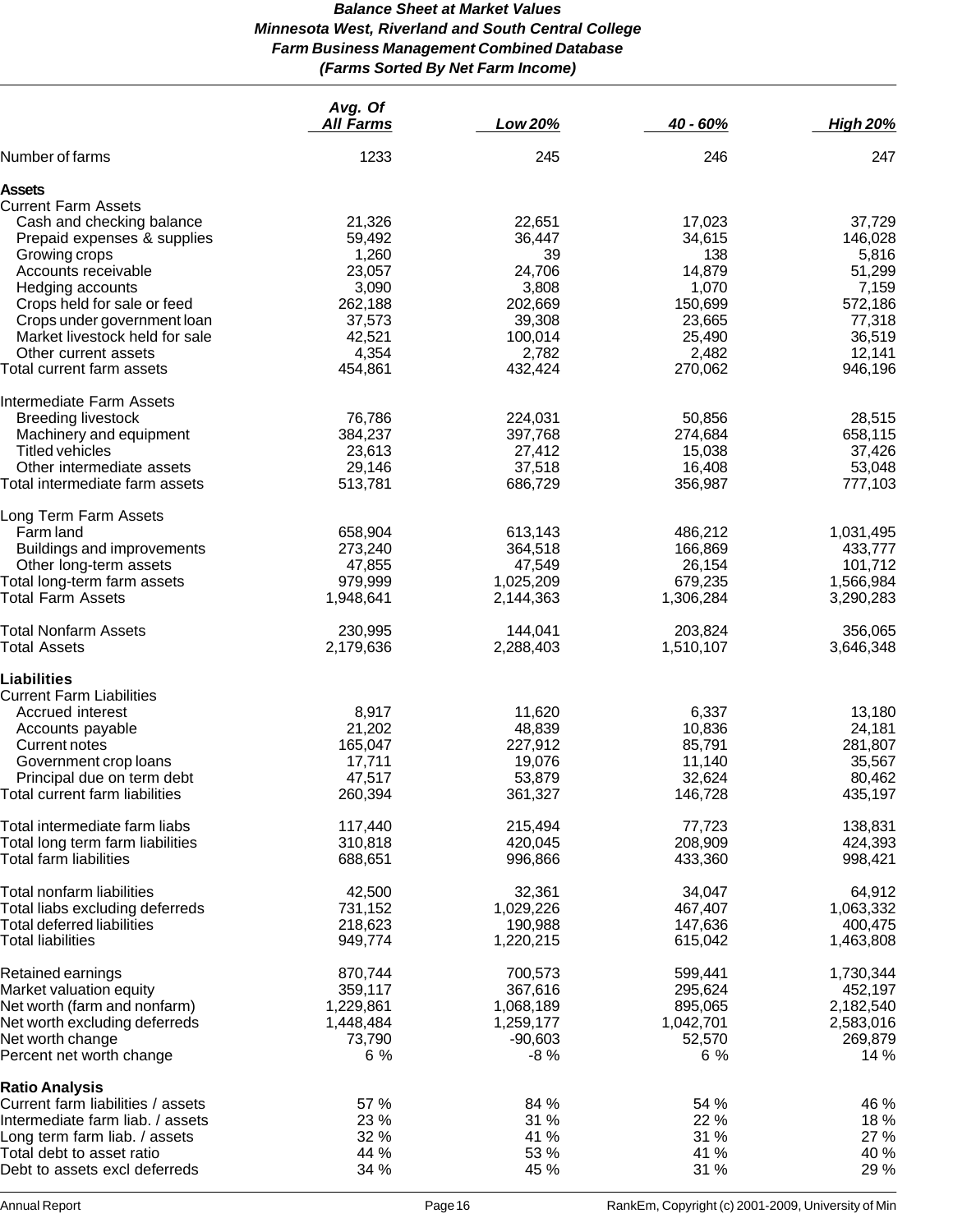# *Statement Of Cash Flows Minnesota West, Riverland and South Central College Farm Business Management Combined Database (Farms Sorted By Net Farm Income)*

|                                              | Avg. Of<br><b>All Farms</b> | Low 20%    | 40 - 60%   | <b>High 20%</b> |
|----------------------------------------------|-----------------------------|------------|------------|-----------------|
|                                              |                             |            |            |                 |
| Number of farms                              | 1238                        | 247        | 247        | 248             |
| Beginning cash (farm & nonfarm)              | 29,621                      | 27,669     | 25,764     | 48,763          |
| <b>Cash Provided By Operating Activities</b> |                             |            |            |                 |
| Gross cash farm income                       | 680,619                     | 979,907    | 416,904    | 1,124,845       |
| Total cash farm expense                      | $-569,836$                  | $-949,042$ | $-339,389$ | $-851,189$      |
| Net cash from hedging transactions           | $-933$                      | $-2,299$   | $-1,175$   | -599            |
| Cash provided by operating                   | 109,850                     | 28,566     | 76,340     | 273,056         |
| <b>Cash Provided By Investing Activities</b> |                             |            |            |                 |
| Sale of breeding livestock                   | 656                         | 1,162      | 869        | 346             |
| Sale of machinery & equipment                | 3,994                       | 4,237      | 3,196      | 7,068           |
| Sale of titled vehicles                      | 216                         | 123        | 98         | 363             |
| Sale of farm land                            | 4,324                       | 1,874      | 2,432      | 15,982          |
| Sale of farm buildings                       | 416                         | 521        |            | 958             |
| Sale of other farm assets                    | 1,635                       | 4,319      | 230        | 2,328           |
| Sale of nonfarm assets                       | 3,717                       | 3,672      | 3,052      | 4,160           |
| Purchase of breeding livestock               | $-3,306$                    | $-10,477$  | $-2,231$   | $-908$          |
| Purchase of machinery & equip.               | $-50,872$                   | $-34,352$  | $-34,606$  | $-104,278$      |
| Purchase of titled vehicles                  | $-3,660$                    | $-2,708$   | $-2,699$   | $-7,287$        |
| Purchase of farm land                        | $-25,456$                   | $-11,547$  | $-13,906$  | $-54,316$       |
| Purchase of farm buildings                   | $-17,597$                   | $-19,146$  | $-10,747$  | $-26,103$       |
| Purchase of other farm assets                | $-4,638$                    | $-2,510$   | $-1,375$   | $-14,286$       |
| Purchase of nonfarm assets                   | $-16,433$                   | $-6,538$   | $-10,852$  | $-34,955$       |
| Cash provided by investing                   | $-107,004$                  | $-71,370$  | $-66,539$  | $-210,928$      |
| <b>Cash Provided By Financing Activities</b> |                             |            |            |                 |
| Money borrowed                               | 349,503                     | 453,461    | 213,170    | 571,001         |
| Principal payments                           | $-314,659$                  | $-375,320$ | $-200,820$ | $-552,239$      |
| Personal income                              | 30,709                      | 24,786     | 30,644     | 30,743          |
| Family living/owner withdrawals              | $-55,276$                   | $-53,837$  | $-45,420$  | $-78,126$       |
| Income and social security tax               | $-11,973$                   | $-7,894$   | $-7,901$   | $-25,358$       |
| Capital contributions                        | 1,096                       | 553        | 504        | 3,623           |
| Capital distributions                        | $-3,552$                    | $-1,427$   | $-887$     | $-15,423$       |
| Dividends paid                               | $-42$                       | $-40$      | $-1$       | $-170$          |
| Cash gifts and inheritances                  | 3,879                       | 1,741      | 1,286      | 7,424           |
| Gifts given                                  | $-864$                      | $-156$     | $-634$     | $-628$          |
| Other cash flows                             |                             |            |            |                 |
| Cash provided by financing                   | $-1,179$                    | 41,867     | $-10,059$  | $-59,153$       |
| Net change in cash balance                   | 1,667                       | $-937$     | $-258$     | 2,975           |
| Ending cash (farm & nonfarm)                 | 31,288                      | 26,732     | 25,506     | 51,738          |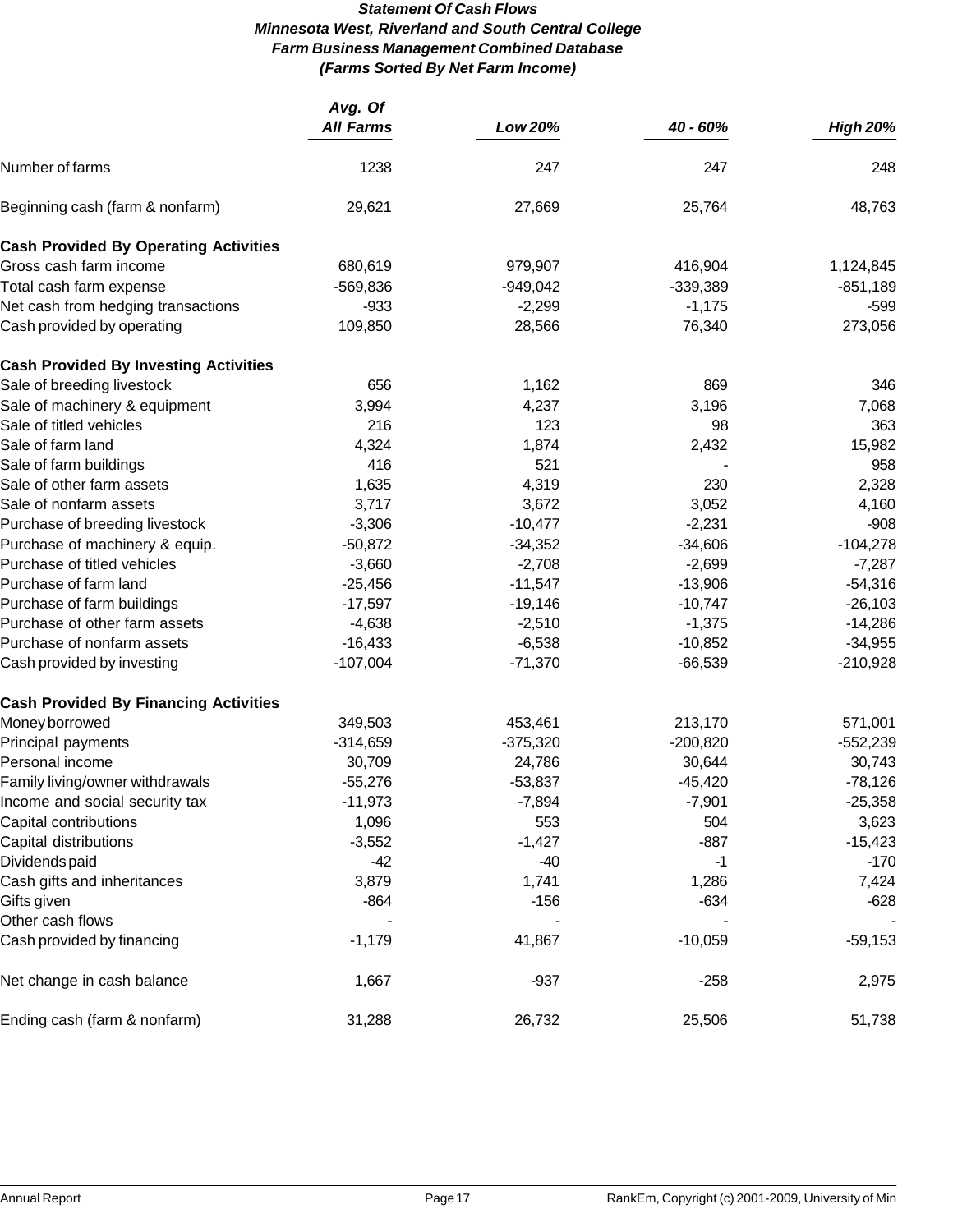# *Crop Production and Marketing Summary Minnesota West, Riverland and South Central College Farm Business Management Combined Database (Farms Sorted By Net Farm Income)*

|                                                 | Avg. Of<br><b>All Farms</b> | Low 20%  | 40 - 60% | <b>High 20%</b> |
|-------------------------------------------------|-----------------------------|----------|----------|-----------------|
| Number of farms                                 | 1212                        | 242      | 243      | 243             |
| <b>Acreage Summary</b>                          |                             |          |          |                 |
| Total acres owned                               | 231                         | 232      | 177      | 341             |
| Total crop acres                                | 688                         | 597      | 481      | 1,315           |
| Crop acres owned                                | 193                         | 173      | 143      | 317             |
| Crop acres cash rented                          | 473                         | 419      | 313      | 954             |
| Crop acres share rented                         | 22                          | 5        | 25       | 44              |
| Total pasture acres                             | 3                           | 4        | 4        | $\overline{2}$  |
| Percent crop acres owned                        | 28 %                        | 29 %     | 30 %     | 24 %            |
| <b>Average Price Received (Cash Sales Only)</b> |                             |          |          |                 |
| Corn per bushel                                 | 3.87                        | 3.79     | 3.84     | 3.98            |
| Soybeans per bushel                             | 9.98                        | 9.70     | 9.74     | 10.22           |
| Hay, Alfalfa per ton                            | 115.88                      | 124.20   | 115.53   | 122.93          |
| Wheat, Spring per bushel                        | 5.62                        | 5.46     | 5.65     | 6.06            |
| Sweet Corn, Processing per ton                  | 79.80                       | 83.75    | 83.00    | 77.86           |
| Peas, Processing per lb                         | 0.150                       | 0.171    | 0.170    | 0.136           |
| Oats per bushel                                 | 1.92                        | 1.87     | 1.88     | 2.02            |
| Straw per ton                                   | 76.87                       | 71.41    | 67.45    | 93.18           |
| Corn Silage per ton                             | 31.19                       | 30.19    |          | 29.59           |
| Hay, Grass per ton                              | 85.10                       |          | 77.93    |                 |
| Rented Out per \$                               | 5.26                        |          |          |                 |
| Wheat, Winter per bushel                        | 5.17                        | 4.44     |          |                 |
| Stover per ton                                  | 44.79                       |          |          |                 |
| Soybeans Seed per bushel                        | 10.47                       |          |          |                 |
| Peas, Field per Ib                              | 0.131                       |          |          |                 |
| CRP per \$                                      | 1.00                        |          |          |                 |
| Haylage, Alfalfa per ton                        | 41.30                       | 41.88    |          |                 |
| Sugar Beets per ton                             | 40.89                       |          |          | 40.89           |
| Hay, Mixed per ton                              | 109.64                      |          |          |                 |
|                                                 |                             |          |          |                 |
| <b>Average Yield Per Acre</b>                   |                             |          |          |                 |
| Corn (bushel)                                   | 191.56                      | 182.89   | 187.79   | 197.31          |
| Soybeans (bushel)                               | 48.72                       | 47.32    | 48.09    | 50.32           |
| Hay, Alfalfa (ton)                              | 4.58                        | 4.68     | 4.62     | 4.93            |
| Corn Silage (ton)                               | 23.46                       | 23.33    | 23.14    | 24.59           |
| CRP(S)                                          | 109.61                      | 113.75   | 115.60   | 108.19          |
| Wheat, Spring (bushel)                          | 56.52                       | 52.37    | 56.05    | 57.18           |
| Sweet Corn, Processing (ton)                    | 7.74                        | 7.16     | 7.25     | 8.04            |
| Peas, Processing (lb)                           | 4,150.98                    | 4,126.38 | 4,534.38 | 3,551.97        |
| Oats (bushel)                                   | 87.69                       | 88.73    | 91.94    |                 |
| Rented Out (\$)                                 | 187.03                      | 195.04   | 155.46   | 192.03          |
| Hay, Grass (ton)                                | 2.24                        | 2.70     | 1.61     |                 |
| Soybeans Seed (bushel)                          | 51.11                       |          |          | 51.62           |
| Custom Work (\$)                                | 66.65                       |          |          | 73.87           |
| Haylage, Alfalfa (ton)                          | 9.91                        | 8.46     |          |                 |
| Pasture (aum)                                   | 10.39                       | 7.54     | 16.44    |                 |
| Hay, Mixed (ton)                                | 2.58                        |          |          |                 |
| Sugar Beets (ton)                               | 29.79                       |          |          | 29.79           |
| Wheat, Winter (bushel)                          | 52.34                       |          |          |                 |
| Oatlage (ton)                                   | 4.61                        | 4.64     |          |                 |
| Corn, Ear (ton)                                 | 9.33                        |          |          |                 |
| Corn, Waxy (bushel)                             | 166.26                      |          |          |                 |
| Barley Silage (ton)                             | 5.58                        |          |          |                 |
| Soybeans, Food (bushel)                         | 46.81                       |          |          |                 |
| Corn, Organic (bushel)                          | 112.97                      |          |          |                 |
|                                                 |                             |          |          |                 |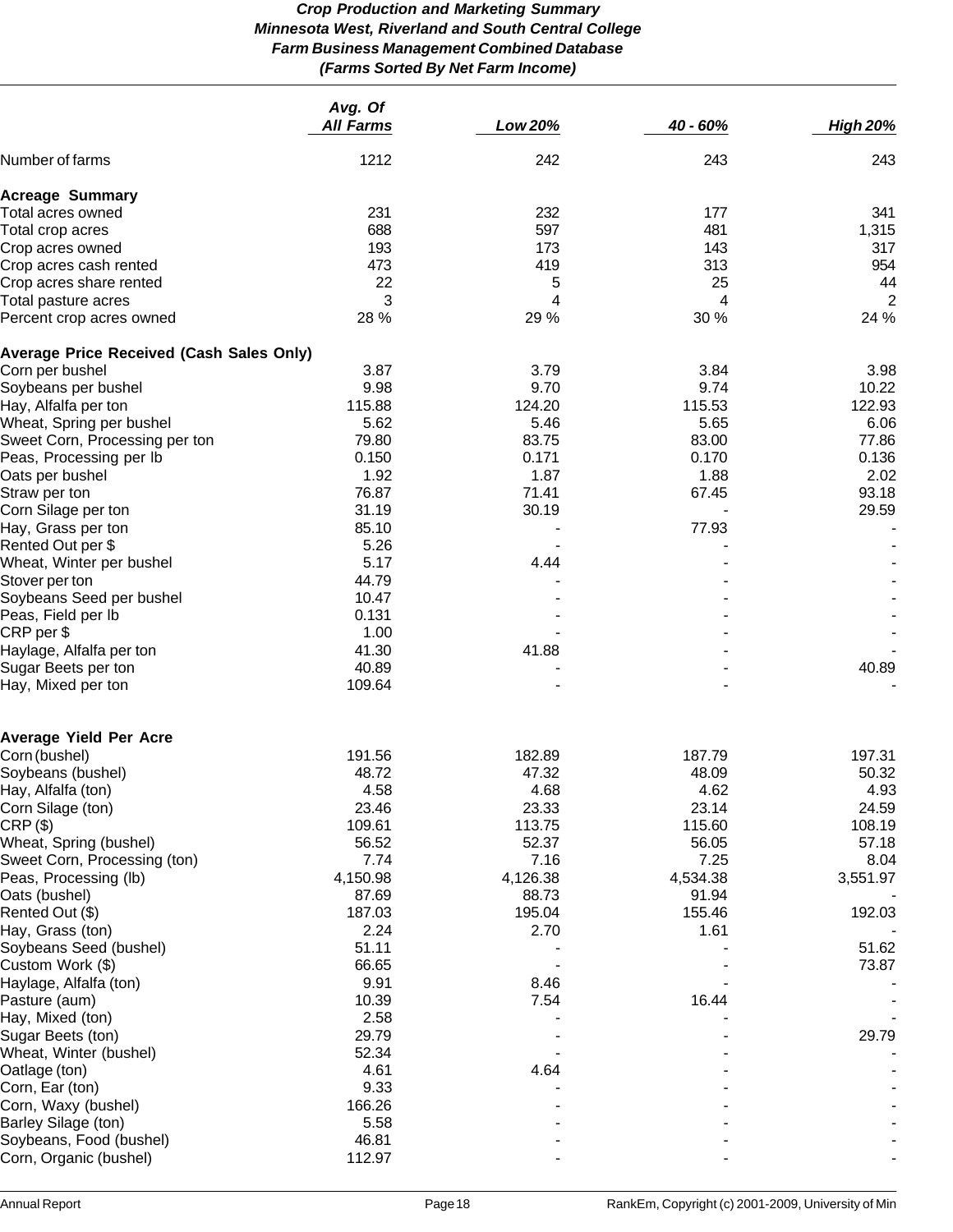The Farm Financial Standards Task Force recommended the use of these financial measures to evaluate a farm's financial position and financial performance. These measures are grouped by: Liquidity, Solvency, Profitability, Repayment Capacity, and Efficiency.

#### **Liquidity**

Liquidity is the ability of the farm business to meet financial obligations in a timely manner, without disrupting normal business operations.

**Current Ratio:** The current ratio shows the value of current assets relative to current liabilities. It measures the extent current farm assets, if liquidated, would cover liabilities that are due during the next 12 months. The higher the ratio, the safer the short term position.

**Working Capital:** Working capital shows the dollar amount that current assets can or cannot cover current liabilities. It approximates the amount of capital available to purchase crop and livestock inputs and equipment necessary to produce farm products. The amount of working capital considered adequate must be related to the size of the farm business.

**Working Capital to Gross Revenues:** Measures operating capital available against the size of the business.

#### **Solvency**

Solvency is important in evaluating the risk position of the farm and family and in considering future borrowing capacity. Solvency measures the ability of the business to pay off all debts if liquidated.

Farm Debt To Asset Ratio: The farm debt to asset ratio measures the financial position or solvency of the farm or ranch by comparing the total liabilities to the total assets. It measures the portion of the farm assets that have debt against them. A higher ratio is considered an indicator of greater financial risk.

**Farm Equity To Asset Ratio:** The farm equity to asset ratio measures the farm equity relative to the value of the farm assets. It measures the proportion of the farm assets financed by the owner's equity whereas the debt to asset ratio measured the proportion of farm assets financed by debt.

**Farm Debt To Equity Ratio:** The farm debt to equity ratio measures the amount of farm debt relative to the amount of farm equity. It measures the amount of debt the farm has for every dollar of equity.

#### **Profitability**

Profitability is the measure of the value of goods produced by the business in relation to the cost of resources used in the production. Profitability calculated on a cost basis does not consider changes in market valuation of capital assets such as machinery and breeding livestock.

**Rate of Return on Assets:** Rate of return on assets is, in effect, the interest rate your farm earned in the past year on all money invested in the business. If assets are valued at market value, the rate of return on investment can be looked at as the "opportunity cost" of investing money in the farm instead of alternative investments. If assets are valued at cost (cost less depreciation), the rate of return represents the actual return on the average dollar invested in the business.

Rate of Return on Equity: Rate of return on equity is, in effect, the interest rate your investment in the business earned in the past year. If assets are valued at market value, this return can be compared with returns available if the assets were liquidated and invested in alternative investments. If assets are valued at cost, this represents the actual return to the amount of equity capital you have invested in the farm business.

If your return on assets is higher than your average interest rate, your return on equity will be still higher, reflecting the fact that there are residual returns to equity capital after paying all interest expense. This is positive use of financial leverage. If your return on assets is lower than your average interest rate, your return on equity will be still lower, reflecting the fact that borrowed capital did not earn enough to pay its interest cost. This is negative financial leverage. Profitability becomes a key concern when substantial debt capital is used in the business.

**Net Farm Income:** Net farm income represents the returns to labor, management, and equity capital invested in the business. Without income from other sources, or appreciation of capital asset values, net farm income must cover family living expenses and taxes, or net worth will decrease.

**Operating Profit Margin:** The operating profit margin is a measure of the profit margin from the employment of assets. It measures how effectively you are employing assets relative to the value of output produced. Low prices, high operating expenses, or production problems are all possible causes of a low operating profit margin.

EBITDA: This factor stands for: Earnings Before Interest, Taxes, Depreciation and Amortization. This represents a measure of earnings available for debt repayment.

#### **Repayment Capacity**

Repayment capacity shows the borrower's ability to repay term debts (longer than one year) on time. This includes non-farm income, and is therefore not a measure of business performance alone.

**Capital Debt Repayment Capacity:** Measures the amount generated from farm and non-farm sources, to cover debt repayment and capital replacement.

**Capital Debt Repayment Margin:** The amount of money remaining after all operating expenses, taxes, family living costs, and scheduled debt payments have been made. It is the money left, after paying all expenses, which is available for purchasing/financing new machinery, equipment, land or livestock.

**Replacement Margin:** The replacement margin is the amount of income remaining after paying principal and interest on term loans and unfunded (cash) capital purchases.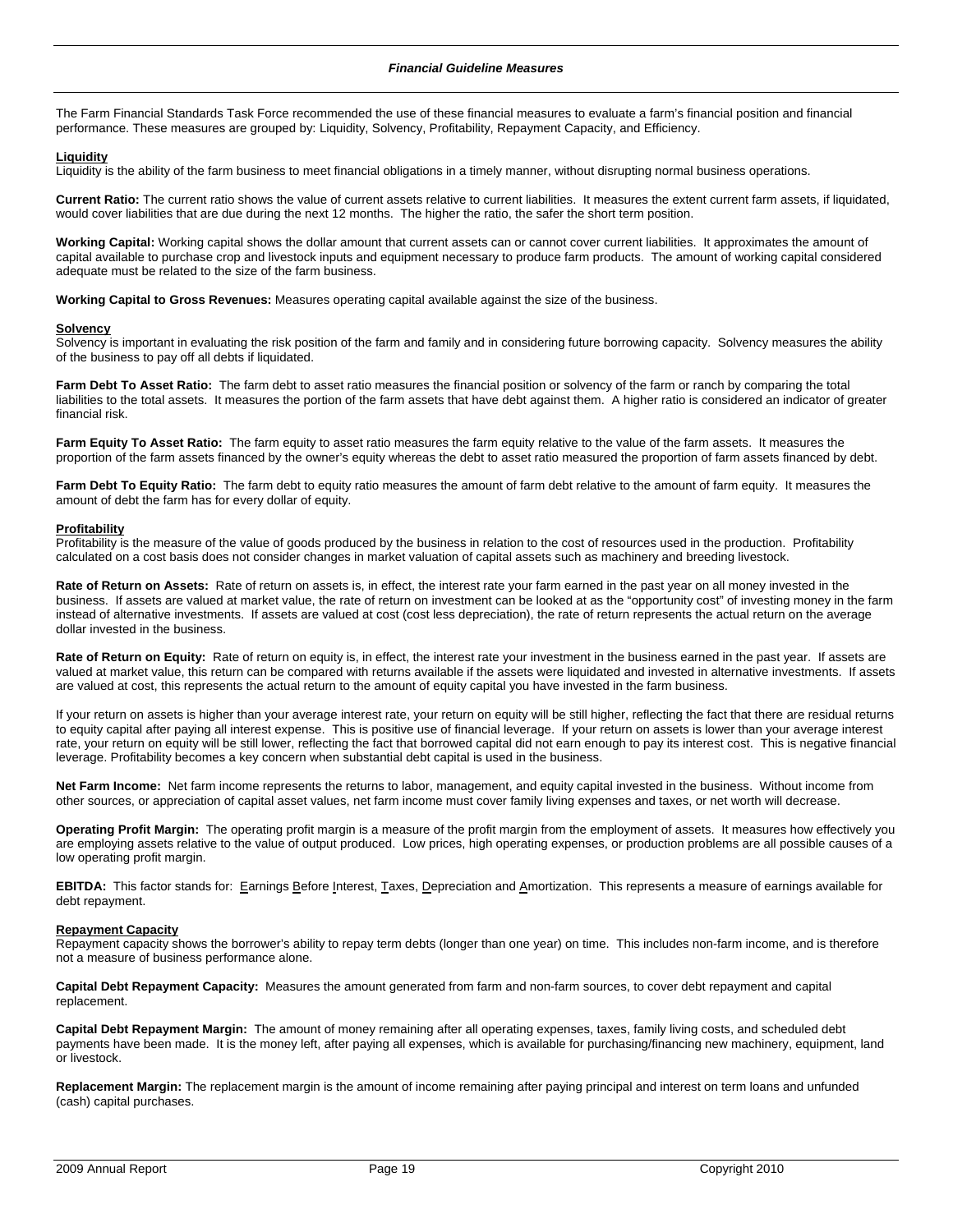|                                 |                  | <b>Financial Standards Measures</b>                 |             |                 |
|---------------------------------|------------------|-----------------------------------------------------|-------------|-----------------|
|                                 |                  | Minnesota West, Riverland and South Central College |             |                 |
|                                 |                  | <b>Farm Business Management Combined Database</b>   |             |                 |
|                                 |                  | (Farms Sorted By Net Farm Income)                   |             |                 |
|                                 | Avg of           |                                                     |             |                 |
|                                 | <b>All Farms</b> | Low 20 %                                            | $40 - 60 %$ | <b>High 20%</b> |
|                                 |                  |                                                     |             |                 |
| Number of farms                 | 1238             | 247                                                 | 247         | 248             |
| Liquidity                       |                  |                                                     |             |                 |
| Current ratio                   | 1.74             | 1.17                                                | 1.84        | 2.18            |
| Working capital                 | 193,561          | 63,906                                              | 122,995     | 513,475         |
| Working capital to gross inc    | 28.3%            | 6.9%                                                | 29.5%       | 42.8%           |
| Solvency                        |                  |                                                     |             |                 |
| Farm debt to asset ratio        | 46%              | 56%                                                 | 44%         | 42%             |
| Farm equity to asset ratio      | 54%              | 44%                                                 | 56%         | 58%             |
| Farm debt to equity ratio       | 0.86             | 1.26                                                | 0.79        | 0.72            |
| <b>Profitability (cost)</b>     |                  |                                                     |             |                 |
| Rate of return on farm assets   | 3.7%             | $-7.1%$                                             | 3.7%        | 10.7%           |
| Rate of return on farm equity   | 2.2%             | $-24.7%$                                            | 1.9%        | 14.7%           |
| Operating profit margin         | 9.1%             | $-20.1%$                                            | 9.0%        | 23.2%           |
| Net farm income                 | 61,350           | $-116,855$                                          | 41,631      | 278,655         |
| <b>EBIDTA</b>                   | 134,353          | $-15,602$                                           | 89,191      | 385,107         |
| <b>Repayment Capacity</b>       |                  |                                                     |             |                 |
| Capital debt repayment capacity | 84,530           | $-67,996$                                           | 55,218      | 292,667         |
| Capital debt repayment margin   | 10,027           | $-166,001$                                          | 6,780       | 178,224         |
| Replacement margin              | $-4,906$         | $-179,222$                                          | $-4,146$    | 152,632         |
| Term debt coverage ratio        | 1.13             | $-0.69$                                             | 1.14        | 2.56            |
| Replacement coverage ratio      | 0.95             | $-0.61$                                             | 0.93        | 2.09            |
| <b>Efficiency</b>               |                  |                                                     |             |                 |
| Asset turnover rate (cost)      | 40.9%            | 35.2%                                               | 41.3%       | 46.2%           |
| Operating expense ratio         | 80.4%            | 101.7%                                              | 78.6%       | 67.9%           |
| Depreciation expense ratio      | 5.6%             | 5.3%                                                | 5.8%        | 5.1%            |
| Interest expense ratio          | 5.1%             | 5.5%                                                | 5.5%        | 4.0%            |
| Net farm income ratio           | 9.0%             | $-12.7%$                                            | 10.0%       | 23.2%           |

**Term Debt Coverage Ratio:** The term debt coverage ratio measures that ability of the business to cover all term debt payments. A number less than 1.00 percent indicates that the business, plus non-farm income, is not generating sufficient cash to meet all of the debt payments, after family living expenses and taxes have been paid. A number greater than 100 indicates the business is generating sufficient cash to pay all term debt obligations with some surplus margin remaining.

**Replacement Margin Coverage Ratio:** This represents the ability to term debt and unfunded capital purchases. A ratio under 1.0 indicated that you did not generate enough income to cover term debt payments and unfunded capital purchases.

#### **Efficiency**

These measures reflect the relationship between expense and income items to revenue and the efficiency of the farm business with regard to the use of cash and capital assets.

**Asset Turnover:** Asset turnover is a measure of how efficiently assets are used in the business. A farm with good operating profit margin and asset turnover will show a strong rate of return on farm assets. If operating profit margin is low, the asset turnover rate must be strong, or vice versa, to maintain the rate of return on assets.

**Operating Expense Ratio:** This ratio indicates the percent of the gross farm income, which is used to pay the operating expenses. Operating expense do not include interest or depreciation expense

**Depreciation Expense Ratio:** This ratio indicates the percent of the gross farm income, which is used to cover the depreciation expense **Interest Expense Ratio:** This ratio indicates the percent of the gross farm income, which is used to pay farm interest expenses **Net Farm Income Ratio:** The ratio indicates the percent of the gross farm income, which remains after all expenses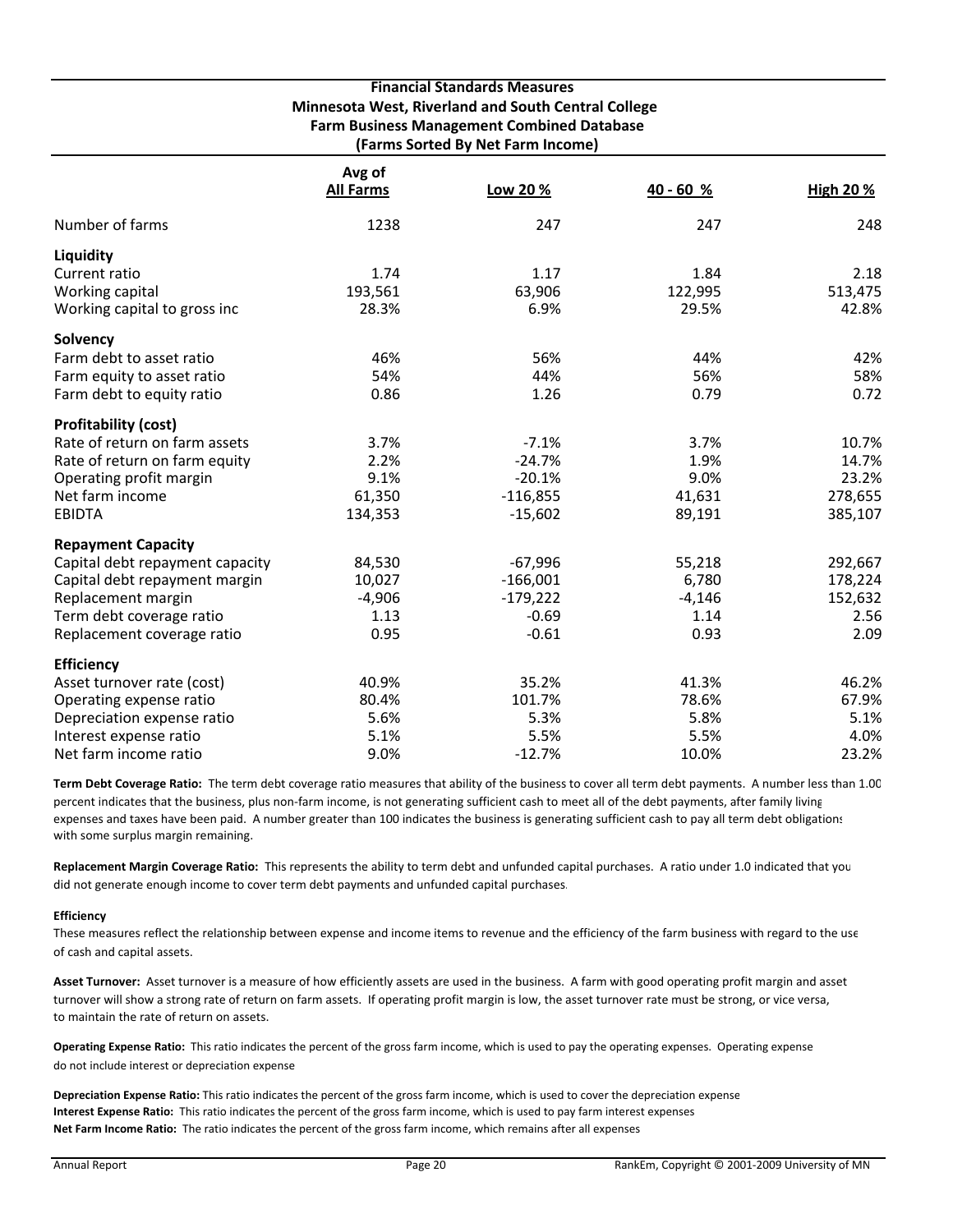# *Operator and Labor Information Minnesota West, Riverland and South Central College Farm Business Management Combined Database (Farms Sorted By Net Farm Income)*

|                                 | Avg. Of          |           |           |                 |
|---------------------------------|------------------|-----------|-----------|-----------------|
|                                 | <b>All Farms</b> | Low 20%   | 40 - 60%  | <b>High 20%</b> |
| Number of farms                 | 1238             | 247       | 247       | 248             |
| <b>Operator Information</b>     |                  |           |           |                 |
| Average number of operators     | 1.2              | 1.4       | 1.1       | 1.2             |
| Average age of operators        | 48.8             | 49.3      | 48.6      | 50.1            |
| Average number of years farming | 25.8             | 26.1      | 25.1      | 27.8            |
| <b>Results Per Operator</b>     |                  |           |           |                 |
| Working capital                 | 161,567          | 45,022    | 107,806   | 417,514         |
| Total assets (market)           | 1,818,877        | 1,610,479 | 1,320,268 | 2,962,130       |
| <b>Total liabilities</b>        | 794,808          | 867,577   | 538,396   | 1,189,853       |
| Net worth (market)              | 1,024,069        | 742,902   | 781,872   | 1,772,276       |
| Net worth excl deferred liabs   | 1,206,640        | 877,533   | 910,767   | 2,098,149       |
| Gross farm income               | 571,683          | 648,025   | 364,997   | 974,811         |
| Total farm expense              | 521,150          | 730,531   | 328,699   | 750,420         |
| Net farm income from operations | 50,533           | $-82,506$ | 36,298    | 224,391         |
| Net nonfarm income              | 25,633           | 17,462    | 26,860    | 24,997          |
| Family living & tax withdrawals | 56,133           | 43,490    | 46,736    | 84,145          |
| Total acres owned               | 191.3            | 162.0     | 154.5     | 273.6           |
| Total crop acres                | 568.1            | 414.8     | 410.0     | 1,059.4         |
| Crop acres owned                | 159.9            | 121.1     | 123.3     | 254.7           |
| Crop acres cash rented          | 390.0            | 290.6     | 265.5     | 768.5           |
| Crop acres share rented         | 18.3             | 3.1       | 21.2      | 36.1            |
| Total pasture acres             | 3.2              | 4.2       | 3.7       | 1.6             |
| <b>Labor Analysis</b>           |                  |           |           |                 |
| Number of farms                 | 1238             | 247       | 247       | 248             |
| Total unpaid labor hours        | 2,364            | 2,935     | 2,098     | 2,726           |
| <b>Total hired labor hours</b>  | 1,982            | 5,429     | 955       | 1,816           |
| Total labor hours per farm      | 4,346            | 8,364     | 3,053     | 4,542           |
| Unpaid hours per operator       | 1,973            | 2,068     | 1,839     | 2,217           |
| Value of farm production / hour | 129.56           | 68.72     | 118.62    | 240.59          |
| Net farm income / unpaid hour   | 25.61            | $-39.90$  | 19.74     | 101.22          |
| Average hourly hired labor wage | 16.41            | 15.21     | 15.40     | 22.41           |
| <b>Partnerships &amp; LLCs</b>  |                  |           |           |                 |
| Number of farms                 | 134              | 45        | 23        | 36              |
| Number of operators             | 2.0              | 2.0       | 2.0       | 2.2             |
| Owner withdrawals per farm      | 96,234           | 53,025    | 62,259    | 178,958         |
| Withdrawals per operator        | 48,117           | 30,931    | 41,506    | 75,922          |
| <b>Corporations</b>             |                  |           |           |                 |
| Number of farms                 | 68               | 31        | 10        | 14              |
| Number of operators             | 1.9              | 2.3       | 1.3       | 1.4             |
|                                 |                  |           |           |                 |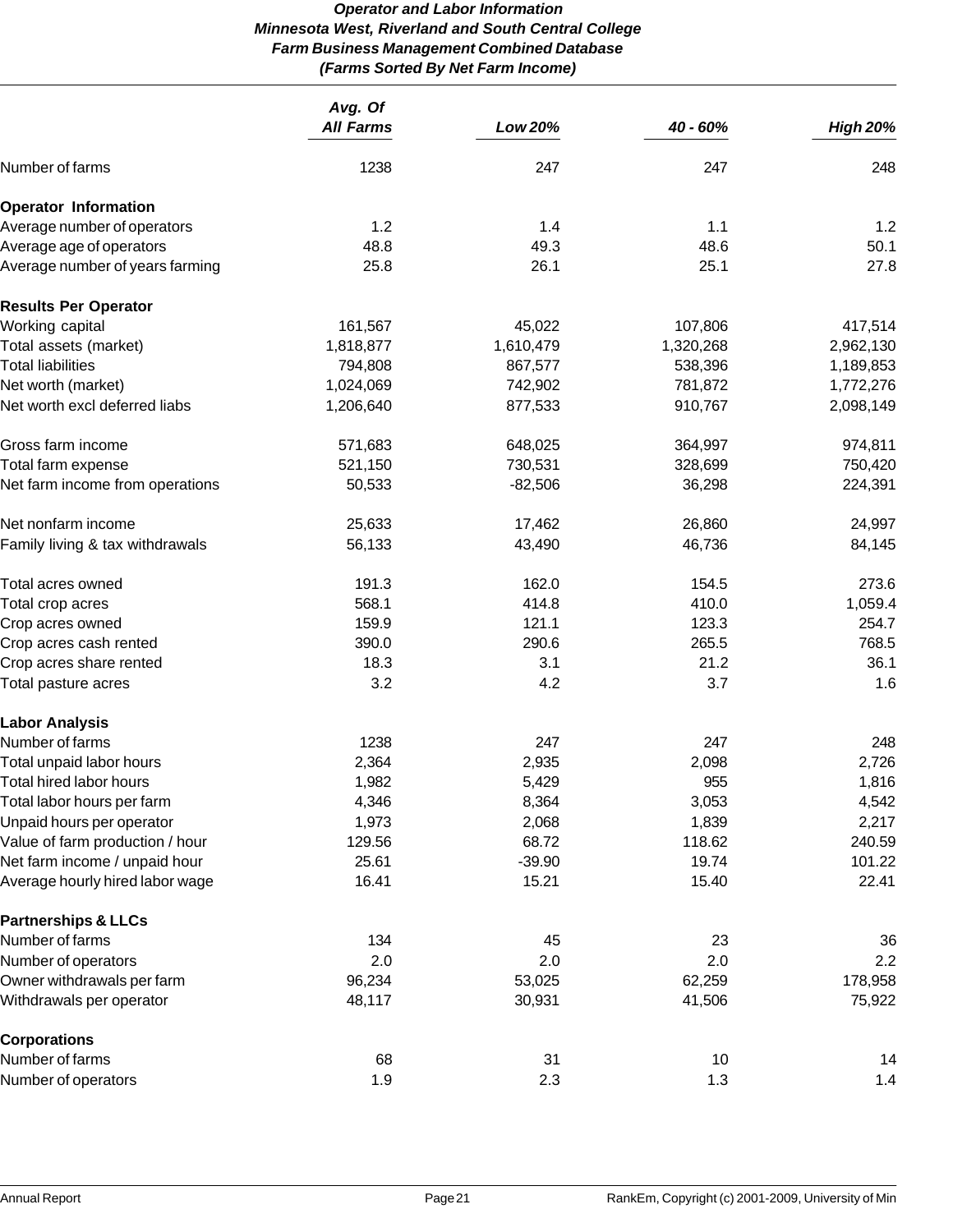# *Household and Personal Expenses Minnesota West, Riverland and South Central College Farm Business Management Combined Database (Farms Sorted By Net Farm Income)*

|                                    | Avg. Of          |         |          |                 |
|------------------------------------|------------------|---------|----------|-----------------|
|                                    | <b>All Farms</b> | Low 20% | 40 - 60% | <b>High 20%</b> |
| Number of farms                    | 432              | 50      | 94       | 102             |
| Average family size                | 3.2              | 3.6     | 2.9      | 3.2             |
| <b>Family Living Expenses</b>      |                  |         |          |                 |
| Food and meals expense             | 7,376            | 7,323   | 7,079    | 7,799           |
| Medical care                       | 3,926            | 2,747   | 3,429    | 5,715           |
| Health insurance                   | 3,951            | 3,358   | 3,409    | 5,071           |
| Cash donations                     | 2,129            | 1,508   | 2,131    | 2,781           |
| Household supplies                 | 5,083            | 3,830   | 4,454    | 6,501           |
| Clothing                           | 1,794            | 1,716   | 1,511    | 2,121           |
| Personal care                      | 3,085            | 1,513   | 3,305    | 4,079           |
| Child / Dependent care             | 452              | 366     | 276      | 699             |
| Alimony and child support          | 338              | 178     | 165      | 419             |
| Gifts                              | 2,591            | 2,103   | 1,706    | 4,011           |
| Education                          | 2,006            | 1,615   | 1,729    | 2,882           |
| Recreation                         | 3,993            | 2,608   | 3,854    | 5,466           |
| Utilities (household share)        | 2,316            | 2,170   | 2,253    | 2,263           |
| Personal vehicle operating exp     | 3,274            | 2,631   | 3,056    | 3,631           |
| Household real estate taxes        | 347              | 181     | 340      | 450             |
| Dwelling rent                      | 139              | 17      | 236      | 297             |
| Household repairs                  | 1,861            | 1,274   | 1,617    | 2,245           |
| Personal interest                  | 1,896            | 1,526   | 1,676    | 2,018           |
| Disability / Long term care ins    | 354              | 466     | 393      | 391             |
| Life insurance payments            | 2,770            | 3,180   | 2,348    | 3,170           |
| Personal property insurance        | 283              | 110     | 445      | 278             |
| Miscellaneous                      | 3,354            | 3,041   | 3,129    | 3,318           |
| Total cash family living expense   | 53,318           | 43,462  | 48,542   | 65,606          |
| Family living from the farm        | 317              | 479     | 717      | 12              |
| Total family living                | 53,635           | 43,941  | 49,259   | 65,618          |
| <b>Other Nonfarm Expenditures</b>  |                  |         |          |                 |
| Income taxes                       | 13,557           | 8,557   | 9,180    | 24,148          |
| Furnishing & appliance purchases   | 865              | 745     | 819      | 1,117           |
| Nonfarm vehicle purchases          | 3,138            | 37      | 2,959    | 4,488           |
| Nonfarm real estate purchases      | 5,865            | 2,979   | 3,267    | 11,125          |
| Other nonfarm capital purchases    | 3,547            | 850     | 886      | 10,402          |
| Nonfarm savings & investments      | 5,743            | $-298$  | 1,731    | 13,601          |
| Total other nonfarm expenditures   | 32,715           | 12,868  | 18,842   | 64,881          |
| Total cash family living           |                  |         |          |                 |
| investment & nonfarm capital purch | 86,033           | 56,330  | 67,384   | 130,487         |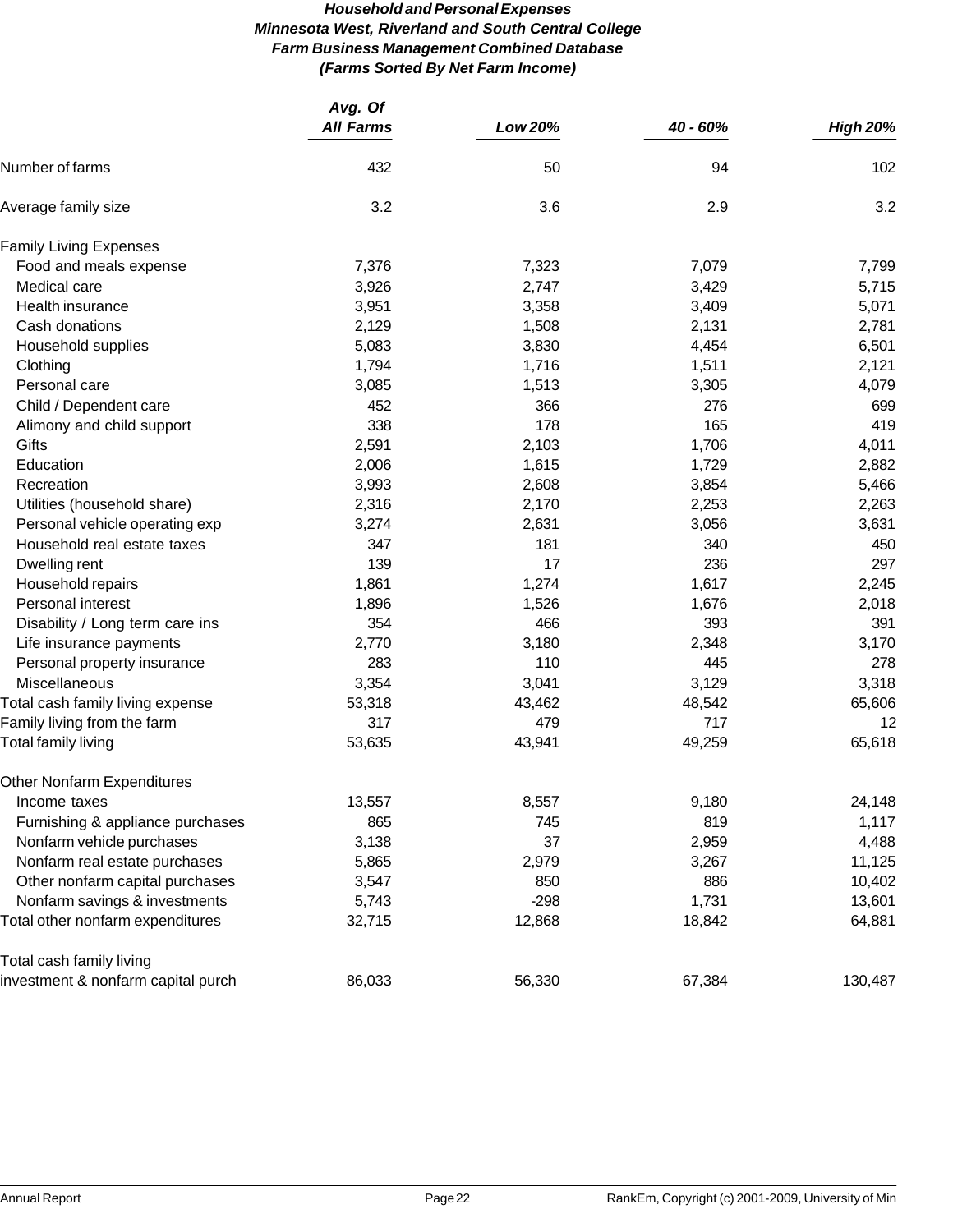# *Nonfarm Summary Minnesota West, Riverland and South Central College Farm Business Management Combined Database (Farms Sorted By Net Farm Income)*

|                                  | Avg. Of<br><b>All Farms</b> | Low 20% | 40 - 60% | <b>High 20%</b> |
|----------------------------------|-----------------------------|---------|----------|-----------------|
| Number of farms                  | 1238                        | 247     | 247      | 248             |
| <b>Nonfarm Income</b>            |                             |         |          |                 |
| Personal wages & salary          | 20,153                      | 14,931  | 20,932   | 15,994          |
| Net nonfarm business income      | 2,847                       | 541     | 3,397    | 4,711           |
| Personal rental income           | 1,136                       | 1,793   | 762      | 1,171           |
| Personal interest income         | 460                         | 102     | 402      | 857             |
| Personal cash dividends          | 275                         | 63      | 106      | 979             |
| Tax refunds                      | 1,205                       | 1,392   | 805      | 1,395           |
| Other nonfarm income             | 4,632                       | 5,965   | 4,239    | 5,636           |
| Total nonfarm income             | 30,709                      | 24,786  | 30,644   | 30,743          |
| Gifts and inheritances           | 3,879                       | 1,741   | 1,286    | 7,424           |
| <b>Nonfarm Assets (market)</b>   |                             |         |          |                 |
| Checking & savings               | 9,945                       | 4,378   | 8,453    | 13,729          |
| Stocks & bonds                   | 12,666                      | 5,733   | 9,069    | 19,568          |
| Other current assets             | 7,090                       | 2,116   | 5,021    | 21,239          |
| Furniture & appliances           | 12,657                      | 10,415  | 11,328   | 17,917          |
| Nonfarm vehicles                 | 14,353                      | 10,354  | 11,075   | 18,091          |
| Cash value of life ins.          | 14,808                      | 10,773  | 13,132   | 18,861          |
| Retirement accounts              | 44,983                      | 26,156  | 39,792   | 70,765          |
| Other intermediate assets        | 7,616                       | 5,583   | 8,630    | 13,592          |
| Nonfarm real estate              | 85,043                      | 62,268  | 78,445   | 107,325         |
| Personal bus. investment         | 1,406                       | 115     | 2,682    | 1,612           |
| Other long term assets           | 19,642                      | 4,984   | 15,372   | 52,460          |
| Total nonfarm assets             | 230,209                     | 142,874 | 202,999  | 355,158         |
| <b>Nonfarm Liabilities</b>       |                             |         |          |                 |
| Accrued interest                 | 175                         | 98      | 179      | 284             |
| Accounts payable                 | 3,314                       | 612     | 1,254    | 10,272          |
| <b>Current notes</b>             | 1,332                       | 2,150   | 1,197    | 763             |
| Princ due on term debt           | 3,488                       | 2,281   | 2,952    | 6,700           |
| <b>Total current liabilities</b> | 8,309                       | 5,140   | 5,581    | 18,020          |
| Intermediate liabilities         | 6,750                       | 5,493   | 6,356    | 12,158          |
| Long term liabilities            | 27,403                      | 21,466  | 21,972   | 35,022          |
| Total nonfarm liabilities        | 42,463                      | 32,099  | 33,909   | 65,199          |
| Nonfarm net worth                | 187,746                     | 110,776 | 169,090  | 289,959         |
| Nonfarm debt to asset ratio      | 18 %                        | 22 %    | 17 %     | 18 %            |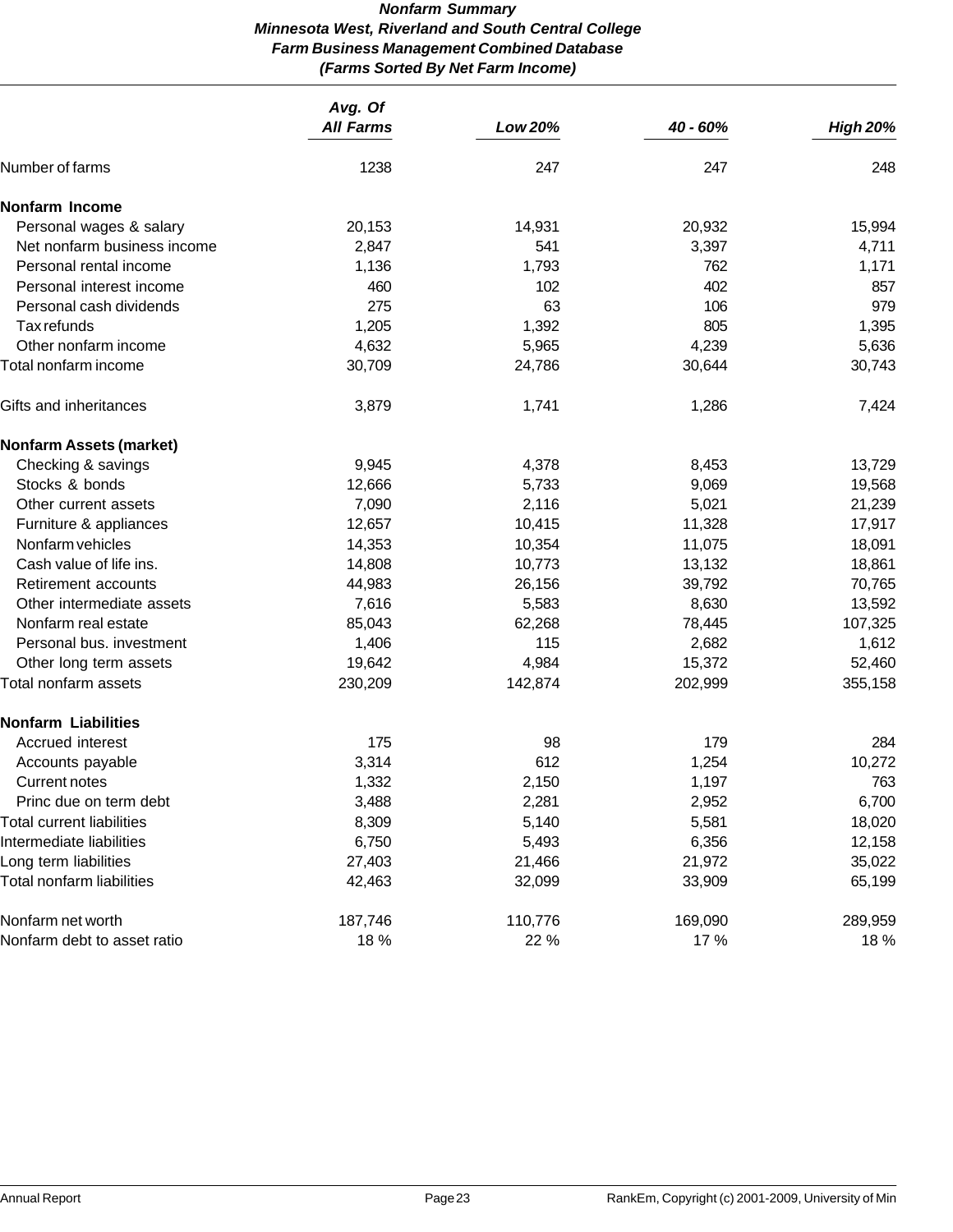# *MONEY SPENT BY THE AVERAGE SOUTHWEST, SOUTH CENTRAL and SOUTHEAST MINNESOTA FARM OPERATOR – 2009*



# **EXPLANATION OF INDIVIDUAL CROP ENTERPRISE ANALYSES**

The individual crop enterprise analysis tables show acres, yield, value per unit (at harvest time), and gross return for each crop raised. Crops raised on owned and rented land are analyzed separately. This allows the farm business operator to evaluate the costs and returns for each individual crop.

Costs for seed, fertilizer, chemicals, fuel, repairs, custom hire, utilities, etc. are assigned to each crop by the farm operator and are termed *Direct Costs*. Other costs not directly assigned by the operator are called *Overhead Costs* and are allocated by formula. All costs are actual costs; no opportunity costs are included.

Be aware of two differences between the Owned Land and Cash Rented Land tables. On cash rented land, the land cost is identified and included in the Direct Cost section. In the case of owned land, the land cost is actually divided and reported on two different lines in the Overhead Cost section representing land ownership costs -- real estate taxes and interest on long term debt.

In addition to the average for each crop, farms are classified into low 20% and high 20% on the basis of returns to overhead costs. This classification is done separately for each table where there are at least five farms in the category.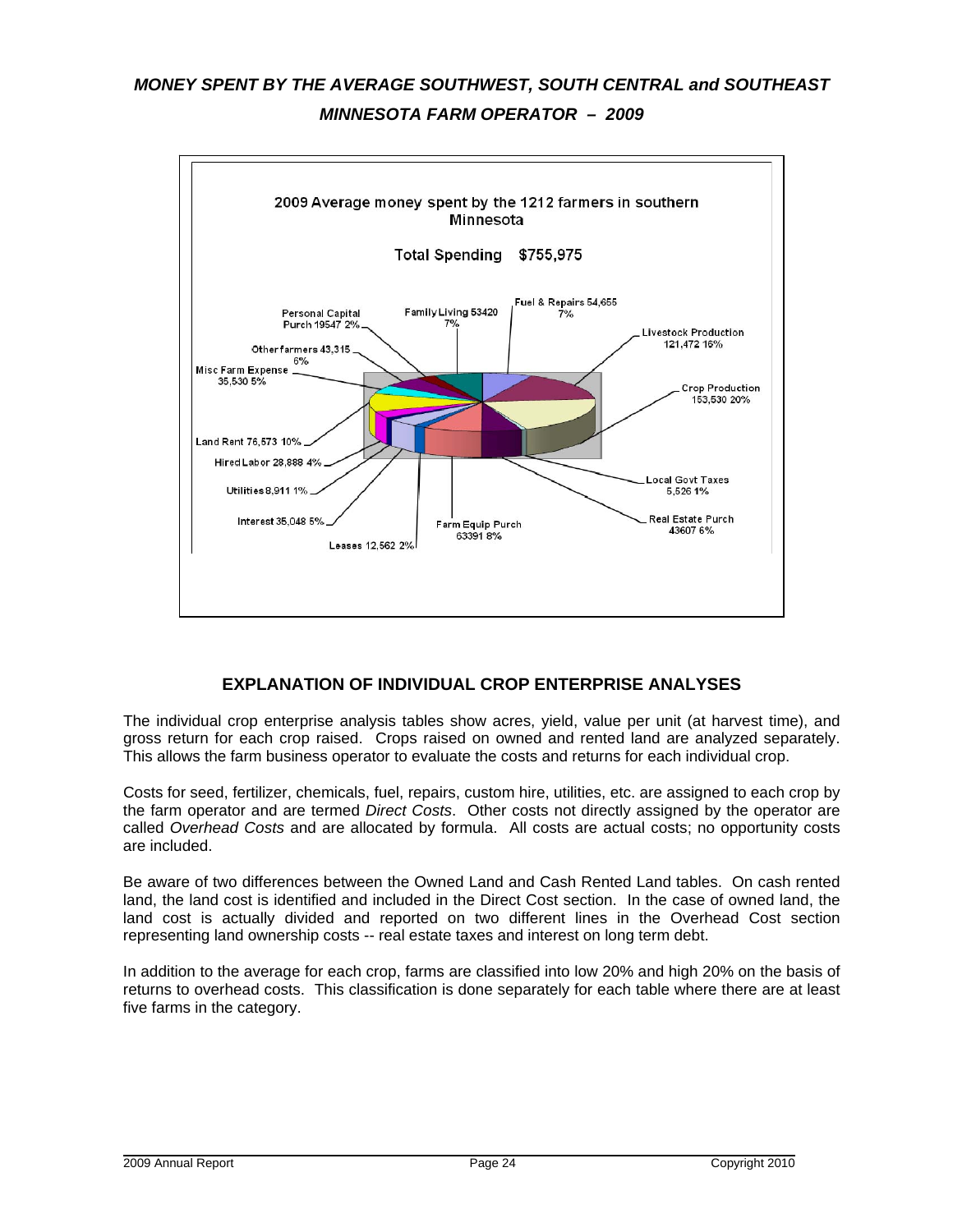# *Corn on Owned Land*

|                                                                        | Avg. Of<br><b>All Farms</b> | Low 20%          | 40 - 60%         | <b>High 20%</b>  |
|------------------------------------------------------------------------|-----------------------------|------------------|------------------|------------------|
| Number of fields                                                       | 864                         | 158              | 171              | 171              |
| Number of farms                                                        | 699                         | 139              | 140              | 140              |
| Acres                                                                  | 122.69                      | 109.28           | 120.48           | 143.64           |
| Yield per acre (bu.)                                                   | 192.65                      | 181.16           | 191.81           | 204.47           |
| Operators share of yield %                                             | 100.00                      | 100.00           | 100.00           | 100.00           |
| Value per bu.                                                          | 3.72                        | 3.57             | 3.70             | 3.86             |
| Other product return per acre                                          | 0.38                        | 1.28             | 0.13             | 0.15             |
| Total product return per acre                                          | 717.29                      | 647.59           | 709.71           | 789.79           |
| Hedging gains/losses per acre                                          | 0.61                        | $-0.65$          | $-0.30$          | 2.49             |
| Crop insurance per acre                                                | 2.99                        | 3.74             | 3.63             | 3.48             |
| Other crop income per acre                                             | 2.08                        | 1.83             | 3.02             | 1.80             |
| Gross return per acre                                                  | 722.97                      | 652.51           | 716.05           | 797.56           |
| <b>Direct Expenses</b>                                                 |                             |                  |                  |                  |
| Seed                                                                   | 89.82                       | 93.15            | 89.98            | 87.85            |
| Fertilizer                                                             | 155.23                      | 198.10           | 164.64           | 113.17           |
| Crop chemicals                                                         | 29.23                       | 34.67            | 29.26            | 25.15            |
| Crop insurance                                                         | 18.05                       | 18.97            | 18.47            | 17.16            |
| Drying expense                                                         | 38.57                       | 44.82            | 35.38            | 33.55            |
| Storage                                                                | 1.68                        | 2.93             | 0.97             | 1.28             |
| Fuel & oil                                                             | 22.41                       | 24.21            | 20.92            | 22.13            |
| Repairs                                                                | 33.17                       | 40.35            | 32.40            | 27.81            |
| Repair, machinery                                                      | 6.91                        | 9.77             | 4.35             | 7.12             |
| Custom hire                                                            | 9.07                        | 14.89            | 10.13            | 6.59             |
| Repair, buildings                                                      | 0.89                        | 0.87             | 0.30             | 0.68             |
| Hired labor                                                            | 1.95                        | 1.96             | 4.98             | 1.10             |
| Machinery leases                                                       | 1.01                        | 1.39             | 0.95             | 0.86             |
| <b>Utilities</b>                                                       | 1.10                        | 1.39             | 1.47             | 0.91             |
| Hauling and trucking                                                   | 1.89                        | 2.88             | 1.67             | 1.40             |
| Marketing                                                              | 1.52                        | 3.09             | 0.84             | 1.07             |
| Operating interest                                                     | 9.30                        | 14.92            | 10.01            | 7.67             |
| Miscellaneous                                                          | 1.76                        | 2.51             | 1.58             | 0.96             |
| Total direct expenses per acre<br>Return over direct exp per acre      | 423.57<br>299.40            | 510.87<br>141.64 | 428.31<br>287.74 | 356.45<br>441.11 |
|                                                                        |                             |                  |                  |                  |
| <b>Overhead Expenses</b>                                               |                             |                  |                  |                  |
| Hired labor                                                            | 9.01                        | 11.67            | 6.84             | 12.63            |
| Machinery leases                                                       | 1.80                        | 2.06             | 1.43             | 2.99             |
| <b>Building leases</b>                                                 | 1.78                        | 0.66             | 1.03             | 4.17             |
| RE & pers. property taxes<br>Farm insurance                            | 21.45<br>7.17               | 22.27<br>8.34    | 20.45<br>6.44    | 21.12            |
|                                                                        | 4.78                        | 5.41             |                  | 6.64<br>4.85     |
| <b>Utilities</b><br>Dues & professional fees                           | 2.02                        | 2.02             | 4.30<br>2.08     | 2.09             |
| Interest                                                               | 68.01                       | 76.00            | 71.38            | 71.97            |
| Mach & bldg depreciation                                               | 45.61                       | 42.33            | 41.64            | 48.13            |
| Miscellaneous                                                          | 7.66                        | 9.73             | 6.27             | 7.19             |
|                                                                        | 169.28                      | 180.50           | 161.86           | 181.79           |
| Total overhead expenses per acre<br>Total dir & ovhd expenses per acre | 592.85                      | 691.37           | 590.17           | 538.24           |
| Net return per acre                                                    | 130.12                      | $-38.87$         | 125.88           | 259.32           |
| Government payments                                                    | 20.25                       | 19.86            | 20.12            | 19.62            |
| Net return with govt pmts                                              | 150.37                      | $-19.01$         | 146.00           | 278.94           |
| Labor & management charge                                              | 49.15                       | 53.39            | 46.13            | 48.29            |
| Net return over Ibr & mgt                                              | 101.22                      | $-72.39$         | 99.87            | 230.64           |
| <b>Cost of Production</b>                                              |                             |                  |                  |                  |
| Total direct expense per bu.                                           | 2.20                        | 2.82             | 2.23             | 1.74             |
| Total dir & ovhd exp per bu.                                           | 3.08                        | 3.82             | 3.08             | 2.63             |
| Less govt & other income                                               | 2.94                        | 3.67             | 2.94             | 2.50             |
| With labor & management                                                | 3.20                        | 3.97             | 3.18             | 2.73             |
| Net value per unit                                                     | 3.72                        | 3.56             | 3.70             | 3.87             |
| Machinery cost per acre                                                | 120.95                      | 136.25           | 118.26           | 113.96           |
| Est. labor hours per acre                                              | 2.99                        | 3.20             | 3.10             | 2.69             |
|                                                                        |                             |                  |                  |                  |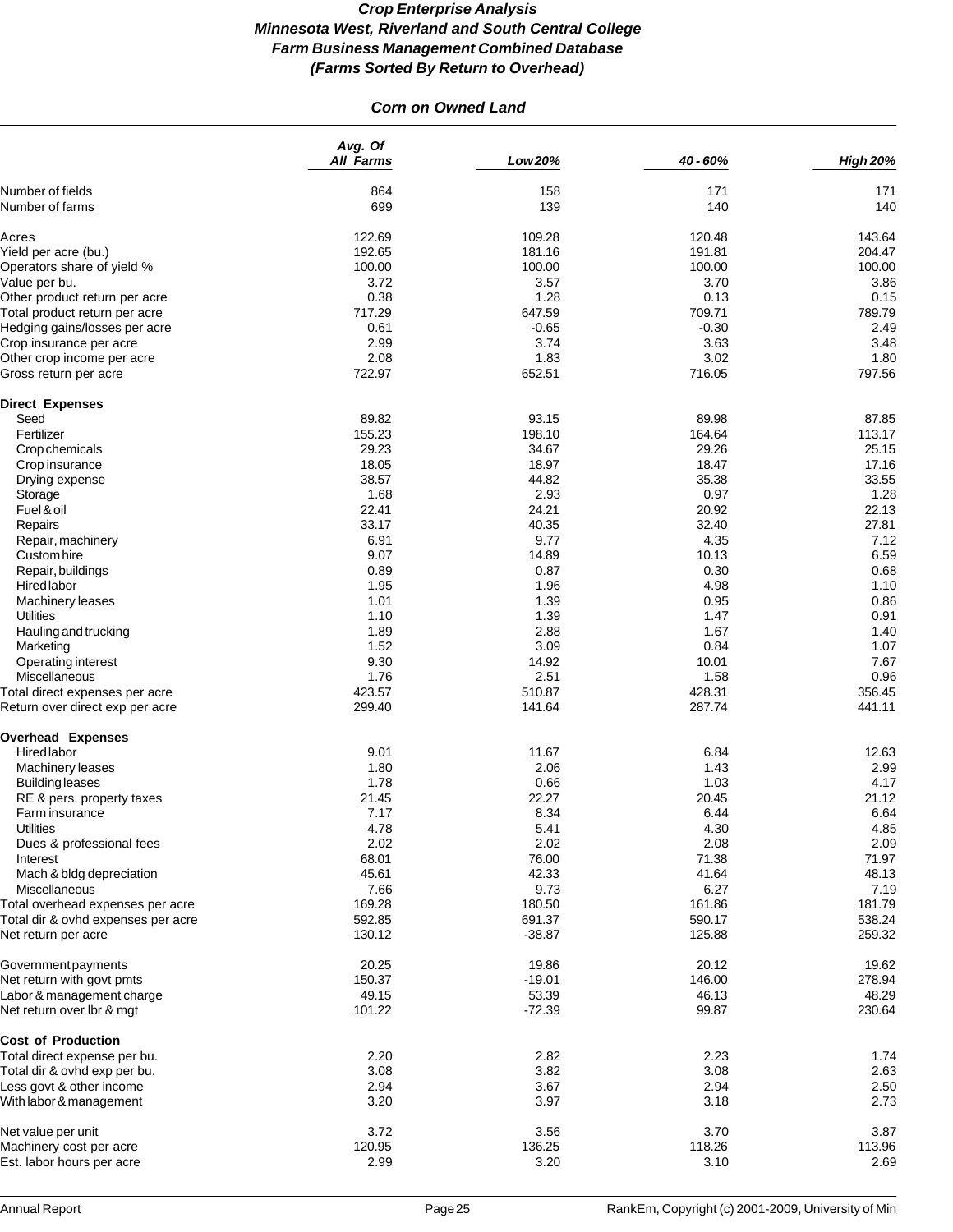# *Corn on Cash Rent*

|                                                                   | Avg. Of<br><b>All Farms</b> | Low 20%            | 40 - 60%         | <b>High 20%</b>  |
|-------------------------------------------------------------------|-----------------------------|--------------------|------------------|------------------|
| Number of fields                                                  | 1526                        | 300                | 324              | 303              |
| Number of farms                                                   | 845                         | 169                | 169              | 169              |
| Acres                                                             | 178.28                      | 168.64             | 168.44           | 169.17           |
| Yield per acre (bu.)                                              | 191.07                      | 178.63             | 190.46           | 201.22           |
| Operators share of yield %                                        | 100.00                      | 100.00             | 100.00           | 100.00           |
| Value per bu.                                                     | 3.75                        | 3.63               | 3.70             | 3.96             |
| Other product return per acre                                     | 0.16                        | 0.31               | 0.23             | 0.19             |
| Total product return per acre                                     | 716.91                      | 647.94             | 704.63           | 796.17           |
| Hedging gains/losses per acre                                     | 0.65                        | 0.09               | 1.59             | 1.96             |
| Crop insurance per acre                                           | 1.96                        | 0.71               | 2.18             | 2.95             |
| Other crop income per acre                                        | 0.77                        | 1.26               | 0.91             | 0.72             |
| Gross return per acre                                             | 720.30                      | 650.00             | 709.31           | 801.81           |
| <b>Direct Expenses</b>                                            |                             |                    |                  |                  |
| Seed                                                              | 90.12                       | 92.13              | 89.93            | 88.77            |
| Fertilizer                                                        | 160.44                      | 190.44             | 155.41           | 126.07           |
| Crop chemicals                                                    | 28.66                       | 36.27              | 27.87            | 24.79            |
| Crop insurance                                                    | 19.21                       | 20.57              | 19.29            | 17.48            |
| Drying expense                                                    | 37.00                       | 43.79              | 34.52            | 32.74            |
| Storage                                                           | 2.24                        | 3.19               | 2.00             | 1.50             |
| Fuel & oil                                                        | 21.89                       | 23.01              | 21.39            | 22.57            |
| Repairs                                                           | 31.71                       | 34.61              | 32.86            | 27.60            |
| Repair, machinery                                                 | 5.59                        | 7.40               | 4.23             | 5.43             |
| Custom hire                                                       | 7.87                        | 14.76              | 5.87             | 4.80             |
| Repair, buildings                                                 | 0.74                        | 1.08               | 0.30             | 0.95             |
| Hired labor                                                       | 3.68                        | 3.17               | 7.78             | 1.32             |
| Land rent                                                         | 159.80                      | 170.08             | 157.68           | 151.21           |
| Machinery leases                                                  | 2.73                        | 6.68               | 1.16             | 1.18             |
| <b>Utilities</b>                                                  | 1.22                        | 1.25               | 1.16             | 0.49             |
| Hauling and trucking                                              | 1.83                        | 1.72               | 2.18             | 1.65             |
| Marketing                                                         | 1.47                        | 1.95               | 1.36             | 0.90             |
| Operating interest                                                | 10.82                       | 14.47              | 11.12            | 8.29             |
| Miscellaneous                                                     | 2.11                        | 1.84               | 2.42             | 1.45             |
| Total direct expenses per acre<br>Return over direct exp per acre | 589.13<br>131.17            | 668.42<br>$-18.42$ | 578.54<br>130.77 | 519.17<br>282.63 |
|                                                                   |                             |                    |                  |                  |
| <b>Overhead Expenses</b>                                          |                             |                    |                  |                  |
| Hired labor                                                       | 8.29                        | 7.60               | 8.68             | 10.03            |
| Machinery leases                                                  | 3.86                        | 2.32               | 2.01             | 6.81             |
| <b>Building leases</b>                                            | 2.12                        | 1.03               | 1.91             | 4.39             |
| Farm insurance                                                    | 5.97                        | 5.83               | 5.80             | 5.75             |
| Utilities                                                         | 3.77                        | 3.67               | 3.94             | 4.47             |
| Dues & professional fees                                          | 2.22                        | 1.99               | 2.69             | 2.39             |
| Interest                                                          | 8.59                        | 10.19              | 7.58             | 8.19             |
| Mach & bldg depreciation                                          | 37.61                       | 36.27              | 40.68            | 39.36            |
| Miscellaneous                                                     | 6.87                        | 6.26               | 7.93             | 6.97             |
| Total overhead expenses per acre                                  | 79.29                       | 75.16              | 81.23            | 88.37            |
| Total dir & ovhd expenses per acre<br>Net return per acre         | 668.41<br>51.88             | 743.58<br>$-93.58$ | 659.77<br>49.54  | 607.55<br>194.26 |
| Government payments                                               | 20.19                       | 19.82              | 20.53            | 20.20            |
|                                                                   | 72.08                       | $-73.76$           | 70.07            | 214.46           |
| Net return with govt pmts                                         | 46.11                       | 45.82              | 48.05            | 47.84            |
| Labor & management charge<br>Net return over Ibr & mgt            | 25.97                       | $-119.58$          | 22.03            | 166.62           |
| <b>Cost of Production</b>                                         |                             |                    |                  |                  |
| Total direct expense per bu.                                      | 3.08                        | 3.74               | 3.04             | 2.58             |
| Total dir & ovhd exp per bu.                                      | 3.50                        | 4.16               | 3.46             | 3.02             |
| Less govt & other income                                          | 3.37                        | 4.04               | 3.33             | 2.89             |
| With labor & management                                           | 3.62                        | 4.29               | 3.58             | 3.13             |
| Net value per unit                                                | 3.75                        | 3.63               | 3.71             | 3.97             |
| Machinery cost per acre                                           | 114.11                      | 129.72             | 110.26           | 109.44           |
| Est. labor hours per acre                                         | 2.64                        | 2.62               | 2.90             | 2.57             |
|                                                                   |                             |                    |                  |                  |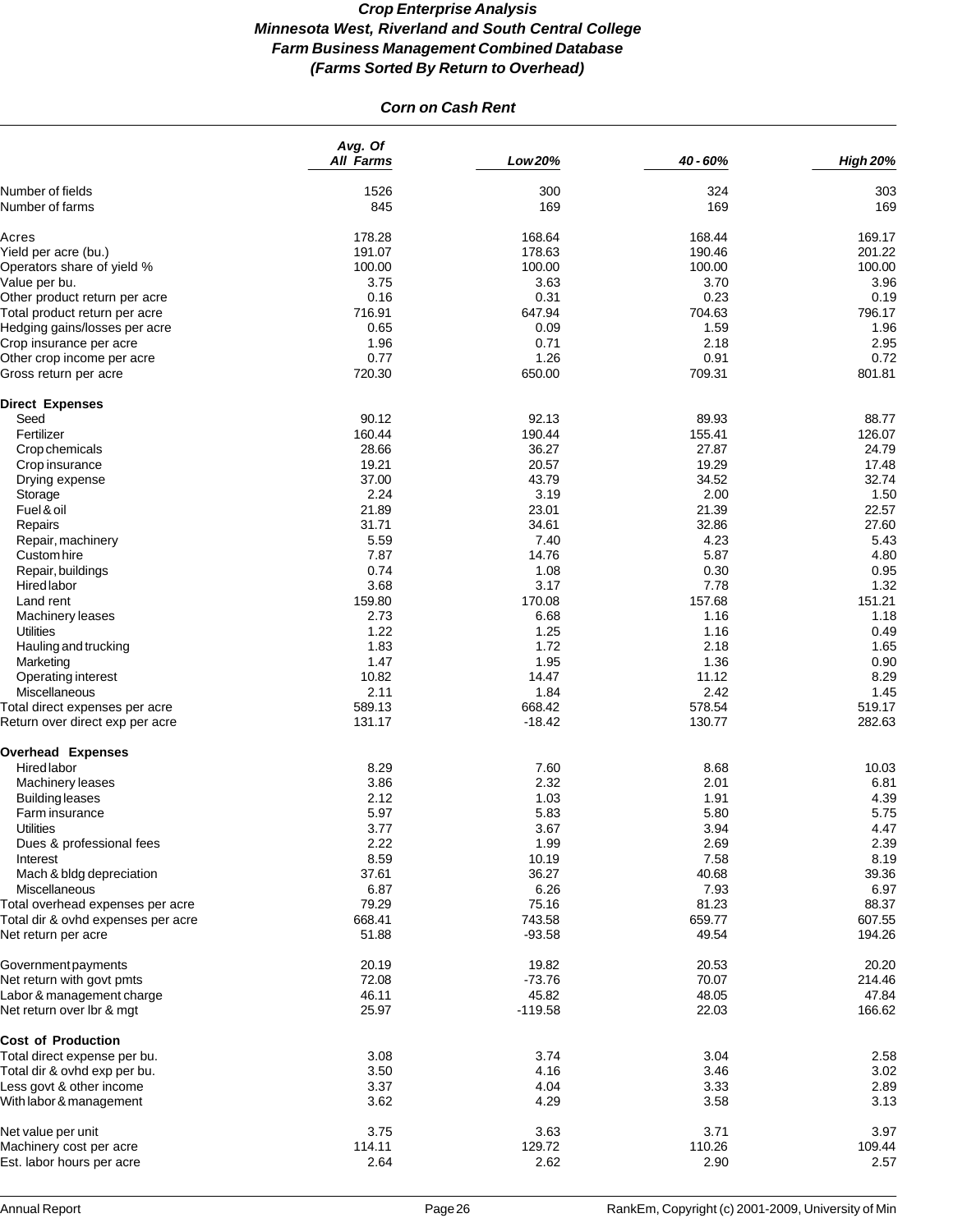# *Soybeans on Owned Land*

|                                                                   | Avg. Of<br><b>All Farms</b> | Low 20%          | 40 - 60%         | <b>High 20%</b>  |
|-------------------------------------------------------------------|-----------------------------|------------------|------------------|------------------|
| Number of fields                                                  | 719                         | 146              | 147              | 146              |
| Number of farms                                                   | 586                         | 117              | 117              | 118              |
| Acres                                                             | 104.03                      | 89.06            | 116.48           | 101.92           |
| Yield per acre (bu.)                                              | 49.09                       | 43.42            | 49.18            | 54.90            |
| Operators share of yield %                                        | 100.00                      | 100.00           | 100.00           | 100.00           |
| Value per bu.                                                     | 9.57                        | 9.32             | 9.53             | 9.83             |
| Total product return per acre                                     | 469.63                      | 404.76           | 468.58           | 539.71           |
| Hedging gains/losses per acre                                     | 0.74                        | 0.03             | 0.34             | 3.79             |
| Crop insurance per acre                                           | 3.87                        | 4.76             | 1.49             | 9.44             |
| Other crop income per acre                                        | 0.90                        | 0.31             | 0.32             | 2.07             |
| Gross return per acre                                             | 475.14                      | 409.85           | 470.72           | 555.01           |
| <b>Direct Expenses</b>                                            |                             |                  |                  |                  |
| Seed                                                              | 43.89                       | 46.53            | 44.42            | 41.79            |
| Fertilizer                                                        | 8.58                        | 22.33            |                  |                  |
|                                                                   |                             |                  | 9.43             | 5.26             |
| Crop chemicals                                                    | 34.23                       | 38.43            | 33.61            | 31.27            |
| Crop insurance                                                    | 18.70                       | 20.07            | 18.17            | 17.06            |
| Drying expense                                                    | 0.55                        | 1.12             | 0.44             | 0.30             |
| Storage                                                           | 0.74                        | 0.69             | 0.62             | 0.86             |
| Fuel & oil                                                        | 15.08                       | 17.02            | 15.07            | 13.54            |
| Repairs                                                           | 22.95                       | 28.41            | 21.76            | 19.90            |
| Repair, machinery                                                 | 5.02                        | 4.52             | 5.22             | 3.84             |
| Custom hire                                                       | 6.42                        | 9.36             | 5.89             | 3.87             |
| Repair, buildings                                                 | 0.81                        | 1.05             | 0.38             | 0.80             |
| <b>Hired labor</b>                                                | 1.62                        | 3.13             | 1.83             | 0.53             |
| Machinery leases                                                  | 1.01                        | 1.32             | 0.88             | 0.85             |
|                                                                   | 0.73                        | 1.23             |                  |                  |
| <b>Utilities</b>                                                  |                             |                  | 0.66             | 0.53             |
| Hauling and trucking                                              | 0.95                        | 0.83             | 1.70             | 0.70             |
| Marketing                                                         | 1.80                        | 1.30             | 2.00             | 3.53             |
| Operating interest                                                | 6.13                        | 9.08             | 5.45             | 5.60             |
| Miscellaneous                                                     | 1.32                        | 1.65             | 0.80             | 1.25             |
| Total direct expenses per acre<br>Return over direct exp per acre | 170.54<br>304.60            | 208.05<br>201.80 | 168.33<br>302.39 | 151.49<br>403.53 |
|                                                                   |                             |                  |                  |                  |
| <b>Overhead Expenses</b>                                          |                             |                  |                  |                  |
| Hired labor                                                       | 5.98                        | 3.73             | 6.72             | 9.59             |
| Machinery leases                                                  | 0.91                        | 0.41             | 0.62             | 1.53             |
| <b>Building leases</b>                                            | 0.76                        | 0.50             | 0.55             | 1.63             |
| RE & pers. property taxes                                         | 21.13                       | 20.54            | 21.76            | 21.79            |
| Farm insurance                                                    | 5.22                        | 5.67             | 4.92             | 5.22             |
| <b>Utilities</b>                                                  | 3.30                        | 3.42             | 3.30             | 3.06             |
| Dues & professional fees                                          | 1.43                        | 1.71             | 1.78             | 1.21             |
| Interest                                                          | 61.52                       | 57.76            | 66.07            | 64.77            |
| Mach & bldg depreciation                                          | 31.35                       | 29.67            | 28.93            | 34.62            |
| Miscellaneous                                                     | 5.54                        | 5.75             | 4.74             | 6.15             |
| Total overhead expenses per acre                                  | 137.15                      | 129.15           | 139.41           | 149.57           |
|                                                                   | 307.70                      |                  |                  | 301.06           |
| Total dir & ovhd expenses per acre<br>Net return per acre         | 167.44                      | 337.21<br>72.65  | 307.74<br>162.98 | 253.95           |
|                                                                   |                             |                  |                  |                  |
| Government payments                                               | 19.44                       | 19.09            | 19.77            | 19.20            |
| Net return with govt pmts                                         | 186.88                      | 91.74            | 182.75           | 273.16           |
| Labor & management charge                                         | 35.03                       | 38.69            | 32.73            | 35.89            |
| Net return over Ibr & mgt                                         | 151.85                      | 53.04            | 150.02           | 237.27           |
| <b>Cost of Production</b>                                         |                             |                  |                  |                  |
| Total direct expense per bu.                                      | 3.47                        | 4.79             | 3.42             | 2.76             |
| Total dir & ovhd exp per bu.                                      | 6.27                        | 7.77             | 6.26             | 5.48             |
| Less govt & other income                                          | 5.76                        | 7.21             | 5.81             | 4.86             |
| With labor & management                                           | 6.47                        | 8.10             | 6.48             | 5.51             |
| Net value per unit                                                | 9.58                        | 9.32             | 9.53             | 9.90             |
| Machinery cost per acre                                           | 82.77                       | 92.04            | 78.18            | 76.31            |
| Est. labor hours per acre                                         | 2.10                        | 2.47             | 1.99             |                  |
|                                                                   |                             |                  |                  | 2.14             |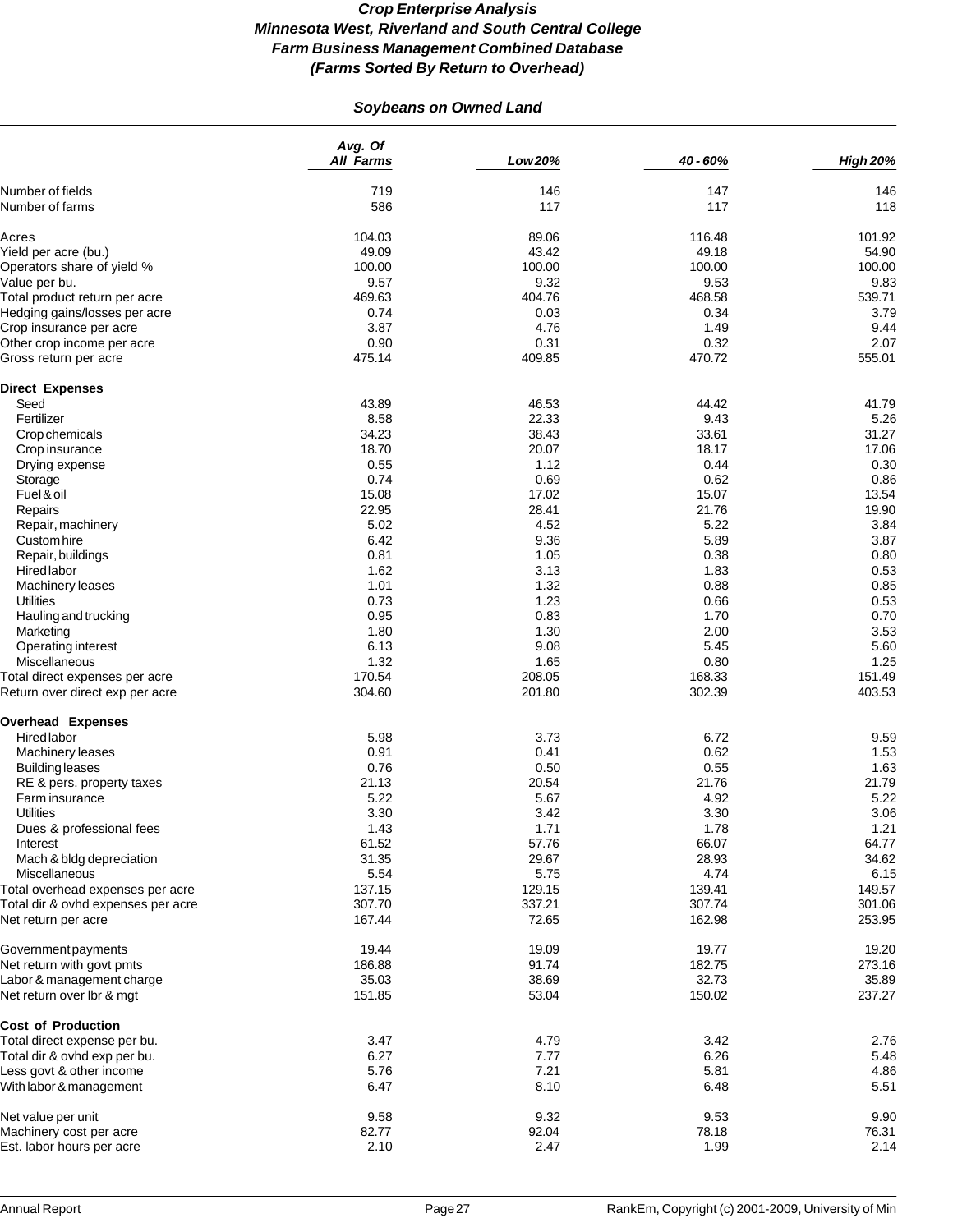# *Soybeans on Cash Rent*

|                                    | Avg. Of<br><b>All Farms</b> | Low 20%  | 40 - 60% | <b>High 20%</b> |
|------------------------------------|-----------------------------|----------|----------|-----------------|
| Number of fields                   | 1280                        | 276      | 261      | 248             |
| Number of farms                    | 775                         | 155      | 155      | 155             |
| Acres                              | 162.00                      | 138.98   | 170.51   | 154.96          |
| Yield per acre (bu.)               | 48.61                       | 43.77    | 49.31    | 52.85           |
| Operators share of yield %         | 100.00                      | 100.00   | 100.00   | 100.00          |
| Value per bu.                      | 9.64                        | 9.38     | 9.65     | 10.00           |
| Total product return per acre      | 468.60                      | 410.54   | 475.95   | 528.69          |
| Hedging gains/losses per acre      | 0.22                        | $-0.26$  | $-0.02$  | 0.30            |
| Crop insurance per acre            | 3.57                        | 3.76     | 1.72     | 9.95            |
| Other crop income per acre         | 0.56                        | 0.21     | 0.33     | 1.28            |
| Gross return per acre              | 472.95                      | 414.25   | 477.99   | 540.21          |
| <b>Direct Expenses</b>             |                             |          |          |                 |
| Seed                               | 43.65                       | 45.76    | 43.51    | 40.82           |
| Fertilizer                         | 8.74                        | 16.59    | 11.11    | 5.33            |
| Crop chemicals                     | 32.80                       | 37.10    | 31.36    | 29.80           |
| Crop insurance                     | 19.66                       | 22.37    | 20.47    | 18.06           |
| Drying expense                     | 0.64                        | 0.90     | 1.03     | 0.15            |
| Storage                            | 0.81                        | 0.49     | 0.51     | 1.11            |
| Fuel & oil                         | 15.14                       | 16.68    | 15.18    | 14.78           |
| Repairs                            | 21.65                       | 24.93    | 23.79    | 18.36           |
| Repair, machinery                  | 4.34                        | 4.97     | 2.64     | 4.16            |
| Custom hire                        | 5.58                        | 10.41    | 5.82     | 3.23            |
| Repair, buildings                  | 0.52                        | 0.53     | 0.52     | 0.68            |
| Hired labor                        | 2.44                        | 4.62     | 1.50     | 1.86            |
| Land rent                          | 157.79                      | 167.73   | 159.35   | 148.17          |
| Machinery leases                   | 2.16                        | 4.49     | 1.70     | 0.78            |
| Utilities                          | 0.61                        | 0.65     | 0.51     | 0.68            |
| Hauling and trucking               | 0.80                        | 0.90     | 0.99     | 0.35            |
| Marketing                          | 1.48                        | 1.11     | 1.11     | 1.83            |
| Operating interest                 | 7.37                        | 10.00    | 8.37     | 5.45            |
| Miscellaneous                      | 1.96                        | 2.23     | 2.15     | 1.26            |
| Total direct expenses per acre     | 328.16                      | 372.47   | 331.62   | 296.87          |
| Return over direct exp per acre    | 144.79                      | 41.78    | 146.37   | 243.34          |
| <b>Overhead Expenses</b>           |                             |          |          |                 |
| Hired labor                        | 5.43                        | 3.85     | 6.40     | 7.18            |
| Machinery leases                   | 2.49                        | 1.33     | 5.38     | 3.23            |
| <b>Building leases</b>             | 1.30                        | 0.83     | 1.62     | 0.75            |
| Farm insurance                     | 4.38                        | 4.26     | 4.20     | 4.70            |
| <b>Utilities</b>                   | 2.67                        | 2.58     | 3.13     | 2.86            |
| Dues & professional fees           | 1.51                        | 1.46     | 1.35     | 1.90            |
| Interest                           | 5.64                        | 7.14     | 5.82     | 4.94            |
| Mach & bldg depreciation           | 26.75                       | 24.33    | 26.68    | 29.05           |
| Miscellaneous                      | 4.91                        | 4.84     | 5.14     | 4.99            |
| Total overhead expenses per acre   | 55.08                       | 50.59    | 59.71    | 59.59           |
| Total dir & ovhd expenses per acre | 383.23                      | 423.07   | 391.33   | 356.46          |
| Net return per acre                | 89.72                       | $-8.82$  | 86.65    | 183.75          |
| Government payments                | 19.80                       | 19.46    | 20.19    | 20.18           |
| Net return with govt pmts          | 109.51                      | 10.64    | 106.84   | 203.94          |
| Labor & management charge          | 33.05                       | 34.85    | 32.51    | 35.00           |
| Net return over lbr & mgt          | 76.46                       | $-24.21$ | 74.33    | 168.93          |
| <b>Cost of Production</b>          |                             |          |          |                 |
| Total direct expense per bu.       | 6.75                        | 8.51     | 6.73     | 5.62            |
| Total dir & ovhd exp per bu.       | 7.88                        | 9.67     | 7.94     | 6.74            |
| Less govt & other income           | 7.39                        | 9.14     | 7.49     | 6.15            |
| With labor & management            | 8.07                        | 9.93     | 8.15     | 6.81            |
|                                    | 9.64                        | 9.37     | 9.65     | 10.01           |
| Net value per unit                 | 79.73                       | 90.82    | 82.56    | 74.44           |
| Machinery cost per acre            |                             |          |          |                 |
| Est. labor hours per acre          | 1.86                        | 1.92     | 1.80     | 1.97            |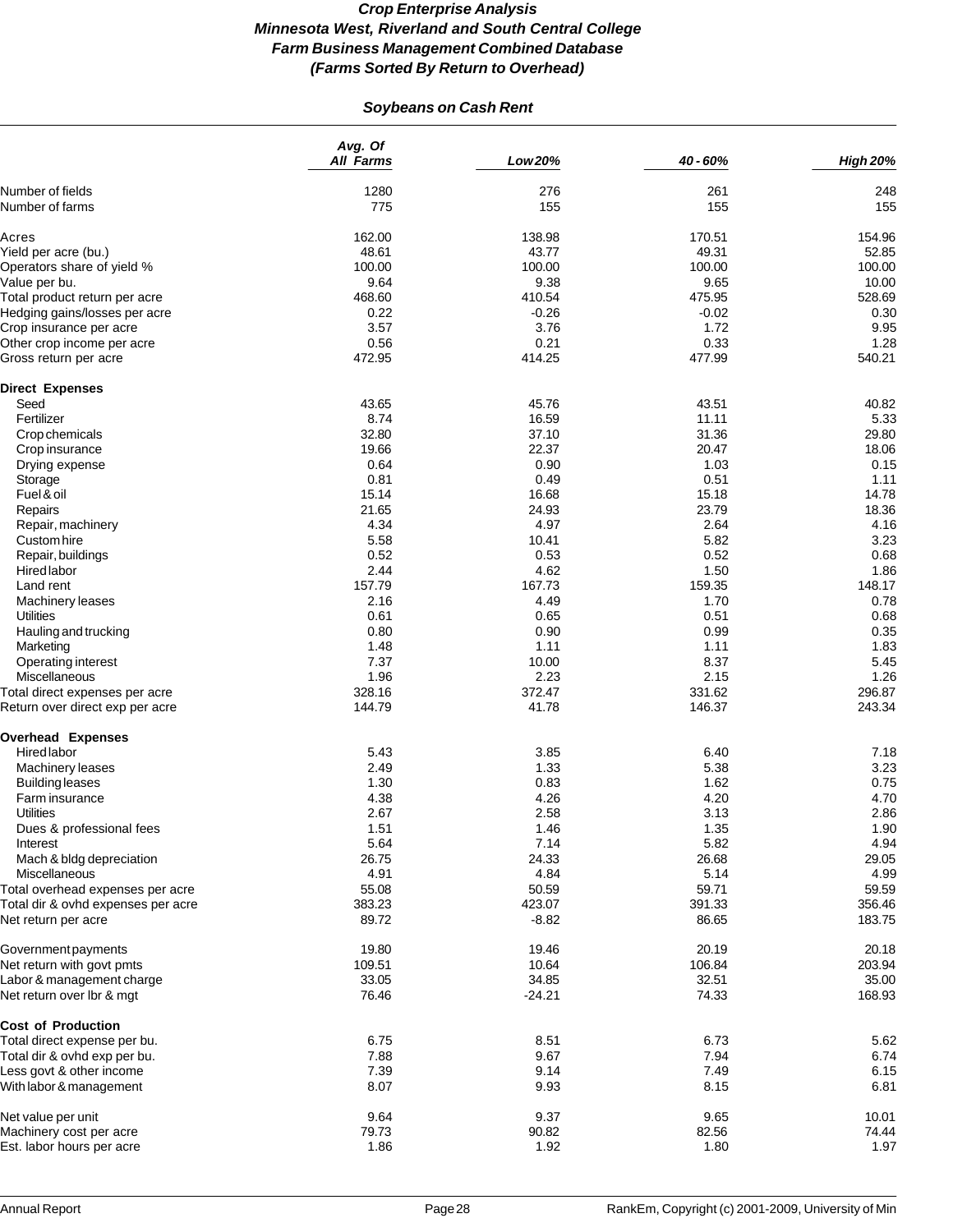### *Sweet Corn, Processing on Owned Land*

|                                                                                                                                                                                                                                                                                                                                                                           | Avg. Of<br><b>All Farms</b>                                                                                                                   |
|---------------------------------------------------------------------------------------------------------------------------------------------------------------------------------------------------------------------------------------------------------------------------------------------------------------------------------------------------------------------------|-----------------------------------------------------------------------------------------------------------------------------------------------|
| Number of fields<br>Number of farms                                                                                                                                                                                                                                                                                                                                       | 18<br>18                                                                                                                                      |
| Acres<br>Yield per acre (ton)<br>Operators share of yield %<br>Value per ton<br>Total product return per acre<br>Crop insurance per acre<br>Other crop income per acre<br>Gross return per acre                                                                                                                                                                           | 62.62<br>8.13<br>100.00<br>76.57<br>622.80<br>13.92<br>1.77<br>638.49                                                                         |
| <b>Direct Expenses</b><br>Fertilizer<br>Crop chemicals<br>Crop insurance<br>Fuel & oil<br>Repairs<br>Repair, machinery<br>Custom hire<br>Repair, buildings<br>Hired labor<br>Machinery leases<br>Utilities<br>Hauling and trucking<br>Marketing<br><b>Operating interest</b><br><b>Miscellaneous</b><br>Total direct expenses per acre<br>Return over direct exp per acre | 129.18<br>39.17<br>6.17<br>15.62<br>24.29<br>4.60<br>5.24<br>0.20<br>3.32<br>0.26<br>0.46<br>3.68<br>1.60<br>5.54<br>0.64<br>239.95<br>398.54 |
| <b>Overhead Expenses</b><br><b>Hired labor</b><br><b>Building leases</b><br>RE & pers. property taxes<br>Farm insurance<br>Utilities<br>Dues & professional fees<br>Interest<br>Mach & bldg depreciation<br>Miscellaneous<br>Total overhead expenses per acre<br>Total dir & ovhd expenses per acre<br>Net return per acre                                                | 6.75<br>2.36<br>26.20<br>6.28<br>4.40<br>1.26<br>34.63<br>39.25<br>5.92<br>127.05<br>367.00<br>271.49                                         |
| Government payments<br>Net return with govt pmts<br>Labor & management charge<br>Net return over Ibr & mgt                                                                                                                                                                                                                                                                | 271.49<br>48.93<br>222.56                                                                                                                     |
| <b>Cost of Production</b><br>Total direct expense per ton<br>Total dir & ovhd exp per ton<br>Less govt & other income<br>With labor & management                                                                                                                                                                                                                          | 29.50<br>45.12<br>43.19<br>49.21                                                                                                              |
| Net value per unit<br>Machinery cost per acre<br>Est. labor hours per acre                                                                                                                                                                                                                                                                                                | 76.57<br>87.17<br>2.77                                                                                                                        |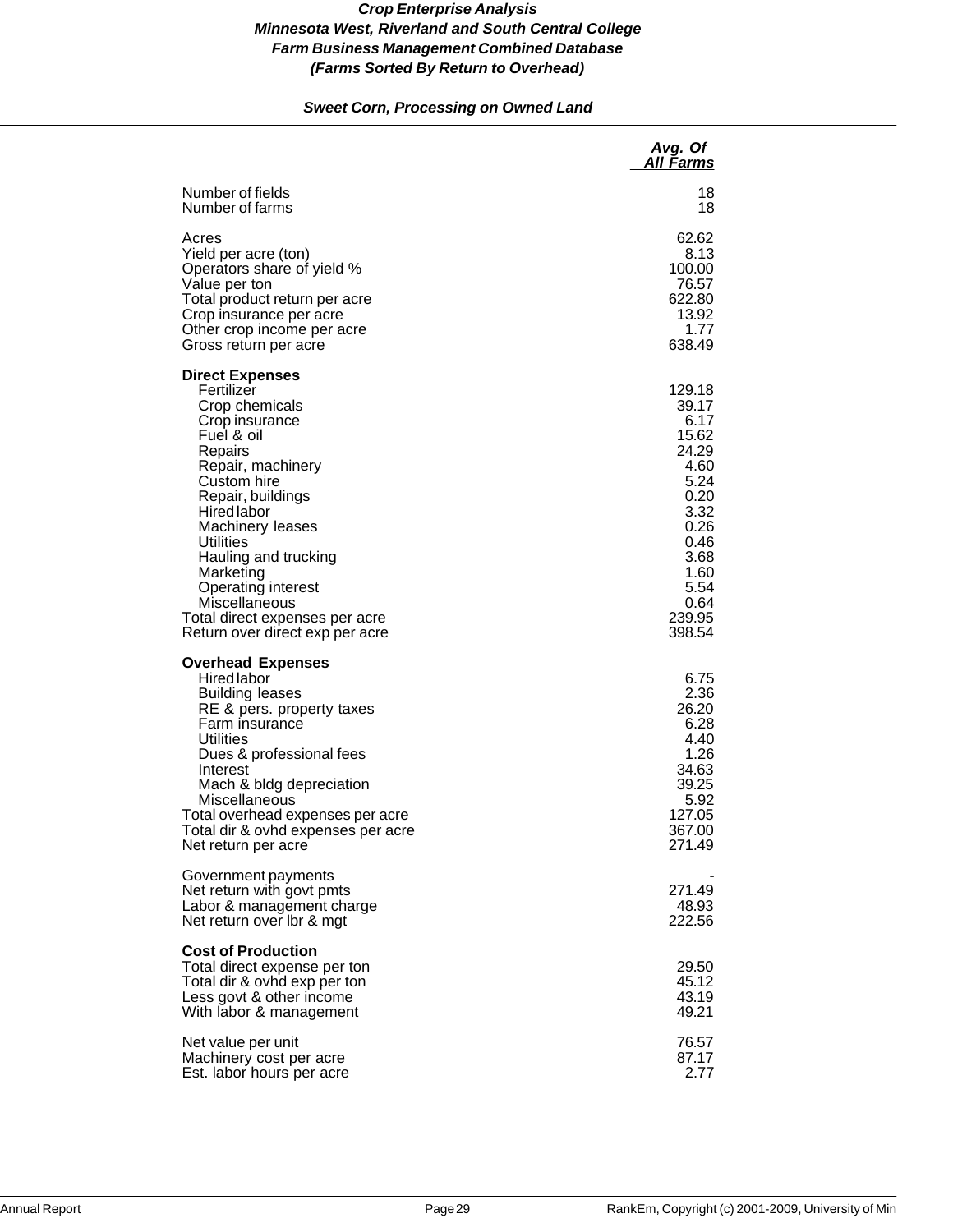# *Sweet Corn, Processing on Cash Rent*

|                                    | Avg. Of<br><b>All Farms</b> | Low 20%  | 40 - 60% | <b>High 20%</b> |
|------------------------------------|-----------------------------|----------|----------|-----------------|
| Number of fields                   | 64                          | 14       | 13       | 12              |
| Number of farms                    | 57                          | 11       | 12       | 12              |
| Acres                              | 93.53                       | 99.53    | 114.47   | 79.19           |
| Yield per acre (ton)               | 7.67                        | 6.80     | 8.07     | 8.46            |
| Operators share of yield %         | 100.00                      | 100.00   | 100.00   | 100.00          |
| Value per ton                      | 74.26                       | 55.00    | 78.58    | 80.26           |
| Total product return per acre      | 569.34                      | 373.86   | 633.94   | 679.34          |
| Crop insurance per acre            | 10.57                       |          | 4.74     | 50.39           |
| Other crop income per acre         | 41.81                       | 167.41   | 10.76    |                 |
| Gross return per acre              | 621.71                      | 541.27   | 649.44   | 729.74          |
| <b>Direct Expenses</b>             |                             |          |          |                 |
| Fertilizer                         | 127.29                      | 213.34   | 147.55   | 57.87           |
| Crop chemicals                     | 25.78                       | 27.13    | 30.90    | 29.19           |
| Crop insurance                     | 4.34                        | 2.16     | 5.56     | 5.73            |
| Fuel & oil                         | 17.16                       | 11.93    | 19.07    | 16.74           |
| Repairs                            | 27.35                       | 38.35    | 18.54    | 25.35           |
| Repair, machinery                  | 5.11                        | 5.49     | 14.79    | 0.99            |
| Custom hire                        | 2.11                        | 0.30     | 1.82     | 2.45            |
| Repair, buildings                  | 0.62                        |          | 2.49     |                 |
| Hired labor                        | 2.81                        |          |          | 0.71            |
| Land rent                          | 171.67                      | 169.79   | 168.31   | 140.03          |
| Machinery leases                   | 0.92                        | 1.56     | 0.81     | 1.19            |
| <b>Utilities</b>                   | 0.61                        | 2.47     |          |                 |
| Operating interest                 | 8.44                        | 11.78    | 7.79     | 8.76            |
| Miscellaneous                      | 1.94                        | 0.45     | 1.51     | 1.07            |
| Total direct expenses per acre     | 396.14                      | 484.75   | 419.14   | 290.07          |
| Return over direct exp per acre    | 225.57                      | 56.52    | 230.30   | 439.67          |
| <b>Overhead Expenses</b>           |                             |          |          |                 |
| <b>Hired labor</b>                 | 18.95                       | 43.05    | 3.47     | 12.21           |
| Machinery leases                   | 1.57                        | 3.04     | 1.14     | 0.19            |
| <b>Building leases</b>             | 0.40                        | 0.17     | 0.62     | 0.78            |
| Farm insurance                     | 5.00                        | 7.61     | 4.80     | 3.65            |
| <b>Utilities</b>                   | 2.71                        | 1.69     | 3.78     | 3.03            |
| Dues & professional fees           | 1.97                        | 4.38     | 1.11     | 0.89            |
| Interest                           | 6.93                        | 5.91     | 5.20     | 6.04            |
| Mach & bldg depreciation           | 26.48                       | 28.53    | 32.04    | 26.23           |
| Miscellaneous                      | 7.79                        | 17.87    | 3.84     | 4.17            |
| Total overhead expenses per acre   | 71.82                       | 112.24   | 56.00    | 57.19           |
| Total dir & ovhd expenses per acre | 467.96                      | 596.99   | 475.14   | 347.26          |
| Net return per acre                | 153.76                      | $-55.71$ | 174.30   | 382.48          |
| Government payments                |                             |          |          |                 |
| Net return with govt pmts          | 153.76                      | $-55.71$ | 174.30   | 382.48          |
| Labor & management charge          | 38.72                       | 38.50    | 37.75    | 41.50           |
| Net return over Ibr & mgt          | 115.04                      | $-94.22$ | 136.55   | 340.97          |
| <b>Cost of Production</b>          |                             |          |          |                 |
| Total direct expense per ton       | 51.67                       | 71.31    | 51.95    | 34.27           |
| Total dir & ovhd exp per ton       | 61.04                       | 87.82    | 58.89    | 41.03           |
| Less govt & other income           | 54.21                       | 63.19    | 56.97    | 35.07           |
| With labor & management            | 59.26                       | 68.86    | 61.65    | 39.98           |
| Net value per unit                 | 74.26                       | 55.00    | 78.58    | 80.26           |
| Machinery cost per acre            | 81.94                       | 89.16    | 83.97    | 77.22           |
| Est. labor hours per acre          | 2.26                        | 2.70     | 1.95     | 2.47            |
|                                    |                             |          |          |                 |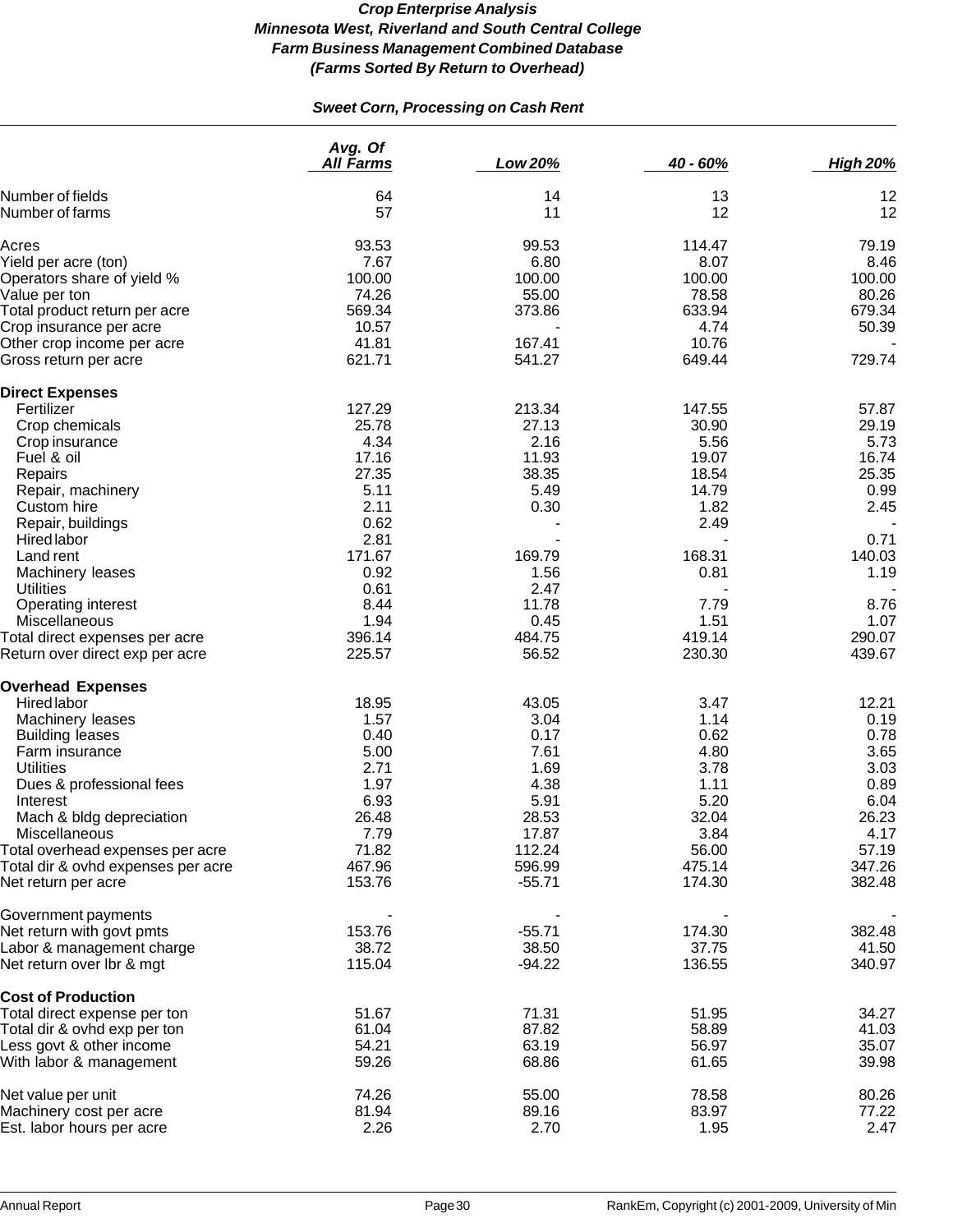# *Peas, Processing on Owned Land*

|                                                                                                                                                                                                                                                                                                                                                | Avg. Of<br><b>All Farms</b>                                                                                         |
|------------------------------------------------------------------------------------------------------------------------------------------------------------------------------------------------------------------------------------------------------------------------------------------------------------------------------------------------|---------------------------------------------------------------------------------------------------------------------|
| Number of fields                                                                                                                                                                                                                                                                                                                               | 14                                                                                                                  |
| Number of farms                                                                                                                                                                                                                                                                                                                                | 14                                                                                                                  |
| Acres                                                                                                                                                                                                                                                                                                                                          | 65.17                                                                                                               |
| Yield per acre (lb.)                                                                                                                                                                                                                                                                                                                           | 4,390.11                                                                                                            |
| Operators share of yield %                                                                                                                                                                                                                                                                                                                     | 100.00                                                                                                              |
| Value per Ib.                                                                                                                                                                                                                                                                                                                                  | 0.13                                                                                                                |
| Total product return per acre                                                                                                                                                                                                                                                                                                                  | 573.58                                                                                                              |
| Crop insurance per acre                                                                                                                                                                                                                                                                                                                        | 0.71                                                                                                                |
| Other crop income per acre                                                                                                                                                                                                                                                                                                                     | 2.99                                                                                                                |
| Gross return per acre                                                                                                                                                                                                                                                                                                                          | 577.28                                                                                                              |
| <b>Direct Expenses</b><br>Fertilizer<br>Crop chemicals<br>Crop insurance<br>Fuel & oil<br>Repairs<br>Repair, machinery<br>Custom hire<br><b>Hired</b> labor<br>Utilities<br>Marketing<br><b>Operating interest</b><br>Miscellaneous<br>Total direct expenses per acre<br>Return over direct exp per acre                                       | 47.16<br>19.18<br>8.21<br>9.44<br>20.41<br>1.69<br>8.31<br>2.56<br>0.86<br>0.88<br>3.27<br>2.32<br>124.29<br>453.00 |
| <b>Overhead Expenses</b><br><b>Hired labor</b><br>Machinery leases<br><b>Building leases</b><br>RE & pers. property taxes<br>Farm insurance<br>Utilities<br>Dues & professional fees<br>Interest<br>Mach & bldg depreciation<br>Miscellaneous<br>Total overhead expenses per acre<br>Total dir & ovhd expenses per acre<br>Net return per acre | 11.44<br>0.48<br>1.98<br>21.79<br>4.63<br>2.84<br>1.44<br>44.17<br>18.15<br>5.50<br>112.42<br>236.71<br>340.58      |
| Government payments                                                                                                                                                                                                                                                                                                                            | 1.12                                                                                                                |
| Net return with govt pmts                                                                                                                                                                                                                                                                                                                      | 341.70                                                                                                              |
| Labor & management charge                                                                                                                                                                                                                                                                                                                      | 27.54                                                                                                               |
| Net return over lbr & mgt                                                                                                                                                                                                                                                                                                                      | 314.15                                                                                                              |
| <b>Cost of Production</b><br>Total direct expense per lb.<br>Total dir & ovhd exp per lb.<br>Less govt & other income<br>With labor & management                                                                                                                                                                                               | 0.03<br>0.05<br>0.05<br>0.06                                                                                        |
| Net value per unit                                                                                                                                                                                                                                                                                                                             | 0.13                                                                                                                |
| Machinery cost per acre                                                                                                                                                                                                                                                                                                                        | 57.89                                                                                                               |
| Est. labor hours per acre                                                                                                                                                                                                                                                                                                                      | 1.43                                                                                                                |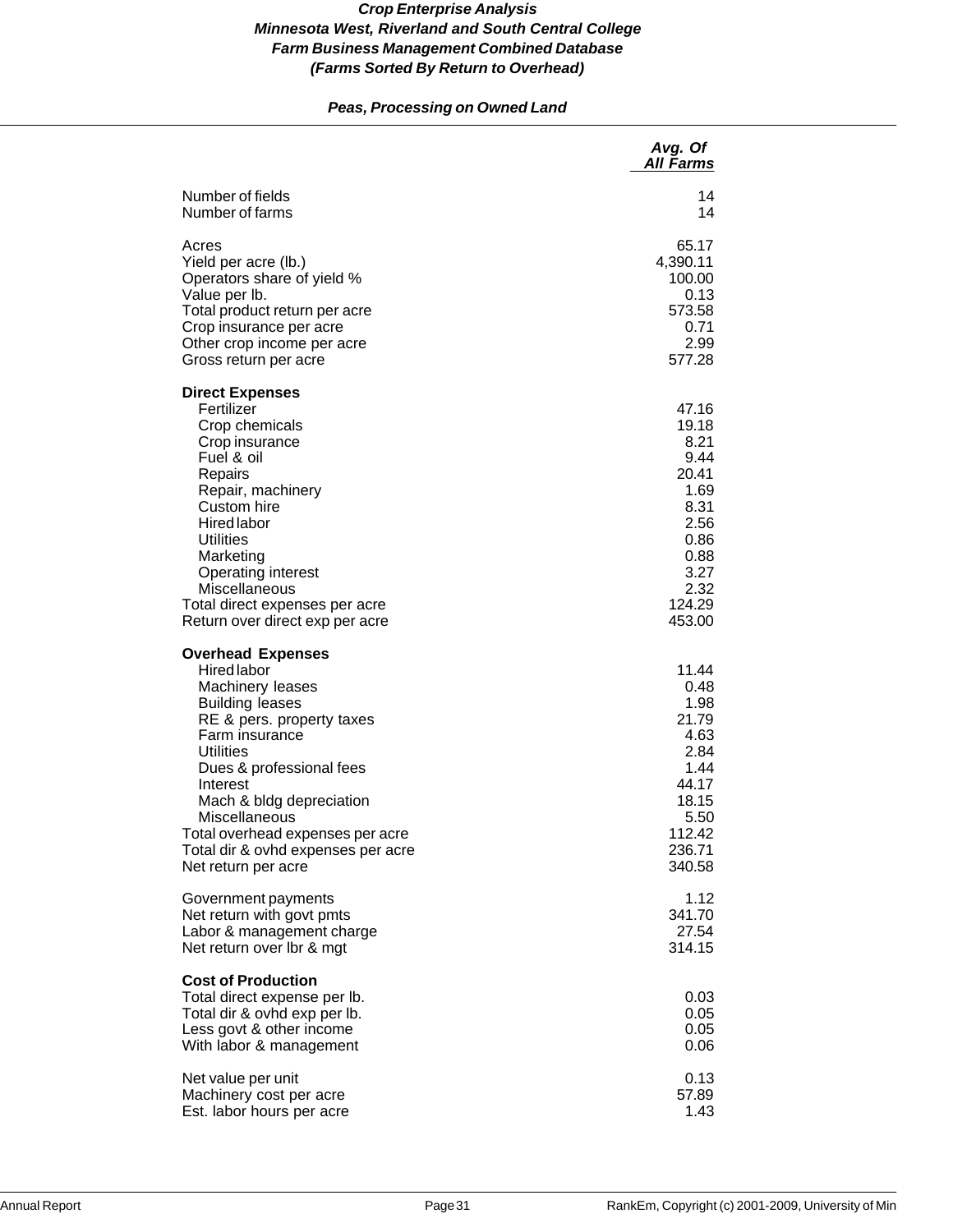# *Peas, Processing on Cash Rent*

|                                                                   | Avg. Of<br><b>All Farms</b> | Low 20%         | $40 - 60%$       | <b>High 20%</b>  |
|-------------------------------------------------------------------|-----------------------------|-----------------|------------------|------------------|
| Number of fields<br>Number of farms                               | 55<br>52                    | 10<br>10        | 11<br>11         | 11<br>11         |
| Acres                                                             | 66.38                       | 64.03           | 45.55            | 52.18            |
| Yield per acre (lb.)                                              | 4,091.22                    | 2,605.53        | 4,491.54         | 5,031.91         |
| Operators share of yield %                                        | 100.00                      | 100.00          | 100.00           | 100.00           |
| Value per lb.                                                     | 0.15                        | 0.13            | 0.14             | 0.16             |
| Total product return per acre                                     | 613.96                      | 346.99          | 624.19           | 792.55           |
| Crop insurance per acre                                           | 2.20                        | 0.99            |                  |                  |
| Other crop income per acre<br>Gross return per acre               | 1.14<br>617.29              | 347.98          | 0.49<br>624.68   | 6.81<br>799.36   |
| <b>Direct Expenses</b>                                            |                             |                 |                  |                  |
| Fertilizer                                                        | 39.33                       | 58.10           | 38.95            | 31.08            |
| Crop chemicals                                                    | 16.69                       | 22.09           | 12.95            | 17.28            |
| Crop insurance                                                    | 5.02                        | 8.06            | 4.53             | 11.23            |
| Fuel & oil                                                        | 8.63                        | 9.11            | 9.71             | 10.66            |
| Repairs                                                           | 19.76                       | 14.68           | 11.33            | 20.39            |
| Repair, machinery                                                 | 1.56                        | 1.76            | 7.03             |                  |
| Custom hire                                                       | 2.52                        | 4.26            | 2.30             | 2.70             |
| Repair, buildings                                                 | 0.11                        |                 | 0.58             | 0.17             |
| <b>Hired labor</b>                                                | 2.86                        | 13.67           | 0.20             |                  |
| Land rent                                                         | 179.28                      | 172.28          | 172.05           | 146.21           |
| Machinery leases                                                  | 0.52                        | 0.87            | 1.14             | 0.85             |
| Utilities                                                         | 1.01                        |                 | 0.10             |                  |
| Marketing                                                         | 0.41                        | 0.37            | 0.88             | 1.39             |
| Operating interest                                                | 5.36                        | 4.90            | 2.61             | 3.42             |
| Miscellaneous                                                     | 0.81                        | 0.09            | 1.43             | 0.74             |
| Total direct expenses per acre<br>Return over direct exp per acre | 283.87<br>333.43            | 310.26<br>37.72 | 265.79<br>358.89 | 246.12<br>553.24 |
|                                                                   |                             |                 |                  |                  |
| <b>Overhead Expenses</b>                                          |                             |                 |                  |                  |
| <b>Hired labor</b>                                                | 15.38                       | 4.74            | 2.89             | 5.86             |
| Machinery leases                                                  | 1.09<br>0.23                | 0.04            | 0.03             | 0.63             |
| <b>Building leases</b>                                            | 3.60                        | 0.14<br>2.21    | 0.27<br>2.50     | 0.65<br>2.50     |
| Farm insurance<br><b>Utilities</b>                                | 1.60                        | 2.27            | 1.41             | 2.38             |
| Dues & professional fees                                          | 1.52                        | 0.81            | 1.03             | 0.95             |
| Interest                                                          | 3.63                        | 4.66            | 3.72             | 3.08             |
| Mach & bldg depreciation                                          | 17.38                       | 14.88           | 14.71            | 18.28            |
| Miscellaneous                                                     | 6.60                        | 2.62            | 1.74             | 2.68             |
| Total overhead expenses per acre                                  | 51.04                       | 32.37           | 28.30            | 37.02            |
| Total dir & ovhd expenses per acre                                | 334.90                      | 342.63          | 294.08           | 283.14           |
| Net return per acre                                               | 282.39                      | 5.35            | 330.60           | 516.22           |
| Government payments                                               | 0.04                        |                 |                  |                  |
| Net return with govt pmts                                         | 282.44                      | 5.35            | 330.60           | 516.22           |
| Labor & management charge                                         | 21.68                       | 15.95           | 15.27            | 24.08            |
| Net return over Ibr & mgt                                         | 260.75                      | $-10.60$        | 315.33           | 492.14           |
| <b>Cost of Production</b>                                         |                             |                 |                  |                  |
| Total direct expense per lb.                                      | 0.07                        | 0.12            | 0.06             | 0.05             |
| Total dir & ovhd exp per lb.                                      | 0.08                        | 0.13            | 0.07             | 0.06             |
| Less govt & other income                                          | 0.08                        | 0.13            | 0.07             | 0.05             |
| With labor & management                                           | 0.09                        | 0.14            | 0.07             | 0.06             |
| Net value per unit                                                | 0.15                        | 0.13            | 0.14             | 0.16             |
| Machinery cost per acre                                           | 51.63<br>1.43               | 47.40<br>0.96   | 48.65            | 54.08<br>1.44    |
| Est. labor hours per acre                                         |                             |                 | 1.01             |                  |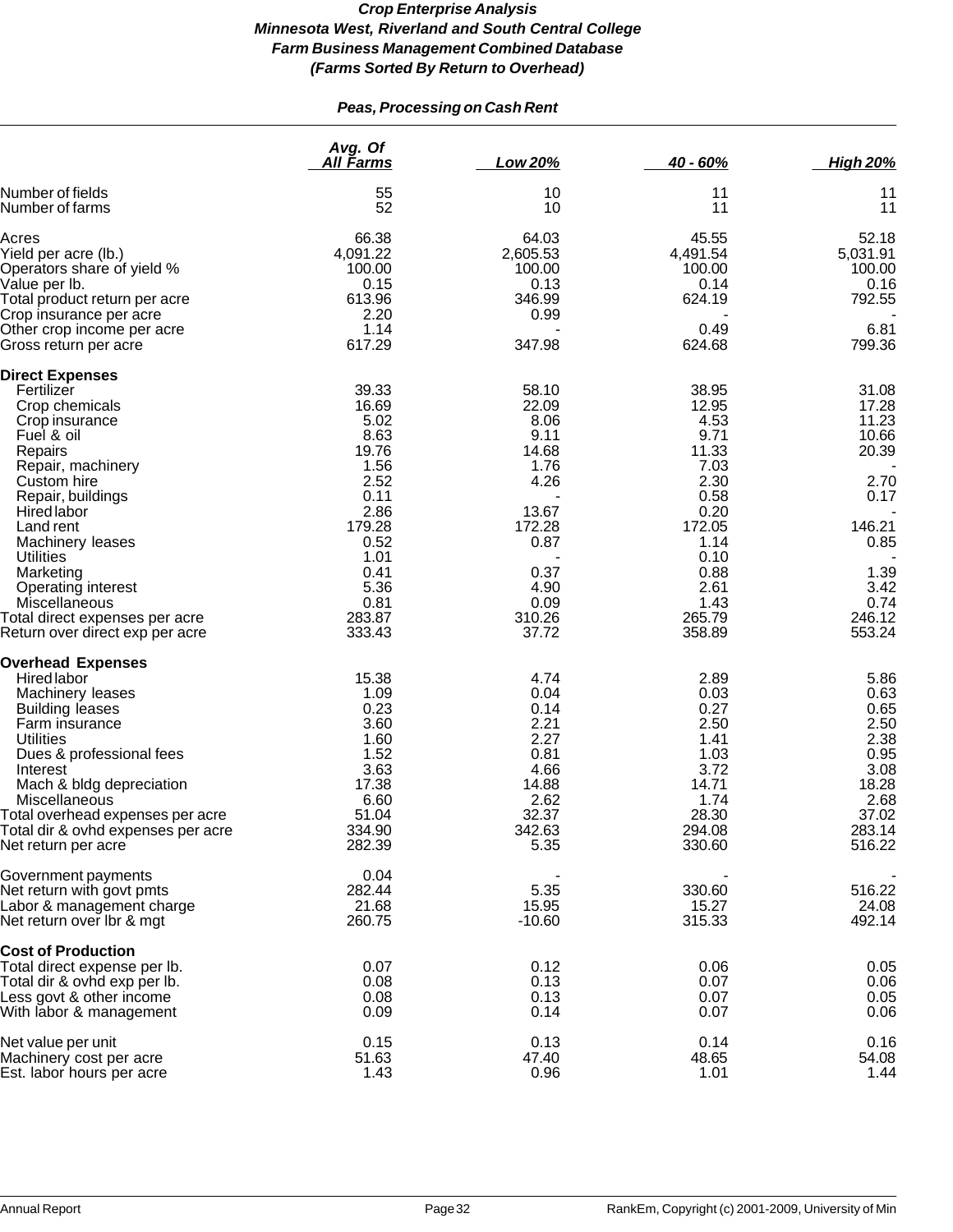# *Hay, Alfalfa on Owned Land*

|                                                        | Avg. Of<br><u>All Farms</u> | Low 20%           | 40 - 60%        | <b>High 20%</b> |
|--------------------------------------------------------|-----------------------------|-------------------|-----------------|-----------------|
| Number of fields<br>Number of farms                    | 184<br>175                  | 40<br>35          | 36<br>35        | 36<br>35        |
| Acres                                                  | 47.48                       | 38.71             | 38.90           | 65.13           |
| Yield per acre (ton)                                   | 4.64                        | 3.31              | 4.43            | 6.00            |
| Operators share of yield %                             | 100.00                      | 100.00            | 100.00          | 100.00          |
| Value per ton                                          | 125.36                      | 111.24            | 120.20          | 132.93          |
| Other product return per acre                          | 1.65                        |                   |                 | 6.15            |
| Total product return per acre                          | 583.15                      | 368.08            | 532.97          | 803.22          |
| Crop insurance per acre                                | 0.42                        |                   |                 |                 |
| Other crop income per acre<br>Gross return per acre    | 0.42<br>583.98              | 368.08            | 532.97          | 803.22          |
| <b>Direct Expenses</b>                                 |                             |                   |                 |                 |
| Seed                                                   | 0.59                        | 1.08              | 1.36            | 0.09            |
| Fertilizer                                             | 41.97                       | 62.20             | 20.06           | 36.41           |
| Crop chemicals                                         | 5.89                        | 8.70              | 6.02            | 5.78            |
| Crop insurance                                         | 1.92                        | 1.84              | 0.67            | 1.54            |
| Storage                                                | 1.09                        | 2.59              | 0.92            | 0.79            |
| Packaging and supplies                                 | 0.72                        |                   | 2.75            |                 |
| Fuel & oil                                             | 27.89                       | 28.20             | 23.72           | 28.20           |
| Repairs                                                | 40.43<br>6.92               | 45.69<br>4.36     | 46.32<br>8.97   | 35.30<br>9.21   |
| Repair, machinery<br>Custom hire                       | 35.87                       | 47.01             | 36.63           | 30.13           |
| Repair, buildings                                      | 1.22                        | 0.64              | 2.84            | 1.61            |
| Hired labor                                            | 1.51                        | 6.04              | 0.29            | 0.27            |
| Machinery leases                                       | 1.90                        | 7.35              | 0.02            | 1.08            |
| <b>Utilities</b>                                       | 0.44                        | 0.77              | 0.32            | 0.12            |
| Operating interest                                     | 7.19                        | 14.92             | 6.65            | 4.91            |
| Miscellaneous                                          | 5.23                        | 4.40              | 3.54            | 4.14            |
| Total direct expenses per acre                         | 180.79                      | 235.79            | 161.06          | 159.59          |
| Return over direct exp per acre                        | 403.19                      | 132.29            | 371.91          | 643.62          |
| <b>Overhead Expenses</b>                               |                             |                   |                 |                 |
| <b>Hired labor</b>                                     | 20.67                       | 14.11             | 10.42           | 31.60           |
| Machinery leases                                       | 2.48                        | 2.13              | 0.44            | 0.43            |
| <b>Building leases</b>                                 | 0.94                        | 0.10              | 2.48            | 1.47            |
| RE & pers. property taxes                              | 17.29                       | 14.95             | 16.95           | 17.11           |
| Farm insurance<br><b>Utilities</b>                     | 7.25<br>5.52                | 7.82<br>5.94      | 6.65<br>4.15    | 6.20<br>5.92    |
| Dues & professional fees                               | 1.70                        | 2.25              | 2.27            | 1.51            |
| Interest                                               | 52.85                       | 52.37             | 56.80           | 59.83           |
| Mach & bldg depreciation                               | 41.38                       | 39.84             | 41.34           | 41.95           |
| Miscellaneous                                          | 7.73                        | 7.28              | 3.46            | 7.10            |
| Total overhead expenses per acre                       | 157.82                      | 146.77            | 144.95          | 173.11          |
| Total dir & ovhd expenses per acre                     | 338.62                      | 382.56            | 306.01          | 332.70          |
| Net return per acre                                    | 245.37                      | $-14.48$          | 226.95          | 470.51          |
| Government payments                                    | 12.73                       | 14.99             | 13.99           | 12.09           |
| Net return with govt pmts                              | 258.10                      | 0.51              | 240.94          | 482.60          |
| Labor & management charge<br>Net return over Ibr & mgt | 41.23<br>216.87             | 42.64<br>$-42.14$ | 38.27<br>202.67 | 33.64<br>448.96 |
| <b>Cost of Production</b>                              |                             |                   |                 |                 |
| Total direct expense per ton                           | 38.98                       | 71.26             | 36.32           | 26.62           |
| Total dir & ovhd exp per ton                           | 73.00                       | 115.62            | 69.01           | 55.49           |
| Less govt & other income                               | 69.72                       | 111.09            | 65.86           | 52.45           |
| With labor & management                                | 78.61                       | 123.97            | 74.49           | 58.06           |
| Net value per unit                                     | 125.36                      | 111.24            | 120.20          | 132.93          |
| Machinery cost per acre                                | 161.44                      | 179.55            | 161.19          | 149.19          |
| Est. labor hours per acre                              | 3.91                        | 4.18              | 3.48            | 3.57            |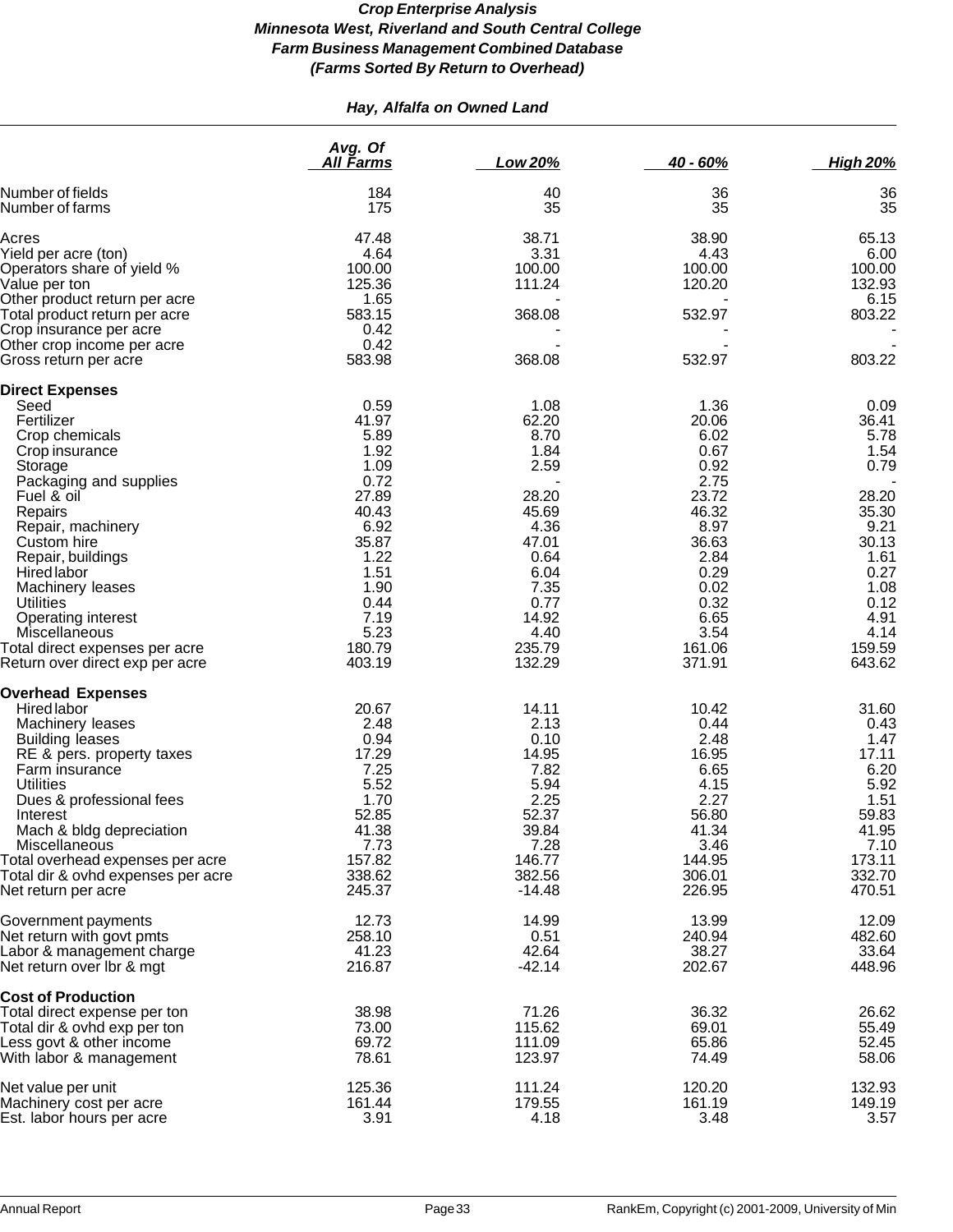# *Hay, Alfalfa on Cash Rent*

|                                                    | Avg. Of<br>All Farms | Low 20%        | 40 - 60%       | <b>High 20%</b> |
|----------------------------------------------------|----------------------|----------------|----------------|-----------------|
| Number of fields<br>Number of farms                | 221<br>202           | 42<br>40       | 46<br>41       | 41<br>41        |
|                                                    |                      |                |                |                 |
| Acres                                              | 60.86                | 60.88          | 64.74          | 80.30           |
| Yield per acre (ton)<br>Operators share of yield % | 4.53<br>100.00       | 3.36<br>100.00 | 4.18<br>100.00 | 5.86<br>100.00  |
| Value per ton                                      | 127.38               | 117.34         | 125.50         | 134.29          |
| Total product return per acre                      | 576.78               | 394.37         | 524.65         | 787.56          |
| Crop insurance per acre                            | 3.22                 |                | 5.77           | 3.28            |
| Other crop income per acre                         | 0.02                 |                |                |                 |
| Gross return per acre                              | 580.01               | 394.37         | 530.42         | 790.84          |
| <b>Direct Expenses</b>                             |                      |                |                |                 |
| Seed                                               | 0.30                 | 0.55           | 0.08           |                 |
| Fertilizer                                         | 47.66                | 70.33          | 59.97          | 17.54           |
| Crop chemicals                                     | 7.10                 | 9.63           | 6.44           | 7.83            |
| Crop insurance                                     | 2.73                 | 3.10           | 3.49           | 2.33            |
| Storage                                            | 1.85                 | 3.07           | 4.22           | 0.34            |
| Fuel & oil                                         | 28.29                | 25.59          | 25.98          | 32.10           |
| Repairs                                            | 38.35                | 38.85          | 38.05          | 37.16           |
| Repair, machinery                                  | 6.49                 | 4.88           | 2.87           | 8.39            |
| Custom hire                                        | 35.35                | 78.30          | 17.01          | 17.06           |
| Repair, buildings                                  | 0.59<br>2.47         | 0.45<br>7.04   | 0.17           | 1.03            |
| <b>Hired labor</b><br>Land rent                    | 133.98               | 148.41         | 1.30<br>137.48 | 1.82<br>131.04  |
| Machinery leases                                   | 2.38                 | 8.87           | 1.01           | 0.46            |
| <b>Utilities</b>                                   | 0.62                 | 1.79           | 0.32           | 0.34            |
| Hauling and trucking                               | 0.67                 |                |                | 2.74            |
| Operating interest                                 | 8.42                 | 15.05          | 7.37           | 6.33            |
| Miscellaneous                                      | 6.20                 | 3.99           | 3.51           | 6.37            |
| Total direct expenses per acre                     | 323.45               | 419.90         | 309.26         | 272.89          |
| Return over direct exp per acre                    | 256.56               | $-25.53$       | 221.16         | 517.96          |
| <b>Overhead Expenses</b>                           |                      |                |                |                 |
| <b>Hired labor</b>                                 | 15.80                | 6.58           | 20.52          | 17.41           |
| Machinery leases                                   | 3.01                 | 3.02           | 6.75           | 1.15            |
| <b>Building leases</b>                             | 1.78                 | 0.64           | 1.86           | 2.93            |
| Farm insurance                                     | 5.50                 | 5.47           | 4.07           | 5.43            |
| Utilities                                          | 3.80                 | 2.59           | 3.47           | 3.17            |
| Dues & professional fees                           | 1.27                 | 1.78           | 0.86           | 1.50            |
| Interest                                           | 10.58                | 17.25          | 7.45           | 13.17<br>42.73  |
| Mach & bldg depreciation<br>Miscellaneous          | 32.79<br>5.72        | 24.26<br>6.60  | 26.20<br>5.06  | 5.31            |
| Total overhead expenses per acre                   | 80.25                | 68.19          | 76.23          | 92.79           |
| Total dir & ovhd expenses per acre                 | 403.71               | 488.09         | 385.49         | 365.67          |
| Net return per acre                                | 176.31               | $-93.72$       | 144.93         | 425.17          |
| Government payments                                | 12.11                | 16.45          | 13.33          | 11.90           |
| Net return with govt pmts                          | 188.42               | $-77.27$       | 158.26         | 437.07          |
| Labor & management charge                          | 35.06                | 29.61          | 32.90          | 43.69           |
| Net return over Ibr & mgt                          | 153.36               | $-106.88$      | 125.36         | 393.38          |
| <b>Cost of Production</b>                          |                      |                |                |                 |
| Total direct expense per ton                       | 71.43                | 124.93         | 73.98          | 46.53           |
| Total dir & ovhd exp per ton                       | 89.16                | 145.22         | 92.22          | 62.35           |
| Less govt & other income                           | 85.77                | 140.33         | 87.65          | 59.76           |
| With labor & management                            | 93.51                | 149.14         | 95.52          | 67.21           |
| Net value per unit                                 | 127.38               | 117.34         | 125.50         | 134.29          |
| Machinery cost per acre                            | 153.75               | 197.22         | 123.75         | 147.96          |
| Est. labor hours per acre                          | 3.93                 | 3.60           | 4.06           | 4.69            |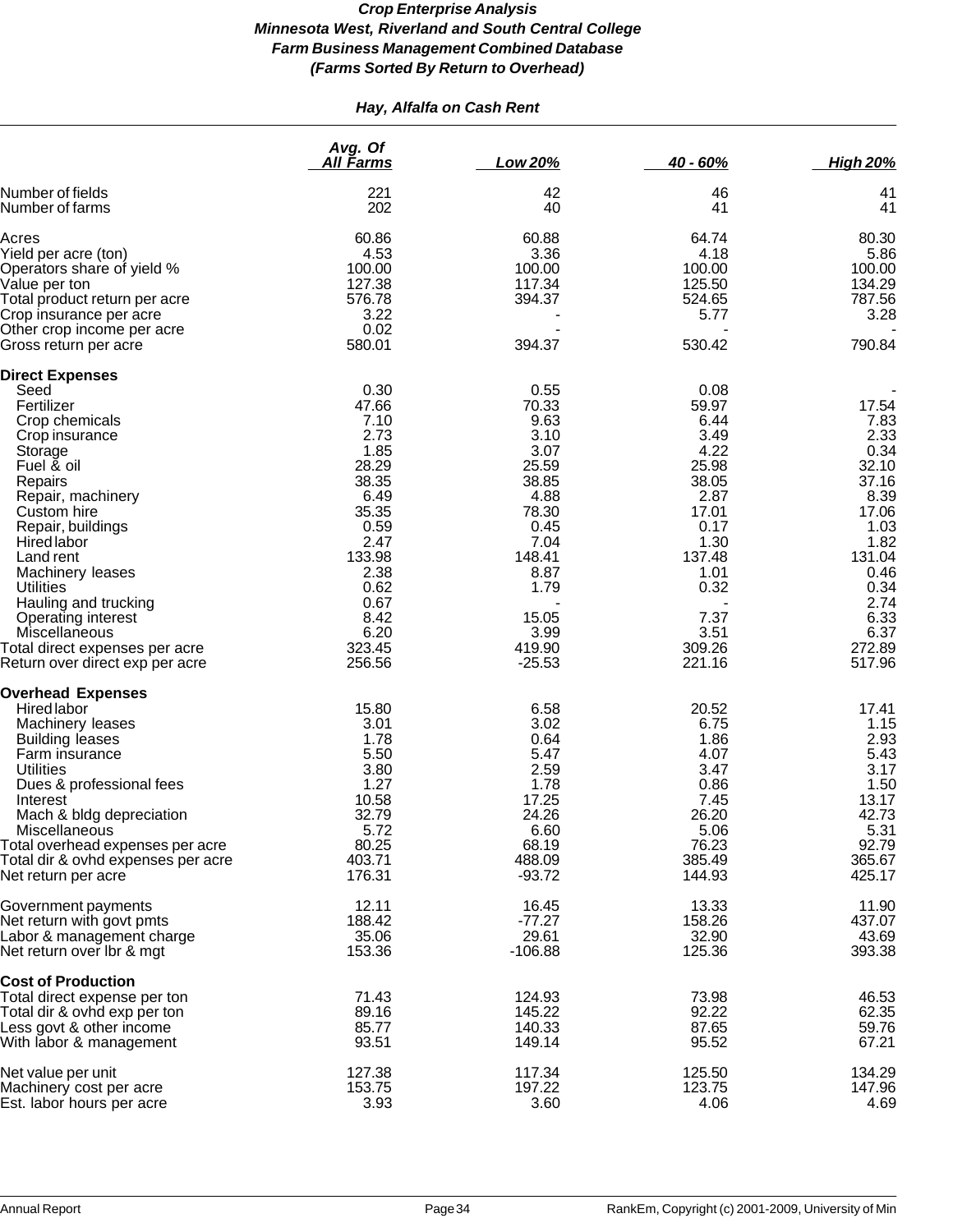# *Establish Hay, Alfalfa on Owned Land*

|                                                                   | Avg. Of<br><b>All Farms</b> | Low 20%            | 40 - 60%         | <b>High 20%</b>  |
|-------------------------------------------------------------------|-----------------------------|--------------------|------------------|------------------|
| Number of fields                                                  | 34                          | 6                  | 7                | 7                |
| Number of farms                                                   | 34                          | 6                  | 7                | $\overline{7}$   |
| Acres                                                             | 31.32                       | 43.68              | 36.63            | 38.04            |
| Yield per acre (ton)                                              | 2.80                        | 1.50               | 2.58             | 4.03             |
| Operators share of yield %                                        | 100.00                      | 100.00             | 100.00           | 100.00           |
| Value per ton                                                     | 124.77                      | 124.78             | 130.37           | 127.90           |
| Total product return per acre                                     | 349.17                      | 187.46             | 336.72           | 515.39           |
| Gross return per acre                                             | 349.17                      | 187.46             | 336.72           | 515.39           |
| <b>Direct Expenses</b>                                            |                             |                    |                  |                  |
| Seed                                                              | 67.71                       | 73.87              | 63.66            | 69.88            |
| Fertilizer                                                        | 35.00                       | 32.70              | 47.93            | 25.19            |
| Crop chemicals                                                    | 8.52                        | 23.51              | 1.03             | 0.87             |
| Crop insurance                                                    | 2.11                        | 6.28               | 0.14             |                  |
| Packaging and supplies                                            | 1.14                        |                    |                  |                  |
| Fuel & oil                                                        | 24.12                       | 30.31              | 22.99            | 17.69            |
| Repairs                                                           | 40.36                       | 53.62              | 18.25            | 41.31            |
| Repair, machinery                                                 | 3.89                        |                    | 10.17            | 5.75             |
| Custom hire                                                       | 25.12                       | 17.22              | 55.24            | 12.13            |
| Repair, buildings                                                 | 0.58                        |                    | 2.41             |                  |
| <b>Hired labor</b>                                                | 1.66                        | 2.68               | 3.56             | 0.16             |
| Machinery leases                                                  | 4.09                        | 15.29              |                  | 0.47             |
| <b>Utilities</b>                                                  | 0.72                        | 0.51               | 1.34             | 0.23             |
| Operating interest                                                | 6.66                        | 3.74               | 2.82             | 6.87             |
| Miscellaneous                                                     | 0.91                        | 0.20               | 2.24             |                  |
| Total direct expenses per acre<br>Return over direct exp per acre | 222.58<br>126.59            | 259.93<br>$-72.47$ | 231.76<br>104.96 | 180.57<br>334.82 |
| <b>Overhead Expenses</b>                                          |                             |                    |                  |                  |
| Hired labor                                                       | 19.00                       | 21.51              | 0.82             | 39.97            |
| Machinery leases                                                  | 2.51                        | 8.75               | 0.04             | 1.33             |
| <b>Building leases</b>                                            | 1.00                        | 0.82               | 2.88             | 0.15             |
| RE & pers. property taxes                                         | 12.84                       | 12.65              | 17.43            | 7.67             |
| Farm insurance                                                    | 7.45                        | 5.94               | 9.73             | 5.70             |
| <b>Utilities</b>                                                  | 4.26                        | 3.06               | 4.60             | 4.68             |
| Dues & professional fees                                          | 1.69                        | 2.08               | 1.84             | 1.03             |
| Interest                                                          | 37.66                       | 22.33              | 15.69            | 60.54            |
| Mach & bldg depreciation                                          | 41.69                       | 36.50              | 65.75            | 29.11            |
| Miscellaneous                                                     | 10.01                       | 9.50               | 10.29            | 9.36             |
| Total overhead expenses per acre                                  | 138.11                      | 123.13             | 129.07           | 159.52           |
| Total dir & ovhd expenses per acre                                | 360.69                      | 383.06             | 360.83           | 340.08           |
| Net return per acre                                               | $-11.52$                    | $-195.60$          | $-24.11$         | 175.31           |
| Government payments                                               | 15.35                       | 19.54              | 12.49            | 15.49            |
| Net return with govt pmts                                         | 3.83                        | $-176.06$          | $-11.62$         | 190.79           |
| Labor & management charge                                         | 46.39                       | 55.45              | 39.53            | 37.46            |
| Net return over Ibr & mgt                                         | $-42.56$                    | $-231.51$          | $-51.15$         | 153.33           |
| <b>Cost of Production</b>                                         |                             |                    |                  |                  |
| Total direct expense per ton                                      | 79.54                       | 173.01             | 89.74            | 44.81            |
| Total dir & ovhd exp per ton                                      | 128.89                      | 254.97             | 139.71           | 84.40            |
| Less govt & other income                                          | 123.40                      | 241.97             | 134.87           | 80.55            |
| With labor & management                                           | 139.98                      | 278.87             | 150.18           | 89.85            |
| Net value per unit                                                | 124.77                      | 124.78             | 130.37           | 127.90           |
| Machinery cost per acre                                           | 145.08                      | 164.54             | 170.23           | 122.33           |
| Est. labor hours per acre                                         | 4.19                        | 4.02               | 4.87             | 3.94             |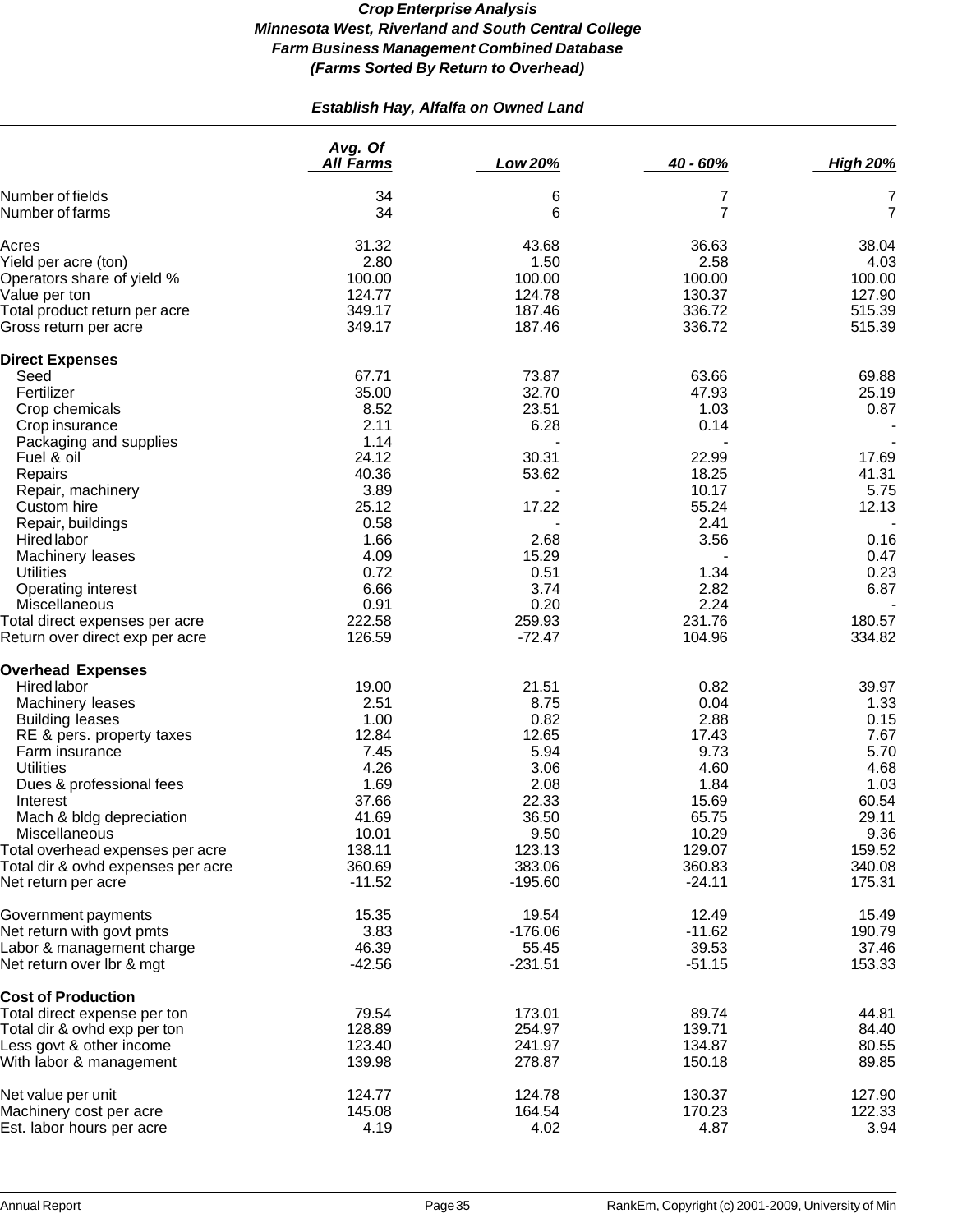# *Establish Hay, Alfalfa on Cash Rent*

|                                    | Avg. Of<br><b>All Farms</b> | Low 20%   | 40 - 60%  | <b>High 20%</b> |
|------------------------------------|-----------------------------|-----------|-----------|-----------------|
| Number of fields                   | 43                          | 8         | 8         | 9               |
| Number of farms                    | 41                          | 8         | 8         | 9               |
| Acres                              | 41.76                       | 34.38     | 31.70     | 30.29           |
| Yield per acre (ton)               | 3.14                        | 2.95      | 2.91      | 4.46            |
| Operators share of yield %         | 100.00                      | 100.00    | 100.00    | 100.00          |
| Value per ton                      | 118.08                      | 75.47     | 120.78    | 114.18          |
| Total product return per acre      | 370.93                      | 222.82    | 351.19    | 509.32          |
| Crop insurance per acre            | 0.70                        | 4.60      |           |                 |
| Gross return per acre              | 371.64                      | 227.42    | 351.19    | 509.32          |
| <b>Direct Expenses</b>             |                             |           |           |                 |
| Seed                               | 70.74                       | 82.50     | 81.22     | 69.34           |
| Fertilizer                         | 71.87                       | 129.87    | 69.52     | 40.88           |
| Crop chemicals                     | 12.41                       | 7.26      | 10.41     | 0.88            |
| Crop insurance                     | 1.82                        | 2.22      | 0.15      |                 |
| Storage                            | 0.57                        | 0.21      | 1.88      |                 |
| Fuel & oil                         | 21.50                       | 22.85     | 20.92     | 11.65           |
| Repairs                            | 22.36                       | 12.15     | 24.36     | 25.16           |
| Repair, machinery                  | 9.20                        | 31.76     | 1.89      |                 |
| Custom hire                        | 60.02                       | 60.32     | 26.12     | 55.19           |
| Repair, buildings                  | 0.79                        | 2.93      |           |                 |
| <b>Hired labor</b>                 | 3.60                        | 5.65      | 12.68     | 3.34            |
| Land rent                          | 152.34                      | 156.24    | 146.44    | 123.57          |
| Machinery leases                   | 2.26                        | 0.10      | 2.39      |                 |
| <b>Utilities</b>                   | 0.83                        | 0.98      | 2.33      | 1.09            |
| Hauling and trucking               | 2.25                        |           |           | 0.04            |
| Operating interest                 | 6.22                        | 8.81      | 6.74      | 4.20            |
| Miscellaneous                      | 8.72                        | 9.02      | 13.01     | 5.00            |
| Total direct expenses per acre     | 447.50                      | 532.86    | 420.08    | 340.35          |
| Return over direct exp per acre    | $-75.86$                    | $-305.44$ | $-68.89$  | 168.98          |
| <b>Overhead Expenses</b>           |                             |           |           |                 |
| <b>Hired labor</b>                 | 9.96                        | 12.01     | 6.53      | 5.48            |
| <b>Building leases</b>             | 1.13                        | 3.58      | 2.27      | 0.97            |
| Farm insurance                     | 7.21                        | 8.15      | 2.98      | 3.22            |
| <b>Utilities</b>                   | 2.38                        | 5.35      | 2.13      | 2.34            |
| Dues & professional fees           | 3.07                        | 0.83      | 1.42      | 0.60            |
| Interest                           | 9.68                        | 12.12     | 20.02     | 5.25            |
| Mach & bldg depreciation           | 28.25                       | 28.99     | 36.37     | 17.40           |
| Miscellaneous                      | 5.90                        | 4.91      | 6.64      | 1.77            |
| Total overhead expenses per acre   | 67.58                       | 75.94     | 78.35     | 37.03           |
| Total dir & ovhd expenses per acre | 515.08                      | 608.80    | 498.43    | 377.38          |
| Net return per acre                | $-143.44$                   | $-381.38$ | $-147.24$ | 131.94          |
| Government payments                | 11.72                       | 16.34     | 11.14     | 8.58            |
| Net return with govt pmts          | $-131.72$                   | $-365.04$ | $-136.10$ | 140.52          |
| Labor & management charge          | 30.97                       | 46.14     | 30.10     | 18.09           |
| Net return over Ibr & mgt          | $-162.68$                   | $-411.18$ | $-166.20$ | 122.43          |
| <b>Cost of Production</b>          |                             |           |           |                 |
| Total direct expense per ton       | 142.45                      | 180.48    | 144.47    | 76.30           |
| Total dir & ovhd exp per ton       | 163.97                      | 206.21    | 171.42    | 84.60           |
| Less govt & other income           | 160.01                      | 199.12    | 167.58    | 82.68           |
| With labor & management            | 169.87                      | 214.75    | 177.94    | 86.74           |
| Net value per unit                 | 118.08                      | 75.47     | 120.78    | 114.18          |
| Machinery cost per acre            | 150.98                      | 164.96    | 127.35    | 111.46          |
| Est. labor hours per acre          | 4.13                        | 3.53      | 3.73      | 2.46            |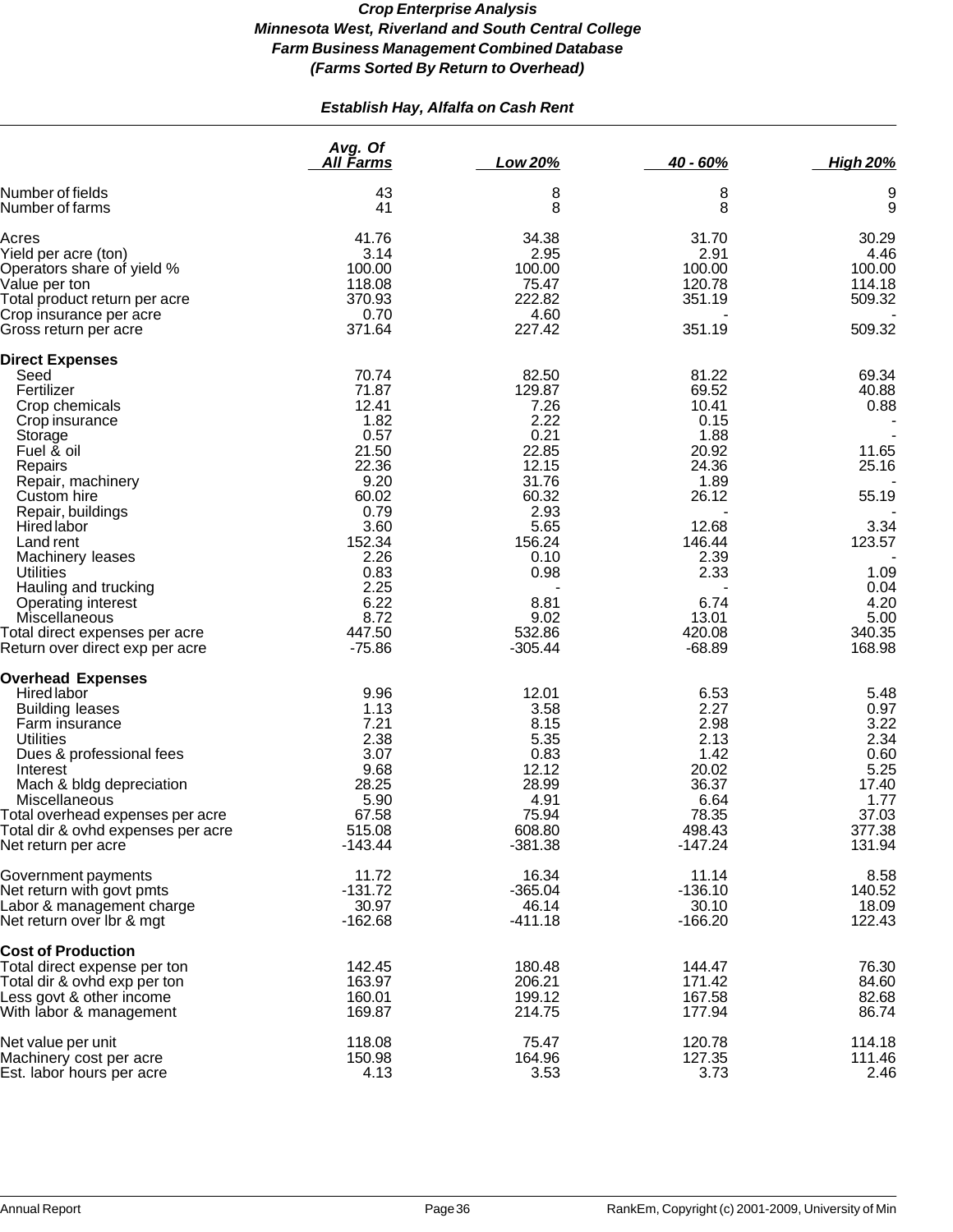# *Corn Silage on Owned Land*

|                                                                   | Avg. Of<br>All Farms | Low 20%  | 40 - 60% | <b>High 20%</b> |
|-------------------------------------------------------------------|----------------------|----------|----------|-----------------|
|                                                                   |                      |          |          |                 |
| Number of fields<br>Number of farms                               | 156<br>153           | 32<br>30 | 31<br>30 | 31<br>31        |
|                                                                   |                      |          |          |                 |
| Acres                                                             | 41.71                | 39.27    | 34.08    | 56.60           |
| Yield per acre (ton)                                              | 23.58                | 19.72    | 23.97    | 26.26           |
| Operators share of yield %                                        | 100.00               | 100.00   | 100.00   | 100.00          |
| Value per ton                                                     | 30.94                | 27.79    | 29.80    | 33.47           |
| Total product return per acre                                     | 729.40               | 547.97   | 714.37   | 879.20          |
| Crop insurance per acre                                           | 8.86                 | 0.26     |          | 24.74           |
| Other crop income per acre<br>Gross return per acre               | 0.52<br>738.78       | 548.23   | 714.37   | 1.86<br>905.80  |
|                                                                   |                      |          |          |                 |
| <b>Direct Expenses</b><br>Seed                                    | 90.77                | 93.19    | 91.74    | 87.42           |
| Fertilizer                                                        | 96.95                | 115.41   | 102.59   | 79.33           |
| Crop chemicals                                                    | 34.45                | 37.91    | 40.77    | 30.21           |
| Crop insurance                                                    | 16.42                | 17.81    | 16.10    | 19.82           |
| Storage                                                           | 0.87                 |          | 1.23     | 1.32            |
| Packaging and supplies                                            | 1.25                 | 3.52     |          |                 |
| Fuel & oil                                                        | 29.84                | 28.05    | 29.08    | 34.20           |
| Repairs                                                           | 41.22                | 38.48    | 36.54    | 43.17           |
| Repair, machinery                                                 | 5.83                 | 5.91     | 3.55     | 8.62            |
| Custom hire                                                       | 63.03                | 82.46    | 56.15    | 39.32           |
| Repair, buildings                                                 | 0.78                 | 0.68     | 0.94     | 1.50            |
| Hired labor                                                       | 3.31                 | 0.15     | 0.62     | 1.84            |
|                                                                   | 1.06                 | 0.96     | 0.37     | 1.14            |
| Machinery leases<br><b>Utilities</b>                              | 0.55                 | 0.38     | 0.56     | 0.75            |
|                                                                   | 0.14                 |          |          | 0.52            |
| Hauling and trucking                                              | 0.17                 |          | 0.80     | 0.15            |
| Marketing                                                         | 7.11                 | 12.28    | 6.44     | 4.90            |
| Operating interest<br>Miscellaneous                               | 9.40                 | 16.84    | 7.33     | 5.25            |
|                                                                   | 403.17               | 454.02   | 394.81   | 359.46          |
| Total direct expenses per acre<br>Return over direct exp per acre | 335.61               | 94.21    | 319.57   | 546.34          |
| <b>Overhead Expenses</b>                                          |                      |          |          |                 |
| Hired labor                                                       | 17.99                | 8.36     | 14.63    | 26.64           |
| Machinery leases                                                  | 1.83                 | 1.82     | 0.91     | 2.75            |
| <b>Building leases</b>                                            | 1.00                 | 0.85     | 1.13     | 1.66            |
| RE & pers. property taxes                                         | 17.16                | 18.73    | 17.14    | 18.38           |
| Farm insurance                                                    | 6.80                 | 6.81     | 8.53     | 6.13            |
| Utilities                                                         | 5.14                 | 6.48     | 5.35     | 4.75            |
| Dues & professional fees                                          | 1.99                 | 1.97     | 3.55     | 1.10            |
| Interest                                                          | 65.58                | 60.04    | 84.44    | 64.07           |
| Mach & bldg depreciation                                          | 41.56                | 39.60    | 44.14    | 39.19           |
| Miscellaneous                                                     | 8.28                 | 6.05     | 8.00     | 9.33            |
| Total overhead expenses per acre                                  | 167.32               | 150.71   | 187.81   | 173.99          |
| Total dir & ovhd expenses per acre                                | 570.49               | 604.73   | 582.62   | 533.46          |
| Net return per acre                                               | 168.29               | $-56.50$ | 131.76   | 372.34          |
| Government payments                                               | 19.07                | 16.66    | 19.90    | 17.56           |
| Net return with govt pmts                                         | 187.36               | $-39.84$ | 151.66   | 389.91          |
| Labor & management charge                                         | 35.94                | 37.15    | 35.03    | 35.31           |
| Net return over lbr & mgt                                         | 151.41               | $-76.98$ | 116.63   | 354.60          |
| <b>Cost of Production</b>                                         |                      |          |          |                 |
| Total direct expense per ton                                      | 17.10                | 23.03    | 16.47    | 13.69           |
| Total dir & ovhd exp per ton                                      | 24.20                | 30.67    | 24.31    | 20.31           |
| Less govt & other income                                          | 22.99                | 29.81    | 23.48    | 18.63           |
| With labor & management                                           | 24.52                | 31.70    | 24.94    | 19.97           |
| Net value per unit                                                | 30.94                | 27.79    | 29.80    | 33.47           |
| Machinery cost per acre                                           | 191.88               | 200.69   | 178.43   | 176.43          |
| Est. labor hours per acre                                         | 3.88                 | 3.57     | 4.09     | 3.63            |
|                                                                   |                      |          |          |                 |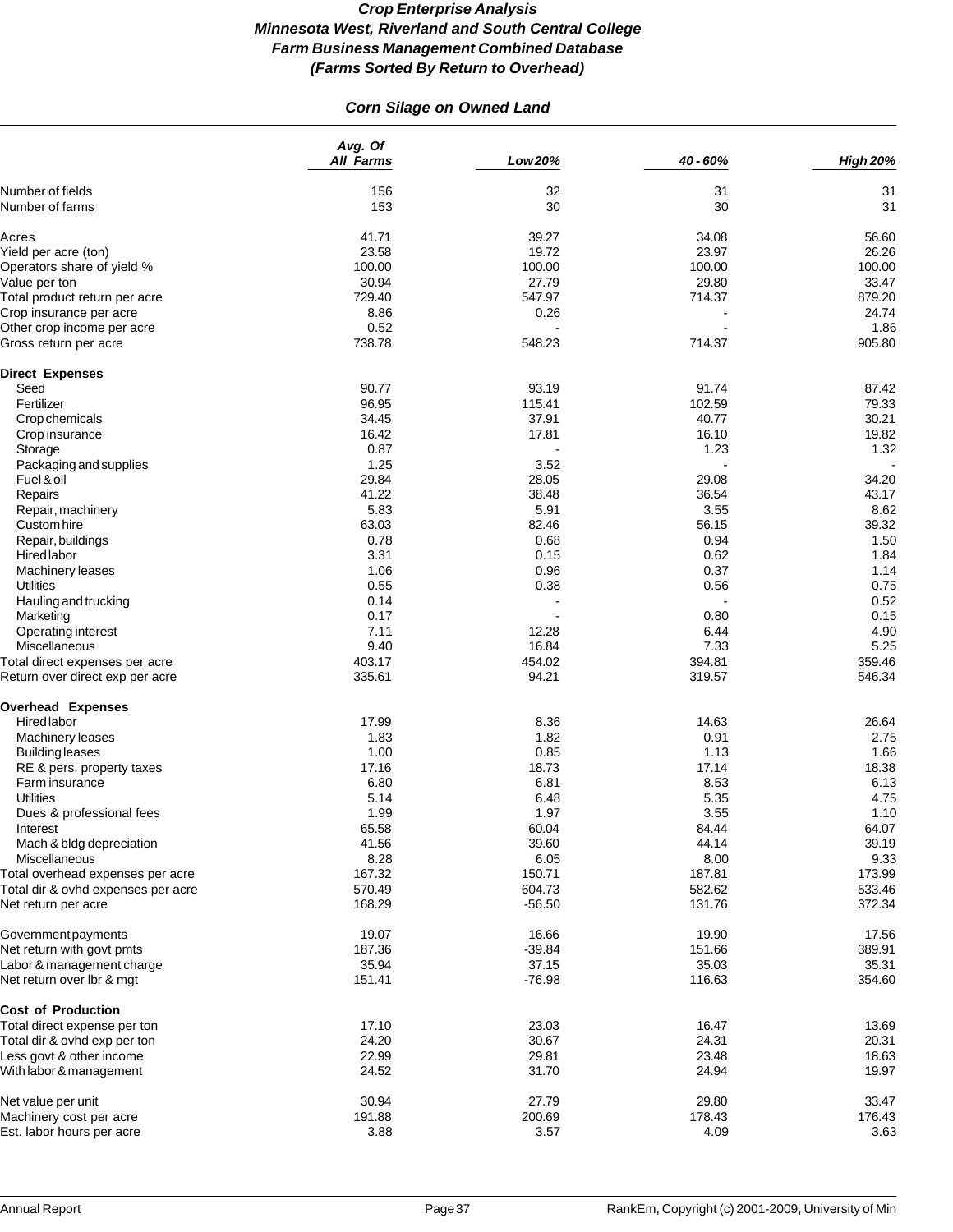# *Corn Silage on Cash Rent*

|                                     | Avg. Of<br>All Farms | Low 20%   | 40 - 60% | <b>High 20%</b> |
|-------------------------------------|----------------------|-----------|----------|-----------------|
|                                     |                      |           |          |                 |
| Number of fields<br>Number of farms | 154<br>143           | 30<br>28  | 31<br>28 | 30<br>29        |
| Acres                               | 63.75                | 33.78     | 51.15    | 58.82           |
| Yield per acre (ton)                | 23.38                | 19.14     | 21.73    | 27.08           |
| Operators share of yield %          | 100.00               | 100.00    | 100.00   | 100.00          |
| Value per ton                       | 31.96                | 28.66     | 30.51    | 33.15           |
| Total product return per acre       | 747.21               | 548.38    | 662.86   | 897.72          |
| Crop insurance per acre             | 4.42                 |           | 14.24    | 7.23            |
| Other crop income per acre          | 0.27                 | 0.16      | 1.59     |                 |
| Gross return per acre               | 751.91               | 548.53    | 678.69   | 904.95          |
| <b>Direct Expenses</b>              |                      |           |          |                 |
| Seed                                | 90.39                | 92.74     | 80.33    | 91.65           |
| Fertilizer                          | 93.11                | 155.30    | 68.44    | 94.90           |
| Crop chemicals                      | 37.01                | 32.99     | 35.72    | 37.76           |
| Crop insurance                      | 14.69                | 17.20     | 17.07    | 11.62           |
| Storage                             | 2.88                 | 3.74      | 2.82     | 2.32            |
| Packaging and supplies              | 0.16                 | 1.14      |          |                 |
| Fuel & oil                          | 27.28                | 28.15     | 30.07    | 25.42           |
| Repairs                             | 33.23                | 34.85     | 20.71    | 41.06           |
| Repair, machinery                   | 6.81                 | 10.57     | 16.96    | 0.54            |
| Custom hire                         | 57.33                | 64.10     | 30.93    | 33.73           |
| Repair, buildings                   | 0.76                 | 1.44      | 1.82     | 0.11            |
| Hired labor                         | 2.98                 | 0.99      | 0.55     | 4.39            |
| Land rent                           | 141.72               | 149.52    | 141.27   | 128.70          |
| Machinery leases                    | 1.57                 | 3.70      | 0.41     | 1.38            |
| Utilities                           | 0.64                 | 0.02      | 0.19     | 1.09            |
| Hauling and trucking                | 1.39                 | 0.45      |          |                 |
| Operating interest                  | 7.64                 | 10.37     | 8.37     | 7.25            |
| Miscellaneous                       | 7.28                 | 2.04      | 16.67    | 3.14            |
| Total direct expenses per acre      | 526.86               | 609.32    | 472.35   | 485.06          |
| Return over direct exp per acre     | 225.04               | $-60.78$  | 206.35   | 419.89          |
| <b>Overhead Expenses</b>            |                      |           |          |                 |
| Custom hire                         | 0.21                 |           | 0.69     |                 |
| Hired labor                         | 15.93                | 10.62     | 14.94    | 12.59           |
| Machinery leases                    | 3.11                 | 0.97      | 2.28     | 1.50            |
| <b>Building leases</b>              | 2.20                 | 1.45      | 3.21     | 4.30            |
| Farm insurance                      | 4.63                 | 6.16      | 4.16     | 6.70            |
| <b>Utilities</b>                    | 3.20                 | 6.25      | 5.03     | 3.60            |
| Dues & professional fees            | 1.24                 | 1.52      | 0.89     | 1.41            |
| Interest                            | 9.04                 | 13.91     | 5.91     | 15.04           |
| Mach & bldg depreciation            | 29.77                | 41.85     | 39.43    | 27.66           |
| <b>Miscellaneous</b>                | 4.92                 | 5.35      | 3.50     | 4.26            |
| Total overhead expenses per acre    | 74.25                | 88.07     | 80.04    | 77.06           |
| Total dir & ovhd expenses per acre  | 601.12               | 697.39    | 552.38   | 562.13          |
| Net return per acre                 | 150.79               | $-148.86$ | 126.31   | 342.83          |
| Government payments                 | 18.77                | 19.96     | 20.58    | 18.55           |
| Net return with govt pmts           | 169.56               | $-128.90$ | 146.89   | 361.38          |
| Labor & management charge           | 29.48                | 30.58     | 33.06    | 30.91           |
| Net return over Ibr & mgt           | 140.08               | $-159.49$ | 113.83   | 330.47          |
| <b>Cost of Production</b>           |                      |           |          |                 |
| Total direct expense per ton        | 22.53                | 31.84     | 21.74    | 17.91           |
| Total dir & ovhd exp per ton        | 25.71                | 36.44     | 25.43    | 20.76           |
| Less govt & other income            | 24.71                | 35.39     | 23.75    | 19.80           |
| With labor & management             | 25.97                | 36.99     | 25.27    | 20.95           |
| Net value per unit                  | 31.96                | 28.66     | 30.51    | 33.15           |
| Machinery cost per acre             | 165.46               | 191.63    | 143.46   | 143.16          |
| Est. labor hours per acre           | 3.90                 | 3.46      | 2.96     | 4.20            |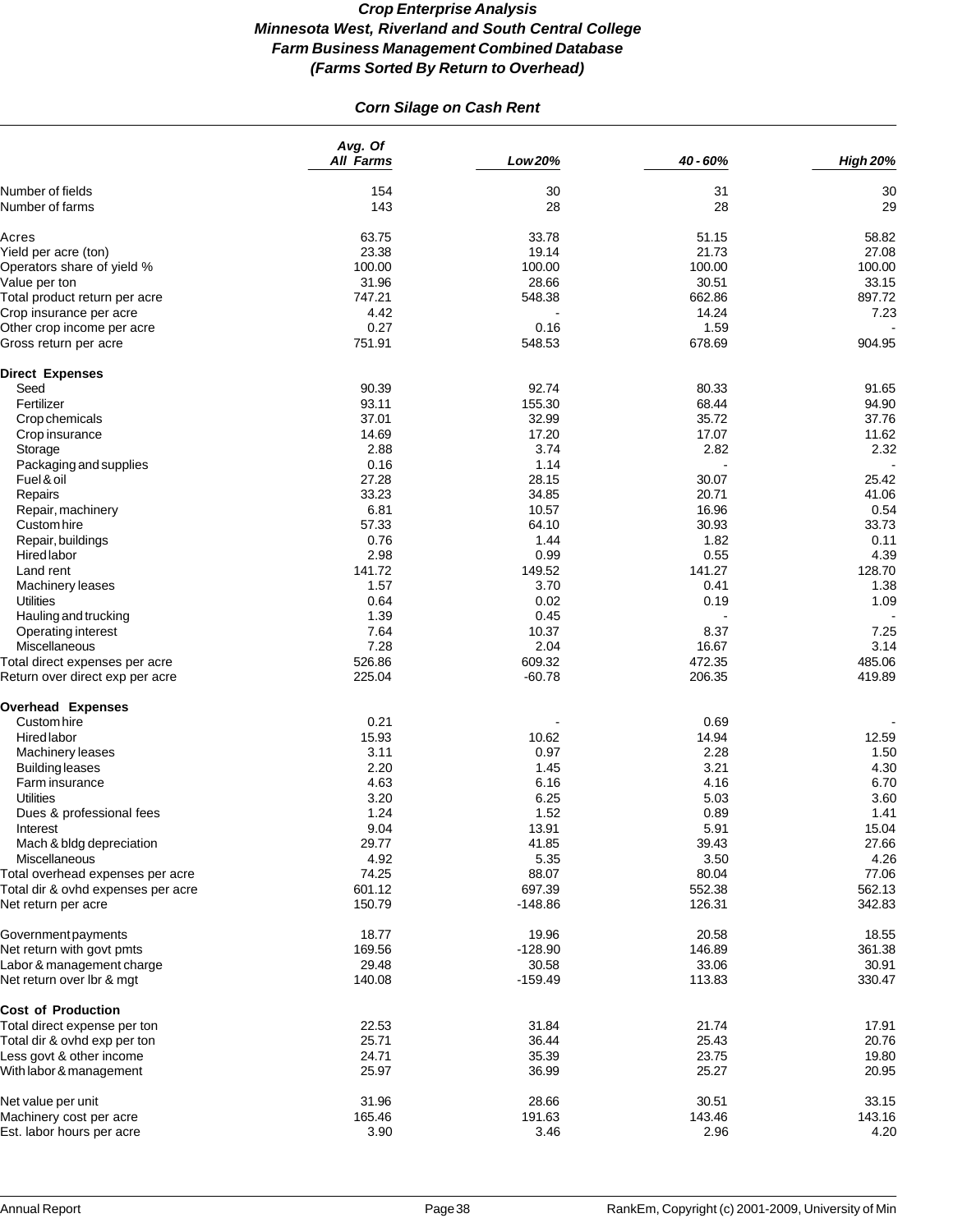# *Wheat, Spring on Owned Land*

|                                                                                                                                                                                                                                                                                                                                   | Avg. Of<br>All Farms                                                                                                           | 40 - 60%                                                                                                              | <b>High 20%</b>                                                                                                                 |
|-----------------------------------------------------------------------------------------------------------------------------------------------------------------------------------------------------------------------------------------------------------------------------------------------------------------------------------|--------------------------------------------------------------------------------------------------------------------------------|-----------------------------------------------------------------------------------------------------------------------|---------------------------------------------------------------------------------------------------------------------------------|
| Number of fields<br>Number of farms                                                                                                                                                                                                                                                                                               | 26<br>24                                                                                                                       | 7<br>5                                                                                                                | 5<br>5                                                                                                                          |
| Acres<br>Yield per acre (bu.)<br>Operators share of yield %<br>Value per bu.<br>Other product return per acre<br>Total product return per acre<br>Crop insurance per acre<br>Other crop income per acre                                                                                                                           | 28.46<br>60.53<br>100.00<br>5.61<br>11.21<br>351.03<br>0.15<br>43.38                                                           | 35.69<br>61.76<br>100.00<br>5.54<br>342.38<br>19.08                                                                   | 32.98<br>59.36<br>100.00<br>6.19<br>50.30<br>417.80<br>104.23                                                                   |
| Gross return per acre                                                                                                                                                                                                                                                                                                             | 394.56                                                                                                                         | 361.46                                                                                                                | 522.02                                                                                                                          |
| <b>Direct Expenses</b><br>Seed<br>Fertilizer<br>Crop chemicals<br>Crop insurance<br>Fuel & oil<br>Repairs<br>Repair, machinery<br>Custom hire<br><b>Hired labor</b><br>Hauling and trucking<br>Marketing<br><b>Operating interest</b><br>Miscellaneous<br>Total direct expenses per acre<br>Return over direct exp per acre       | 23.30<br>61.11<br>12.71<br>7.93<br>15.79<br>22.23<br>1.45<br>17.22<br>0.58<br>2.19<br>1.60<br>6.88<br>2.67<br>175.67<br>218.89 | 19.77<br>75.84<br>8.67<br>6.58<br>12.88<br>12.96<br>0.68<br>12.74<br>3.61<br>2.46<br>5.69<br>1.35<br>163.21<br>198.25 | 26.94<br>37.64<br>18.62<br>12.24<br>15.03<br>18.80<br>5.48<br>28.54<br>2.61<br>2.47<br>0.12<br>5.96<br>0.04<br>174.49<br>347.53 |
| <b>Overhead Expenses</b><br><b>Hired labor</b><br><b>Building leases</b><br>RE & pers. property taxes<br>Farm insurance<br><b>Utilities</b><br>Dues & professional fees<br>Interest<br>Mach & bldg depreciation<br>Miscellaneous<br>Total overhead expenses per acre<br>Total dir & ovhd expenses per acre<br>Net return per acre | 5.96<br>1.39<br>15.76<br>3.65<br>2.75<br>0.55<br>44.07<br>20.59<br>3.54<br>98.26<br>273.94<br>120.63                           | 4.93<br>14.47<br>2.54<br>1.97<br>1.16<br>15.03<br>13.98<br>0.81<br>54.91<br>218.12<br>143.34                          | 8.41<br>0.12<br>13.01<br>2.27<br>2.73<br>0.49<br>52.33<br>19.69<br>4.23<br>103.28<br>277.77<br>244.25                           |
| Government payments<br>Net return with govt pmts<br>Labor & management charge<br>Net return over Ibr & mgt                                                                                                                                                                                                                        | 15.99<br>136.62<br>25.47<br>111.15                                                                                             | 16.99<br>160.33<br>14.82<br>145.52                                                                                    | 8.55<br>252.79<br>18.81<br>233.99                                                                                               |
| <b>Cost of Production</b><br>Total direct expense per bu.<br>Total dir & ovhd exp per bu.<br>Less govt & other income<br>With labor & management                                                                                                                                                                                  | 2.90<br>4.53<br>3.36<br>3.78                                                                                                   | 2.64<br>3.53<br>2.95<br>3.19                                                                                          | 2.94<br>4.68<br>1.93<br>2.25                                                                                                    |
| Net value per unit<br>Machinery cost per acre<br>Est. labor hours per acre                                                                                                                                                                                                                                                        | 5.61<br>79.14<br>1.93                                                                                                          | 5.54<br>52.23<br>1.39                                                                                                 | 6.19<br>90.19<br>2.20                                                                                                           |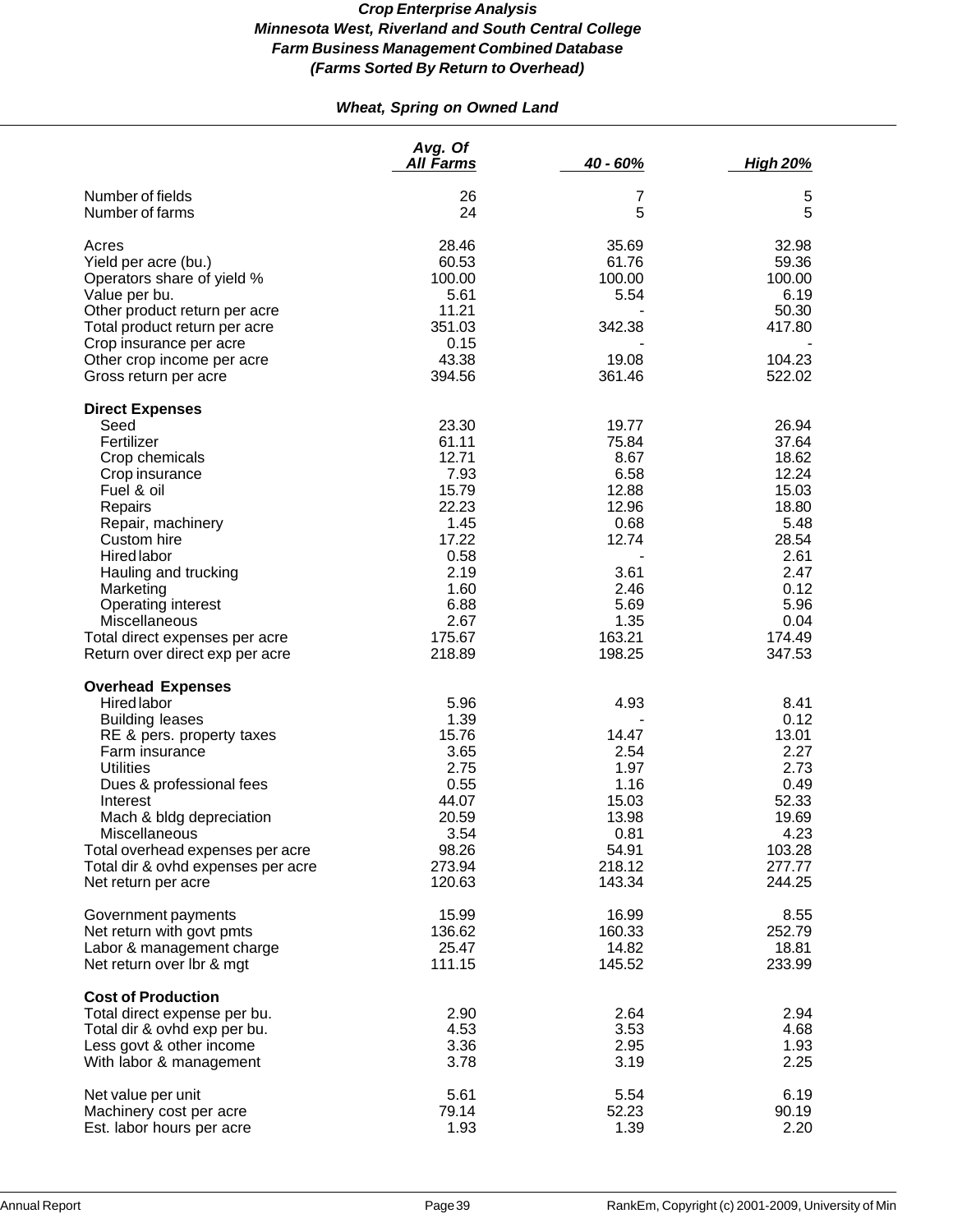# *Wheat, Spring on Cash Rent*

|                                                                   | Avg. Of<br>All Farms | Low 20%            | $40 - 60%$      | <b>High 20%</b>  |
|-------------------------------------------------------------------|----------------------|--------------------|-----------------|------------------|
| Number of fields<br>Number of farms                               | 58<br>58             | 11<br>11           | 11<br>11        | 12<br>12         |
| Acres                                                             | 39.24                | 36.97              | 40.90           | 35.18            |
| Yield per acre (bu.)                                              | 54.89                | 35.83              | 59.86           | 63.13            |
| Operators share of yield %                                        | 100.00               | 100.00             | 100.00          | 100.00           |
| Value per bu.                                                     | 5.60                 | 5.35               | 5.93            | 6.30             |
| Other product return per acre                                     | 7.57                 |                    | 5.90            | 15.51            |
| Total product return per acre                                     | 314.98               | 191.79             | 360.71          | 413.39           |
| Crop insurance per acre                                           | 0.42                 | 0.83               |                 |                  |
| Other crop income per acre                                        | 35.18                | 26.25              | 40.99           | 67.30            |
| Gross return per acre                                             | 350.59               | 218.86             | 401.70          | 480.69           |
| <b>Direct Expenses</b>                                            |                      |                    |                 |                  |
| Seed                                                              | 23.28                | 21.95              | 27.65           | 24.59            |
| Fertilizer                                                        | 49.04                | 49.44              | 58.81           | 29.70            |
| Crop chemicals                                                    | 14.55                | 9.27               | 22.64           | 16.03            |
| Crop insurance                                                    | 7.17<br>12.70        | 10.41              | 5.84            | 7.76             |
| Fuel & oil                                                        | 16.80                | 14.56<br>21.47     | 13.45<br>13.88  | 12.53<br>11.88   |
| Repairs                                                           | 4.38                 | 3.54               | 10.06           | 5.72             |
| Repair, machinery<br>Custom hire                                  | 8.69                 | 3.75               | 17.25           | 6.32             |
| <b>Hired labor</b>                                                | 0.47                 | 2.44               |                 |                  |
| Land rent                                                         | 127.78               | 162.17             | 133.51          | 131.85           |
| Machinery leases                                                  | 0.40                 |                    | 0.42            | 1.50             |
| Hauling and trucking                                              | 0.81                 | 0.59               | 0.31            | 2.22             |
| Marketing                                                         | 0.82                 | 0.38               | 0.66            | 1.07             |
| Operating interest                                                | 5.72                 | 4.04               | 8.38            | 3.89             |
| Miscellaneous                                                     | 1.60                 | 2.01               | 2.10            | 0.74             |
| Total direct expenses per acre<br>Return over direct exp per acre | 274.20<br>76.39      | 306.04<br>$-87.17$ | 314.95<br>86.75 | 255.79<br>224.90 |
| <b>Overhead Expenses</b>                                          |                      |                    |                 |                  |
| Custom hire                                                       | 0.12                 |                    |                 | 0.64             |
| <b>Hired labor</b>                                                | 3.93                 | 3.15               | 4.01            | 7.15             |
| Machinery leases                                                  | 1.90                 | 1.35               | 0.49            | 1.32             |
| <b>Building leases</b>                                            | 1.27                 | 1.66               | 1.83            | 0.55             |
| Farm insurance                                                    | 3.14                 | 2.60               | 3.00            | 2.70             |
| <b>Utilities</b>                                                  | 2.55                 | 1.36               | 3.28            | 3.04             |
| Dues & professional fees                                          | 0.59                 | 0.56               | 0.39            | 1.19             |
| Interest                                                          | 4.71                 | 5.31               | 3.54            | 3.77             |
| Mach & bldg depreciation<br>Miscellaneous                         | 20.51<br>3.87        | 14.42<br>1.29      | 22.62<br>5.05   | 26.69<br>4.65    |
| Total overhead expenses per acre                                  | 42.61                | 31.69              | 44.21           | 51.70            |
| Total dir & ovhd expenses per acre                                | 316.81               | 337.73             | 359.17          | 307.49           |
| Net return per acre                                               | 33.78                | $-118.86$          | 42.53           | 173.21           |
| Government payments                                               | 18.46                | 18.87              | 20.33           | 20.71            |
| Net return with govt pmts                                         | 52.24                | $-99.99$           | 62.87           | 193.91           |
| Labor & management charge                                         | 23.01                | 14.76              | 19.06           | 19.58            |
| Net return over Ibr & mgt                                         | 29.23                | $-114.75$          | 43.81           | 174.33           |
| <b>Cost of Production</b>                                         |                      |                    |                 |                  |
| Total direct expense per bu.                                      | 5.00                 | 8.54               | 5.26            | 4.05             |
| Total dir & ovhd exp per bu.                                      | 5.77                 | 9.43               | 6.00            | 4.87             |
| Less govt & other income                                          | 4.65                 | 8.14               | 4.88            | 3.23             |
| With labor & management                                           | 5.07                 | 8.56               | 5.20            | 3.54             |
| Net value per unit                                                | 5.60                 | 5.35               | 5.93            | 6.30             |
| Machinery cost per acre                                           | 67.02                | 62.02              | 78.05           | 66.39            |
| Est. labor hours per acre                                         | 1.60                 | 1.36               | 1.76            | 1.43             |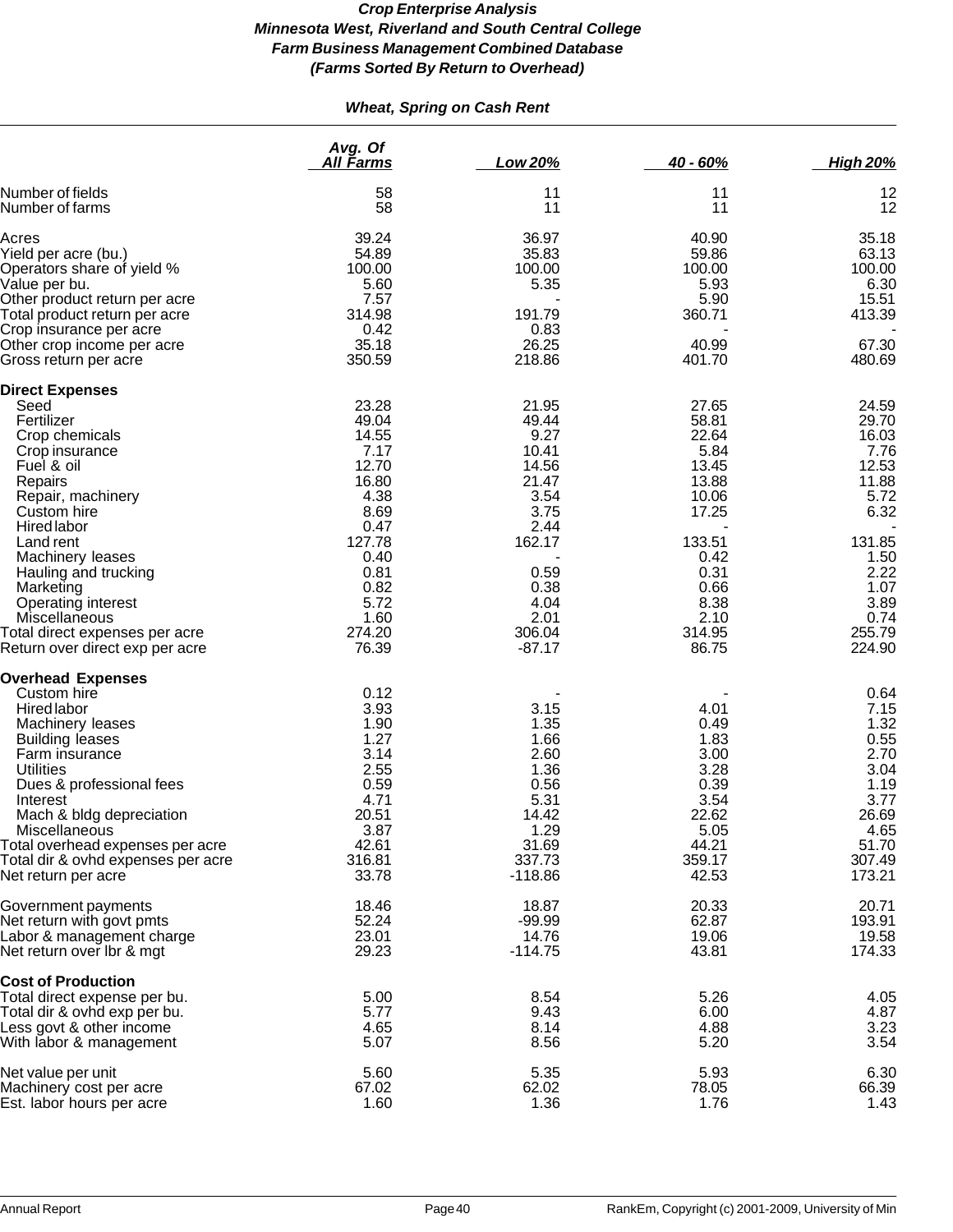# *CRP on Owned Land*

|                                    | Avg. Of<br><b>All Farms</b> | Low 20%  | 40 - 60% | <b>High 20%</b> |
|------------------------------------|-----------------------------|----------|----------|-----------------|
| Number of fields                   | 96                          | 18       | 19       | 20              |
| Number of farms                    | 94                          | 18       | 19       | 19              |
| Acres                              | 17.13                       | 24.27    | 15.82    | 13.51           |
| Yield per acre (\$)                | 109.06                      | 57.49    | 109.06   | 190.86          |
| Operators share of yield %         | 100.00                      | 100.00   | 100.00   | 100.00          |
| Value per \$                       | 1.00                        | 1.00     | 1.00     | 1.00            |
| Total product return per acre      | 109.06                      | 57.49    | 109.06   | 190.86          |
| Other crop income per acre         | 15.53                       | 1.52     | 1.04     | 90.93           |
| Gross return per acre              | 124.59                      | 59.01    | 110.09   | 281.79          |
| <b>Direct Expenses</b>             |                             |          |          |                 |
| Seed                               | 1.05                        | 3.30     |          | 0.54            |
| Crop chemicals                     | 1.44                        | 0.42     |          | 0.42            |
| Fuel & oil                         | 1.96                        | 2.29     | 1.87     | 1.53            |
| Repairs                            | 2.84                        | 2.97     | 1.38     | 3.35            |
| Repair, machinery                  | 0.70                        | 0.61     | 1.57     | 0.58            |
| Custom hire                        | 0.49                        | 1.84     |          |                 |
| Repair, buildings                  | 0.53                        | 1.75     | 0.17     | 0.11            |
| Operating interest                 | 0.79                        | 1.22     | 1.09     | 0.44            |
| Miscellaneous                      | 3.12                        |          | 3.99     | 14.56           |
| Total direct expenses per acre     | 12.92                       | 14.41    | 10.06    | 21.54           |
| Return over direct exp per acre    | 111.67                      | 44.61    | 100.03   | 260.25          |
| <b>Overhead Expenses</b>           |                             |          |          |                 |
| Hired labor                        | 0.58                        | 0.33     | 0.18     | 0.46            |
| RE & pers. property taxes          | 17.30                       | 18.09    | 22.98    | 19.42           |
| Farm insurance                     | 0.61                        | 0.91     | 0.53     | 0.46            |
| Interest                           | 40.65                       | 30.44    | 68.05    | 30.32           |
| Mach & bldg depreciation           | 3.85                        | 4.80     | 2.35     | 4.02            |
| Miscellaneous                      | 1.45                        | 2.47     | 1.23     | 0.95            |
| Total overhead expenses per acre   | 64.43                       | 57.04    | 95.31    | 55.64           |
| Total dir & ovhd expenses per acre | 77.35                       | 71.45    | 105.37   | 77.18           |
| Net return per acre                | 47.24                       | $-12.44$ | 4.72     | 204.61          |
| Government payments                |                             |          |          |                 |
| Net return with govt pmts          | 47.24                       | $-12.44$ | 4.72     | 204.61          |
| Labor & management charge          | 4.17                        | 4.84     | 3.51     | 3.89            |
| Net return over Ibr & mgt          | 43.07                       | $-17.28$ | 1.21     | 200.72          |
| <b>Cost of Production</b>          |                             |          |          |                 |
| Total direct expense per \$        | 0.12                        | 0.25     | 0.09     | 0.11            |
| Total dir & ovhd exp per \$        | 0.71                        | 1.24     | 0.97     | 0.40            |
| Less govt & other income           | 0.57                        | 1.22     | 0.96     | $-0.07$         |
| With labor & management            | 0.61                        | 1.30     | 0.99     | $-0.05$         |
| Net value per unit                 | 1.00                        | 1.00     | 1.00     | 1.00            |
| Machinery cost per acre            | 9.49                        | 11.56    | 6.93     | 9.12            |
| Est. labor hours per acre          | 0.28                        | 0.29     | 0.30     | 0.26            |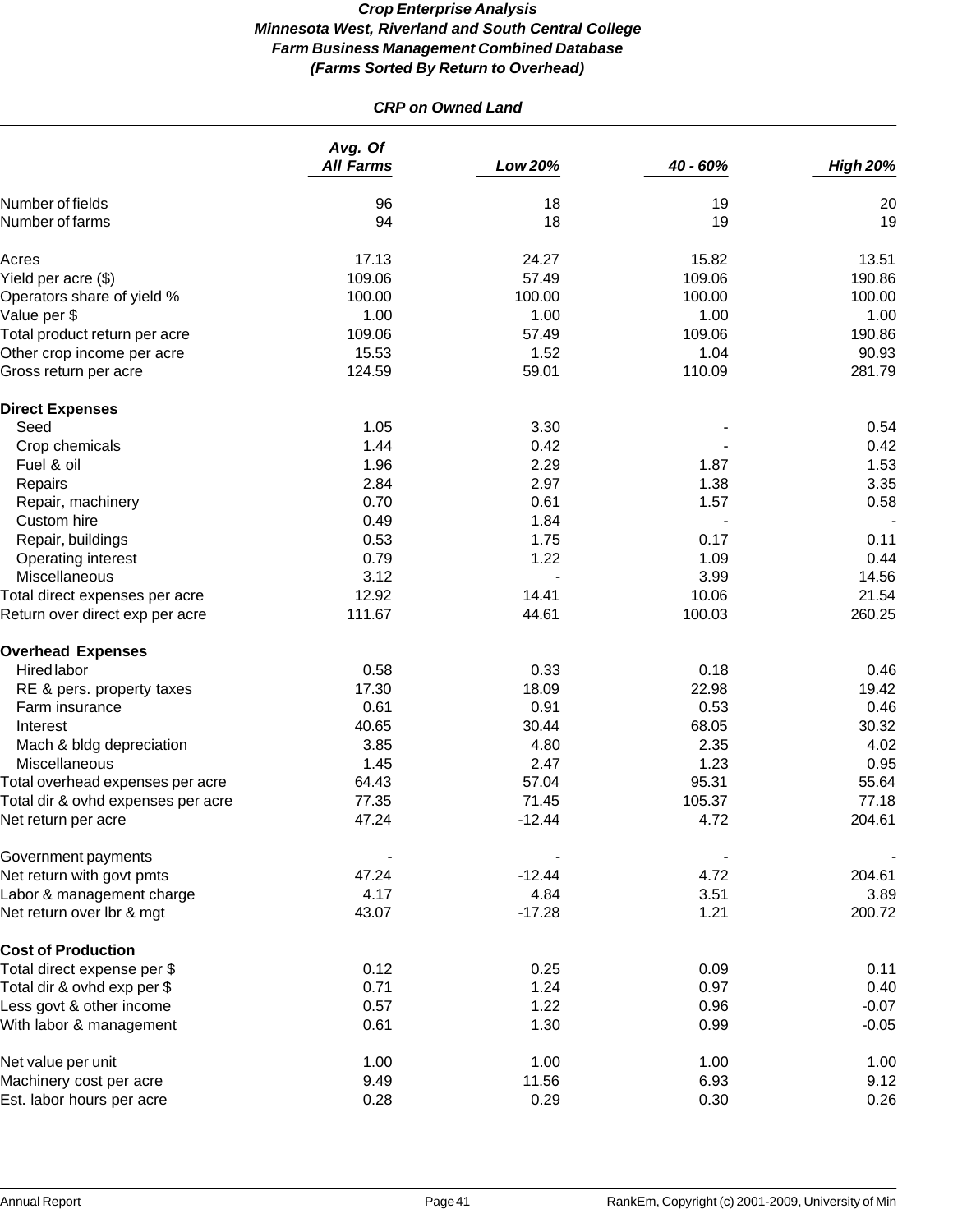# *Rented Out on Owned Land*

|                                    | Avg. Of<br><b>All Farms</b> | <b>Low 20%</b> | 40 - 60% | <b>High 20%</b> |
|------------------------------------|-----------------------------|----------------|----------|-----------------|
| Number of fields                   | 30                          | 5              | 7        | 6               |
| Number of farms                    | 29                          | 5              | 6        | 6               |
| Acres                              | 200.06                      | 122.12         | 113.64   | 277.43          |
| Yield per acre (\$)                | 179.90                      | 95.28          | 171.01   | 265.39          |
| Operators share of yield %         | 100.00                      | 100.00         | 100.00   | 100.00          |
| Value per \$                       | 1.00                        | 1.00           | 1.00     | 1.00            |
| Total product return per acre      | 179.90                      | 95.28          | 171.01   | 265.39          |
| Gross return per acre              | 179.90                      | 95.28          | 171.01   | 265.39          |
| <b>Direct Expenses</b>             |                             |                |          |                 |
| Fuel & oil                         | 2.47                        | 1.35           | 5.90     | 3.18            |
| Repairs                            | 1.53                        | 0.70           | 0.54     | 0.41            |
| Repair, machinery                  | 3.49                        | 1.36           | 16.54    | 3.80            |
| Custom hire                        | 0.11                        |                | 0.86     |                 |
| Repair, buildings                  | 7.51                        | 0.14           | 0.05     | 26.51           |
| Operating interest                 | 3.10                        | 0.09           | 3.23     | 7.36            |
| Total direct expenses per acre     | 18.27                       | 3.63           | 27.59    | 41.25           |
| Return over direct exp per acre    | 161.62                      | 91.64          | 143.42   | 224.14          |
| <b>Overhead Expenses</b>           |                             |                |          |                 |
| <b>Hired labor</b>                 | 0.58                        | 2.11           | 0.15     |                 |
| RE & pers. property taxes          | 23.87                       | 17.95          | 18.86    | 28.91           |
| Farm insurance                     | 3.16                        | 0.40           | 3.24     | 5.72            |
| <b>Utilities</b>                   | 2.01                        | 0.20           | 2.18     | 2.52            |
| Interest                           | 18.93                       | 11.92          | 20.65    | 24.56           |
| Mach & bldg depreciation           | 12.46                       | 2.93           | 5.91     | 33.88           |
| Miscellaneous                      | 5.23                        | 0.35           | 2.12     | 15.60           |
| Total overhead expenses per acre   | 66.23                       | 35.86          | 53.11    | 111.20          |
| Total dir & ovhd expenses per acre | 84.50                       | 39.50          | 80.70    | 152.44          |
| Net return per acre                | 95.39                       | 55.78          | 90.30    | 112.95          |
| Government payments                |                             |                |          |                 |
| Net return with govt pmts          | 95.39                       | 55.78          | 90.30    | 112.95          |
| Labor & management charge          | 10.59                       | 1.54           | 20.29    | 18.97           |
| Net return over Ibr & mgt          | 84.80                       | 54.24          | 70.01    | 93.98           |
| <b>Cost of Production</b>          |                             |                |          |                 |
| Total direct expense per \$        | 0.10                        | 0.04           | 0.16     | 0.16            |
| Total dir & ovhd exp per \$        | 0.47                        | 0.41           | 0.47     | 0.57            |
| Less govt & other income           | 0.47                        | 0.41           | 0.47     | 0.57            |
| With labor & management            | 0.53                        | 0.43           | 0.59     | 0.65            |
| Net value per unit                 | 1.00                        | 1.00           | 1.00     | 1.00            |
| Machinery cost per acre            | 14.11                       | 5.90           | 28.01    | 20.83           |
| Est. labor hours per acre          | 0.57                        | 0.19           | 1.00     | 0.69            |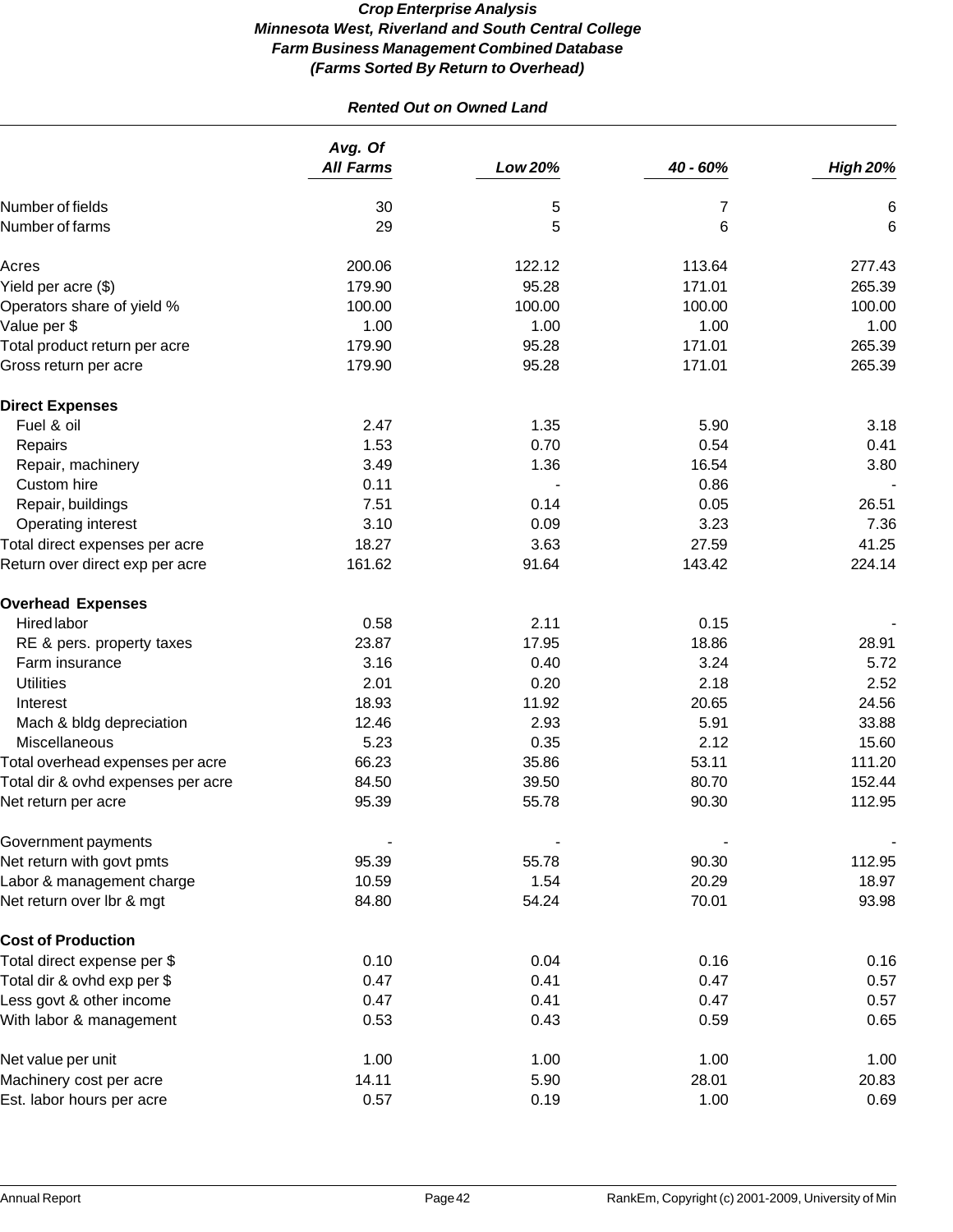# *EXPLANATION OF INDIVIDUAL LIVESTOCK ENTERPRISE ANALYSES*

Productive livestock enterprises are an important part of many Minnesota farm businesses. Many farms have one or more livestock enterprises. The following tables pertain to these livestock enterprises. Statistically, a larger data base provides more credibility. In an effort to increase the credibility and usefulness of the livestock enterprise analyses and to allow the inclusion of more livestock tables, statewide (rather than regional) data was used in computing the following livestock tables.

Costs that are easily charged to a specific livestock enterprise are termed *Direct Costs*. This category includes costs such as feed, veterinary costs, livestock supplies, custom hire, and marketing.

Other costs are less easily charged directly, and are allocated by formula. These are termed *Overhead Expenses*, and include things like interest, depreciation, dues, insurance, etc.

The table format varies slightly for the different livestock enterprises. Each begins with a calculation of Gross Return with income generated (product sales, market animal sales, cull breeding stock sales, value of butchers, and/or transfers out to other enterprises) minus costs incurred (purchases, transfers in) and adjusted for inventory changes. The Direct and Overhead Expenses are then applied to arrive at the Net Return from the enterprise, typically on a per cow, per head, or per cwt basis.

Each livestock enterprise analysis also includes *Other Information* that provides production and efficiency data that indicate the strengths and/or weaknesses of the enterprise.

**\* \* \* \* \* \* \* \* \* \***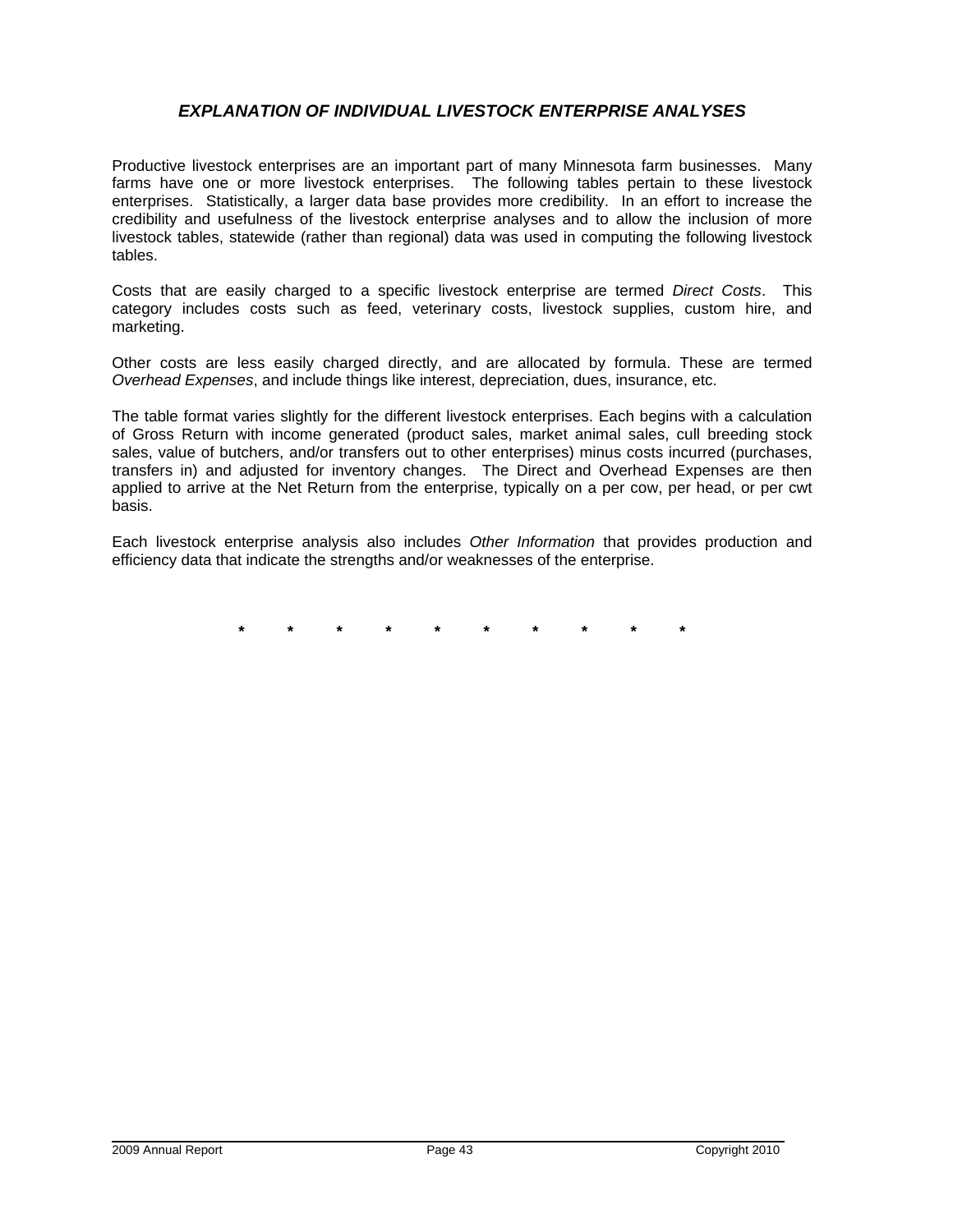# *Hogs, Weaning to Finish (Contract Grower) -- Average Per Pig Space*

|                                         | Avg. Of<br><b>All Farms</b> |         | Low 20%  |          | 40 - 60% |         | <b>High 20%</b> |         |
|-----------------------------------------|-----------------------------|---------|----------|----------|----------|---------|-----------------|---------|
| Number of farms                         | 71                          |         | 14       |          | 14       |         | 15              |         |
|                                         | Quantity                    | Value   | Quantity | Value    | Quantity | Value   | Quantity        | Value   |
| Other income                            |                             | 36.30   |          | 25.04    |          | 35.54   |                 | 42.50   |
| Gross margin                            |                             | 36.30   |          | 25.04    |          | 35.54   |                 | 42.50   |
| <b>Direct Expenses</b>                  |                             |         |          |          |          |         |                 |         |
| Supplies                                |                             | 1.65    |          | 3.34     |          | 1.97    |                 | 1.06    |
| Contract production exp.                |                             | 0.96    |          | 1.39     |          | 1.28    |                 | 0.30    |
| Fuel & oil                              |                             | 1.80    |          | 1.96     |          | 2.01    |                 | 1.26    |
| Repairs                                 |                             | 2.51    |          | 3.90     |          | 2.33    |                 | 1.89    |
| Repair, machinery                       |                             | 0.11    |          | 0.15     |          | 0.26    |                 | 0.12    |
| Repair, livestock equip                 |                             | 0.28    |          | 0.62     |          | 0.07    |                 | 0.27    |
| Custom hire                             |                             | 0.52    |          | 0.90     |          | 0.59    |                 | 0.31    |
| Repair, buildings                       |                             | 0.21    |          | 0.36     |          | 0.28    |                 | 0.05    |
| <b>Hired labor</b>                      |                             | 0.37    |          | 0.29     |          | 0.93    |                 | 0.10    |
| <b>Utilities</b>                        |                             | 1.01    |          | 1.42     |          | 0.69    |                 | 1.03    |
| Total direct expenses                   |                             | 9.43    |          | 14.33    |          | 10.40   |                 | 6.39    |
| Return over direct expense              |                             | 26.88   |          | 10.71    |          | 25.14   |                 | 36.11   |
| <b>Overhead Expenses</b>                |                             |         |          |          |          |         |                 |         |
| <b>Hired labor</b>                      |                             | 0.71    |          | 0.27     |          | 0.57    |                 | 0.55    |
| <b>Building leases</b>                  |                             | 0.78    |          |          |          |         |                 | 2.01    |
| RE & pers. property taxes               |                             | 0.66    |          | 1.14     |          | 0.69    |                 | 0.67    |
| Farm insurance                          |                             | 1.42    |          | 1.39     |          | 1.41    |                 | 1.36    |
| <b>Utilities</b>                        |                             | 1.17    |          | 0.81     |          | 1.26    |                 | 1.17    |
| Dues & professional fees                |                             | 0.18    |          | 0.08     |          | 0.46    |                 | 0.07    |
| Interest                                |                             | 6.33    |          | 3.01     |          | 7.57    |                 | 9.98    |
| Mach & bldg depreciation                |                             | 9.55    |          | 6.74     |          | 8.95    |                 | 15.58   |
| Miscellaneous                           |                             | 0.80    |          | 0.88     |          | 0.57    |                 | 0.71    |
| Total overhead expenses                 |                             | 21.58   |          | 14.32    |          | 21.49   |                 | 32.10   |
| Total dir & ovhd expenses               |                             | 31.01   |          | 28.64    |          | 31.90   |                 | 38.49   |
| Net return                              |                             | 5.29    |          | $-3.61$  |          | 3.64    |                 | 4.01    |
| Labor & management charge               |                             | 6.00    |          | 6.34     |          | 6.56    |                 | 6.09    |
| Net return over Ibr & mgt               |                             | $-0.71$ |          | $-9.95$  |          | $-2.92$ |                 | $-2.08$ |
| <b>Cost of Production Per Pig Space</b> |                             |         |          |          |          |         |                 |         |
| Total direct expense per unit           |                             |         |          |          |          |         |                 |         |
| Total dir& ovhd expense per unit        |                             |         |          |          |          |         |                 |         |
| With other revenue adjustments          |                             |         |          |          |          |         |                 |         |
| With labor and management               |                             |         |          |          |          |         |                 |         |
| Est. labor hours per unit               |                             | 0.40    |          | 0.53     |          | 0.47    |                 | 0.34    |
| Other Information                       |                             |         |          |          |          |         |                 |         |
| Number of pigs                          |                             | 6,935   |          | 3,634    |          | 6,735   |                 | 7,967   |
| Pigs per pig space (per year)           |                             | 2.50    |          | 2.34     |          | 2.59    |                 | 2.40    |
| Net return per 100 sq. ft.              |                             | 69.08   |          | $-48.30$ |          | 45.59   |                 | 54.13   |
| Net return per labor hour               |                             | 13.32   |          | $-6.86$  |          | 7.81    |                 | 11.65   |
| Square feet per pig space               |                             | 7.66    |          | 7.46     |          | 7.99    |                 | 7.41    |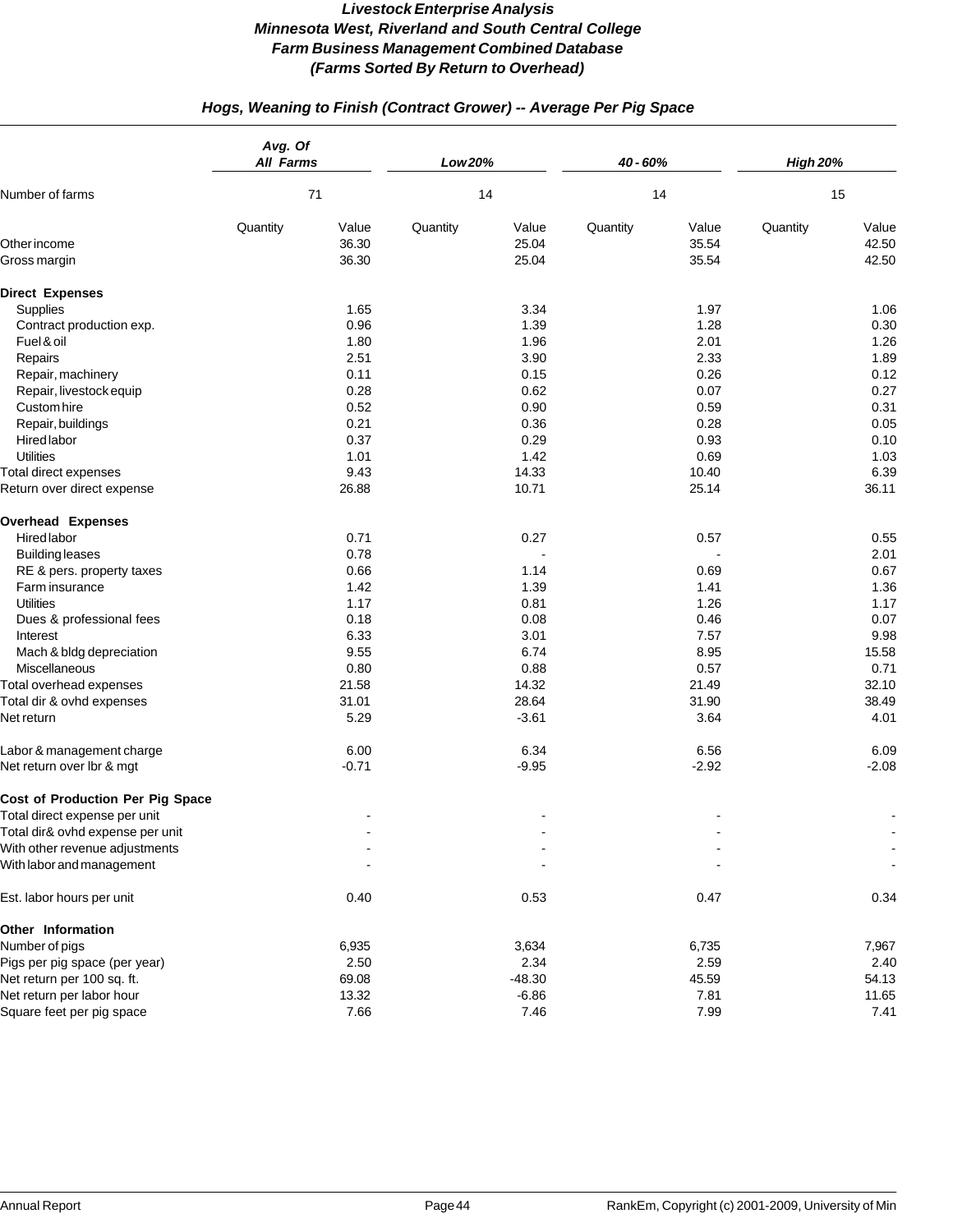# *Hogs, Farrow To Finish -- Average Per Litter*

|                                                                                                                                                                                                                                                                                                                                                           | Avg. Of<br>All Farms                                             |                                                                                                                                                            |
|-----------------------------------------------------------------------------------------------------------------------------------------------------------------------------------------------------------------------------------------------------------------------------------------------------------------------------------------------------------|------------------------------------------------------------------|------------------------------------------------------------------------------------------------------------------------------------------------------------|
| Number of farms                                                                                                                                                                                                                                                                                                                                           |                                                                  | 13                                                                                                                                                         |
| Raised Hogs sold (lb)<br>Transferred out (lb)<br>Cull sales (lb)<br>Other income<br>Purchased (lb)<br>Transferred in (lb)<br>Inventory change (lb)<br>Gross margin                                                                                                                                                                                        | Quantity<br>2,209.8<br>2.0<br>96.0<br>-26.1<br>$-2.4$<br>$-23.3$ | Value<br>945.83<br>0.87<br>29.28<br>0.27<br>$-33.20$<br>-1.02<br>3.75<br>945.78                                                                            |
| <b>Direct Expenses</b><br>Protein Vit Minerals (lb.)<br>Complete Ration (lb.)<br>Corn (bu.)<br>Other feed stuffs (lb)<br><b>Breeding fees</b><br>Veterinary<br>Supplies<br>Fuel & oil<br>Repairs<br>Custom hire<br>Hired labor<br>Livestock leases<br>Utilities<br>Marketing<br>Operating interest<br>Total direct expenses<br>Return over direct expense | 1,564.2<br>1,937.2<br>60.5<br>146.5                              | 287.80<br>199.49<br>207.67<br>9.06<br>17.98<br>53.73<br>35.83<br>12.34<br>16.25<br>24.41<br>51.19<br>9.99<br>18.33<br>10.12<br>18.95<br>973.12<br>$-27.34$ |
| <b>Overhead Expenses</b><br><b>Building leases</b><br>Farm insurance<br><b>Utilities</b><br>Interest<br>Mach & bldg depreciation<br>Miscellaneous<br>Total overhead expenses<br>Total dir & ovhd expenses<br>Net return                                                                                                                                   |                                                                  | 61.44<br>10.97<br>5.02<br>18.21<br>31.70<br>16.47<br>143.80<br>1,116.93<br>$-171.14$                                                                       |
| Labor & management charge<br>Net return over Ibr & mgt                                                                                                                                                                                                                                                                                                    |                                                                  | 30.58<br>$-201.72$                                                                                                                                         |
| <b>Cost of Production/Cwt. Carcass Sold</b><br>Total direct expense per unit<br>Total dir& ovhd expense per unit<br>With other revenue adjustments<br>With labor and management<br>Est. labor hours per unit                                                                                                                                              |                                                                  | 61.18<br>70.23<br>70.31<br>72.24<br>6.14                                                                                                                   |
| <b>Other Information</b><br>Average number of sows<br>Litters farrowed<br>Litters per sow<br>Litters per crate<br>Pigs born per litter<br>Pigs weaned per litter<br>Pigs weaned per sow<br>Pigs sold per litter<br>Percent substandard hogs<br>Lbs of feed / lb of gain<br>Feed cost / cwt. of gain<br>Feed cost per litter<br>Avg wgt/Raised Hogs sold   |                                                                  | 349.5<br>756<br>2.16<br>8.01<br>10.91<br>9.87<br>21.88<br>8.56<br>1<br>3.12<br>31.20<br>704.01<br>258                                                      |
| Avg price / cwt.<br>Average carcass weight<br>Average price / cwt. carcass                                                                                                                                                                                                                                                                                |                                                                  | 42.80<br>188<br>59.20                                                                                                                                      |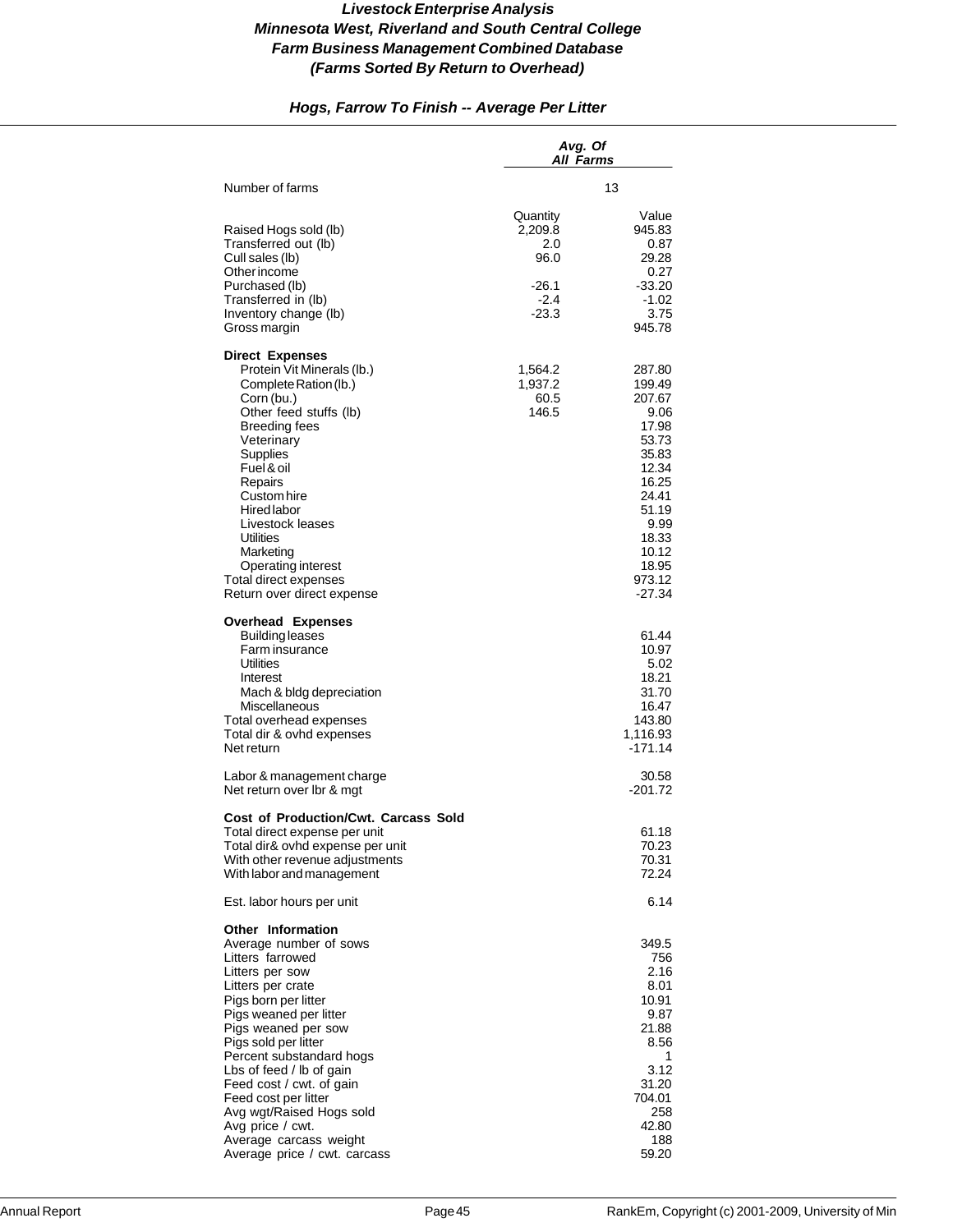|                                                                                                                                                                                                                                                  | Avg. Of<br><b>All Farms</b> |                                                                                |
|--------------------------------------------------------------------------------------------------------------------------------------------------------------------------------------------------------------------------------------------------|-----------------------------|--------------------------------------------------------------------------------|
| Number of farms                                                                                                                                                                                                                                  |                             | 6                                                                              |
| Other income<br>Gross margin                                                                                                                                                                                                                     | Quantity                    | Value<br>33.31<br>33.31                                                        |
| <b>Direct Expenses</b><br><b>Supplies</b><br>Fuel & oil<br>Repairs<br>Repair, machinery<br>Custom hire<br><b>Utilities</b><br>Total direct expenses<br>Return over direct expense                                                                |                             | 0.76<br>1.87<br>1.50<br>0.33<br>0.55<br>0.79<br>5.79<br>27.52                  |
| <b>Overhead Expenses</b><br><b>Hired labor</b><br>RE & pers. property taxes<br>Farm insurance<br><b>Utilities</b><br>Interest<br>Mach & bldg depreciation<br>Miscellaneous<br>Total overhead expenses<br>Total dir & ovhd expenses<br>Net return |                             | 1.20<br>0.30<br>0.83<br>0.62<br>4.79<br>8.79<br>1.02<br>17.54<br>23.33<br>9.97 |
| Labor & management charge<br>Net return over Ibr & mgt                                                                                                                                                                                           |                             | 5.91<br>4.06                                                                   |
| <b>Cost of Production Per Pig Space</b><br>Total direct expense per unit<br>Total dir& ovhd expense per unit<br>With other revenue adjustments<br>With labor and management                                                                      |                             |                                                                                |
| Est. labor hours per unit                                                                                                                                                                                                                        |                             | 0.36                                                                           |
| <b>Other Information</b><br>Number of pigs<br>Pigs per pig space (per year)<br>Net return per 100 sq. ft.<br>Net return per labor hour<br>Square feet per pig space                                                                              |                             | 23,103<br>6.54<br>314.90<br>28.05<br>3.17                                      |

# *Hogs, Weaning to Feeder (Contract Grower) -- Average Per Pig Space*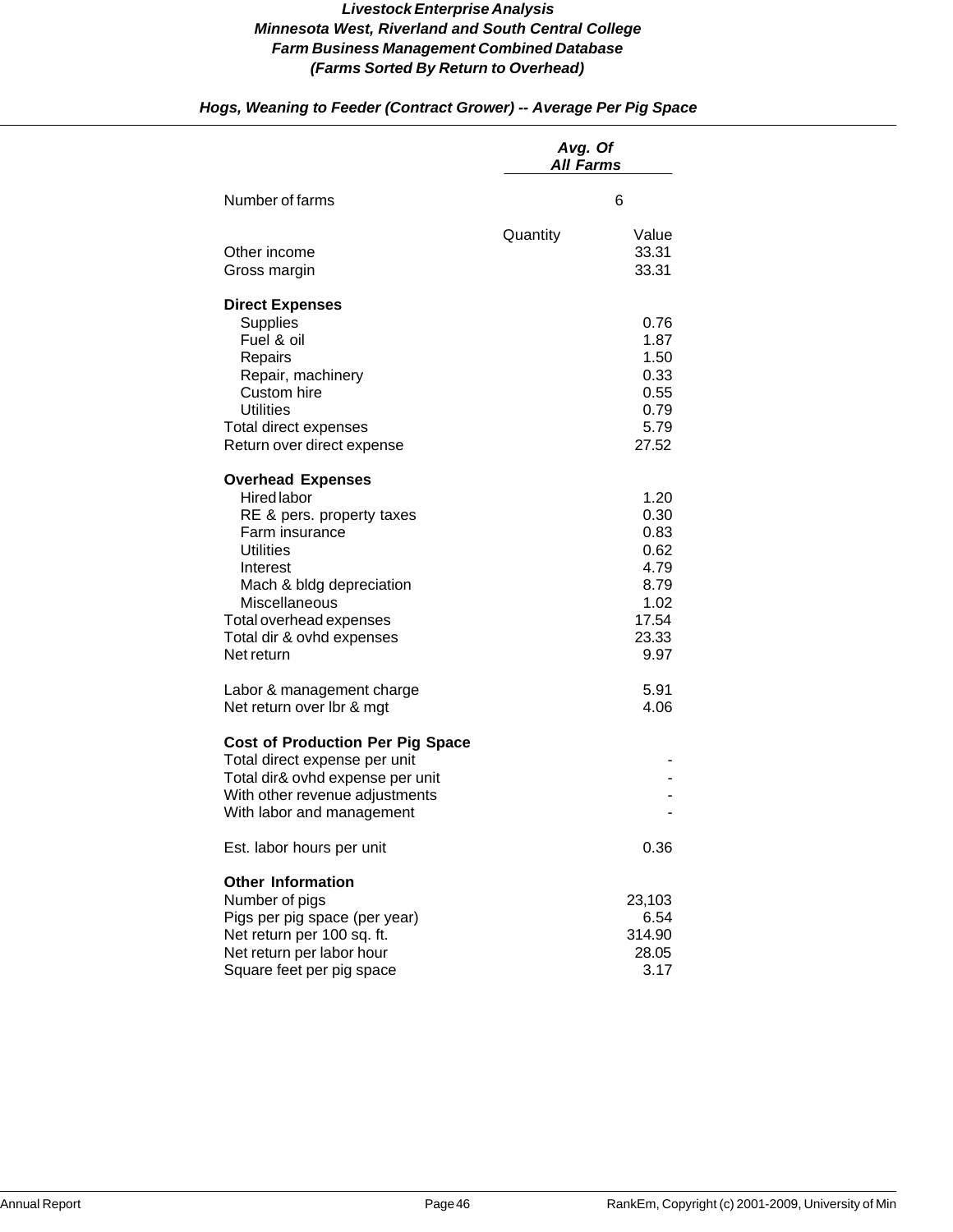# *Hogs, Weaning to Finish -- Average Per Cwt. Carcass Sold*

|                                                                                                                                                                                                                                                                                                                                  | Avg. Of<br><b>All Farms</b>        |                                                                                              | Low 20%                         |                                                                                             | 40 - 60%                        |                                                                                              | <b>High 20%</b>            |                                                                                               |
|----------------------------------------------------------------------------------------------------------------------------------------------------------------------------------------------------------------------------------------------------------------------------------------------------------------------------------|------------------------------------|----------------------------------------------------------------------------------------------|---------------------------------|---------------------------------------------------------------------------------------------|---------------------------------|----------------------------------------------------------------------------------------------|----------------------------|-----------------------------------------------------------------------------------------------|
| Number of farms                                                                                                                                                                                                                                                                                                                  | 29                                 |                                                                                              | 5                               |                                                                                             | 5                               |                                                                                              | $\overline{7}$             |                                                                                               |
| Wean-Fin Pig sold (lb)<br>Transferred out (lb)<br>Cull sales (lb)                                                                                                                                                                                                                                                                | Quantity<br>135.28<br>0.31<br>0.19 | Value<br>59.32<br>0.18<br>0.03<br>0.53                                                       | Quantity<br>137.28<br>3.33      | Value<br>57.08<br>1.21<br>2.46                                                              | Quantity<br>137.01<br>0.61      | Value<br>58.68<br>0.11                                                                       | Quantity<br>134.55<br>0.00 | Value<br>60.73<br>0.00                                                                        |
| Other income<br>Purchased (lb)<br>Transferred in (lb)                                                                                                                                                                                                                                                                            | $-9.14$<br>$-2.82$<br>7.62         | $-17.25$<br>$-5.12$                                                                          | $-7.87$<br>$-0.43$              | $-23.20$<br>$-0.94$                                                                         | $-17.22$                        | 0.02<br>$-29.42$<br>11.27                                                                    | $-9.02$<br>$-2.23$         | 1.01<br>$-17.90$<br>$-6.32$<br>6.22                                                           |
| Inventory change (lb)<br>Gross margin                                                                                                                                                                                                                                                                                            |                                    | 4.41<br>42.10                                                                                | $-8.64$                         | $-1.01$<br>35.61                                                                            | 23.22                           | 40.66                                                                                        | 9.58                       | 43.73                                                                                         |
| <b>Direct Expenses</b><br>Protein Vit Minerals (lb.)<br>Complete Ration (lb.)<br>Corn (bu.)<br>Other feed stuffs (lb)<br>Veterinary<br>Supplies<br>Contract production exp.<br>Fuel & oil<br>Repairs<br>Repair, livestock equip                                                                                                  | 67.24<br>147.97<br>2.76<br>5.38    | 10.82<br>13.58<br>9.71<br>0.65<br>0.97<br>0.60<br>2.99<br>0.36<br>0.54<br>0.03               | 92.47<br>115.64<br>3.43<br>0.13 | 15.48<br>13.02<br>11.67<br>0.04<br>1.33<br>2.00<br>$\blacksquare$<br>0.66<br>0.64<br>0.49   | 76.39<br>145.40<br>2.78<br>0.20 | 12.00<br>12.34<br>10.35<br>0.13<br>0.61<br>0.49<br>3.40<br>0.42<br>1.21                      | 38.59<br>222.46<br>1.96    | 6.45<br>19.62<br>6.64<br>0.56<br>0.38<br>0.06<br>0.50<br>0.48                                 |
| Custom hire<br>Repair, buildings<br>Hired labor<br>Hauling and trucking<br>Marketing<br>Operating interest<br>Total direct expenses<br>Return over direct expense                                                                                                                                                                |                                    | 0.71<br>0.05<br>0.23<br>1.07<br>0.24<br>0.45<br>43.02<br>$-0.92$                             |                                 | 1.84<br>0.97<br>0.54<br>0.44<br>0.03<br>0.11<br>49.26<br>$-13.65$                           |                                 | 0.11<br>0.06<br>1.26<br>0.55<br>0.29<br>43.23<br>$-2.57$                                     |                            | 0.37<br>0.04<br>0.76<br>0.11<br>0.44<br>36.41<br>7.32                                         |
| <b>Overhead Expenses</b><br>Hired labor<br><b>Building leases</b><br>Farm insurance<br><b>Utilities</b><br>Interest<br>Mach & bldg depreciation<br>Miscellaneous<br>Total overhead expenses<br>Total dir & ovhd expenses<br>Net return                                                                                           |                                    | 0.79<br>3.33<br>0.36<br>0.26<br>0.77<br>1.06<br>0.50<br>7.07<br>50.09<br>$-7.99$             |                                 | 0.83<br>0.78<br>0.80<br>0.49<br>0.24<br>2.29<br>0.47<br>5.90<br>55.15<br>$-19.55$           |                                 | 1.03<br>4.62<br>0.46<br>0.54<br>0.24<br>1.05<br>0.87<br>8.82<br>52.04<br>$-11.38$            |                            | 1.55<br>7.03<br>0.36<br>0.24<br>1.17<br>1.03<br>0.45<br>11.84<br>48.25<br>$-4.51$             |
| Labor & management charge<br>Net return over Ibr & mgt                                                                                                                                                                                                                                                                           |                                    | 1.18<br>$-9.17$                                                                              |                                 | 2.54<br>$-22.09$                                                                            |                                 | 1.37<br>$-12.75$                                                                             |                            | 1.11<br>$-5.62$                                                                               |
| Cost of Production/Cwt. Carcass Sold<br>Total direct expense per unit<br>Total dir& ovhd expense per unit<br>With other revenue adjustments<br>With labor and management<br>Est. labor hours per unit                                                                                                                            |                                    | 60.90<br>67.97<br>67.50<br>68.68<br>0.16                                                     |                                 | 74.33<br>80.23<br>77.83<br>80.37<br>0.18                                                    |                                 | 61.25<br>70.07<br>70.07<br>71.43<br>0.11                                                     |                            | 54.28<br>66.12<br>65.24<br>66.34<br>0.17                                                      |
| Other Information                                                                                                                                                                                                                                                                                                                |                                    |                                                                                              |                                 |                                                                                             |                                 |                                                                                              |                            |                                                                                               |
| No. purchased or trans in<br>Number sold or trans out<br>Percentage death loss<br>Percent substandard hogs<br>Avg. daily gain (lbs)<br>Lbs of feed / lb of gain<br>Feed cost per cwt of gain<br>Feed cost per head<br>Average purchase weight<br>Avg wgt / Wean-Fin Pig sold<br>Avg purch price / head<br>Avg sales price / cwt. |                                    | 10,657<br>8,781<br>5.1<br>2<br>1.46<br>2.84<br>26.42<br>65.57<br>20<br>264<br>37.16<br>43.85 |                                 | 2,675<br>2,390<br>6.8<br>2<br>1.27<br>3.23<br>32.47<br>78.46<br>14<br>262<br>40.98<br>41.58 |                                 | 12,965<br>9,128<br>4.5<br>3<br>1.28<br>2.63<br>24.24<br>61.53<br>24<br>266<br>40.24<br>42.83 |                            | 15,300<br>12,479<br>4.3<br>0<br>1.60<br>2.78<br>24.57<br>57.87<br>19<br>259<br>38.40<br>45.13 |
| Average carcass weight<br>Average price / cwt. carcass                                                                                                                                                                                                                                                                           |                                    | 199<br>58.95                                                                                 |                                 | 195<br>56.40                                                                                |                                 | 200<br>57.93                                                                                 |                            | 193<br>60.69                                                                                  |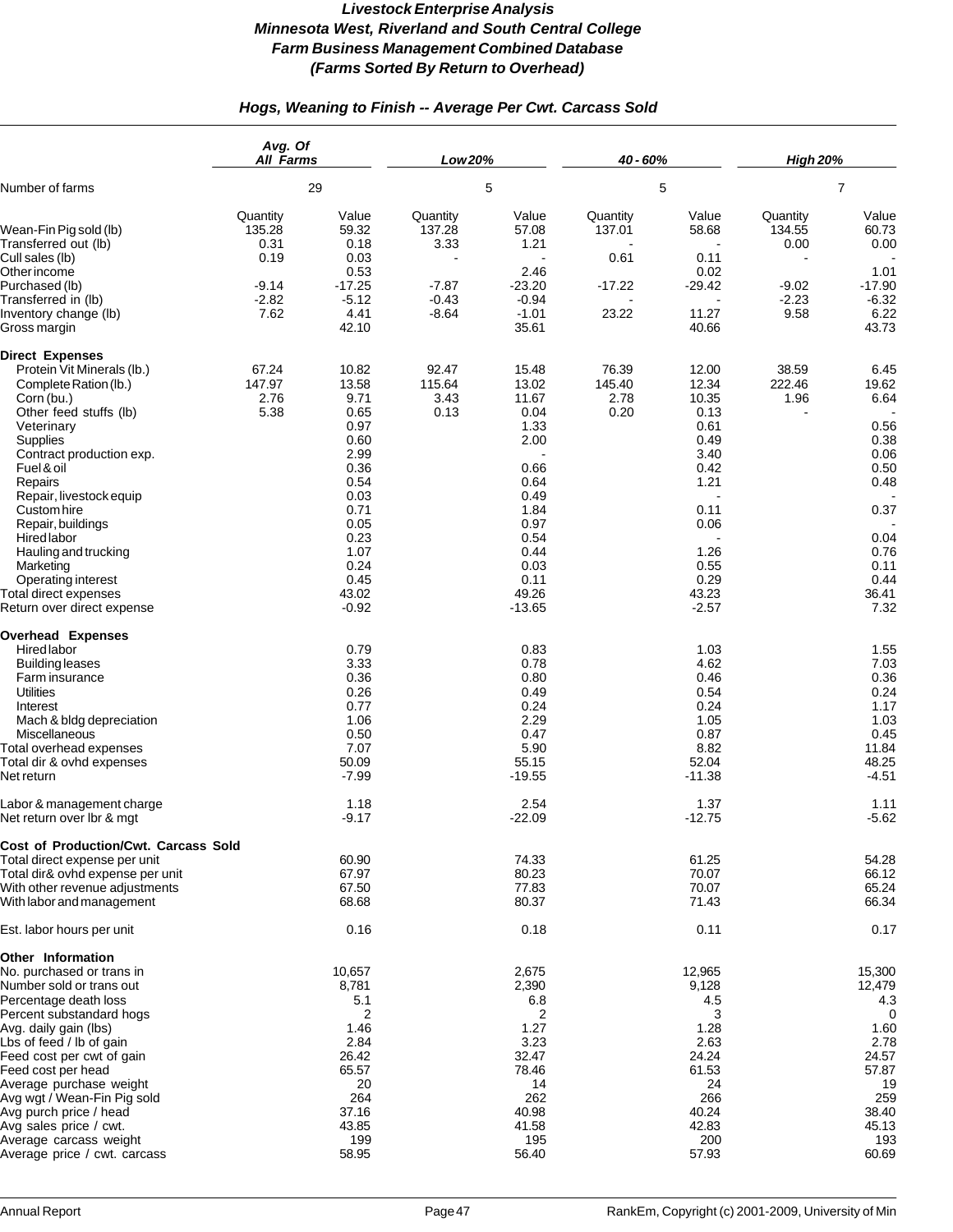# *Hogs, Finish Feeder Pigs -- Average Per Cwt. Carcass Sold*

|                                                                                                                                                                                                                                                                                                                                                             | Avg. Of<br><b>All Farms</b><br>51  |                                                                                                                                            | Low 20%<br>9                    |                                                                                                                                            | 40 - 60%                        |                                                                                                                                   | <b>High 20%</b>                 |                                                                                                                 |
|-------------------------------------------------------------------------------------------------------------------------------------------------------------------------------------------------------------------------------------------------------------------------------------------------------------------------------------------------------------|------------------------------------|--------------------------------------------------------------------------------------------------------------------------------------------|---------------------------------|--------------------------------------------------------------------------------------------------------------------------------------------|---------------------------------|-----------------------------------------------------------------------------------------------------------------------------------|---------------------------------|-----------------------------------------------------------------------------------------------------------------|
| Number of farms                                                                                                                                                                                                                                                                                                                                             |                                    |                                                                                                                                            |                                 |                                                                                                                                            | 8                               |                                                                                                                                   | 10                              |                                                                                                                 |
| Finish Hogs sold (lb)<br>Transferred out (lb)<br>Cull sales (lb)                                                                                                                                                                                                                                                                                            | Quantity<br>135.80<br>0.26<br>0.19 | Value<br>62.39<br>0.24<br>0.05                                                                                                             | Quantity<br>134.37<br>1.74      | Value<br>61.22<br>1.94                                                                                                                     | Quantity<br>136.81<br>0.25      | Value<br>61.47<br>0.10                                                                                                            | Quantity<br>134.36              | Value<br>64.37<br>0.03                                                                                          |
| Other income<br>Purchased (lb)<br>Transferred in (lb)                                                                                                                                                                                                                                                                                                       | $-15.15$<br>$-9.48$                | 1.05<br>$-16.92$<br>$-10.37$                                                                                                               | $-18.36$<br>$-15.12$            | 0.00<br>$-21.64$<br>$-15.12$                                                                                                               | $-4.56$<br>$-20.20$             | 0.00<br>$-6.31$<br>$-20.16$                                                                                                       | $-21.92$                        | 2.09<br>$-26.70$                                                                                                |
| Inventory change (lb)<br>Gross margin                                                                                                                                                                                                                                                                                                                       | 0.64                               | 0.25<br>36.67                                                                                                                              | $-1.67$                         | $-1.18$<br>25.22                                                                                                                           | 2.42                            | 0.85<br>35.97                                                                                                                     | 4.38                            | 1.82<br>41.60                                                                                                   |
| <b>Direct Expenses</b>                                                                                                                                                                                                                                                                                                                                      |                                    |                                                                                                                                            |                                 |                                                                                                                                            |                                 |                                                                                                                                   |                                 |                                                                                                                 |
| Protein Vit Minerals (lb.)<br>Complete Ration (lb.)<br>Corn (bu.)<br>Other feed stuffs (lb)<br>Veterinary<br>Supplies<br>Contract production exp.<br>Fuel & oil<br>Repairs<br>Custom hire<br>Hired labor<br><b>Building leases</b><br>Hauling and trucking<br>Marketing<br>Operating interest<br><b>Total direct expenses</b><br>Return over direct expense | 47.24<br>115.15<br>2.77<br>3.77    | 8.65<br>11.86<br>10.21<br>0.36<br>0.30<br>0.57<br>1.76<br>0.53<br>0.41<br>0.54<br>0.23<br>0.07<br>0.72<br>0.27<br>0.52<br>37.00<br>$-0.33$ | 40.28<br>151.30<br>1.78<br>3.41 | 7.19<br>20.21<br>6.23<br>0.22<br>0.17<br>0.73<br>0.63<br>1.09<br>0.66<br>0.06<br>1.18<br>0.76<br>0.92<br>0.12<br>0.60<br>40.74<br>$-15.51$ | 43.29<br>173.93<br>2.02<br>2.27 | 8.05<br>15.74<br>6.73<br>0.64<br>0.43<br>0.43<br>4.40<br>0.26<br>0.28<br>0.15<br>0.23<br>1.43<br>0.47<br>0.25<br>39.48<br>$-3.51$ | 55.84<br>28.29<br>4.03<br>10.31 | 10.13<br>3.59<br>15.78<br>0.60<br>0.07<br>0.59<br>0.39<br>0.21<br>1.28<br>0.01<br>0.08<br>0.76<br>33.50<br>8.11 |
| <b>Overhead Expenses</b><br>Hired labor                                                                                                                                                                                                                                                                                                                     |                                    | 0.39                                                                                                                                       |                                 | 0.23                                                                                                                                       |                                 | 0.09                                                                                                                              |                                 | 0.56                                                                                                            |
| Machinery leases<br><b>Building leases</b><br><b>Utilities</b><br>Dues & professional fees<br>Interest<br>Mach & bldg depreciation                                                                                                                                                                                                                          |                                    | 0.31<br>1.55<br>0.43<br>0.24<br>0.65<br>1.41                                                                                               |                                 | 0.00<br>1.26<br>0.23<br>0.05<br>0.40<br>0.97                                                                                               |                                 | 0.00<br>0.23<br>0.06<br>0.51<br>1.86                                                                                              |                                 | 1.11<br>3.36<br>0.48<br>0.70<br>0.70<br>0.91                                                                    |
| Miscellaneous<br>Total overhead expenses<br>Total dir & ovhd expenses<br>Net return                                                                                                                                                                                                                                                                         |                                    | 0.70<br>5.70<br>42.71<br>$-6.03$                                                                                                           |                                 | 0.63<br>3.77<br>44.51<br>$-19.28$                                                                                                          |                                 | 0.56<br>3.30<br>42.78<br>$-6.81$                                                                                                  |                                 | 0.80<br>8.62<br>42.12<br>$-0.51$                                                                                |
| Labor & management charge<br>Net return over Ibr & mgt                                                                                                                                                                                                                                                                                                      |                                    | 1.63<br>$-7.66$                                                                                                                            |                                 | 2.29<br>$-21.58$                                                                                                                           |                                 | 1.25<br>$-8.06$                                                                                                                   |                                 | 1.72<br>$-2.23$                                                                                                 |
| Cost of Production/Cwt. Carcass Sold                                                                                                                                                                                                                                                                                                                        |                                    |                                                                                                                                            |                                 |                                                                                                                                            |                                 |                                                                                                                                   |                                 |                                                                                                                 |
| Total direct expense per unit<br>Total dir& ovhd expense per unit<br>With other revenue adjustments<br>With labor and management                                                                                                                                                                                                                            |                                    | 63.98<br>69.68<br>68.66<br>70.28                                                                                                           |                                 | 78.67<br>82.44<br>82.44<br>84.74                                                                                                           |                                 | 65.08<br>68.39<br>68.39<br>69.64                                                                                                  |                                 | 58.35<br>66.97<br>64.91<br>66.63                                                                                |
| Est. labor hours per unit                                                                                                                                                                                                                                                                                                                                   |                                    | 0.16                                                                                                                                       |                                 | 0.26                                                                                                                                       |                                 | 0.16                                                                                                                              |                                 | 0.09                                                                                                            |
| Other Information                                                                                                                                                                                                                                                                                                                                           |                                    |                                                                                                                                            |                                 |                                                                                                                                            |                                 |                                                                                                                                   |                                 |                                                                                                                 |
| No. purchased or trans in<br>Number sold or trans out<br>Percentage death loss<br>Percent substandard hogs                                                                                                                                                                                                                                                  |                                    | 5,570<br>5,431<br>3.0<br>2                                                                                                                 |                                 | 2,842<br>2,774<br>1.9<br>0                                                                                                                 |                                 | 9,997<br>9,464<br>3.7<br>4                                                                                                        |                                 | 7,696<br>7,426<br>2.8<br>2                                                                                      |
| Avg. daily gain (lbs)<br>Lbs of feed / lb of gain<br>Feed cost per cwt of gain<br>Feed cost per head                                                                                                                                                                                                                                                        |                                    | 1.68<br>2.86<br>27.68<br>59.68                                                                                                             |                                 | 1.77<br>2.92<br>33.52<br>68.28                                                                                                             |                                 | 1.63<br>2.90<br>27.17<br>57.60                                                                                                    |                                 | 1.70<br>2.74<br>25.75<br>57.73                                                                                  |
| Average purchase weight<br>Avg wgt / Finish Hogs sold<br>Avg purch price / head<br>Avg sales price / cwt.<br>Average carcass weight                                                                                                                                                                                                                         |                                    | 46<br>266<br>50.90<br>45.94<br>201                                                                                                         |                                 | 52<br>272<br>61.25<br>45.56<br>203                                                                                                         |                                 | 34<br>259<br>47.56<br>44.93<br>196                                                                                                |                                 | 43<br>271<br>51.96<br>47.91<br>205                                                                              |
| Average price / cwt. carcass                                                                                                                                                                                                                                                                                                                                |                                    | 61.83                                                                                                                                      |                                 | 61.12                                                                                                                                      |                                 | 60.86                                                                                                                             |                                 | 63.77                                                                                                           |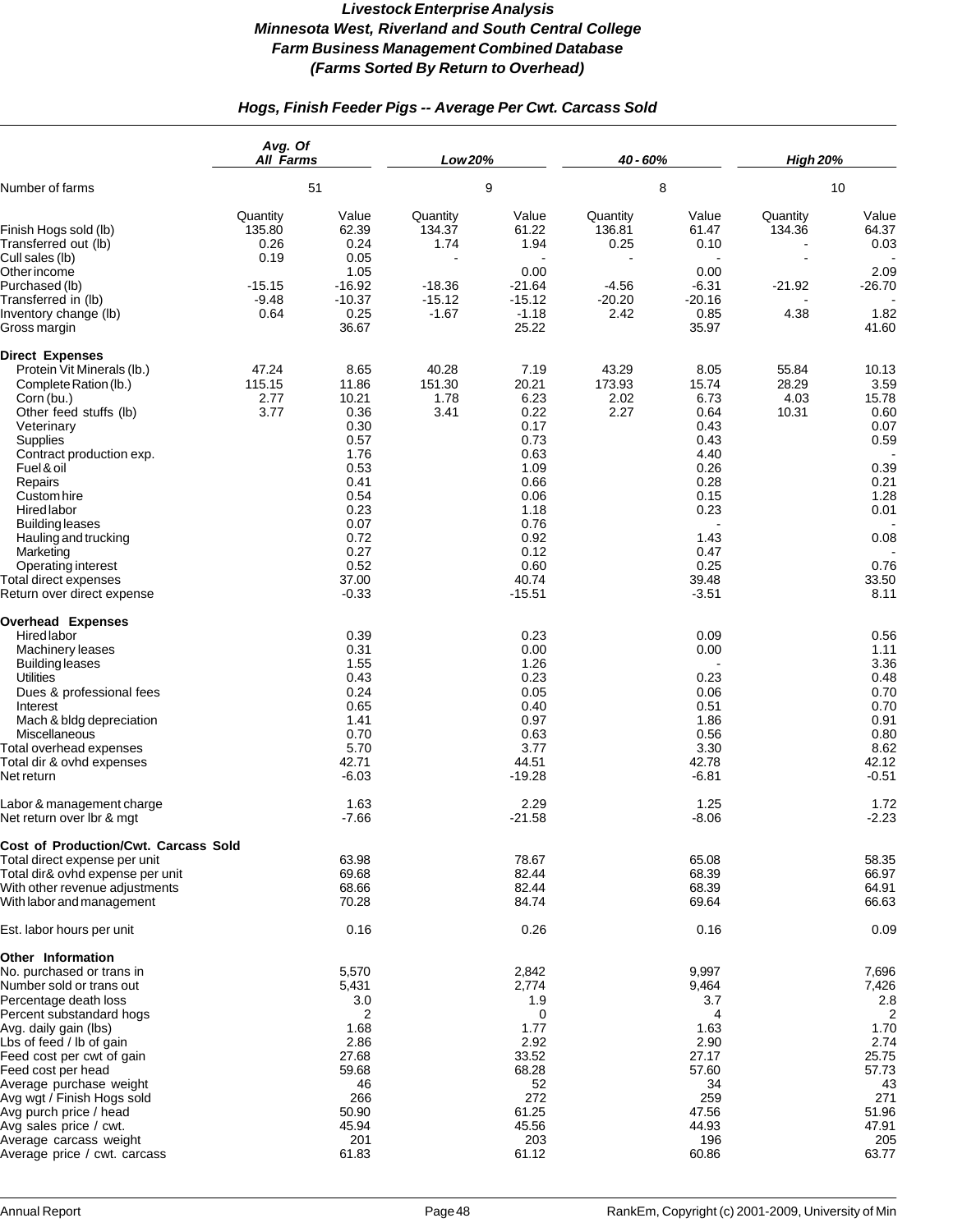# *Dairy -- Average Per Cow*

|                                                                                                                                                                                                                                                                                                                                                                                                                          | Avg. Of<br><b>All Farms</b><br>508                                      |                                                                                                                                                                                               |                                                                       | Low 20%                                                                                                                                                                                           |                                                                         | 40 - 60%                                                                                                                                                                                     | <b>High 20%</b><br>102                                                  |                                                                                                                                                                                               |
|--------------------------------------------------------------------------------------------------------------------------------------------------------------------------------------------------------------------------------------------------------------------------------------------------------------------------------------------------------------------------------------------------------------------------|-------------------------------------------------------------------------|-----------------------------------------------------------------------------------------------------------------------------------------------------------------------------------------------|-----------------------------------------------------------------------|---------------------------------------------------------------------------------------------------------------------------------------------------------------------------------------------------|-------------------------------------------------------------------------|----------------------------------------------------------------------------------------------------------------------------------------------------------------------------------------------|-------------------------------------------------------------------------|-----------------------------------------------------------------------------------------------------------------------------------------------------------------------------------------------|
| Number of farms                                                                                                                                                                                                                                                                                                                                                                                                          |                                                                         |                                                                                                                                                                                               | 101                                                                   |                                                                                                                                                                                                   |                                                                         | 101                                                                                                                                                                                          |                                                                         |                                                                                                                                                                                               |
| Milk sold (hd)<br>Dairy Calves sold (hd)<br>Transferred out (hd)<br>Cull sales (hd)<br>Other income<br>Purchased (hd)<br>Transferred in (hd)<br>Inventory change (hd)<br>Dairy repl net cost<br>Gross margin                                                                                                                                                                                                             | Quantity<br>21,046.6<br>0.3<br>0.7<br>0.3<br>0.0<br>0.3<br>0.0          | Value<br>2,859.75<br>26.18<br>42.71<br>133.35<br>236.25<br>$-41.42$<br>$-82.22$<br>29.51<br>$-435.50$<br>2,769.01                                                                             | Quantity<br>20,553.1<br>0.3<br>0.7<br>0.3<br>0.0<br>0.4<br>0.0        | Value<br>2,646.79<br>29.95<br>27.23<br>128.97<br>214.71<br>$-31.12$<br>$-67.02$<br>$-50.47$<br>$-631.30$<br>2,267.73                                                                              | Quantity<br>21,597.7<br>0.3<br>0.6<br>0.3<br>0.0<br>0.3<br>0.0          | Value<br>2,843.00<br>25.04<br>26.31<br>141.69<br>218.24<br>$-46.15$<br>$-58.42$<br>38.76<br>$-414.24$<br>2,774.25                                                                            | Quantity<br>21,040.7<br>0.2<br>0.7<br>0.2<br>0.0<br>0.3<br>0.1          | Value<br>3,200.43<br>25.71<br>80.90<br>126.89<br>260.14<br>$-40.26$<br>$-154.62$<br>104.04<br>$-300.45$<br>3,302.79                                                                           |
| <b>Direct Expenses</b><br>Protein Vit Minerals (lb.)<br>Complete Ration (lb.)<br>Corn (bu.)<br>Corn Silage (lb.)<br>Hay, Alfalfa (lb.)<br>Haylage, Alfalfa (lb.)<br>Other feed stuffs (lb)<br><b>Breeding fees</b><br>Veterinary<br><b>BST</b><br>Supplies<br>Fuel & oil<br>Repairs<br>Custom hire<br>Hired labor<br>Hauling and trucking<br>Marketing<br>Bedding<br>Total direct expenses<br>Return over direct expense | 3,462.6<br>1,416.0<br>59.8<br>15,551.5<br>3,056.2<br>4,581.3<br>2,305.2 | 492.75<br>221.93<br>197.51<br>224.30<br>185.47<br>122.85<br>116.72<br>36.62<br>99.05<br>29.29<br>179.47<br>64.91<br>89.56<br>47.44<br>109.55<br>42.49<br>43.04<br>50.50<br>2,353.46<br>415.56 | 2,675.9<br>796.7<br>62.7<br>17,051.6<br>3,310.4<br>4,922.3<br>2,220.0 | 514.70<br>236.63<br>208.65<br>253.28<br>211.77<br>128.60<br>110.99<br>41.63<br>110.33<br>48.58<br>184.18<br>60.88<br>97.52<br>52.69<br>200.86<br>41.42<br>41.28<br>50.92<br>2,594.92<br>$-327.19$ | 3,272.9<br>2,228.8<br>55.6<br>15,988.2<br>2,998.3<br>4,269.9<br>2,173.0 | 457.71<br>326.05<br>193.44<br>225.52<br>180.98<br>104.66<br>88.51<br>38.06<br>93.72<br>33.93<br>175.10<br>65.55<br>84.01<br>71.98<br>112.88<br>40.15<br>42.01<br>48.59<br>2,382.86<br>391.38 | 2,526.2<br>1,396.9<br>58.6<br>13,220.1<br>2,604.4<br>4,276.4<br>3,374.7 | 510.50<br>98.96<br>182.86<br>196.25<br>151.49<br>112.01<br>205.42<br>30.67<br>89.64<br>15.00<br>165.57<br>65.60<br>99.13<br>30.10<br>17.16<br>37.32<br>44.50<br>47.30<br>2,099.48<br>1,203.31 |
| <b>Overhead Expenses</b><br>Hired labor<br>Building leases<br>Farm insurance<br>Utilities<br>Interest<br>Mach & bldg depreciation<br>Miscellaneous<br>Total overhead expenses<br>Total dir & ovhd expenses<br>Net return                                                                                                                                                                                                 |                                                                         | 195.75<br>35.38<br>37.14<br>61.14<br>108.40<br>131.36<br>56.74<br>625.91<br>2,979.36<br>$-210.35$                                                                                             |                                                                       | 112.86<br>31.14<br>34.92<br>59.79<br>109.85<br>133.61<br>62.74<br>544.89<br>3,139.82<br>$-872.09$                                                                                                 |                                                                         | 200.42<br>47.51<br>36.24<br>50.90<br>99.73<br>113.38<br>50.49<br>598.66<br>2,981.53<br>$-207.28$                                                                                             |                                                                         | 304.45<br>53.54<br>35.43<br>75.61<br>98.91<br>131.77<br>60.38<br>760.09<br>2,859.57<br>443.22                                                                                                 |
| Labor & management charge<br>Net return over Ibr & mgt<br>Cost of Production Per Cwt. Of Milk<br>Total direct expense per unit<br>Total dir& ovhd expense per unit                                                                                                                                                                                                                                                       |                                                                         | 202.23<br>$-412.58$<br>11.13<br>14.08                                                                                                                                                         |                                                                       | 191.77<br>$-1,063.85$<br>12.57<br>15.21                                                                                                                                                           |                                                                         | 180.02<br>$-387.30$<br>10.99<br>13.76                                                                                                                                                        |                                                                         | 233.10<br>210.12<br>9.90<br>13.48                                                                                                                                                             |
| With other revenue adjustments<br>With labor and management                                                                                                                                                                                                                                                                                                                                                              |                                                                         | 14.58<br>15.54                                                                                                                                                                                |                                                                       | 17.10<br>18.03                                                                                                                                                                                    |                                                                         | 14.12<br>14.95                                                                                                                                                                               |                                                                         | 13.12<br>14.22                                                                                                                                                                                |
| Est. labor hours per unit                                                                                                                                                                                                                                                                                                                                                                                                |                                                                         | 41.04                                                                                                                                                                                         |                                                                       | 43.09                                                                                                                                                                                             |                                                                         | 39.83                                                                                                                                                                                        |                                                                         | 40.88                                                                                                                                                                                         |
| <b>Other Information</b><br>Number of cows<br>Milk produced per cow<br>Total milk sold<br>Pounds of milk sold per FTE<br>Culling percentage<br>Turnover rate<br>Cow death loss percent<br>Percent of barn capacity<br>Feed cost per day<br>Feed cost per cwt of milk<br>Feed cost per cow<br>Avg. milk price per cwt.                                                                                                    |                                                                         | 134.4<br>21,153<br>2,828,949<br>1,436,085<br>25.3<br>33.4<br>7.5<br>106.5<br>4.28<br>7.38<br>1,561.52<br>13.59                                                                                |                                                                       | 139.1<br>20,647<br>2,858,912<br>1,335,577<br>26.7<br>37.2<br>10.1<br>104.5<br>4.56<br>8.06<br>1,664.63<br>12.88                                                                                   |                                                                         | 162.4<br>21,674<br>3,507,427<br>1,518,252<br>26.4<br>34.6<br>7.8<br>105.3<br>4.32<br>7.28<br>1,576.87<br>13.16                                                                               |                                                                         | 134.3<br>21,210<br>2,825,669<br>1,441,050<br>23.5<br>29.9<br>5.6<br>104.1<br>3.99<br>6.87<br>1,457.49<br>15.21                                                                                |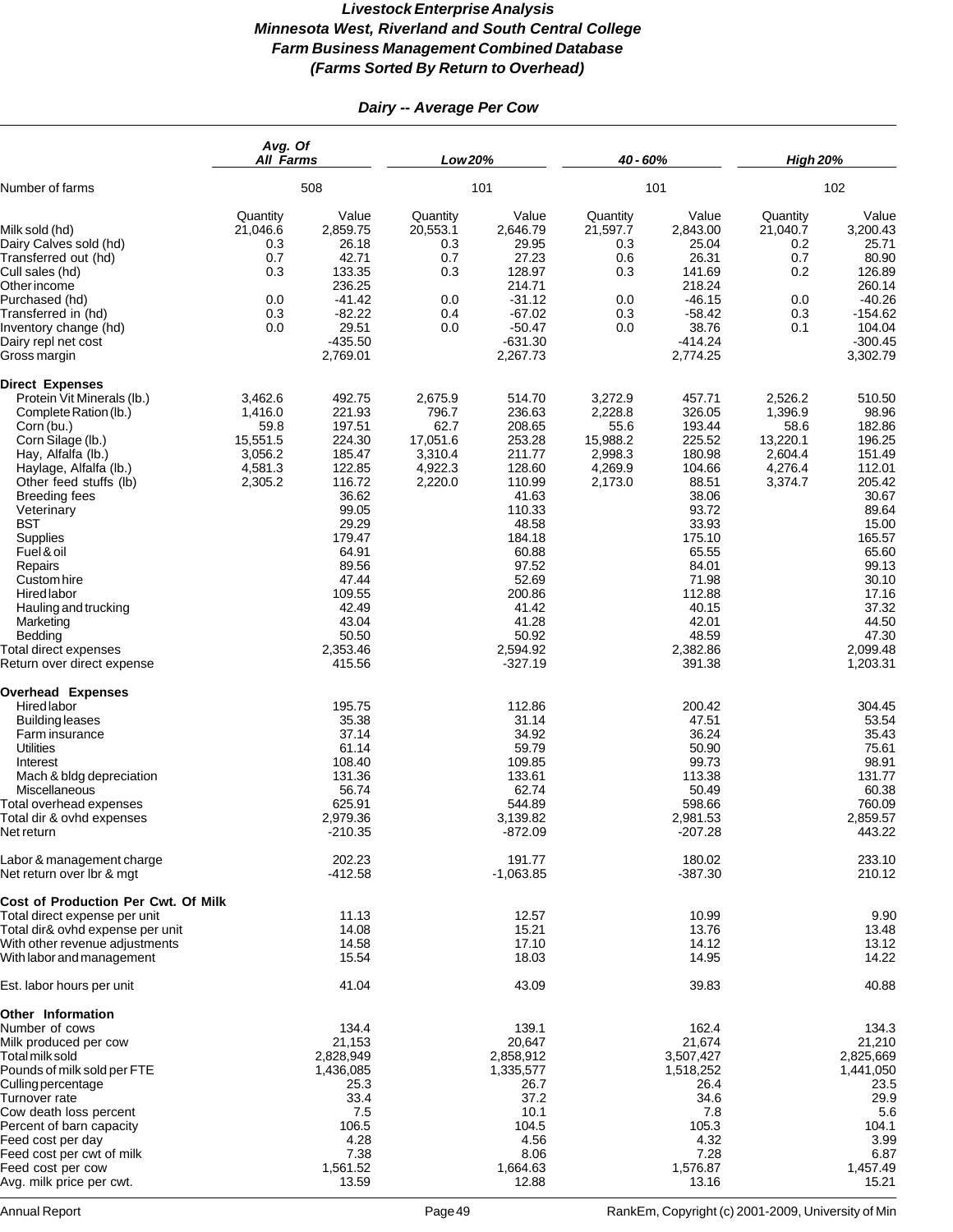# *Dairy -- Average Per Cwt. Of Milk*

|                                                                                                                                                                                                                                                                                                                                                                                                                          | Avg. Of<br><b>All Farms</b><br>508                                |                                                                                                                                                               | Low 20%<br>101                                                    |                                                                                                                                                                  | 40 - 60%                                                          |                                                                                                                                                               | <b>High 20%</b>                                                   |                                                                                                                                                              |
|--------------------------------------------------------------------------------------------------------------------------------------------------------------------------------------------------------------------------------------------------------------------------------------------------------------------------------------------------------------------------------------------------------------------------|-------------------------------------------------------------------|---------------------------------------------------------------------------------------------------------------------------------------------------------------|-------------------------------------------------------------------|------------------------------------------------------------------------------------------------------------------------------------------------------------------|-------------------------------------------------------------------|---------------------------------------------------------------------------------------------------------------------------------------------------------------|-------------------------------------------------------------------|--------------------------------------------------------------------------------------------------------------------------------------------------------------|
| Number of farms                                                                                                                                                                                                                                                                                                                                                                                                          |                                                                   |                                                                                                                                                               |                                                                   |                                                                                                                                                                  | 101                                                               |                                                                                                                                                               | 102                                                               |                                                                                                                                                              |
| Milk sold (hd)<br>Dairy Calves sold (hd)<br>Transferred out (hd)<br>Cull sales (hd)<br>Other income<br>Purchased (hd)<br>Transferred in (hd)<br>Inventory change (hd)<br>Dairy repl net cost<br>Gross margin                                                                                                                                                                                                             | Quantity<br>99.50<br>0.00<br>0.00<br>0.00<br>0.00<br>0.00<br>0.00 | Value<br>13.52<br>0.12<br>0.20<br>0.63<br>1.12<br>$-0.20$<br>$-0.39$<br>0.14<br>$-2.06$<br>13.09                                                              | Quantity<br>99.54<br>0.00<br>0.00<br>0.00<br>0.00<br>0.00<br>0.00 | Value<br>12.82<br>0.15<br>0.13<br>0.62<br>1.04<br>$-0.15$<br>$-0.32$<br>$-0.24$<br>$-3.06$<br>10.98                                                              | Quantity<br>99.65<br>0.00<br>0.00<br>0.00<br>0.00<br>0.00<br>0.00 | Value<br>13.12<br>0.12<br>0.12<br>0.65<br>1.01<br>$-0.21$<br>$-0.27$<br>0.18<br>$-1.91$<br>12.80                                                              | Quantity<br>99.20<br>0.00<br>0.00<br>0.00<br>0.00<br>0.00<br>0.00 | Value<br>15.09<br>0.12<br>0.38<br>0.60<br>1.23<br>$-0.19$<br>$-0.73$<br>0.49<br>$-1.42$<br>15.57                                                             |
| <b>Direct Expenses</b><br>Protein Vit Minerals (lb.)<br>Complete Ration (lb.)<br>Corn (bu.)<br>Corn Silage (lb.)<br>Hay, Alfalfa (lb.)<br>Haylage, Alfalfa (lb.)<br>Other feed stuffs (lb)<br><b>Breeding fees</b><br>Veterinary<br><b>BST</b><br>Supplies<br>Fuel & oil<br>Repairs<br>Custom hire<br>Hired labor<br>Hauling and trucking<br>Marketing<br>Bedding<br>Total direct expenses<br>Return over direct expense | 16.37<br>6.69<br>0.28<br>73.52<br>14.45<br>21.66<br>10.90         | 2.33<br>1.05<br>0.93<br>1.06<br>0.88<br>0.58<br>0.55<br>0.17<br>0.47<br>0.14<br>0.85<br>0.31<br>0.42<br>0.22<br>0.52<br>0.20<br>0.20<br>0.24<br>11.13<br>1.96 | 12.96<br>3.86<br>0.30<br>82.59<br>16.03<br>23.84<br>10.75         | 2.49<br>1.15<br>1.01<br>1.23<br>1.03<br>0.62<br>0.54<br>0.20<br>0.53<br>0.24<br>0.89<br>0.29<br>0.47<br>0.26<br>0.97<br>0.20<br>0.20<br>0.25<br>12.57<br>$-1.58$ | 15.10<br>10.28<br>0.26<br>73.77<br>13.83<br>19.70<br>10.03        | 2.11<br>1.50<br>0.89<br>1.04<br>0.83<br>0.48<br>0.41<br>0.18<br>0.43<br>0.16<br>0.81<br>0.30<br>0.39<br>0.33<br>0.52<br>0.19<br>0.19<br>0.22<br>10.99<br>1.81 | 11.91<br>6.59<br>0.28<br>62.33<br>12.28<br>20.16<br>15.91         | 2.41<br>0.47<br>0.86<br>0.93<br>0.71<br>0.53<br>0.97<br>0.14<br>0.42<br>0.07<br>0.78<br>0.31<br>0.47<br>0.14<br>0.08<br>0.18<br>0.21<br>0.22<br>9.90<br>5.67 |
| <b>Overhead Expenses</b><br>Hired labor<br><b>Building leases</b><br>Farm insurance<br><b>Utilities</b><br>Interest<br>Mach & bldg depreciation<br>Miscellaneous<br>Total overhead expenses<br>Total dir & ovhd expenses<br>Net return                                                                                                                                                                                   |                                                                   | 0.93<br>0.17<br>0.18<br>0.29<br>0.51<br>0.62<br>0.27<br>2.96<br>14.08<br>$-0.99$                                                                              |                                                                   | 0.55<br>0.15<br>0.17<br>0.29<br>0.53<br>0.65<br>0.30<br>2.64<br>15.21<br>$-4.22$                                                                                 |                                                                   | 0.92<br>0.22<br>0.17<br>0.23<br>0.46<br>0.52<br>0.23<br>2.76<br>13.76<br>$-0.96$                                                                              |                                                                   | 1.44<br>0.25<br>0.17<br>0.36<br>0.47<br>0.62<br>0.28<br>3.58<br>13.48<br>2.09                                                                                |
| Labor & management charge<br>Net return over Ibr & mgt                                                                                                                                                                                                                                                                                                                                                                   |                                                                   | 0.96<br>$-1.95$                                                                                                                                               |                                                                   | 0.93<br>$-5.15$                                                                                                                                                  |                                                                   | 0.83<br>$-1.79$                                                                                                                                               |                                                                   | 1.10<br>0.99                                                                                                                                                 |
| Cost of Production Per Cwt. Of Milk<br>Total direct expense per unit<br>Total dir& ovhd expense per unit<br>With other revenue adjustments<br>With labor and management                                                                                                                                                                                                                                                  |                                                                   | 11.13<br>14.08<br>14.58<br>15.54                                                                                                                              |                                                                   | 12.57<br>15.21<br>17.10<br>18.03                                                                                                                                 |                                                                   | 10.99<br>13.76<br>14.12<br>14.95                                                                                                                              |                                                                   | 9.90<br>13.48<br>13.12<br>14.22                                                                                                                              |
| Est. labor hours per unit                                                                                                                                                                                                                                                                                                                                                                                                |                                                                   | 0.19                                                                                                                                                          |                                                                   | 0.21                                                                                                                                                             |                                                                   | 0.18                                                                                                                                                          |                                                                   | 0.19                                                                                                                                                         |
| Other Information<br>Number of cows<br>Milk produced per cow<br>Total milk sold<br>Pounds of milk sold per FTE<br>Culling percentage<br>Turnover rate<br>Cow death loss percent<br>Percent of barn capacity<br>Feed cost per day<br>Feed cost per cwt of milk<br>Feed cost per cow<br>Avg. milk price per cwt.                                                                                                           |                                                                   | 134.4<br>21,153<br>2,828,949<br>1,436,085<br>25.3<br>33.4<br>7.5<br>106.5<br>4.28<br>7.38<br>1,561.52<br>13.59                                                |                                                                   | 139.1<br>20,647<br>2,858,912<br>1,335,577<br>26.7<br>37.2<br>10.1<br>104.5<br>4.56<br>8.06<br>1,664.63<br>12.88                                                  |                                                                   | 162.4<br>21,674<br>3,507,427<br>1,518,252<br>26.4<br>34.6<br>7.8<br>105.3<br>4.32<br>7.28<br>1,576.87<br>13.16                                                |                                                                   | 134.3<br>21,210<br>2,825,669<br>1,441,050<br>23.5<br>29.9<br>5.6<br>104.1<br>3.99<br>6.87<br>1,457.49<br>15.21                                               |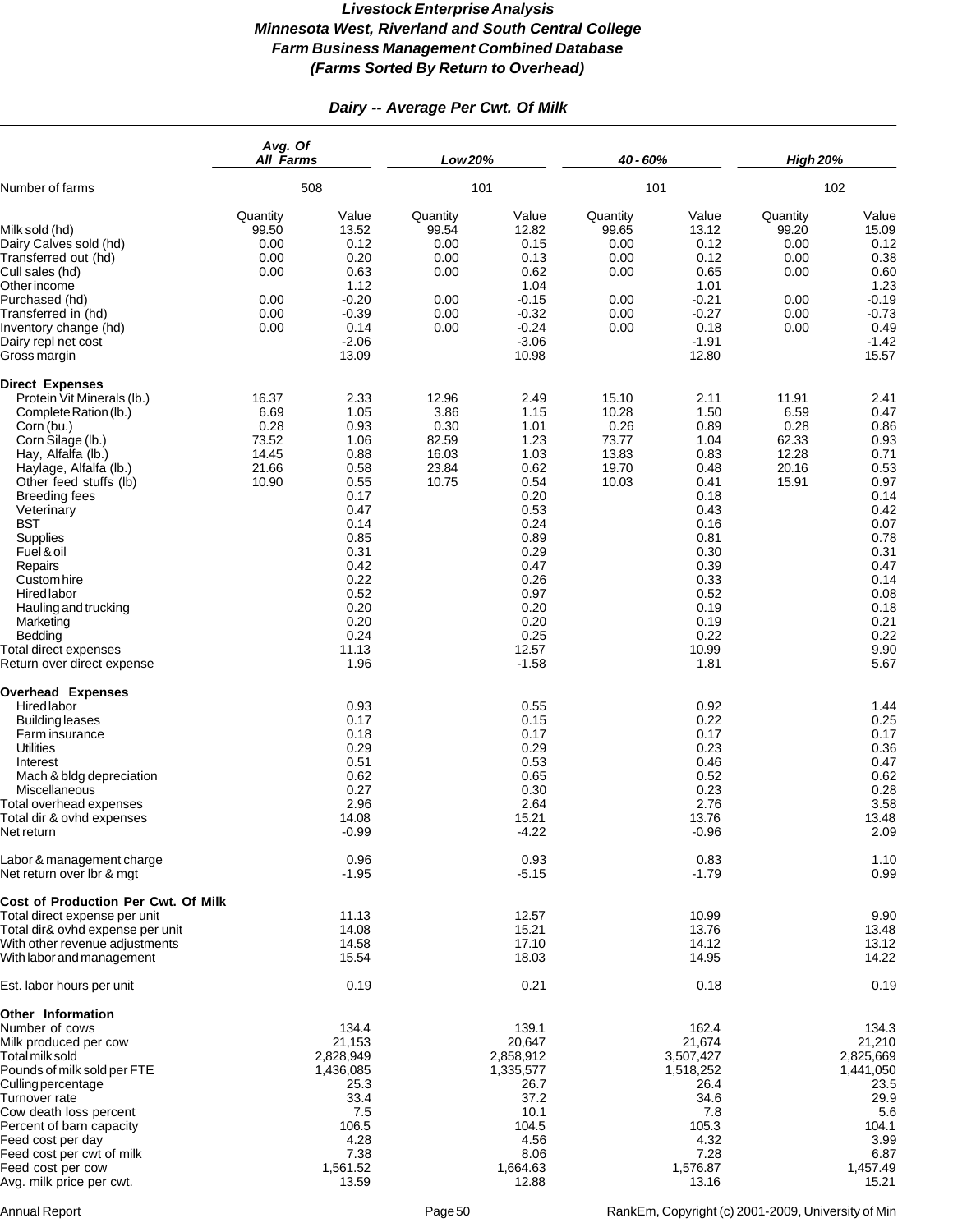# *Dairy and Repl Heifers -- Average Per Cow*

|                                                                                                                                                                                                                                                                                                                                                                                                                | Avg. Of<br>All Farms                                                    |                                                                                                                                                                                       | Low 20%                                                                 |                                                                                                                                                                                            | 40 - 60%                                                                |                                                                                                                                                                                       | <b>High 20%</b>                                                          |                                                                                                                                                                                       |
|----------------------------------------------------------------------------------------------------------------------------------------------------------------------------------------------------------------------------------------------------------------------------------------------------------------------------------------------------------------------------------------------------------------|-------------------------------------------------------------------------|---------------------------------------------------------------------------------------------------------------------------------------------------------------------------------------|-------------------------------------------------------------------------|--------------------------------------------------------------------------------------------------------------------------------------------------------------------------------------------|-------------------------------------------------------------------------|---------------------------------------------------------------------------------------------------------------------------------------------------------------------------------------|--------------------------------------------------------------------------|---------------------------------------------------------------------------------------------------------------------------------------------------------------------------------------|
| Number of farms                                                                                                                                                                                                                                                                                                                                                                                                | 366                                                                     |                                                                                                                                                                                       | 73                                                                      |                                                                                                                                                                                            | 73                                                                      |                                                                                                                                                                                       | 74                                                                       |                                                                                                                                                                                       |
| Milk sold (hd)<br>Dairy Calves sold (hd)<br>Transferred out (hd)<br>Cull sales (hd)<br>Other income<br>Purchased (hd)<br>Transferred in (hd)<br>Inventory change (hd)<br>Gross margin                                                                                                                                                                                                                          | Quantity<br>21,296.8<br>0.3<br>0.7<br>0.3<br>0.0<br>0.4<br>0.0          | Value<br>2,897.35<br>56.52<br>21.68<br>136.89<br>246.08<br>$-60.15$<br>$-11.52$<br>45.54<br>3,332.38                                                                                  | Quantity<br>20,637.2<br>0.3<br>0.6<br>0.3<br>0.0<br>0.4<br>0.0          | Value<br>2,666.51<br>60.68<br>19.67<br>134.33<br>224.35<br>$-85.67$<br>$-13.29$<br>$-134.24$<br>2,872.33                                                                                   | Quantity<br>21,560.0<br>0.3<br>0.6<br>0.3<br>0.0<br>0.4<br>0.0          | Value<br>2,835.95<br>40.94<br>13.81<br>145.94<br>222.23<br>$-59.37$<br>$-9.33$<br>108.81<br>3,298.97                                                                                  | Quantity<br>21,738.4<br>0.2<br>0.7<br>0.2<br>0.0<br>0.3<br>0.1           | Value<br>3,326.59<br>50.07<br>28.98<br>129.05<br>249.02<br>$-42.58$<br>$-19.57$<br>146.71<br>3,868.27                                                                                 |
| <b>Direct Expenses</b><br>Protein Vit Minerals (lb.)<br>Complete Ration (lb.)<br>Corn (bu.)<br>Corn Silage (lb.)<br>Hay, Alfalfa (lb.)<br>Haylage, Alfalfa (lb.)<br>Other feed stuffs (lb)<br><b>Breeding fees</b><br>Veterinary<br>Supplies<br>Contract production exp.<br>Fuel & oil<br>Repairs<br>Custom hire<br>Hired labor<br>Marketing<br>Bedding<br>Total direct expenses<br>Return over direct expense | 4,217.8<br>2,727.1<br>66.4<br>19,914.0<br>6,845.3<br>5,902.3<br>3,939.4 | 540.84<br>254.54<br>219.63<br>286.29<br>213.60<br>156.51<br>180.21<br>46.86<br>113.36<br>267.82<br>92.87<br>76.80<br>97.62<br>53.12<br>137.93<br>43.94<br>64.70<br>2,846.64<br>485.75 | 2,783.5<br>1,108.2<br>66.0<br>20,880.0<br>4,247.9<br>6,216.2<br>3,627.7 | 519.31<br>340.21<br>217.46<br>307.31<br>255.17<br>162.18<br>176.73<br>49.90<br>125.45<br>291.13<br>109.68<br>70.16<br>119.79<br>59.20<br>245.83<br>40.79<br>56.30<br>3,146.61<br>$-274.28$ | 3,317.5<br>2,145.3<br>62.4<br>19,910.9<br>3,887.3<br>3,741.9<br>3,662.3 | 497.62<br>340.48<br>213.50<br>278.75<br>232.49<br>88.61<br>143.32<br>49.51<br>103.84<br>269.47<br>157.37<br>75.60<br>97.22<br>88.62<br>132.40<br>40.69<br>66.78<br>2,876.24<br>422.73 | 7,762.8<br>1,001.0<br>67.6<br>18,987.4<br>16,840.6<br>6,292.2<br>4,544.8 | 616.98<br>49.34<br>209.82<br>274.92<br>162.79<br>180.47<br>271.58<br>39.89<br>107.14<br>257.79<br>69.65<br>86.60<br>88.82<br>37.81<br>54.39<br>49.26<br>63.94<br>2,621.18<br>1,247.08 |
| <b>Overhead Expenses</b><br>Hired labor<br><b>Building leases</b><br>Farm insurance<br><b>Utilities</b><br>Interest<br>Mach & bldg depreciation<br>Miscellaneous<br>Total overhead expenses<br>Total dir & ovhd expenses<br>Net return                                                                                                                                                                         |                                                                         | 229.91<br>45.14<br>42.42<br>69.84<br>123.64<br>155.58<br>64.97<br>731.49<br>3,578.13<br>$-245.74$                                                                                     |                                                                         | 128.26<br>46.10<br>36.42<br>66.65<br>110.76<br>148.88<br>68.44<br>605.51<br>3,752.13<br>$-879.79$                                                                                          |                                                                         | 204.80<br>44.09<br>42.32<br>55.19<br>92.62<br>129.67<br>61.85<br>630.54<br>3,506.78<br>$-207.81$                                                                                      |                                                                          | 381.33<br>52.40<br>49.34<br>84.31<br>139.29<br>169.97<br>69.65<br>946.28<br>3,567.46<br>300.80                                                                                        |
| Labor & management charge<br>Net return over Ibr & mgt<br>Cost of Production Per Cwt. Of Milk<br>Total direct expense per unit                                                                                                                                                                                                                                                                                 |                                                                         | 228.65<br>$-474.40$<br>13.30                                                                                                                                                          |                                                                         | 191.70<br>$-1,071.49$<br>15.16                                                                                                                                                             |                                                                         | 206.52<br>$-414.33$<br>13.31                                                                                                                                                          |                                                                          | 235.64<br>65.16<br>11.98                                                                                                                                                              |
| Total dir& ovhd expense per unit<br>With other revenue adjustments<br>With labor and management                                                                                                                                                                                                                                                                                                                |                                                                         | 16.72<br>14.75<br>15.82                                                                                                                                                               |                                                                         | 18.07<br>17.15<br>18.08                                                                                                                                                                    |                                                                         | 16.23<br>14.11<br>15.07                                                                                                                                                               |                                                                          | 16.31<br>13.94<br>15.01                                                                                                                                                               |
| Est. labor hours per unit                                                                                                                                                                                                                                                                                                                                                                                      |                                                                         | 47.55                                                                                                                                                                                 |                                                                         | 51.97                                                                                                                                                                                      |                                                                         | 47.03                                                                                                                                                                                 |                                                                          | 43.75                                                                                                                                                                                 |
| <b>Other Information</b><br>Number of cows<br>Milk produced per cow<br>Total milk sold<br>Pounds of milk sold per FTE<br>Culling percentage<br>Turnover rate<br>Cow death loss percent<br>Percent of barn capacity<br>Feed cost per day<br>Feed cost per cwt of milk<br>Feed cost per cow                                                                                                                      |                                                                         | 146.7<br>21,397<br>3,123,201<br>1,254,120<br>25.7<br>33.7<br>7.4<br>107.5<br>5.07<br>8.65<br>1,851.61                                                                                 |                                                                         | 141.1<br>20,762<br>2,911,215<br>1,111,826<br>26.7<br>36.9<br>9.8<br>107.2<br>5.42<br>9.53<br>1,978.38                                                                                      |                                                                         | 153.2<br>21,609<br>3,303,202<br>1,283,667<br>26.1<br>33.8<br>7.3<br>105.4<br>4.92<br>8.31<br>1,794.75                                                                                 |                                                                          | 168.6<br>21,873<br>3,664,628<br>1,391,362<br>23.6<br>30.0<br>5.9<br>106.1<br>4.84<br>8.07<br>1,765.90                                                                                 |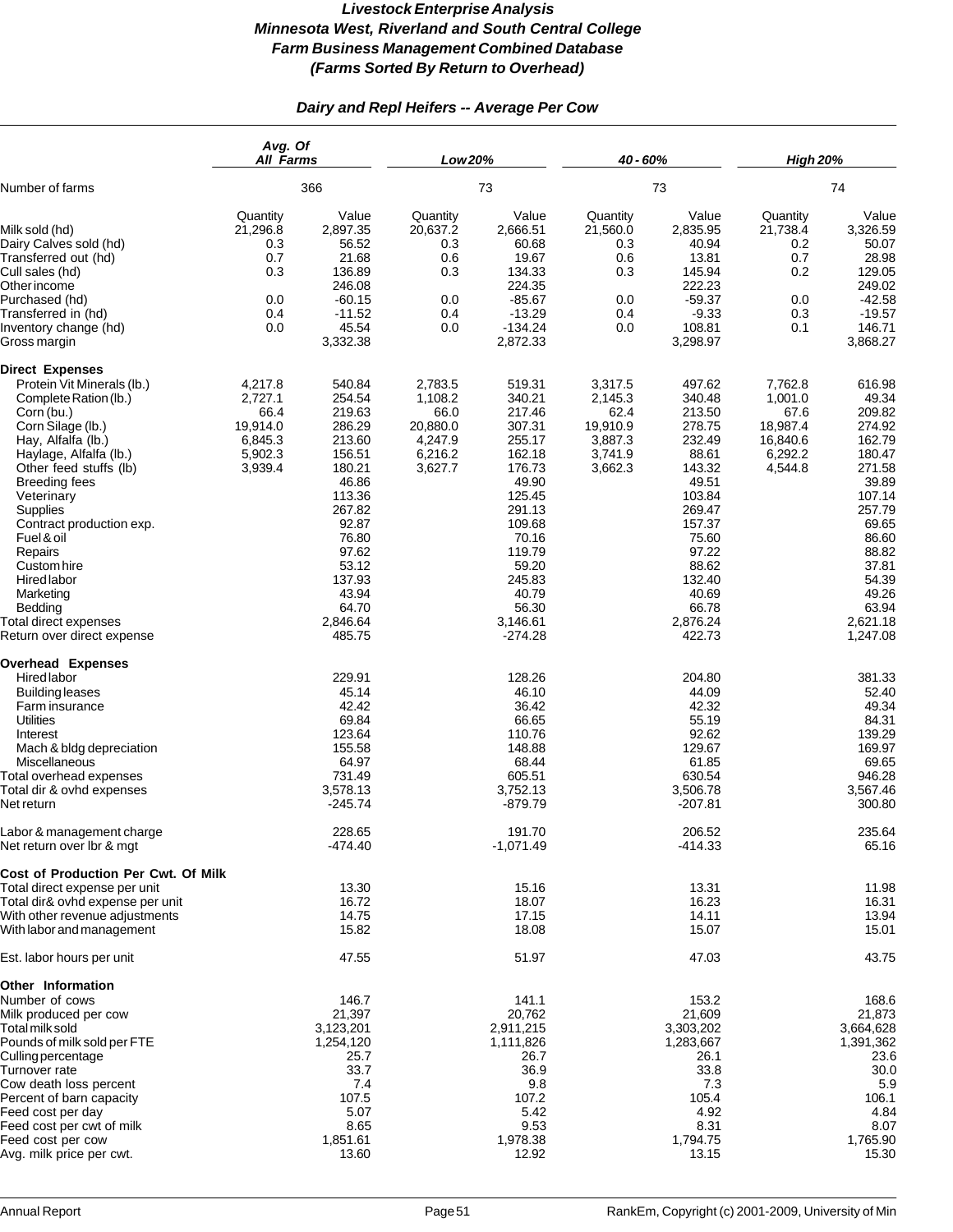# *Dairy Heifers (for sale) -- Average Per Head*

|                                                                                                                                                                                                                                                                                                                                                                                                                        | Avg. Of<br>All Farms                                                    |                                                                                                                                                                     |
|------------------------------------------------------------------------------------------------------------------------------------------------------------------------------------------------------------------------------------------------------------------------------------------------------------------------------------------------------------------------------------------------------------------------|-------------------------------------------------------------------------|---------------------------------------------------------------------------------------------------------------------------------------------------------------------|
| Number of farms                                                                                                                                                                                                                                                                                                                                                                                                        |                                                                         | 9                                                                                                                                                                   |
| Dairy Hfrs sold (hd)<br>Transferred out (hd)<br>Other income<br>Purchased (hd)<br>Transferred in (hd)<br>Inventory change (hd)<br>Gross margin                                                                                                                                                                                                                                                                         | Quantity<br>0.8<br>0.1<br>0.6<br>0.1<br>-0.3                            | Value<br>868.47<br>2.43<br>-173.80<br>$-299.38$<br>397.72                                                                                                           |
| <b>Direct Expenses</b><br>Protein Vit Minerals (lb.)<br>Milk Replacer (lb.)<br>Corn (bu.)<br>Corn Silage (lb.)<br>Hay, Alfalfa (lb.)<br>Haylage, Alfalfa (lb.)<br>Stover (lb.)<br>Other feed stuffs (lb)<br><b>Breeding fees</b><br>Veterinary<br>Supplies<br>Contract production exp.<br>Fuel & oil<br>Repairs<br>Custom hire<br>Bedding<br>Operating interest<br>Total direct expenses<br>Return over direct expense | 378.7<br>24.4<br>15.7<br>4,660.6<br>1,400.3<br>1,107.8<br>53.9<br>487.5 | 87.87<br>23.18<br>48.92<br>60.36<br>73.99<br>16.77<br>1.60<br>9.55<br>11.50<br>15.44<br>7.68<br>2.65<br>16.55<br>39.90<br>4.85<br>11.71<br>7.60<br>440.12<br>-42.40 |
| <b>Overhead Expenses</b><br><b>Hired labor</b><br><b>Machinery leases</b><br>RE & pers. property taxes<br>Farm insurance<br>Utilities<br>Interest<br>Mach & bldg depreciation<br><b>Miscellaneous</b><br>Total overhead expenses<br>Total dir & ovhd expenses<br>Net return                                                                                                                                            |                                                                         | 4.22<br>0.60<br>4.00<br>13.86<br>20.67<br>18.98<br>25.49<br>8.17<br>96.00<br>536.12<br>-138.39                                                                      |
| Labor & management charge<br>Net return over Ibr & mgt                                                                                                                                                                                                                                                                                                                                                                 |                                                                         | 79.36<br>-217.76                                                                                                                                                    |
| Cost of Production Per Head Per Day<br>Total direct expense per unit<br>Total dir& ovhd expense per unit<br>With other revenue adjustments<br>With labor and management                                                                                                                                                                                                                                                |                                                                         | 2.50<br>2.76<br>2.76<br>2.98                                                                                                                                        |
| Est. labor hours per unit                                                                                                                                                                                                                                                                                                                                                                                              |                                                                         | 7.26                                                                                                                                                                |
| <b>Other Information</b><br>No. purchased or trans in<br>Number sold or trans out<br>Average number of head<br>Percentage death loss<br>Feed cost per average head<br>Feed cost/head sold/trans<br>Total cost/head sold/trans<br>Feed cost per head per day<br>Avg. purch price / head<br>Avg. sales price / head                                                                                                      |                                                                         | 53<br>74<br>82<br>2.6<br>322.24<br>360.09<br>1,213.83<br>0.88<br>296.46<br>1,049.52                                                                                 |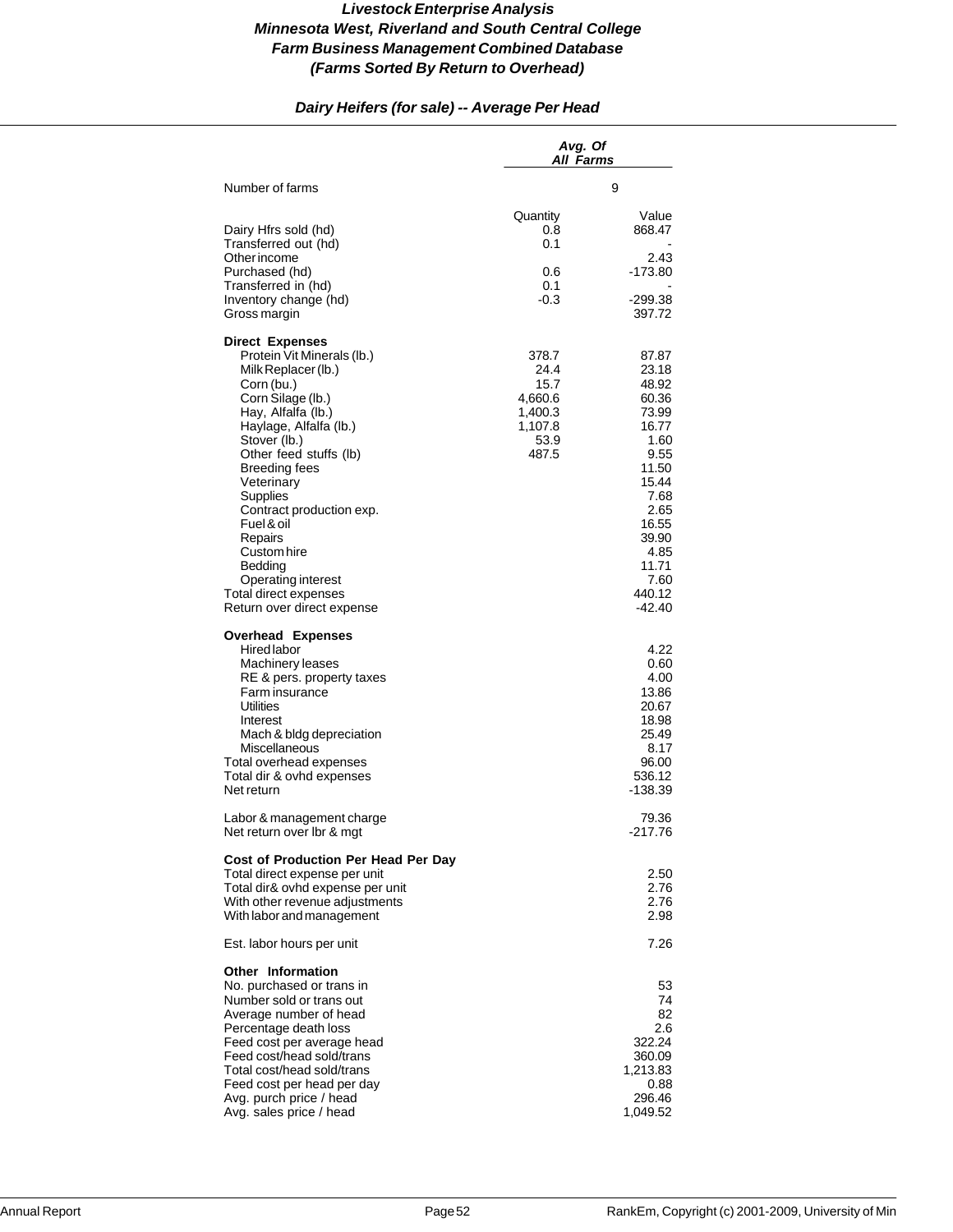# *Dairy Finishing -- Average Per Cwt. Produced*

|                                                                                                                                                                                                                                                                                                                                                                                                                                                                           | Avg. Of<br><b>All Farms</b>                                                          |                                                                                                                                                                         | Low 20%                                                               |                                                                                                                                                             | 40 - 60%                                                                     |                                                                                                                                                                 | <b>High 20%</b>                                                                   |                                                                                                                                                                         |
|---------------------------------------------------------------------------------------------------------------------------------------------------------------------------------------------------------------------------------------------------------------------------------------------------------------------------------------------------------------------------------------------------------------------------------------------------------------------------|--------------------------------------------------------------------------------------|-------------------------------------------------------------------------------------------------------------------------------------------------------------------------|-----------------------------------------------------------------------|-------------------------------------------------------------------------------------------------------------------------------------------------------------|------------------------------------------------------------------------------|-----------------------------------------------------------------------------------------------------------------------------------------------------------------|-----------------------------------------------------------------------------------|-------------------------------------------------------------------------------------------------------------------------------------------------------------------------|
| Number of farms                                                                                                                                                                                                                                                                                                                                                                                                                                                           | 110                                                                                  |                                                                                                                                                                         | 22                                                                    |                                                                                                                                                             | 22                                                                           |                                                                                                                                                                 | 22                                                                                |                                                                                                                                                                         |
| Dairy Finish sold (lb)<br>Transferred out (lb)<br>Other income<br>Purchased (lb)                                                                                                                                                                                                                                                                                                                                                                                          | Quantity<br>127.50<br>0.00<br>$-28.02$                                               | Value<br>95.03<br>0.00<br>1.26<br>$-22.45$                                                                                                                              | Quantity<br>144.06<br>$-30.02$                                        | Value<br>104.41<br>1.50<br>$-26.97$                                                                                                                         | Quantity<br>122.84<br>0.01<br>$-22.14$                                       | Value<br>91.80<br>0.00<br>1.84<br>$-17.98$                                                                                                                      | Quantity<br>115.32<br>$-13.50$                                                    | Value<br>89.25<br>0.72<br>$-11.70$                                                                                                                                      |
| Transferred in (lb)<br>Inventory change (lb)<br>Gross margin                                                                                                                                                                                                                                                                                                                                                                                                              | $-3.91$<br>2.68                                                                      | $-3.35$<br>$-1.53$<br>68.96                                                                                                                                             | $-3.19$<br>$-12.71$                                                   | $-2.93$<br>$-13.62$<br>62.40                                                                                                                                | $-5.29$<br>2.19                                                              | $-4.53$<br>0.51<br>71.63                                                                                                                                        | $-5.30$<br>2.62                                                                   | $-5.22$<br>1.38<br>74.43                                                                                                                                                |
| <b>Direct Expenses</b><br>Cottonseed (lb.)<br>Corn Gluten (lb.)<br>Corn Distillers Grn (dry) (lb.)<br>Protein Vit Minerals (lb.)<br>Milk Replacer (lb.)<br>Complete Ration (lb.)<br>Corn (bu.)<br>Corn Silage (lb.)<br>Hay, Alfalfa (lb.)<br>Other feed stuffs (lb)<br>Veterinary<br>Supplies<br>Fuel & oil<br>Repairs<br><b>Hired labor</b><br>Hauling and trucking<br>Marketing<br>Bedding<br>Operating interest<br>Total direct expenses<br>Return over direct expense | 1.03<br>17.40<br>40.02<br>74.49<br>1.15<br>7.05<br>9.49<br>152.92<br>26.01<br>104.05 | 0.18<br>0.88<br>1.51<br>11.84<br>1.09<br>1.26<br>31.16<br>2.30<br>1.31<br>2.92<br>1.57<br>1.76<br>1.15<br>1.97<br>0.51<br>0.57<br>0.80<br>0.74<br>1.31<br>64.82<br>4.14 | 10.87<br>110.55<br>1.74<br>18.75<br>11.31<br>341.02<br>48.99<br>34.32 | 0.59<br>17.43<br>1.54<br>3.03<br>35.78<br>5.71<br>2.14<br>1.47<br>1.69<br>4.43<br>1.64<br>2.82<br>1.89<br>0.81<br>1.66<br>0.46<br>2.09<br>85.20<br>$-22.80$ | 26.88<br>27.94<br>49.00<br>1.46<br>6.26<br>10.03<br>138.37<br>25.24<br>89.64 | 1.22<br>0.69<br>11.72<br>1.31<br>0.55<br>33.29<br>1.95<br>1.50<br>2.79<br>1.43<br>0.89<br>0.99<br>2.04<br>0.01<br>0.91<br>0.83<br>0.86<br>0.86<br>63.85<br>7.78 | 6.47<br>7.07<br>1.20<br>38.75<br>0.49<br>8.18<br>7.91<br>103.78<br>18.57<br>37.48 | 1.14<br>0.43<br>0.07<br>7.52<br>0.65<br>2.98<br>25.38<br>1.40<br>0.81<br>1.37<br>0.59<br>0.74<br>1.04<br>1.50<br>0.03<br>0.55<br>0.98<br>0.89<br>0.24<br>48.30<br>26.13 |
| <b>Overhead Expenses</b><br>Hired labor<br>Farm insurance<br><b>Utilities</b><br>Interest<br>Mach & bldg depreciation<br>Miscellaneous<br>Total overhead expenses<br>Total dir & ovhd expenses<br>Net return                                                                                                                                                                                                                                                              |                                                                                      | 1.21<br>0.86<br>0.89<br>1.78<br>1.81<br>1.46<br>8.00<br>72.82<br>$-3.86$                                                                                                |                                                                       | 1.15<br>2.11<br>1.03<br>5.13<br>2.76<br>2.70<br>14.88<br>100.08<br>$-37.68$                                                                                 |                                                                              | 1.54<br>0.93<br>1.09<br>1.03<br>2.39<br>1.38<br>8.37<br>72.21<br>$-0.58$                                                                                        |                                                                                   | 2.42<br>0.62<br>0.92<br>2.33<br>1.99<br>1.75<br>10.02<br>58.32<br>16.11                                                                                                 |
| Labor & management charge<br>Net return over Ibr & mgt                                                                                                                                                                                                                                                                                                                                                                                                                    |                                                                                      | 4.47<br>$-8.33$                                                                                                                                                         |                                                                       | 6.18<br>$-43.87$                                                                                                                                            |                                                                              | 5.08<br>$-5.66$                                                                                                                                                 |                                                                                   | 3.93<br>12.18                                                                                                                                                           |
| Cost of Production Per Cwt. Produced<br>Total direct expense per unit<br>Total dir& ovhd expense per unit<br>With other revenue adjustments<br>With labor and management                                                                                                                                                                                                                                                                                                  |                                                                                      | 71.30<br>77.57<br>77.56<br>81.06                                                                                                                                        |                                                                       | 88.38<br>98.71<br>98.64<br>102.93                                                                                                                           |                                                                              | 68.39<br>75.20<br>75.20<br>79.34                                                                                                                                |                                                                                   | 54.74<br>63.42<br>63.42<br>66.83                                                                                                                                        |
| Est. labor hours per unit                                                                                                                                                                                                                                                                                                                                                                                                                                                 |                                                                                      | 0.58                                                                                                                                                                    |                                                                       | 0.95                                                                                                                                                        |                                                                              | 0.59                                                                                                                                                            |                                                                                   | 0.68                                                                                                                                                                    |
| Other Information<br>No. purchased or trans in<br>Number sold or trans out<br>Percentage death loss<br>Avg. daily gain (lbs)<br>Lbs of conc / lb of gain<br>Lbs of feed / lb of gain<br>Feed cost per cwt of gain<br>Feed cost per head<br>Average purchase weight<br>Avg wgt / Dairy Finish sold                                                                                                                                                                         |                                                                                      | 100<br>88<br>4.1<br>2.28<br>7.27<br>8.43<br>54.46<br>529.39<br>378<br>1,379                                                                                             |                                                                       | 82<br>69<br>7.5<br>1.86<br>7.83<br>9.74<br>67.70<br>596.32<br>295<br>1,411                                                                                  |                                                                              | 90<br>82<br>3.7<br>2.30<br>7.06<br>8.23<br>55.02<br>541.17<br>360<br>1,407                                                                                      |                                                                                   | 78<br>65<br>$3.5\,$<br>2.27<br>5.07<br>5.92<br>41.75<br>469.68<br>352<br>1,341                                                                                          |
| Avg purch price / head<br>Avg sales price / cwt.                                                                                                                                                                                                                                                                                                                                                                                                                          |                                                                                      | 302.47<br>74.53                                                                                                                                                         |                                                                       | 264.75<br>72.48                                                                                                                                             |                                                                              | 292.42<br>74.73                                                                                                                                                 |                                                                                   | 305.02<br>77.39                                                                                                                                                         |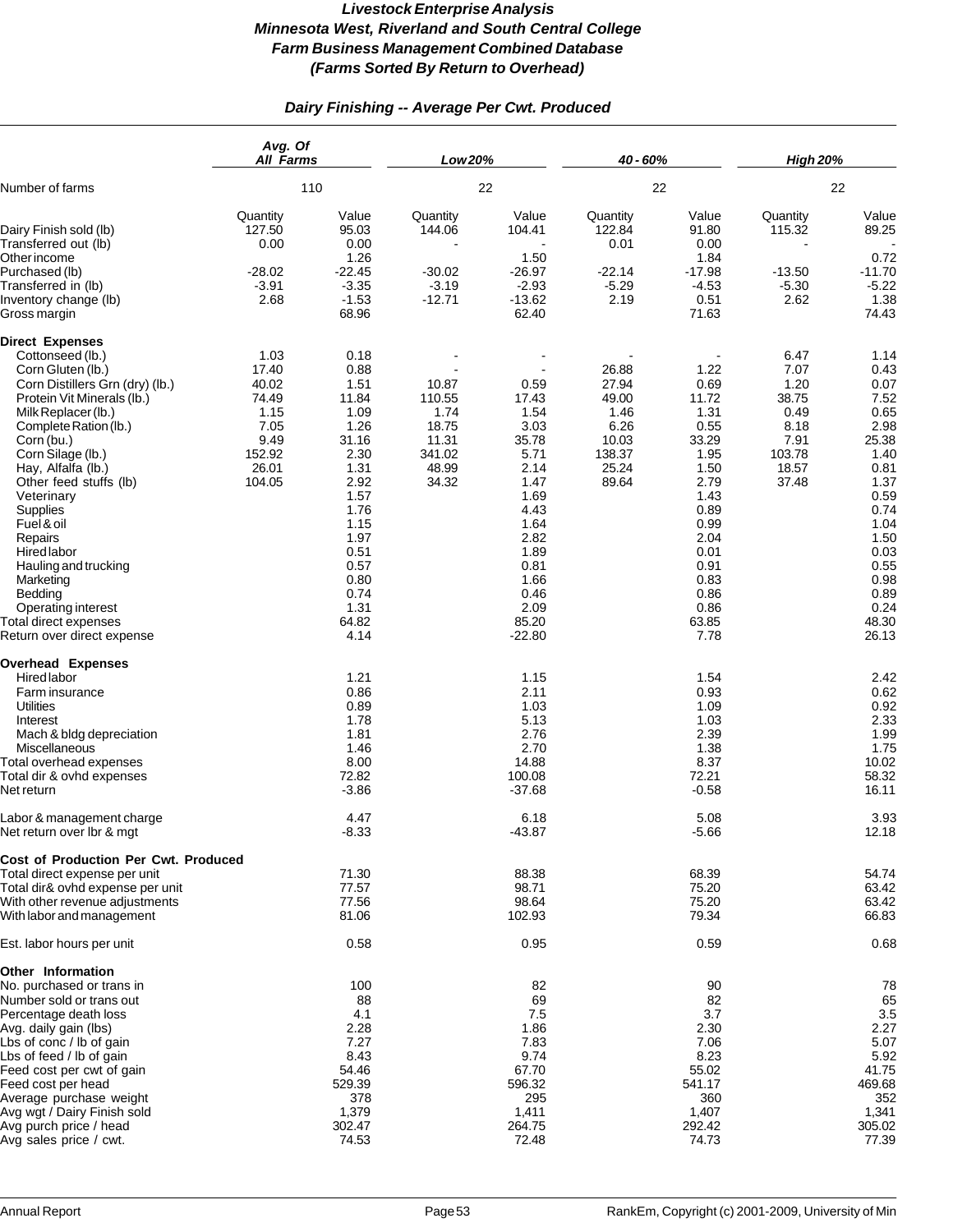# *Dairy Backgrounding -- Average Per Head*

|                                                                                                                                                                                                                                                                                                                                                                                                               | Avg. Of<br>All Farms                                                             |                                                                                                                                                                         |
|---------------------------------------------------------------------------------------------------------------------------------------------------------------------------------------------------------------------------------------------------------------------------------------------------------------------------------------------------------------------------------------------------------------|----------------------------------------------------------------------------------|-------------------------------------------------------------------------------------------------------------------------------------------------------------------------|
| Number of farms                                                                                                                                                                                                                                                                                                                                                                                               |                                                                                  | 10                                                                                                                                                                      |
| Dairy Bkgd sold (lb)<br>Other income<br>Purchased (lb)<br>Transferred in (lb)<br>Inventory change (lb)<br>Gross margin                                                                                                                                                                                                                                                                                        | Quantity<br>493.6<br>$-66.0$<br>-16.6<br>27.7                                    | Value<br>367.81<br>2.67<br>$-30.76$<br>-15.81<br>26.49<br>350.39                                                                                                        |
| <b>Direct Expenses</b><br>Protein Vit Minerals (lb.)<br>Milk Replacer (lb.)<br>Milk (lb.)<br>Complete Ration (lb.)<br>Corn (bu.)<br>Corn Silage (lb.)<br>Hay, Alfalfa (lb.)<br>Hay, Grass (lb.)<br>DDGS(lb.)<br>Other feed stuffs (lb)<br>Veterinary<br>Supplies<br>Fuel & oil<br>Repairs<br>Utilities<br>Hauling and trucking<br>Marketing<br>Bedding<br>Total direct expenses<br>Return over direct expense | 117.6<br>1.6<br>21.2<br>163.0<br>20.5<br>510.3<br>225.2<br>111.4<br>50.5<br>35.9 | 89.00<br>6.27<br>22.10<br>19.33<br>69.51<br>7.82<br>10.01<br>4.84<br>4.14<br>3.91<br>17.03<br>0.66<br>13.63<br>13.68<br>0.31<br>2.31<br>2.94<br>6.47<br>293.95<br>56.45 |
| <b>Overhead Expenses</b><br>Hired labor<br>Farm insurance<br>Utilities<br>Interest<br>Mach & bldg depreciation<br>Miscellaneous<br>Total overhead expenses<br>Total dir & ovhd expenses<br>Net return                                                                                                                                                                                                         |                                                                                  | 0.22<br>3.71<br>5.84<br>3.48<br>14.38<br>37.27<br>64.91<br>358.86<br>$-8.47$                                                                                            |
| Labor & management charge<br>Net return over Ibr & mgt                                                                                                                                                                                                                                                                                                                                                        |                                                                                  | 26.95<br>$-35.41$                                                                                                                                                       |
| <b>Cost of Production Per Cwt. Produced</b><br>Total direct expense per unit<br>Total dir& ovhd expense per unit<br>With other revenue adjustments<br>With labor and management                                                                                                                                                                                                                               |                                                                                  | 63.26<br>76.41<br>76.24<br>81.70                                                                                                                                        |
| Est. labor hours per unit                                                                                                                                                                                                                                                                                                                                                                                     |                                                                                  | 3.09                                                                                                                                                                    |
| Other Information<br>No. purchased or trans in<br>Number sold or trans out<br>Percentage death loss<br>Avg. daily gain (lbs)<br>Lbs of conc / lb of gain<br>Lbs of feed / lb of gain<br>Feed cost per cwt of gain<br>Feed cost per head<br>Average purchase weight<br>Avg wgt / Dairy Bkgd sold<br>Avg purch price / head<br>Avg sales price / cwt.                                                           |                                                                                  | 46<br>44<br>9.0<br>1.85<br>3.51<br>4.71<br>53.73<br>236.92<br>102<br>646<br>47.46<br>74.52                                                                              |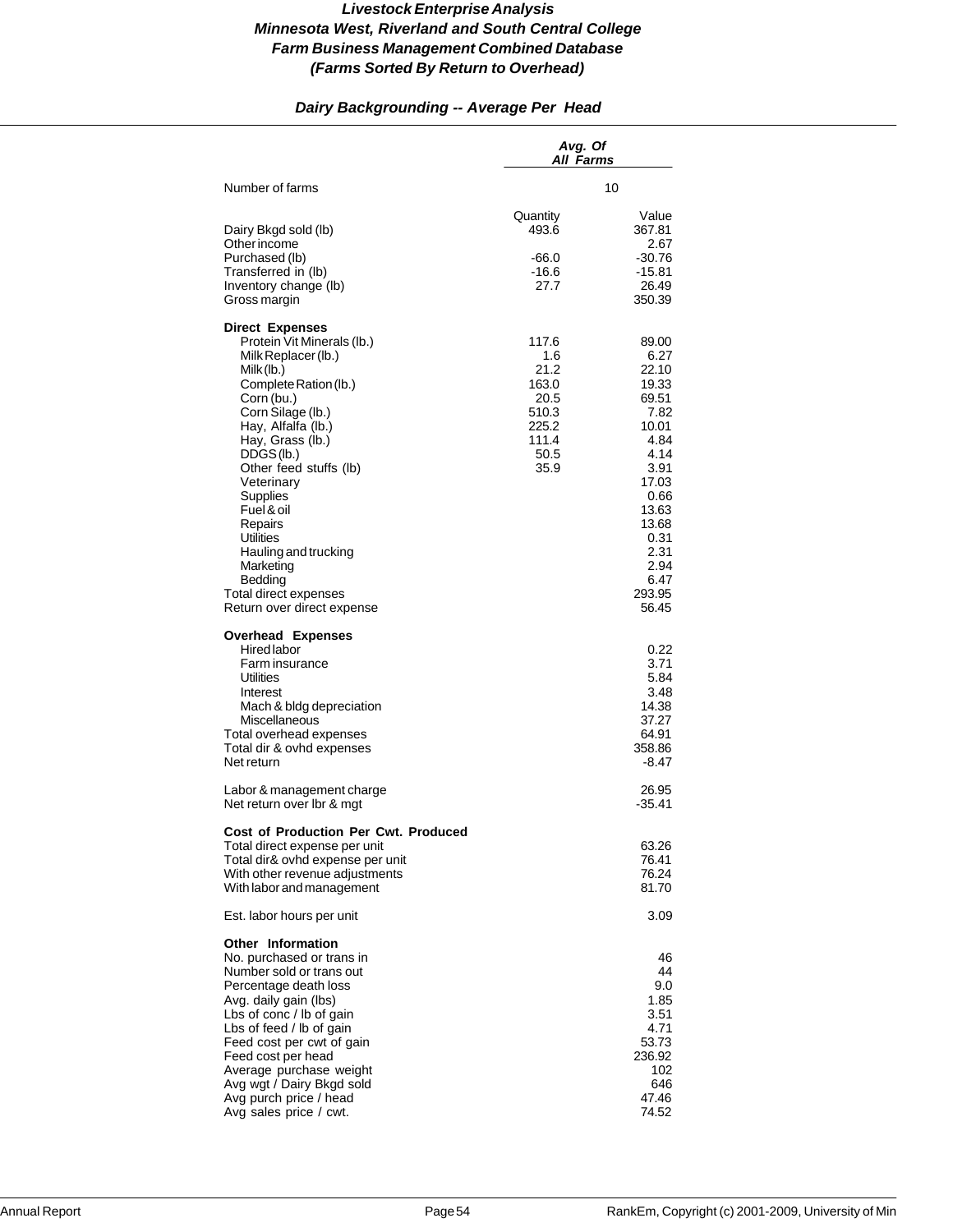# *Dairy Including Organic -- Average Per Cow*

|                                                                                                                             | Avg. Of<br><b>All Farms</b>              |                                               | Low 20%                           |                                                | 40 - 60%                                 |                                             | <b>High 20%</b>                          |                                               |
|-----------------------------------------------------------------------------------------------------------------------------|------------------------------------------|-----------------------------------------------|-----------------------------------|------------------------------------------------|------------------------------------------|---------------------------------------------|------------------------------------------|-----------------------------------------------|
| Number of farms                                                                                                             | 31                                       |                                               | 6                                 |                                                | 6                                        |                                             | $\overline{7}$                           |                                               |
| Milk sold (hd)<br>Dairy Calves sold (hd)<br>Transferred out (hd)                                                            | Quantity<br>11,793.2<br>0.2<br>0.7       | Value<br>3,038.65<br>17.27<br>44.85           | Quantity<br>8,147.7<br>0.3<br>0.7 | Value<br>2,055.87<br>26.90<br>37.01            | Quantity<br>13,651.6<br>0.1<br>0.8       | Value<br>3,565.29<br>5.40<br>19.30          | Quantity<br>14,072.8<br>0.1<br>0.9       | Value<br>3,594.57<br>9.38<br>114.19           |
| Cull sales (hd)<br>Other income<br>Purchased (hd)                                                                           | 0.2<br>0.0                               | 113.76<br>250.77<br>$-36.51$                  | 0.3<br>$\sim$                     | 125.86<br>179.03                               | 0.1<br>0.2                               | 67.09<br>218.43<br>$-240.03$                | 0.2                                      | 135.83<br>276.86                              |
| Transferred in (hd)<br>Inventory change (hd)<br>Dairy repl net cost<br>Gross margin                                         | 0.3<br>0.0                               | $-121.92$<br>$-8.76$<br>$-361.84$<br>2,936.26 | 0.3<br>0.0                        | $-122.91$<br>$-25.75$<br>$-525.17$<br>1,750.85 | 0.2<br>0.1                               | $-205.94$<br>94.69<br>$-306.84$<br>3,217.40 | 0.3<br>0.1                               | $-263.98$<br>68.94<br>$-214.18$<br>3,721.62   |
| <b>Direct Expenses</b><br>Protein Vit Minerals (lb.)                                                                        | 19,012.0                                 | 188.67                                        | 83,137.6                          | 85.63                                          | 994.2                                    | 300.59                                      | 662.5                                    | 209.02                                        |
| Corn (bu.)<br>Corn, Ear (lb.)                                                                                               | 3.8<br>408.2                             | 25.18<br>25.55                                |                                   | $\overline{\phantom{a}}$                       | 20.4<br>2,684.0                          | 134.32<br>168.00                            | 2.9                                      | 20.29                                         |
| Hay, Alfalfa (lb.)<br>Hay, Grass (lb.)<br>Haylage, Alfalfa (lb.)                                                            | 411.9<br>218.2<br>1,903.4                | 21.51<br>9.32<br>62.08                        | 1,043.4                           | $\blacksquare$<br>$\blacksquare$<br>46.83      | 1,102.0<br>1,363.8<br>3,927.8            | 60.61<br>58.64<br>137.47                    | 1,142.9<br>1,325.1                       | 57.14<br>62.11                                |
| Pasture (aum)<br>Corn, Organic (bu.)<br>Corn Silage, Organic (lb.)<br>Hay, Alfalfa, Organic (lb.)<br>Pasture, Organic (aum) | 1.5<br>27.7<br>5,801.3<br>3,800.3<br>2.4 | 67.12<br>194.67<br>109.18<br>224.03<br>107.13 | 21.4<br>3,423.1<br>3,806.3<br>5.1 | 165.37<br>50.87<br>250.73<br>237.32            | 3.9<br>4.5<br>11,363.3<br>2,574.9<br>1.0 | 54.84<br>30.67<br>173.69<br>168.40<br>3.38  | 0.6<br>30.1<br>7,540.4<br>2,588.0<br>3.2 | 54.41<br>161.93<br>182.39<br>140.11<br>142.84 |
| Hay, Mixed, Organic (lb.)<br>Other feed stuffs (lb)<br>Veterinary<br>Supplies<br>Fuel & oil                                 | 947.6<br>2,462.8                         | 47.00<br>171.64<br>27.05<br>199.59<br>55.88   | 893.9<br>3,656.2                  | 32.59<br>244.98<br>18.91<br>188.99<br>43.39    | 458.2<br>2,453.0                         | 22.91<br>150.33<br>42.72<br>213.70<br>16.61 | 2,244.3<br>930.2                         | 122.26<br>102.11<br>20.02<br>195.90<br>84.37  |
| Repairs<br>Hired labor<br>Marketing<br>Bedding                                                                              |                                          | 98.34<br>54.80<br>57.43<br>23.49              |                                   | 36.69<br>14.70<br>46.82<br>7.64                |                                          | 120.56<br>141.84<br>34.56<br>62.07          |                                          | 126.14<br>6.66<br>56.97<br>20.47              |
| Total direct expenses<br>Return over direct expense                                                                         |                                          | 1,769.67<br>1,166.60                          |                                   | 1,471.45<br>279.40                             |                                          | 2,095.92<br>1,121.48                        |                                          | 1,765.13<br>1,956.48                          |
| <b>Overhead Expenses</b><br>Hired labor<br><b>Utilities</b>                                                                 |                                          | 169.51<br>66.48                               |                                   | 145.97<br>53.37                                |                                          | 44.24<br>45.70                              |                                          | 152.63<br>88.38                               |
| Interest<br>Mach & bldg depreciation<br><b>Miscellaneous</b>                                                                |                                          | 77.64<br>93.91<br>107.42                      |                                   | 81.08<br>68.97<br>86.72                        |                                          | 67.44<br>56.69<br>79.27                     |                                          | 63.70<br>75.16<br>104.16                      |
| Total overhead expenses<br>Total dir & ovhd expenses<br>Net return                                                          |                                          | 514.97<br>2,284.63<br>651.63                  |                                   | 436.10<br>1,907.56<br>$-156.71$                |                                          | 293.34<br>2,389.26<br>828.14                |                                          | 484.04<br>2,249.17<br>1,472.44                |
| Labor & management charge<br>Net return over Ibr & mgt                                                                      |                                          | 285.16<br>366.47                              |                                   | 202.77<br>$-359.48$                            |                                          | 291.59<br>536.55                            |                                          | 431.47<br>1,040.97                            |
| Cost of Production Per Cwt. Of Milk<br>Total direct expense per unit                                                        |                                          | 14.59                                         |                                   | 17.51                                          |                                          | 15.09                                       |                                          | 12.22                                         |
| Total dir& ovhd expense per unit<br>With other revenue adjustments<br>With labor and management                             |                                          | 18.84<br>20.29<br>22.64                       |                                   | 22.70<br>26.94<br>29.35                        |                                          | 17.20<br>20.02<br>22.12                     |                                          | 15.57<br>15.10<br>18.08                       |
| Est. labor hours per unit                                                                                                   |                                          | 39.48                                         |                                   | 35.08                                          |                                          | 33.96                                       |                                          | 46.36                                         |
| <b>Other Information</b>                                                                                                    |                                          |                                               |                                   |                                                |                                          |                                             |                                          |                                               |
| Number of cows<br>Milk produced per cow<br>Total milk sold                                                                  |                                          | 77.8<br>12,129<br>917,025                     |                                   | 89.5<br>8,403<br>729,222                       |                                          | 61.1<br>13,892<br>834,158                   |                                          | 69.0<br>14,442<br>971,027                     |
| Pounds of milk sold per FTE<br>Culling percentage<br>Turnover rate                                                          |                                          | 836,365<br>21.7<br>27.3                       |                                   | 650,365<br>27.4<br>35.4                        |                                          | 1,125,690<br>12.5<br>19.1                   |                                          | 849,961<br>21.7<br>25.9                       |
| Cow death loss percent<br>Percent of barn capacity                                                                          |                                          | 3.9<br>103.9                                  |                                   | 5.6<br>102.9                                   |                                          | 5.5<br>95.7                                 |                                          | 1.7<br>123.8                                  |
| Feed cost per day<br>Feed cost per cwt of milk<br>Feed cost per cow                                                         |                                          | 3.43<br>10.33<br>1,253.08                     |                                   | 3.05<br>13.26<br>1,114.32                      |                                          | 4.01<br>10.54<br>1,463.86                   |                                          | 3.44<br>8.69<br>1,254.61                      |
| Avg. milk price per cwt.                                                                                                    |                                          | 25.77                                         |                                   | 25.23                                          |                                          | 26.12                                       |                                          | 25.54                                         |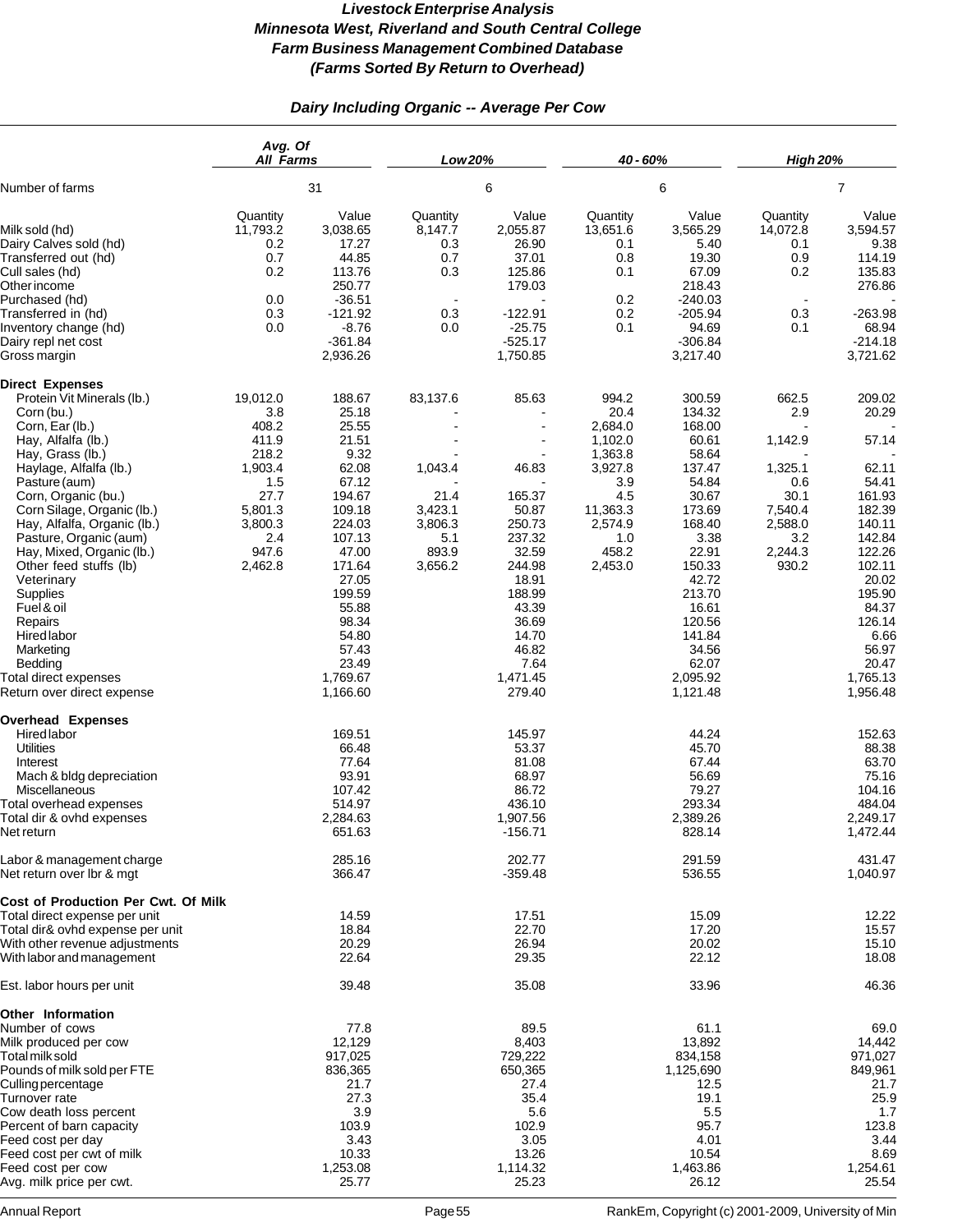# *Dairy Including Organic -- Average Per Cwt. Of Milk*

|                                                                                                                                                                                                                                                                                                                                                                                                                                                                                                               | Avg. Of<br><b>All Farms</b>                                                                                |                                                                                                                                                                               | Low 20%                                                                              |                                                                                                                                                                                           | 40 - 60%                                                                                                  |                                                                                                                                                                               | <b>High 20%</b>                                                                                  |                                                                                                                                                                        |
|---------------------------------------------------------------------------------------------------------------------------------------------------------------------------------------------------------------------------------------------------------------------------------------------------------------------------------------------------------------------------------------------------------------------------------------------------------------------------------------------------------------|------------------------------------------------------------------------------------------------------------|-------------------------------------------------------------------------------------------------------------------------------------------------------------------------------|--------------------------------------------------------------------------------------|-------------------------------------------------------------------------------------------------------------------------------------------------------------------------------------------|-----------------------------------------------------------------------------------------------------------|-------------------------------------------------------------------------------------------------------------------------------------------------------------------------------|--------------------------------------------------------------------------------------------------|------------------------------------------------------------------------------------------------------------------------------------------------------------------------|
| Number of farms                                                                                                                                                                                                                                                                                                                                                                                                                                                                                               | 31                                                                                                         |                                                                                                                                                                               | 6                                                                                    |                                                                                                                                                                                           | 6                                                                                                         |                                                                                                                                                                               | $\overline{7}$                                                                                   |                                                                                                                                                                        |
| Milk sold (hd)<br>Dairy Calves sold (hd)<br>Transferred out (hd)<br>Cull sales (hd)<br>Other income                                                                                                                                                                                                                                                                                                                                                                                                           | Quantity<br>97.23<br>0.00<br>0.01<br>0.00                                                                  | Value<br>25.05<br>0.14<br>0.37<br>0.94<br>2.07                                                                                                                                | Quantity<br>96.96<br>0.00<br>0.01<br>0.00                                            | Value<br>24.47<br>0.32<br>0.44<br>1.50<br>2.13                                                                                                                                            | Quantity<br>98.27<br>0.00<br>0.01<br>0.00                                                                 | Value<br>25.66<br>0.04<br>0.14<br>0.48<br>1.57                                                                                                                                | Quantity<br>97.44<br>0.00<br>0.01<br>0.00                                                        | Value<br>24.89<br>0.06<br>0.79<br>0.94<br>1.92                                                                                                                         |
| Purchased (hd)<br>Transferred in (hd)<br>Inventory change (hd)<br>Dairy repl net cost<br>Gross margin                                                                                                                                                                                                                                                                                                                                                                                                         | 0.00<br>0.00<br>0.00                                                                                       | $-0.30$<br>$-1.01$<br>$-0.07$<br>$-2.98$<br>24.21                                                                                                                             | $\blacksquare$<br>0.00<br>0.00                                                       | $-1.46$<br>$-0.31$<br>$-6.25$<br>20.84                                                                                                                                                    | 0.00<br>0.00<br>0.00                                                                                      | $-1.73$<br>$-1.48$<br>0.68<br>$-2.21$<br>23.16                                                                                                                                | 0.00<br>0.00                                                                                     | $-1.83$<br>0.48<br>$-1.48$<br>25.77                                                                                                                                    |
| <b>Direct Expenses</b><br>Protein Vit Minerals (lb.)<br>Corn (bu.)<br>Corn, Ear (lb.)<br>Haylage, Alfalfa (lb.)<br>Pasture (aum)<br>Barley, Organic (bu.)<br>Corn, Organic (bu.)<br>Corn Silage, Organic (lb.)<br>Hay, Alfalfa, Organic (lb.)<br>Pasture, Organic (aum)<br>Hay, Grass, Organic (lb.)<br>Hay, Mixed, Organic (lb.)<br>Other feed stuffs (lb)<br>Supplies<br>Fuel & oil<br>Repairs<br>Custom hire<br>Hired labor<br>Marketing<br>Bedding<br>Total direct expenses<br>Return over direct expense | 156.75<br>0.03<br>3.37<br>15.69<br>0.01<br>0.06<br>0.23<br>47.83<br>31.33<br>0.02<br>5.11<br>7.81<br>20.33 | 1.56<br>0.21<br>0.21<br>0.51<br>0.55<br>0.32<br>1.61<br>0.90<br>1.85<br>0.88<br>0.26<br>0.39<br>1.08<br>1.75<br>0.46<br>0.81<br>0.12<br>0.45<br>0.47<br>0.19<br>14.59<br>9.62 | 989.37<br>12.42<br>0.09<br>0.25<br>40.74<br>45.30<br>0.06<br>12.76<br>10.64<br>30.66 | 1.02<br>$\blacksquare$<br>$\blacksquare$<br>0.56<br>0.62<br>1.97<br>0.61<br>2.98<br>2.82<br>0.62<br>0.39<br>1.67<br>2.08<br>0.52<br>0.44<br>0.40<br>0.17<br>0.56<br>0.09<br>17.51<br>3.32 | 7.16<br>0.15<br>19.32<br>28.27<br>0.03<br>0.02<br>0.03<br>81.80<br>18.54<br>0.01<br>4.99<br>3.30<br>30.40 | 2.16<br>0.97<br>1.21<br>0.99<br>0.39<br>0.14<br>0.22<br>1.25<br>1.21<br>0.02<br>0.28<br>0.16<br>1.52<br>1.78<br>0.12<br>0.87<br>0.07<br>1.02<br>0.25<br>0.45<br>15.09<br>8.07 | 4.59<br>0.02<br>9.18<br>0.00<br>0.01<br>0.21<br>52.21<br>17.92<br>0.02<br>1.00<br>15.54<br>13.34 | 1.45<br>0.14<br>0.43<br>0.38<br>0.11<br>1.12<br>1.26<br>0.97<br>0.99<br>0.05<br>0.85<br>0.95<br>1.48<br>0.58<br>0.87<br>0.02<br>0.05<br>0.39<br>0.14<br>12.22<br>13.55 |
| <b>Overhead Expenses</b><br>Hired labor<br><b>Utilities</b><br>Interest<br>Mach & bldg depreciation<br>Miscellaneous<br>Total overhead expenses<br>Total dir & ovhd expenses<br>Net return                                                                                                                                                                                                                                                                                                                    |                                                                                                            | 1.40<br>0.55<br>0.64<br>0.77<br>0.89<br>4.25<br>18.84<br>5.37                                                                                                                 |                                                                                      | 1.74<br>0.64<br>0.96<br>0.82<br>1.03<br>5.19<br>22.70<br>$-1.86$                                                                                                                          |                                                                                                           | 0.32<br>0.33<br>0.49<br>0.41<br>0.57<br>2.11<br>17.20<br>5.96                                                                                                                 |                                                                                                  | 1.06<br>0.61<br>0.44<br>0.52<br>0.72<br>3.35<br>15.57<br>10.20                                                                                                         |
| Labor & management charge<br>Net return over Ibr & mgt                                                                                                                                                                                                                                                                                                                                                                                                                                                        |                                                                                                            | 2.35<br>3.02                                                                                                                                                                  |                                                                                      | 2.41<br>$-4.28$                                                                                                                                                                           |                                                                                                           | 2.10<br>3.86                                                                                                                                                                  |                                                                                                  | 2.99<br>7.21                                                                                                                                                           |
| Cost of Production Per Cwt. Of Milk<br>Total direct expense per unit<br>Total dir& ovhd expense per unit<br>With other revenue adjustments<br>With labor and management                                                                                                                                                                                                                                                                                                                                       |                                                                                                            | 14.59<br>18.84<br>20.29<br>22.64                                                                                                                                              |                                                                                      | 17.51<br>22.70<br>26.94<br>29.35                                                                                                                                                          |                                                                                                           | 15.09<br>17.20<br>20.02<br>22.12                                                                                                                                              |                                                                                                  | 12.22<br>15.57<br>15.10<br>18.08                                                                                                                                       |
| Est. labor hours per unit                                                                                                                                                                                                                                                                                                                                                                                                                                                                                     |                                                                                                            | 0.33                                                                                                                                                                          |                                                                                      | 0.42                                                                                                                                                                                      |                                                                                                           | 0.24                                                                                                                                                                          |                                                                                                  | 0.32                                                                                                                                                                   |
| <b>Other Information</b><br>Number of cows<br>Milk produced per cow<br>Total milk sold<br>Pounds of milk sold per FTE<br><b>Culling percentage</b><br>Turnover rate<br>Cow death loss percent<br>Percent of barn capacity<br>Feed cost per day<br>Feed cost per cwt of milk<br>Feed cost per cow<br>Avg. milk price per cwt.                                                                                                                                                                                  |                                                                                                            | 77.8<br>12,129<br>917,025<br>836,365<br>21.7<br>27.3<br>3.9<br>103.9<br>3.43<br>10.33<br>1,253.08<br>25.77                                                                    |                                                                                      | 89.5<br>8,403<br>729,222<br>650,365<br>27.4<br>35.4<br>5.6<br>102.9<br>3.05<br>13.26<br>1,114.32<br>25.23                                                                                 |                                                                                                           | 61.1<br>13,892<br>834,158<br>1,125,690<br>12.5<br>19.1<br>5.5<br>95.7<br>4.01<br>10.54<br>1,463.86<br>26.12                                                                   |                                                                                                  | 69.0<br>14,442<br>971,027<br>849,961<br>21.7<br>25.9<br>1.7<br>123.8<br>3.44<br>8.69<br>1,254.61<br>25.54                                                              |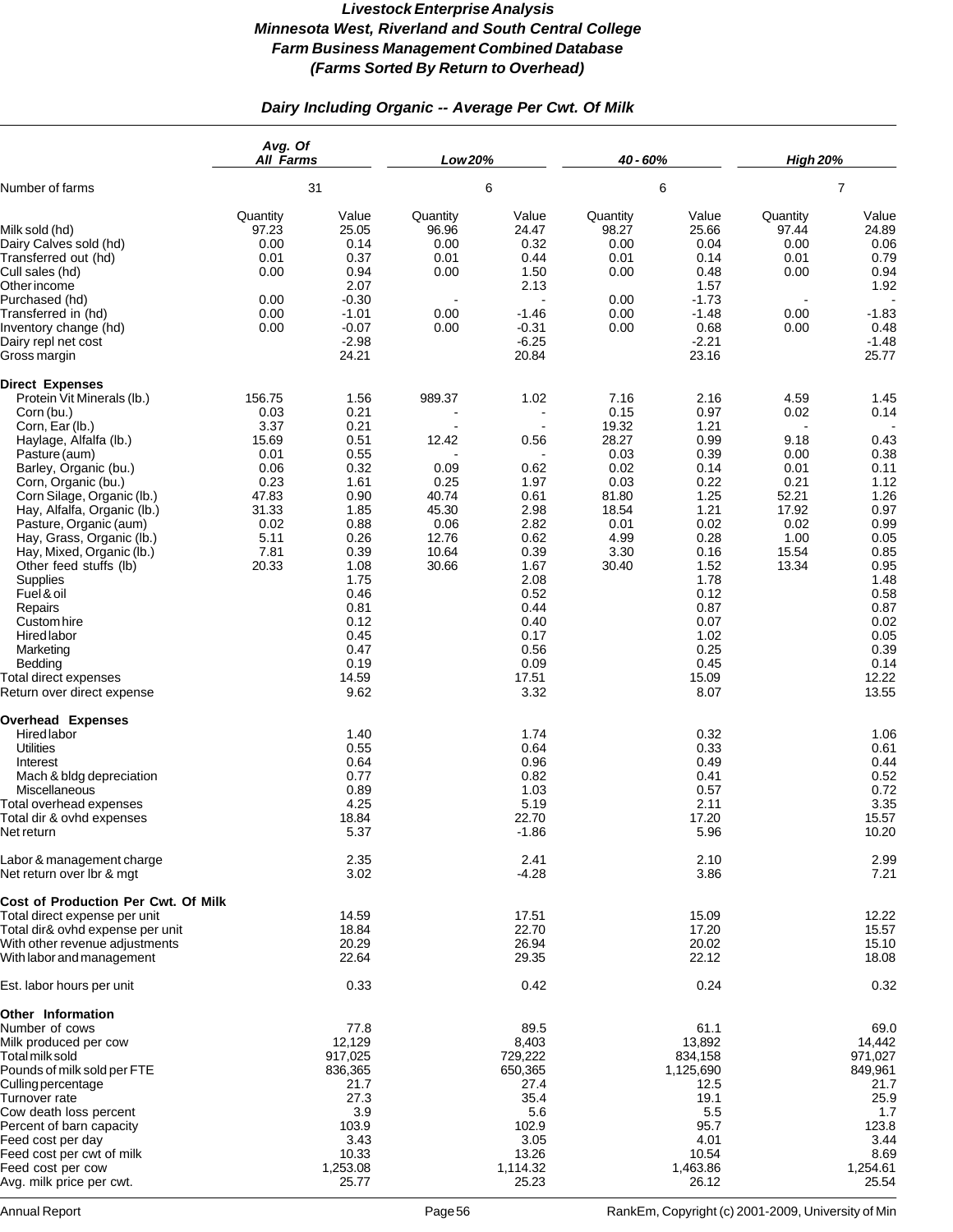# *Dairy -- Average Per Cow*

|                                                                                                                                                                                                                                                                                                                                                                                                                          | Avg. Of<br><b>All Farms</b>                                                                                                                                                             |                                                                                                                                                        | Over<br>500                                                                                                                                                                                    |                                                                         | $201 -$<br>500                                                                                                                                                                                |                                                                       | $101 -$<br>200                                                                                                                                                                               |                                                                         | $51 -$<br>100                                                                                                                                                                               |                                                                       | Up to<br>50                                                                                                                                                                                |
|--------------------------------------------------------------------------------------------------------------------------------------------------------------------------------------------------------------------------------------------------------------------------------------------------------------------------------------------------------------------------------------------------------------------------|-----------------------------------------------------------------------------------------------------------------------------------------------------------------------------------------|--------------------------------------------------------------------------------------------------------------------------------------------------------|------------------------------------------------------------------------------------------------------------------------------------------------------------------------------------------------|-------------------------------------------------------------------------|-----------------------------------------------------------------------------------------------------------------------------------------------------------------------------------------------|-----------------------------------------------------------------------|----------------------------------------------------------------------------------------------------------------------------------------------------------------------------------------------|-------------------------------------------------------------------------|---------------------------------------------------------------------------------------------------------------------------------------------------------------------------------------------|-----------------------------------------------------------------------|--------------------------------------------------------------------------------------------------------------------------------------------------------------------------------------------|
| Number of farms                                                                                                                                                                                                                                                                                                                                                                                                          | 501                                                                                                                                                                                     |                                                                                                                                                        | 19                                                                                                                                                                                             |                                                                         | 66                                                                                                                                                                                            |                                                                       | 112                                                                                                                                                                                          |                                                                         | 200                                                                                                                                                                                         |                                                                       | 104                                                                                                                                                                                        |
| Milk sold (hd)<br>Dairy Calves sold (hd)<br>Transferred out (hd)<br>Cull sales (hd)<br>Other income<br>Purchased (hd)<br>Transferred in (hd)<br>Inventory change (hd)<br>Dairy repl net cost<br>Gross margin                                                                                                                                                                                                             | Quantity<br>21,060.3 2,861.74<br>0.3<br>0.7<br>133.54<br>0.3<br>235.83<br>$-41.67$<br>0.0<br>$-82.80$<br>0.3<br>0.0<br>$-435.62$<br>2,770.56                                            | Value<br>Quantity<br>23,571.9<br>26.33<br>0.3<br>42.84<br>0.6<br>0.3<br>0.0<br>0.4<br>29.96<br>0.0                                                     | Value<br>3,310.87<br>28.00<br>22.72<br>130.77<br>133.50<br>$-27.82$<br>$-42.75$<br>9.97<br>$-520.81$<br>3,044.44                                                                               | Quantity<br>0.3<br>0.6<br>0.3<br>0.0<br>0.4<br>0.0                      | Value<br>22,835.0 3,000.70<br>30.57<br>30.87<br>135.05<br>243.53<br>$-21.89$<br>$-83.83$<br>24.67<br>$-417.80$<br>2,941.87                                                                    | Quantity<br>19,671.9<br>0.2<br>0.7<br>0.2<br>0.0<br>0.3<br>0.0        | Value<br>2,716.02<br>22.94<br>44.61<br>135.02<br>288.18<br>$-49.33$<br>$-86.76$<br>24.07<br>$-448.53$<br>2,646.21                                                                            | Quantity<br>19,109.9<br>0.2<br>0.7<br>0.2<br>0.0<br>0.3<br>0.1          | Value<br>2,573.72<br>21.76<br>64.88<br>137.56<br>265.99<br>$-58.93$<br>$-95.24$<br>67.93<br>$-426.87$<br>2,552.68                                                                           | Quantity<br>0.2<br>0.7<br>0.2<br>0.1<br>0.3<br>0.0                    | Value<br>16,557.7 2,311.39<br>29.84<br>80.96<br>114.90<br>223.14<br>$-91.78$<br>$-149.51$<br>6.67<br>$-223.23$<br>2,302.39                                                                 |
| <b>Direct Expenses</b><br>Protein Vit Minerals (lb.)<br>Complete Ration (lb.)<br>Corn (bu.)<br>Corn Silage (lb.)<br>Hay, Alfalfa (lb.)<br>Haylage, Alfalfa (lb.)<br>Other feed stuffs (lb)<br><b>Breeding fees</b><br>Veterinary<br><b>BST</b><br>Supplies<br>Fuel & oil<br>Repairs<br>Custom hire<br>Hired labor<br>Hauling and trucking<br>Marketing<br>Bedding<br>Total direct expenses<br>Return over direct expense | 3,471.5<br>492.96<br>222.07<br>1,420.5<br>197.18<br>59.7<br>15,571.5<br>224.56<br>3,053.3<br>185.60<br>4,565.6<br>122.23<br>117.29<br>2,317.3<br>179.61<br>110.06<br>2,354.12<br>416.44 | 4,386.6<br>492.7<br>54.9<br>19,347.8<br>1,840.5<br>4,413.8<br>2,598.3<br>36.55<br>99.03<br>29.27<br>64.96<br>88.99<br>47.63<br>42.42<br>43.07<br>50.64 | 657.94<br>133.01<br>185.94<br>271.24<br>127.76<br>128.71<br>120.22<br>35.09<br>110.52<br>64.16<br>170.05<br>69.61<br>81.38<br>92.38<br>169.24<br>32.87<br>44.11<br>52.42<br>2,546.65<br>497.79 | 2,720.4<br>2,748.5<br>63.6<br>15,980.8<br>2,490.1<br>6,279.6<br>1,771.7 | 443.76<br>375.43<br>207.35<br>237.50<br>160.04<br>153.28<br>86.66<br>37.74<br>109.36<br>36.31<br>179.06<br>72.99<br>89.21<br>50.15<br>185.68<br>37.04<br>42.54<br>66.26<br>2,570.37<br>371.50 | 2,577.1<br>922.8<br>59.2<br>13,858.2<br>3,242.9<br>3,680.4<br>2,790.7 | 508.41<br>166.53<br>196.35<br>195.39<br>196.65<br>101.68<br>153.35<br>34.16<br>88.95<br>16.93<br>171.76<br>65.19<br>86.43<br>36.62<br>53.96<br>43.03<br>43.64<br>50.65<br>2,209.68<br>436.54 | 5,023.2<br>1,165.6<br>60.8<br>14,586.0<br>4,247.7<br>4,036.0<br>1,875.4 | 432.86<br>179.35<br>200.48<br>213.10<br>238.78<br>112.43<br>101.17<br>40.42<br>90.02<br>8.04<br>193.36<br>51.30<br>95.80<br>24.03<br>39.65<br>51.59<br>42.81<br>37.12<br>2,152.30<br>400.38 | 1,953.8<br>839.8<br>54.3<br>11,331.4<br>4,735.3<br>2,033.9<br>3,832.8 | 347.76<br>136.14<br>175.71<br>161.85<br>265.48<br>64.17<br>176.32<br>30.69<br>82.37<br>4.64<br>194.24<br>59.12<br>98.21<br>16.19<br>18.27<br>64.60<br>40.95<br>17.41<br>1,954.13<br>348.26 |
| <b>Overhead Expenses</b><br>Hired labor<br><b>Building leases</b><br>Farm insurance<br><b>Utilities</b><br>Interest<br>Mach & bldg depreciation<br>Miscellaneous<br>Total overhead expenses<br>Total dir & ovhd expenses<br>Net return<br>Labor & management charge<br>Net return over Ibr & mgt                                                                                                                         | 196.68<br>108.33<br>131.64<br>627.31<br>2,981.44<br>$-210.87$<br>201.72<br>$-412.59$                                                                                                    | 35.67<br>37.24<br>60.93<br>56.82                                                                                                                       | 350.40<br>66.48<br>38.53<br>53.11<br>102.24<br>140.22<br>51.55<br>802.54<br>3,349.19<br>$-304.75$<br>141.62<br>-446.38                                                                         |                                                                         | 233.66<br>49.13<br>38.04<br>48.22<br>118.78<br>131.82<br>56.44<br>676.09<br>3,246.45<br>$-304.58$<br>154.36<br>$-458.94$                                                                      |                                                                       | 173.59<br>19.10<br>35.92<br>66.52<br>112.96<br>145.84<br>55.01<br>608.94<br>2,818.62<br>$-172.40$<br>205.53<br>$-377.93$                                                                     |                                                                         | 74.33<br>12.85<br>35.45<br>72.77<br>100.29<br>117.92<br>60.88<br>474.49<br>2,626.80<br>$-74.11$<br>274.19<br>$-348.30$                                                                      |                                                                       | 42.58<br>15.35<br>40.68<br>84.33<br>88.53<br>97.17<br>68.37<br>437.01<br>2,391.15<br>$-88.75$<br>353.81<br>$-442.56$                                                                       |
| Cost of Production Per Cwt. Of Milk<br>Total direct expense per unit<br>Total dir& ovhd expense per unit<br>With other revenue adjustments<br>With labor and management<br>Est. labor hours per unit                                                                                                                                                                                                                     |                                                                                                                                                                                         | 11.12<br>14.09<br>14.59<br>15.54<br>40.89                                                                                                              | 10.73<br>14.12<br>15.32<br>15.92<br>37.88                                                                                                                                                      |                                                                         | 11.22<br>14.17<br>14.46<br>15.14<br>43.38                                                                                                                                                     |                                                                       | 11.18<br>14.26<br>14.69<br>15.73<br>38.33                                                                                                                                                    |                                                                         | 11.20<br>13.68<br>13.87<br>15.30<br>41.15                                                                                                                                                   |                                                                       | 11.70<br>14.32<br>14.49<br>16.61<br>47.72                                                                                                                                                  |
| Other Information<br>Number of cows<br>Milk produced per cow<br>Total milk sold<br>Pounds of milk sold per FTE<br>Culling percentage<br>Turnover rate<br>Cow death loss percent<br>Percent of barn capacity<br>Feed cost per day<br>Feed cost per cwt of milk<br>Feed cost per cow<br>Avg. milk price per cwt.                                                                                                           | 21,167<br>2,846,918<br>1,441,978<br>1,561.90                                                                                                                                            | 135.2<br>25.4<br>33.4<br>7.5<br>106.5<br>4.28<br>7.38<br>13.59                                                                                         | 704.0<br>23,728<br>16,594,716<br>1,742,393<br>26.9<br>34.7<br>7.8<br>104.5<br>4.45<br>6.85<br>1,624.82<br>14.05                                                                                |                                                                         | 300.6<br>22,919<br>6,863,734<br>1,473,996<br>26.3<br>34.2<br>7.5<br>110.2<br>4.56<br>7.26<br>1,664.02<br>13.14                                                                                |                                                                       | 140.4<br>19,764<br>2,761,967<br>1,436,857<br>24.6<br>31.7<br>6.6<br>110.2<br>4.16<br>7.68<br>1,518.37<br>13.81                                                                               |                                                                         | 73.7<br>19,209<br>1,408,119<br>1,300,465<br>24.5<br>33.2<br>7.4<br>104.8<br>4.05<br>7.70<br>1,478.17<br>13.47                                                                               |                                                                       | 38.9<br>16,702<br>644,574<br>971,595<br>21.7<br>32.8<br>9.7<br>90.7<br>3.64<br>7.95<br>1,327.44<br>13.96                                                                                   |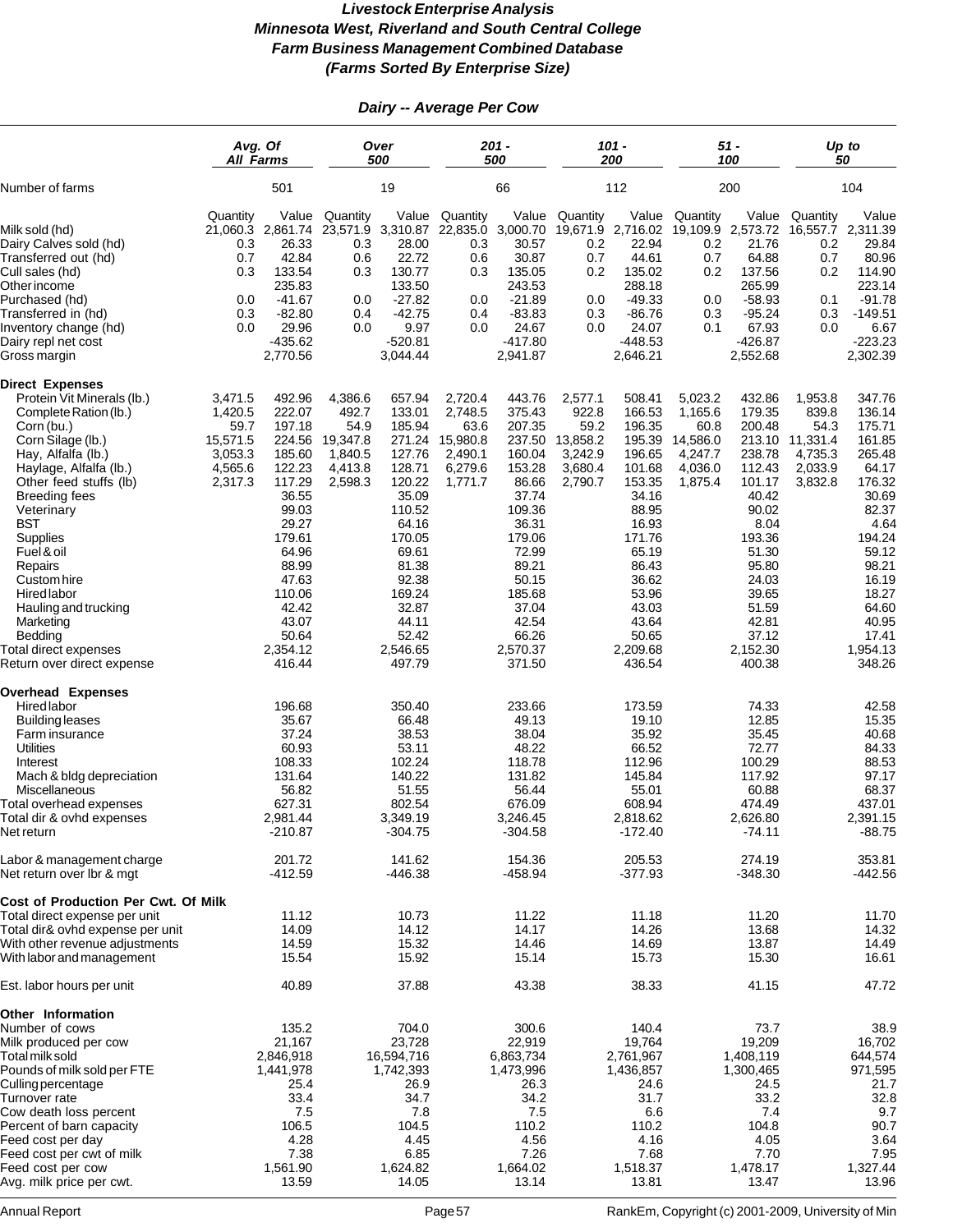# *Beef Backgrounding -- Average Per Head*

|                                                                                                                                                                                                                                                                                                                                                                                                                            | Avg. Of<br>All Farms                                               |                                                                                                                                                                       |
|----------------------------------------------------------------------------------------------------------------------------------------------------------------------------------------------------------------------------------------------------------------------------------------------------------------------------------------------------------------------------------------------------------------------------|--------------------------------------------------------------------|-----------------------------------------------------------------------------------------------------------------------------------------------------------------------|
| Number of farms                                                                                                                                                                                                                                                                                                                                                                                                            |                                                                    | 19                                                                                                                                                                    |
| Backgnd Beef sold (lb)<br>Transferred out (lb)<br>Cull sales (lb)<br>Other income<br>Purchased (lb)<br>Transferred in (lb)<br>Inventory change (lb)<br>Gross margin                                                                                                                                                                                                                                                        | Quantity<br>515.7<br>241.0<br>1.5<br>$-277.5$<br>$-274.2$<br>119.3 | Value<br>457.40<br>25.27<br>1.40<br>63.08<br>$-291.39$<br>-88.52<br>87.39<br>254.63                                                                                   |
| <b>Direct Expenses</b><br>Protein Vit Minerals (lb.)<br>Complete Ration (lb.)<br>Corn (bu.)<br>Corn Silage (lb.)<br>Hay, Alfalfa (lb.)<br>Hay, Grass (lb.)<br>Oats (bu.)<br>Other feed stuffs (lb)<br>Veterinary<br>Supplies<br>Fuel & oil<br>Repairs<br>Repair, livestock equip<br>Custom hire<br>Machinery leases<br>Utilities<br>Marketing<br>Operating interest<br>Total direct expenses<br>Return over direct expense | 70.8<br>32.5<br>5.2<br>2,471.1<br>301.8<br>688.3<br>3.4<br>50.2    | 24.41<br>21.28<br>33.23<br>34.56<br>9.68<br>24.64<br>6.12<br>4.40<br>9.55<br>3.89<br>9.89<br>12.20<br>0.51<br>2.53<br>2.40<br>1.27<br>4.18<br>6.31<br>211.05<br>43.58 |
| Overhead Expenses<br>Hired labor<br>RE & pers. property taxes<br>Farm insurance<br><b>Utilities</b><br>Interest<br>Mach & bldg depreciation<br>Miscellaneous<br>Total overhead expenses<br>Total dir & ovhd expenses<br>Net return                                                                                                                                                                                         |                                                                    | 0.98<br>0.80<br>3.43<br>2.25<br>10.49<br>6.59<br>5.87<br>30.41<br>241.47<br>13.16                                                                                     |
| Labor & management charge<br>Net return over Ibr & mgt                                                                                                                                                                                                                                                                                                                                                                     |                                                                    | 25.54<br>-12.38                                                                                                                                                       |
| Cost of Production Per Cwt. Produced<br>Total direct expense per unit<br>Total dir& ovhd expense per unit<br>With other revenue adjustments<br>With labor and management                                                                                                                                                                                                                                                   |                                                                    | 65.69<br>69.71<br>62.05<br>65.42                                                                                                                                      |
| Est. labor hours per unit                                                                                                                                                                                                                                                                                                                                                                                                  |                                                                    | 3.16                                                                                                                                                                  |
| Other Information<br>No. purchased or trans in<br>Number sold or trans out<br>Percentage death loss<br>Avg. daily gain (lbs)<br>Lbs of conc / lb of gain<br>Lbs of feed / lb of gain<br>Feed cost per cwt of gain<br>Feed cost per head<br>Average purchase weight<br>Avg wgt / Backgnd Beef sold<br>Avg purch price / cwt.<br>Avg sales price / cwt.                                                                      |                                                                    | 279<br>219<br>1.4<br>1.43<br>1.65<br>7.13<br>47.73<br>158.32<br>397<br>741<br>105.00<br>88.70                                                                         |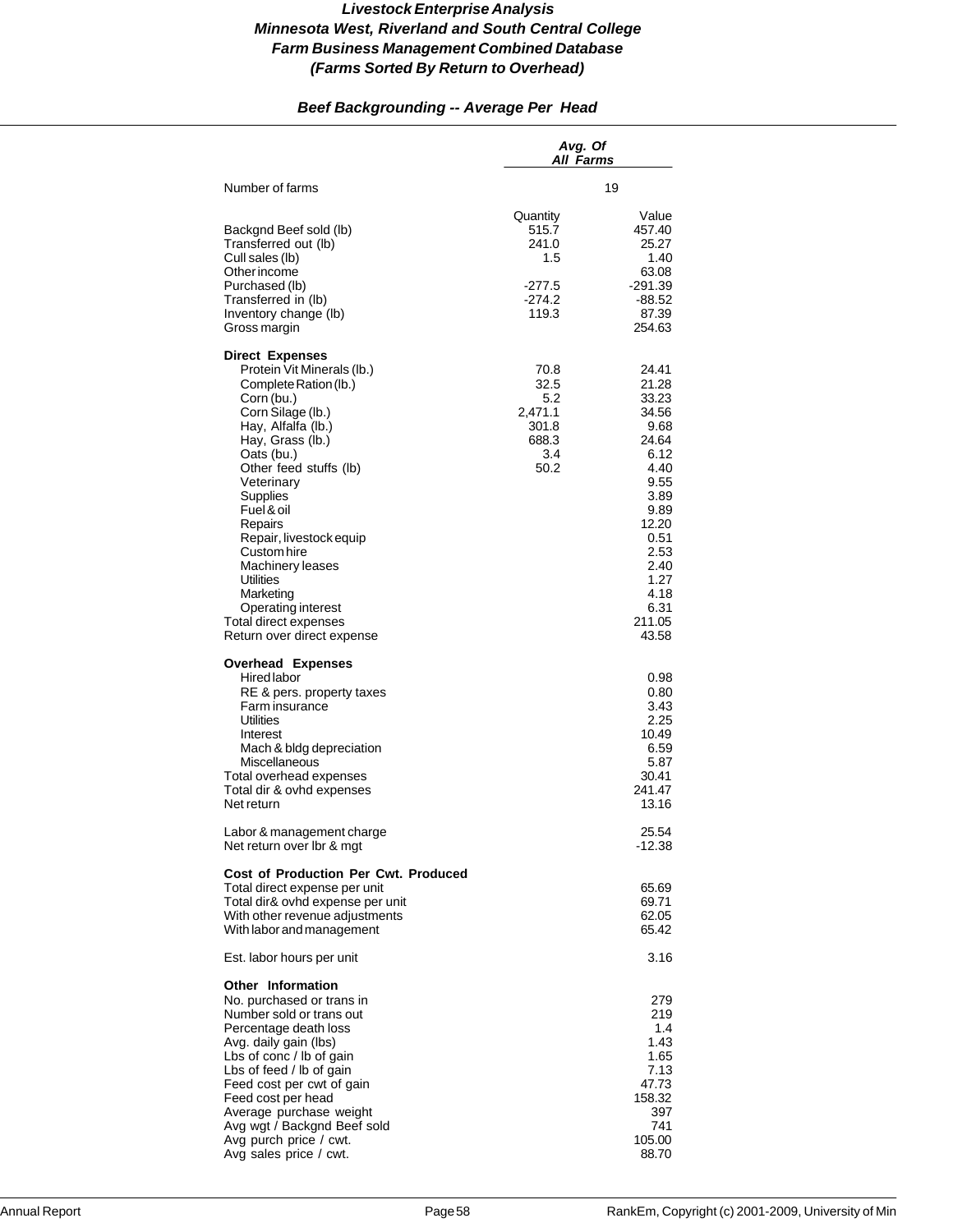# *Beef Cow-Calf -- Average Per Cow*

|                                                                                                                                                                                                                                                                                                                                                                                                                  | Avg. Of<br><b>All Farms</b>                                                              |                                                                                                                                                                | Low 20%                                                                         |                                                                                                                                                            | 40 - 60%                                                                                |                                                                                                                                                                | <b>High 20%</b>                                                        |                                                                                                                                             |
|------------------------------------------------------------------------------------------------------------------------------------------------------------------------------------------------------------------------------------------------------------------------------------------------------------------------------------------------------------------------------------------------------------------|------------------------------------------------------------------------------------------|----------------------------------------------------------------------------------------------------------------------------------------------------------------|---------------------------------------------------------------------------------|------------------------------------------------------------------------------------------------------------------------------------------------------------|-----------------------------------------------------------------------------------------|----------------------------------------------------------------------------------------------------------------------------------------------------------------|------------------------------------------------------------------------|---------------------------------------------------------------------------------------------------------------------------------------------|
| Number of farms                                                                                                                                                                                                                                                                                                                                                                                                  | 130                                                                                      |                                                                                                                                                                | 25                                                                              |                                                                                                                                                            | 27                                                                                      |                                                                                                                                                                | 26                                                                     |                                                                                                                                             |
| Beef Calves sold (lb)<br>Transferred out (lb)<br>Cull sales (lb)<br>Other income<br>Purchased (lb)<br>Transferred in (lb)<br>Inventory change (lb)<br>Gross margin                                                                                                                                                                                                                                               | Quantity<br>183.6<br>249.9<br>115.9<br>$-54.4$<br>$-36.6$<br>65.3                        | Value<br>181.66<br>239.92<br>92.80<br>5.66<br>$-72.00$<br>$-48.91$<br>37.02<br>436.14                                                                          | Quantity<br>97.0<br>241.9<br>166.0<br>$-105.1$<br>$-34.5$<br>267.8              | Value<br>80.73<br>230.41<br>131.48<br>10.71<br>$-89.67$<br>$-65.74$<br>12.08<br>310.00                                                                     | Quantity<br>165.6<br>316.6<br>124.4<br>$-28.9$<br>$-50.1$<br>$-0.6$                     | Value<br>162.76<br>308.22<br>94.82<br>1.58<br>$-48.11$<br>$-72.94$<br>$-18.38$<br>427.94                                                                       | Quantity<br>237.8<br>228.8<br>64.1<br>$-95.6$<br>$-39.4$<br>91.3       | Value<br>259.43<br>213.45<br>81.78<br>4.90<br>$-87.39$<br>$-32.28$<br>150.73<br>590.62                                                      |
| <b>Direct Expenses</b><br>Protein Vit Minerals (lb.)<br>Complete Ration (lb.)<br>Corn (bu.)<br>Corn Silage (lb.)<br>Hay, Alfalfa (lb.)<br>Hay, Grass (lb.)<br>Pasture (aum)<br>Pasture, Organic (aum)<br>Hay, Grass, Organic (lb.)<br>Other feed stuffs (lb)<br>Veterinary<br>Supplies<br>Fuel & oil<br>Repairs<br>Livestock leases<br>Operating interest<br>Total direct expenses<br>Return over direct expense | 224.3<br>166.0<br>3.0<br>4,267.5<br>2,070.8<br>3,452.6<br>6.5<br>0.1<br>127.9<br>2,116.4 | 21.07<br>5.59<br>9.57<br>55.77<br>77.46<br>105.79<br>45.57<br>2.20<br>5.38<br>20.74<br>19.84<br>23.30<br>18.47<br>24.13<br>1.68<br>12.41<br>448.97<br>$-12.83$ | 108.5<br>749.7<br>4.5<br>4,059.9<br>3,160.7<br>3,818.0<br>4.2<br>0.2<br>1,101.5 | 25.91<br>12.27<br>14.89<br>50.67<br>135.29<br>134.07<br>44.12<br>0.24<br>24.05<br>22.76<br>32.00<br>19.38<br>31.58<br>0.17<br>30.47<br>577.87<br>$-267.86$ | 661.9<br>11.1<br>1.8<br>3,714.8<br>2,115.0<br>2,965.4<br>4.9<br>0.5<br>478.6<br>3,109.7 | 20.11<br>1.24<br>6.16<br>49.58<br>77.88<br>91.66<br>51.08<br>8.61<br>20.34<br>16.90<br>23.76<br>21.17<br>19.46<br>26.15<br>6.32<br>13.27<br>453.70<br>$-25.75$ | 60.5<br>75.6<br>4.0<br>4,857.3<br>2,081.7<br>3,010.1<br>6.5<br>2,394.9 | 22.21<br>5.88<br>12.18<br>59.91<br>63.35<br>84.00<br>38.97<br>22.75<br>18.41<br>24.82<br>15.69<br>17.67<br>1.05<br>5.14<br>392.04<br>198.58 |
| <b>Overhead Expenses</b><br>Hired labor<br>Farm insurance<br>Utilities<br>Interest<br>Mach & bldg depreciation<br>Miscellaneous<br>Total overhead expenses<br>Total dir & ovhd expenses<br>Net return                                                                                                                                                                                                            |                                                                                          | 7.78<br>10.27<br>13.02<br>26.03<br>30.95<br>19.63<br>107.67<br>556.64<br>$-120.51$                                                                             |                                                                                 | 5.86<br>12.02<br>14.26<br>45.37<br>49.77<br>23.87<br>151.16<br>729.03<br>$-419.02$                                                                         |                                                                                         | 12.17<br>11.36<br>16.98<br>25.44<br>31.70<br>19.49<br>117.12<br>570.82<br>$-142.87$                                                                            |                                                                        | 9.27<br>7.54<br>9.93<br>22.26<br>28.70<br>21.58<br>99.28<br>491.31<br>99.30                                                                 |
| Labor & management charge<br>Net return over Ibr & mgt                                                                                                                                                                                                                                                                                                                                                           |                                                                                          | 87.86<br>$-208.37$                                                                                                                                             |                                                                                 | 119.90<br>$-538.93$                                                                                                                                        |                                                                                         | 83.21<br>$-226.09$                                                                                                                                             |                                                                        | 84.44<br>14.86                                                                                                                              |
| <b>Cost of Production Per Cwt. Produced</b><br>Total direct expense per unit<br>Total dir& ovhd expense per unit<br>With other revenue adjustments<br>With labor and management                                                                                                                                                                                                                                  |                                                                                          | 84.99<br>105.37<br>110.31<br>126.95                                                                                                                            |                                                                                 | 90.67<br>114.39<br>125.37<br>144.18                                                                                                                        |                                                                                         | 85.87<br>108.04<br>108.49<br>124.24                                                                                                                            |                                                                        | 79.65<br>99.82<br>93.22<br>110.37                                                                                                           |
| Est. labor hours per unit                                                                                                                                                                                                                                                                                                                                                                                        |                                                                                          | 9.64                                                                                                                                                           |                                                                                 | 12.56                                                                                                                                                      |                                                                                         | 10.98                                                                                                                                                          |                                                                        | 8.01                                                                                                                                        |
| Other Information<br>Number of cows<br>Pregnancy percentage<br>Pregnancy loss percentage<br>Culling percentage<br>Calving percentage<br>Weaning percentage<br>Calves sold per cow<br>Calf death loss percent<br>Cow death loss percent<br>Cows per FTE<br>Average weaning weight<br>Lbs weaned/exposed female                                                                                                    |                                                                                          | 72.4<br>95.7<br>1.2<br>14.6<br>94.5<br>88.0<br>0.79<br>5.6<br>2.2<br>290.5<br>535<br>470                                                                       |                                                                                 | 68.9<br>92.2<br>0.9<br>20.0<br>91.4<br>80.6<br>0.65<br>10.0<br>4.2<br>222.8<br>505<br>407                                                                  |                                                                                         | 77.4<br>95.4<br>1.3<br>16.7<br>94.2<br>88.9<br>0.85<br>5.2<br>1.1<br>254.9<br>534<br>475                                                                       |                                                                        | 85.4<br>97.8<br>1.3<br>11.3<br>96.5<br>91.2<br>0.81<br>3.7<br>1.9<br>349.5<br>574<br>524                                                    |
| Feed cost per cow<br>Avg wgt/ Beef Calves sold<br>Avg price / cwt.                                                                                                                                                                                                                                                                                                                                               |                                                                                          | 349.13<br>564<br>98.93                                                                                                                                         |                                                                                 | 441.51<br>553<br>83.26                                                                                                                                     |                                                                                         | 343.56<br>599<br>98.27                                                                                                                                         |                                                                        | 309.25<br>575<br>109.09                                                                                                                     |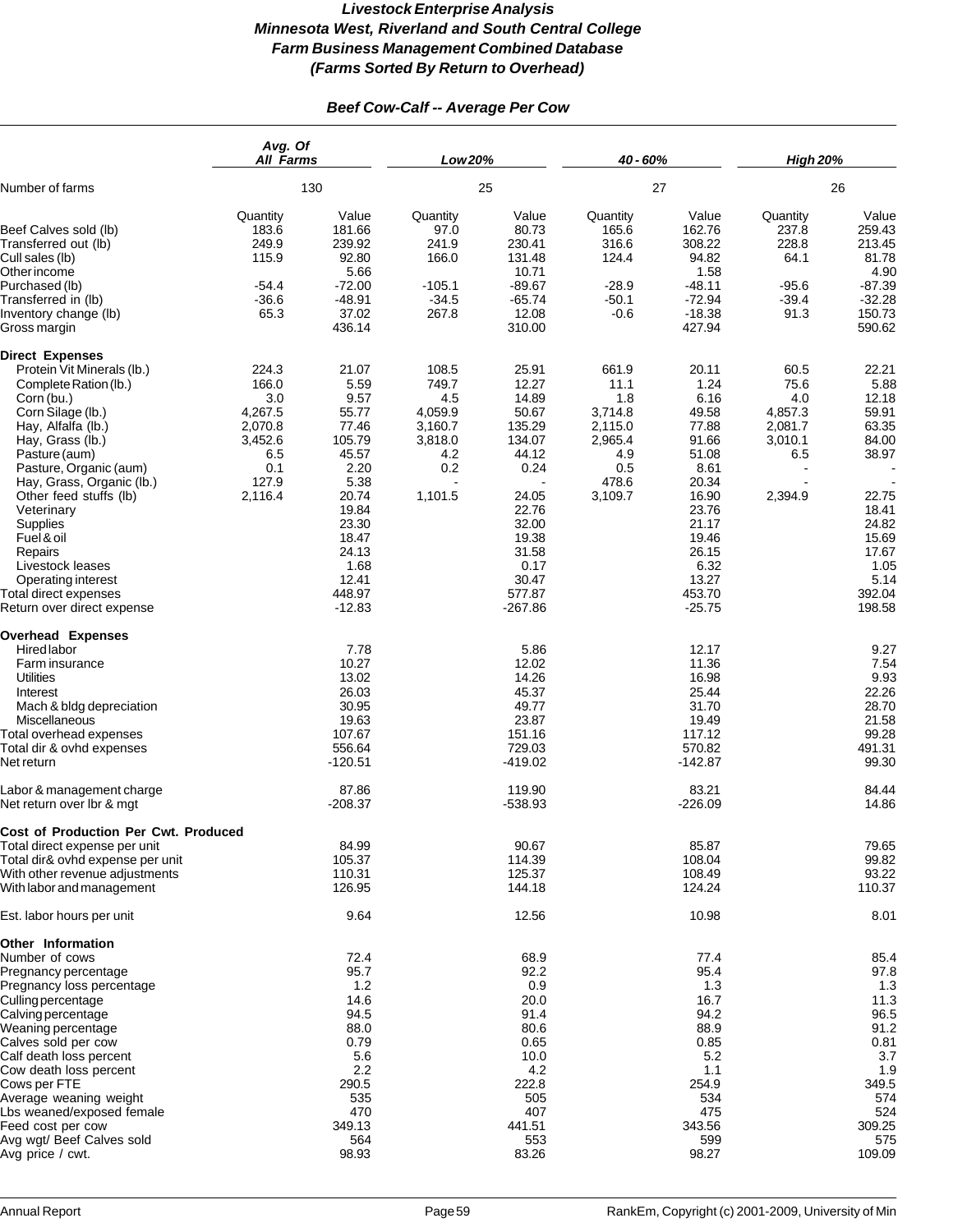# *Beef Finishing -- Average Per Cwt. Produced*

| 80                                                                                              |                                                                                                                                                                | 15                                                                                       |                                                                                                                                                             | 15                                                                                            |                                                                                                                                                                    | 17                                                                                      |                                                                                                                                                         |
|-------------------------------------------------------------------------------------------------|----------------------------------------------------------------------------------------------------------------------------------------------------------------|------------------------------------------------------------------------------------------|-------------------------------------------------------------------------------------------------------------------------------------------------------------|-----------------------------------------------------------------------------------------------|--------------------------------------------------------------------------------------------------------------------------------------------------------------------|-----------------------------------------------------------------------------------------|---------------------------------------------------------------------------------------------------------------------------------------------------------|
| Quantity<br>183.21<br>1.41                                                                      | Value<br>148.68<br>1.20                                                                                                                                        | Quantity<br>213.79<br>1.54                                                               | Value<br>167.37<br>1.77                                                                                                                                     | Quantity<br>175.99<br>3.29                                                                    | Value<br>141.04<br>2.57                                                                                                                                            | Quantity<br>180.68<br>0.09                                                              | Value<br>149.40<br>0.06                                                                                                                                 |
| $-87.11$<br>$-8.45$<br>9.07                                                                     | 3.76<br>$-83.96$<br>$-8.17$<br>5.63<br>67.13                                                                                                                   | $-66.48$<br>$-30.01$<br>$-21.54$                                                         | 2.15<br>$-63.35$<br>$-29.26$<br>$-22.49$<br>56.18                                                                                                           | $-85.07$<br>$-7.48$<br>11.82                                                                  | 1.31<br>$-85.32$<br>$-6.87$<br>7.54<br>60.27                                                                                                                       | $-89.45$<br>$-2.37$<br>8.85                                                             | 3.50<br>$-83.96$<br>$-2.32$<br>7.96<br>74.64                                                                                                            |
| 65.94<br>48.36<br>15.39<br>8.53<br>326.02<br>31.96<br>56.97<br>54.54<br>10.90<br>34.76<br>65.66 | 1.97<br>6.20<br>0.83<br>27.68<br>4.34<br>1.25<br>2.72<br>1.88<br>0.14<br>1.35<br>1.53<br>1.38<br>2.88<br>1.22<br>1.25<br>0.65<br>0.29<br>1.86<br>59.43<br>7.70 | 69.40<br>12.19<br>12.01<br>586.80<br>25.32<br>71.12<br>98.59<br>150.79<br>3.81<br>110.98 | 14.97<br>2.75<br>41.65<br>9.38<br>1.09<br>3.18<br>3.66<br>2.03<br>0.21<br>2.20<br>1.32<br>2.73<br>2.68<br>2.45<br>2.22<br>2.01<br>3.44<br>97.96<br>$-41.78$ | 39.14<br>111.28<br>0.11<br>7.87<br>605.09<br>25.48<br>81.18<br>50.09<br>4.36<br>20.69<br>5.98 | 1.37<br>10.19<br>0.05<br>26.63<br>8.61<br>1.02<br>4.07<br>1.54<br>0.03<br>1.18<br>0.67<br>1.35<br>1.96<br>1.66<br>2.19<br>1.30<br>0.54<br>2.81<br>67.18<br>$-6.91$ | 110.65<br>28.61<br>30.10<br>7.50<br>168.75<br>52.00<br>21.04<br>63.30<br>41.25<br>57.98 | 3.34<br>3.26<br>0.87<br>22.89<br>1.64<br>2.04<br>0.87<br>2.13<br>1.45<br>0.55<br>1.05<br>1.62<br>1.02<br>0.64<br>0.22<br>0.08<br>1.36<br>45.02<br>29.62 |
|                                                                                                 | 1.17<br>0.77<br>0.78<br>1.14<br>2.61<br>0.98<br>7.44<br>66.87<br>0.26                                                                                          |                                                                                          | 1.71<br>1.70<br>2.06<br>1.18<br>2.69<br>1.52<br>10.85<br>108.81<br>$-52.63$                                                                                 |                                                                                               | 2.22<br>1.17<br>1.51<br>2.29<br>2.92<br>1.74<br>11.86<br>79.04<br>$-18.77$                                                                                         |                                                                                         | 1.08<br>0.58<br>0.40<br>1.06<br>2.37<br>0.74<br>6.23<br>51.25<br>23.39                                                                                  |
|                                                                                                 | 4.79<br>$-4.53$                                                                                                                                                |                                                                                          | 4.43<br>$-57.05$                                                                                                                                            |                                                                                               | 6.04<br>$-24.81$                                                                                                                                                   |                                                                                         | 4.23<br>19.16                                                                                                                                           |
| <b>Cost of Production Per Cwt. Produced</b>                                                     | 78.22<br>82.26<br>81.04<br>83.64                                                                                                                               |                                                                                          | 97.95<br>102.99<br>102.99<br>105.04                                                                                                                         |                                                                                               | 83.99<br>90.60<br>90.57<br>93.94                                                                                                                                   |                                                                                         | 67.35<br>70.80<br>69.74<br>72.08                                                                                                                        |
|                                                                                                 | 0.47                                                                                                                                                           |                                                                                          | 0.43                                                                                                                                                        |                                                                                               | 0.62                                                                                                                                                               |                                                                                         | 0.43                                                                                                                                                    |
|                                                                                                 | 175<br>166<br>0.9<br>2.35<br>7.15<br>9.53<br>49.89<br>322.46<br>660<br>1,313<br>96.39                                                                          |                                                                                          | 55<br>58<br>0.8<br>1.81<br>7.87<br>12.74<br>81.11<br>509.19<br>654<br>1,310<br>95.30                                                                        |                                                                                               | 189<br>174<br>1.0<br>2.26<br>6.43<br>9.78<br>55.37<br>335.82<br>599<br>1,273<br>100.30                                                                             |                                                                                         | 282<br>276<br>0.9<br>2.63<br>6.94<br>8.56<br>39.03<br>257.36<br>686<br>1,339<br>93.86<br>82.69                                                          |
|                                                                                                 | 0.10                                                                                                                                                           | Avg. Of<br>All Farms<br>81.15                                                            |                                                                                                                                                             | Low 20%<br>78.29                                                                              |                                                                                                                                                                    | 40 - 60%<br>80.14                                                                       | <b>High 20%</b><br>0.26                                                                                                                                 |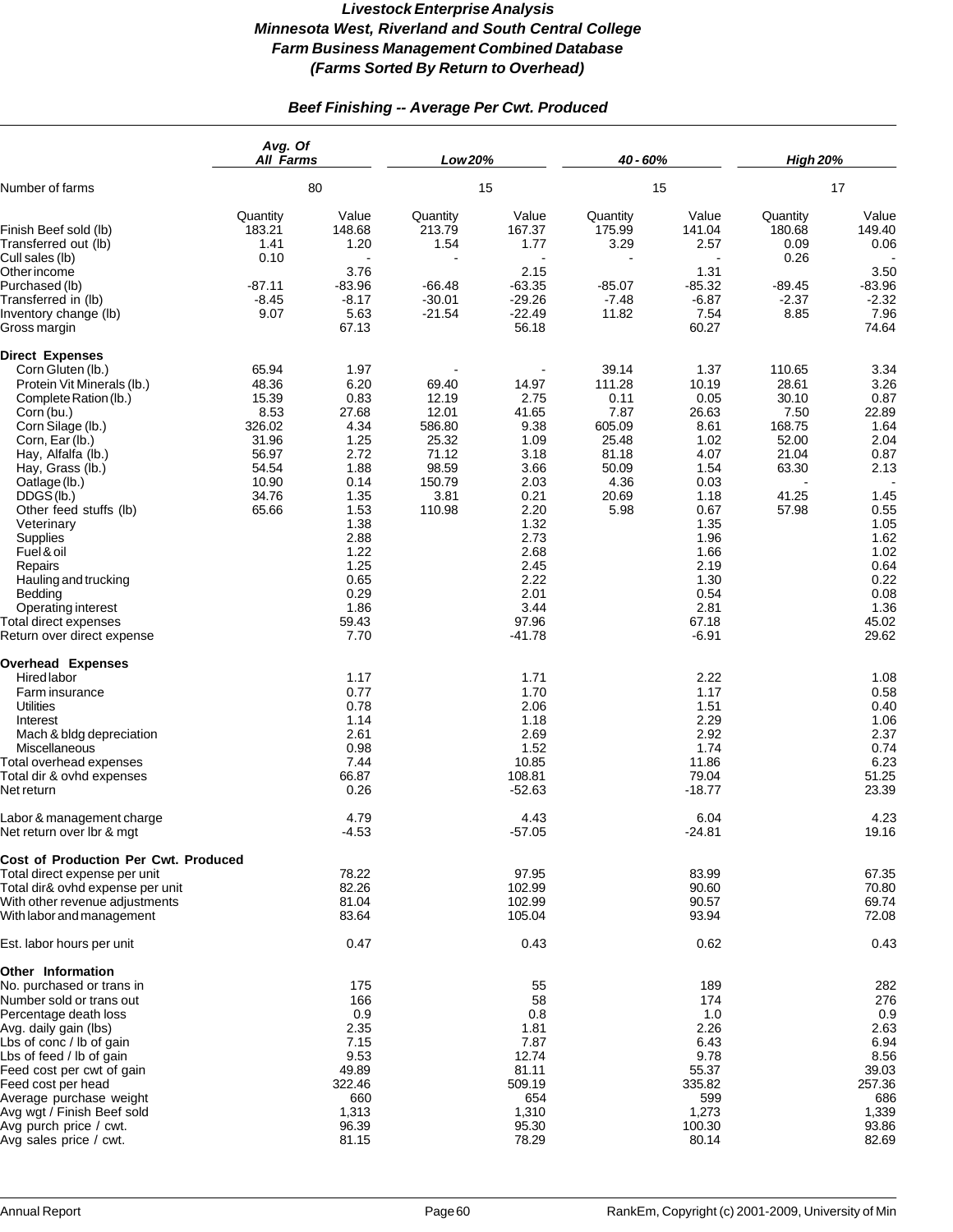# *Corn, Organic on Owned Land*

|                                                                                                                                                                                                                                                                                                                                                              | Avg. Of<br><b>All Farms</b>                                                                                                            |
|--------------------------------------------------------------------------------------------------------------------------------------------------------------------------------------------------------------------------------------------------------------------------------------------------------------------------------------------------------------|----------------------------------------------------------------------------------------------------------------------------------------|
| Number of fields                                                                                                                                                                                                                                                                                                                                             | 22                                                                                                                                     |
| Number of farms                                                                                                                                                                                                                                                                                                                                              | 19                                                                                                                                     |
| Acres                                                                                                                                                                                                                                                                                                                                                        | 28.42                                                                                                                                  |
| Yield per acre (bu.)                                                                                                                                                                                                                                                                                                                                         | 94.64                                                                                                                                  |
| Operators share of yield %                                                                                                                                                                                                                                                                                                                                   | 100.00                                                                                                                                 |
| Value per bu.                                                                                                                                                                                                                                                                                                                                                | 5.97                                                                                                                                   |
| Other product return per acre                                                                                                                                                                                                                                                                                                                                | 3.56                                                                                                                                   |
| Total product return per acre                                                                                                                                                                                                                                                                                                                                | 568.77                                                                                                                                 |
| Crop insurance per acre                                                                                                                                                                                                                                                                                                                                      | 5.81                                                                                                                                   |
| Other crop income per acre                                                                                                                                                                                                                                                                                                                                   | 3.88                                                                                                                                   |
| Gross return per acre                                                                                                                                                                                                                                                                                                                                        | 578.46                                                                                                                                 |
| <b>Direct Expenses</b><br>Seed<br>Fertilizer<br>Non-chemical crop protect<br>Crop insurance<br>Drying expense<br>Fuel & oil<br>Repairs<br>Custom hire<br><b>Hired labor</b><br>Machinery leases<br>Hauling and trucking<br>Organic certification<br>Operating interest<br>Miscellaneous<br>Total direct expenses per acre<br>Return over direct exp per acre | 61.24<br>54.64<br>0.96<br>13.98<br>7.83<br>29.35<br>60.21<br>12.13<br>1.24<br>3.02<br>3.26<br>2.05<br>6.62<br>0.42<br>256.97<br>321.49 |
| <b>Overhead Expenses</b><br><b>Hired labor</b><br>Machinery leases<br>RE & pers. property taxes<br>Farm insurance<br><b>Utilities</b><br>Dues & professional fees<br>Interest<br>Mach & bldg depreciation<br>Miscellaneous<br>Total overhead expenses per acre<br>Total dir & ovhd expenses per acre<br>Net return per acre                                  | 29.68<br>2.81<br>11.74<br>4.37<br>8.53<br>5.36<br>74.39<br>42.91<br>9.62<br>189.41<br>446.37<br>132.08                                 |
| Government payments                                                                                                                                                                                                                                                                                                                                          | 11.87                                                                                                                                  |
| Net return with govt pmts                                                                                                                                                                                                                                                                                                                                    | 143.95                                                                                                                                 |
| Labor & management charge                                                                                                                                                                                                                                                                                                                                    | 51.53                                                                                                                                  |
| Net return over Ibr & mgt                                                                                                                                                                                                                                                                                                                                    | 92.42                                                                                                                                  |
| <b>Cost of Production</b><br>Total direct expense per bu.<br>Total dir & ovhd exp per bu.<br>Less govt & other income<br>With labor & management                                                                                                                                                                                                             | 2.72<br>4.72<br>4.45<br>5.00                                                                                                           |
| Net value per unit                                                                                                                                                                                                                                                                                                                                           | 5.97                                                                                                                                   |
| Machinery cost per acre                                                                                                                                                                                                                                                                                                                                      | 155.04                                                                                                                                 |
| Est. labor hours per acre                                                                                                                                                                                                                                                                                                                                    | 7.37                                                                                                                                   |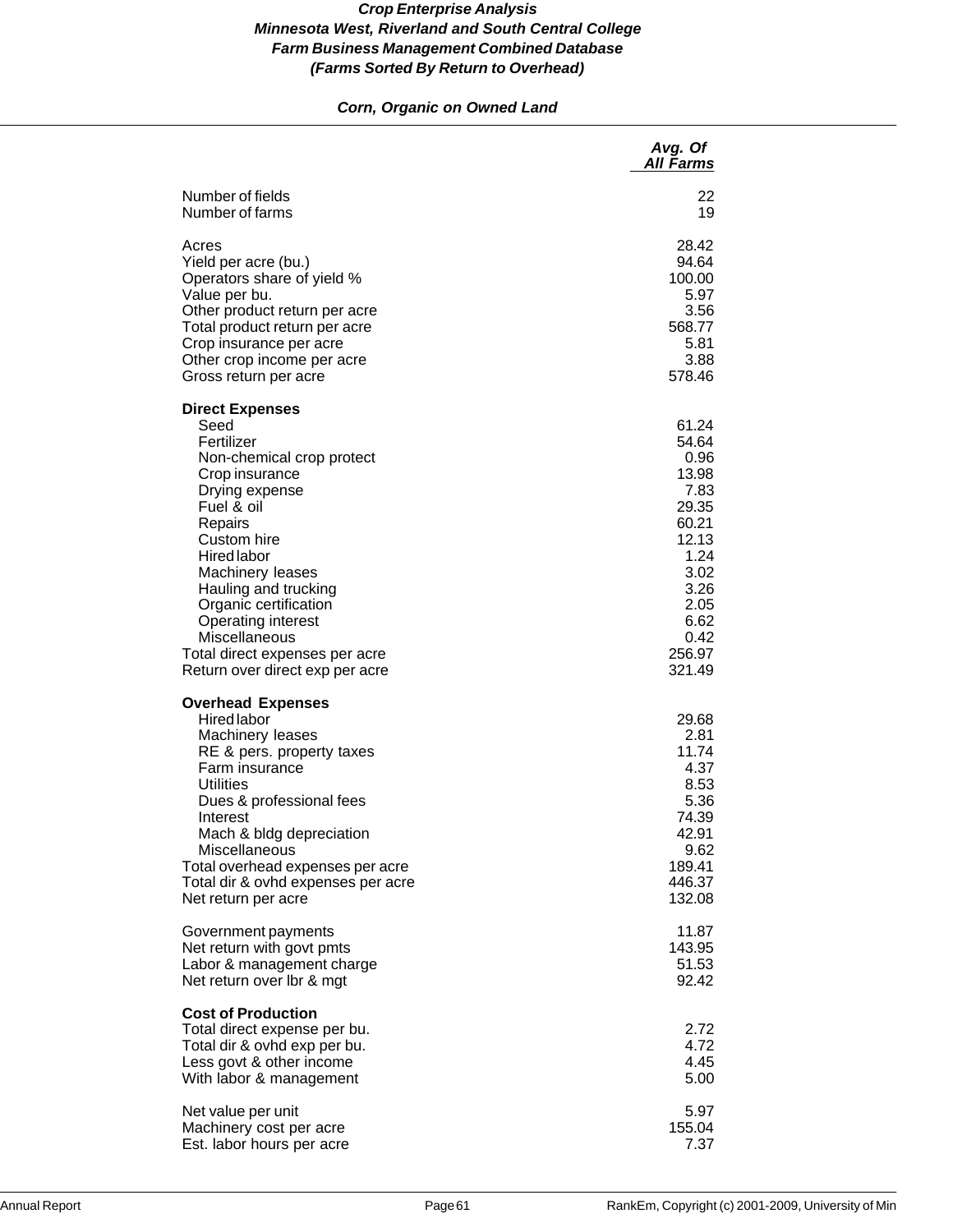# *Hay, Alfalfa, Organic on Owned Land*

|                                                                                                                                                                                                                                                                                                                                     | Avg. Of<br><b>All Farms</b>                                                                                    | <b>High 20%</b>                                                                                                  |
|-------------------------------------------------------------------------------------------------------------------------------------------------------------------------------------------------------------------------------------------------------------------------------------------------------------------------------------|----------------------------------------------------------------------------------------------------------------|------------------------------------------------------------------------------------------------------------------|
| Number of fields<br>Number of farms                                                                                                                                                                                                                                                                                                 | 31<br>23                                                                                                       | 8<br>5                                                                                                           |
| Acres<br>Yield per acre (ton)<br>Operators share of yield %<br>Value per ton<br>Total product return per acre<br>Crop insurance per acre<br>Other crop income per acre<br>Gross return per acre                                                                                                                                     | 57.68<br>2.86<br>100.00<br>123.36<br>352.34<br>3.48<br>1.31<br>357.13                                          | 40.92<br>3.99<br>100.00<br>166.59<br>664.63<br>664.63                                                            |
| <b>Direct Expenses</b><br>Fertilizer<br>Crop insurance<br>Storage<br>Fuel & oil<br>Repairs<br>Custom hire<br><b>Hired labor</b><br>Marketing<br>Organic certification<br>Operating interest<br>Miscellaneous<br>Total direct expenses per acre<br>Return over direct exp per acre                                                   | 31.14<br>0.84<br>0.57<br>25.43<br>39.72<br>23.23<br>2.54<br>0.16<br>1.62<br>3.86<br>1.75<br>130.84<br>226.29   | 23.56<br>2.88<br>2.02<br>24.07<br>37.56<br>2.16<br>0.85<br>1.92<br>1.97<br>1.98<br>98.97<br>565.67               |
| <b>Overhead Expenses</b><br>Custom hire<br>Hired labor<br>Machinery leases<br>RE & pers. property taxes<br>Farm insurance<br><b>Utilities</b><br>Dues & professional fees<br>Interest<br>Mach & bldg depreciation<br>Miscellaneous<br>Total overhead expenses per acre<br>Total dir & ovhd expenses per acre<br>Net return per acre | 2.47<br>21.15<br>3.61<br>10.35<br>6.02<br>6.05<br>2.87<br>21.84<br>29.83<br>5.73<br>109.92<br>240.76<br>116.37 | 3.87<br>18.90<br>11.21<br>13.00<br>10.46<br>7.81<br>2.19<br>24.22<br>53.04<br>4.61<br>149.32<br>248.29<br>416.35 |
| Government payments<br>Net return with govt pmts<br>Labor & management charge<br>Net return over lbr & mgt                                                                                                                                                                                                                          | 9.85<br>126.22<br>43.16<br>83.06                                                                               | 9.32<br>425.67<br>47.12<br>378.55                                                                                |
| <b>Cost of Production</b><br>Total direct expense per ton<br>Total dir & ovhd exp per ton<br>Less govt & other income<br>With labor & management                                                                                                                                                                                    | 45.81<br>84.29<br>79.17<br>94.28                                                                               | 24.81<br>62.23<br>59.90<br>71.71                                                                                 |
| Net value per unit<br>Machinery cost per acre<br>Est. labor hours per acre                                                                                                                                                                                                                                                          | 123.36<br>127.43<br>4.80                                                                                       | 166.59<br>135.92<br>4.50                                                                                         |